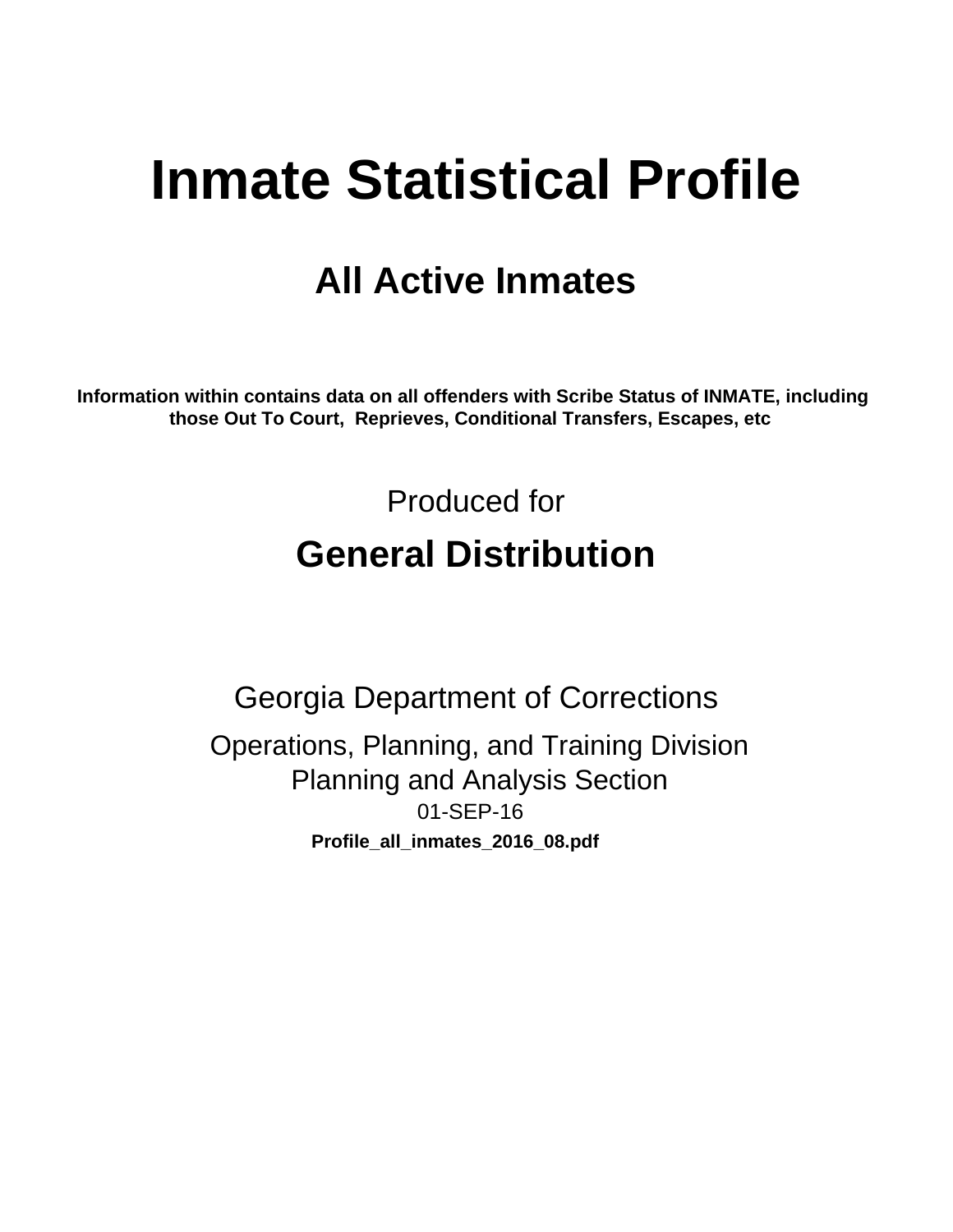#### **Inmate Statistical Profile 01-SEP-16** Contents

**All Active Inmates** 

Produced for General Distribution

## **Table of Contents**

| <b>Demographic information</b>                                       |
|----------------------------------------------------------------------|
| 4 Current age, broken out in ten year age groups                     |
| 5 Race group                                                         |
| 6 Marital status, self-reported at entry to prison                   |
| 7 Number of children, self-reported at entry to prison               |
| 8 Religious affiliation, self-reported at entry to prison            |
| 9 Home county - self-reported at entry to prison                     |
| 14 Employment status before prison, self-reported at entry to prison |
| 15 Age at admission                                                  |
| 17 Age at admission                                                  |
| 20 Height, measured at entry to prison                               |
| 22 Weight, measured at entry to prison                               |
| 23 Military service                                                  |
| <b>Correctional information</b>                                      |
| 24 Type of admission to prison                                       |
| 25 Current / last supervision level                                  |
| 26 Current / last institution type                                   |
| 27 Institution type - transitional centers                           |
| 28 Institution type - county prisons                                 |
| 30 Institution type - state prisons                                  |
| 32 Institution type - private prisons                                |
| 33 Institution type - inmate boot camp                               |
| 34 Number of disciplinary reports                                    |
| 35 Number of transfers                                               |
| 36 Number of escapes                                                 |
| 37 Split sentence - Probation to follow                              |
| 38 Probable future release type of still active inmates              |
| 39 Time served in current (or last) institution                      |
| Educational, psychological and physical information                  |
| 40 Highest grade level attained                                      |
| 41 Culture fair IQ scores                                            |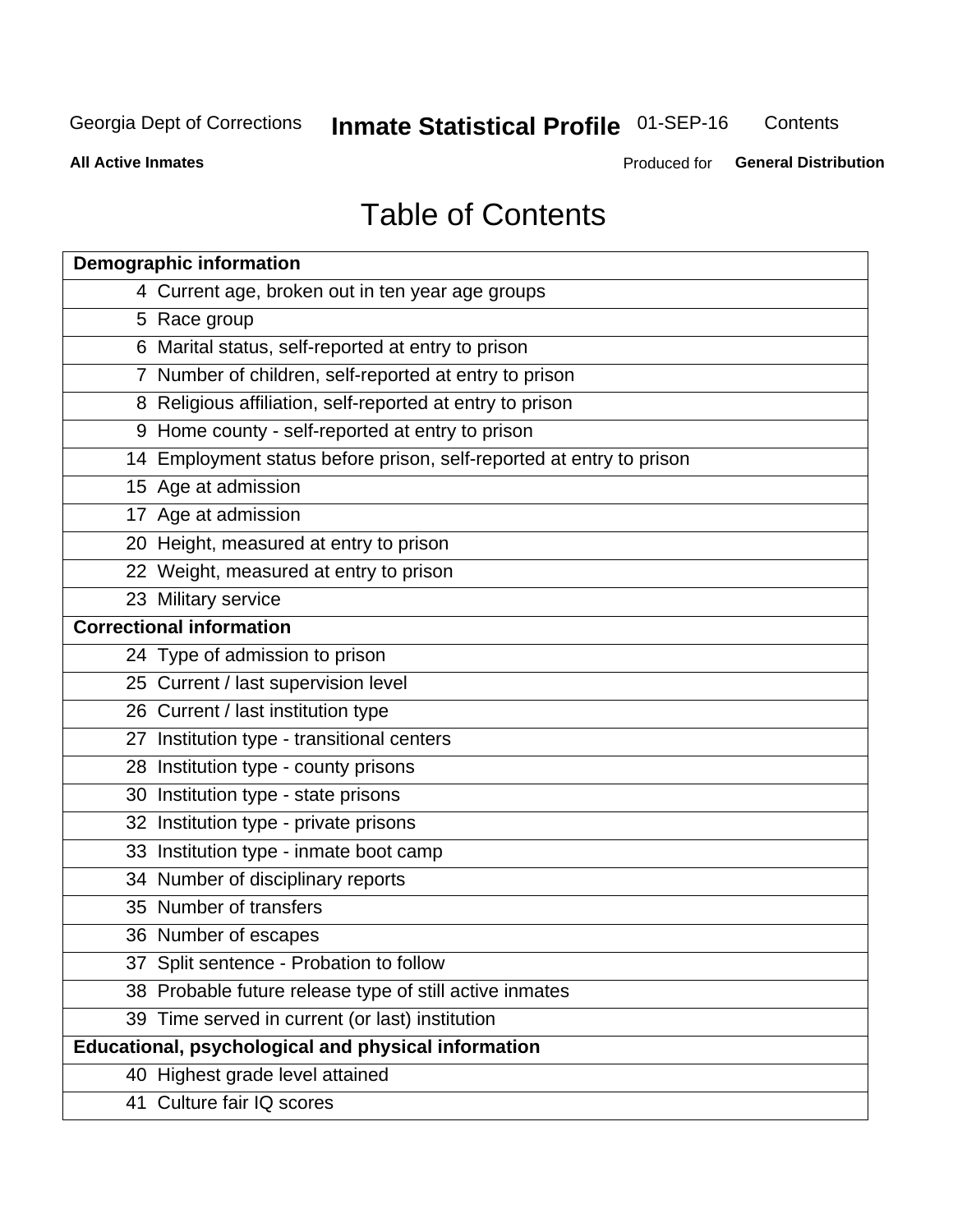## **Inmate Statistical Profile 01-SEP-16**

Contents

**All Active Inmates** 

Produced for General Distribution

## **Table of Contents**

| Educational, psychological and physical information              |
|------------------------------------------------------------------|
| 42 Wide Range Achievement Test (WRAT) reading score              |
| 43 Wide Range Achievement Test (WRAT) math score                 |
| 44 Wide Range Achievement Test (WRAT) spelling score             |
| 45 Current / last mental health treatment level                  |
| 46 PULHESDWIT medical scale - 'P' overall condition ('P'hysical) |
| 47 PULHESDWIT medical scale - 'U' upper body                     |
| 48 PULHESDWIT medical scale - 'L' lower body                     |
| 49 PULHESDWIT medical scale - 'H' hearing                        |
| 50 PULHESDWIT medical scale - 'E' vision                         |
| 51 PULHESDWIT medical scale -'S' psychiatric                     |
| 52 PULHESDWIT medical scale - 'D' dental                         |
| 53 PULHESDWIT medical scale - 'W' work ability                   |
| 54 PULHESDWIT medical scale - 'I' impairment                     |
| 55 PULHESDWIT medical scale - 'T' transportability               |
| <b>Crimes and criminal history information</b>                   |
| 56 Number of prior Georgia incarcerations                        |
| 57 Prison sentence in years                                      |
| 58 Primary offense, broken out into felonies vs misdemeanors     |
| 59 Primary offense, broken out into six broad crime categories   |
| 60 Primary offense, detailed offense code                        |
| 68 County of conviction of primary offense                       |
| 73 Circuit of conviction of primary offense                      |
| 75 Years served (jail + prison) in this incarceration            |
| <b>Medical information</b>                                       |
| 76 Results of most recent HIV test                               |
| 77 Results of most recent tuberculosis test                      |
| 78 Results of most recent syphilis test                          |
| 79 Results of most recent Hepatitis-C test                       |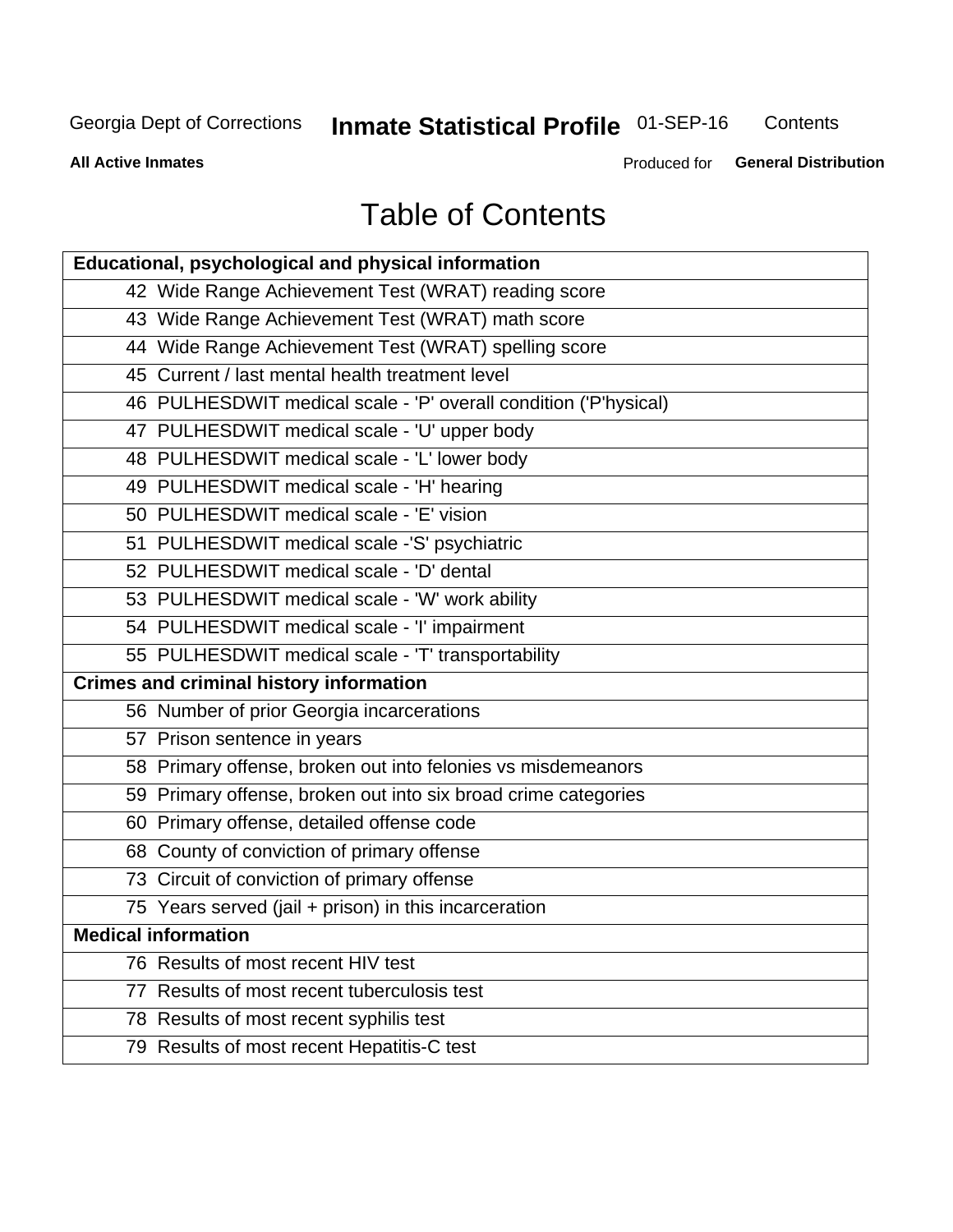#### Inmate Statistical Profile 01-SEP-16 Page 4

## **All Active Inmates**

## Produced for General Distribution

## Current age, broken out in ten-year age groups

COL % - percent each COUNT is of its particular column

|                          | <b>Male</b>  |        |        | <b>Female</b> |        |          | <b>Total</b> |        |
|--------------------------|--------------|--------|--------|---------------|--------|----------|--------------|--------|
| <b>Current Age</b>       | <b>Count</b> | Col %  | Row %  | <b>Count</b>  | Col %  | Row %    | <b>Total</b> | Col %  |
| <b>Teens (1-19)</b>      | 748          | 1.49%  | 96.39% | 28            | 0.75%  | 3.61%    | 776          | 1.44%  |
| <b>Twenties (20-29)</b>  | 14,626       | 29.16% | 93.53% | 1,012         | 26.99% | $6.47\%$ | 15,638       | 29.01% |
| Thirties (30-39)         | 15,094       | 30.09% | 92.20% | 1,277         | 34.06% | 7.80%    | 16,371       | 30.37% |
| <b>Forties (40-49)</b>   | 10,177       | 20.29% | 92.12% | 871           | 23.23% | 7.88%    | 11,048       | 20.49% |
| <b>Fifties (50-59)</b>   | 6,756        | 13.47% | 93.82% | 445           | 11.87% | 6.18%    | 7,201        | 13.36% |
| <b>Sixties (60-69)</b>   | 2,203        | 4.39%  | 95.66% | 100           | 2.67%  | 4.34%    | 2,303        | 4.27%  |
| Seventy + (70 and above) | 561          | 1.12%  | 97.23% | 16            | 0.43%  | 2.77%    | 577          | 1.07%  |
| <b>Total Reported</b>    | 50,165       | 100%   | 93.05% | 3,749         | 100%   | 6.95%    | 53,914       | 100.0% |

| <b>Not Reported</b> | ィラヘ                |       | ---    |
|---------------------|--------------------|-------|--------|
| Total               | 50.34 <sup>4</sup> | 2 75N | 54,091 |

| <b>Mean</b><br>(average)       | 37.81 | 37.36 | 37.78     |
|--------------------------------|-------|-------|-----------|
| Median (middle)                | 36    | 36    | 36        |
| <b>Mode</b><br>(most frequent) |       |       | ^7<br>. . |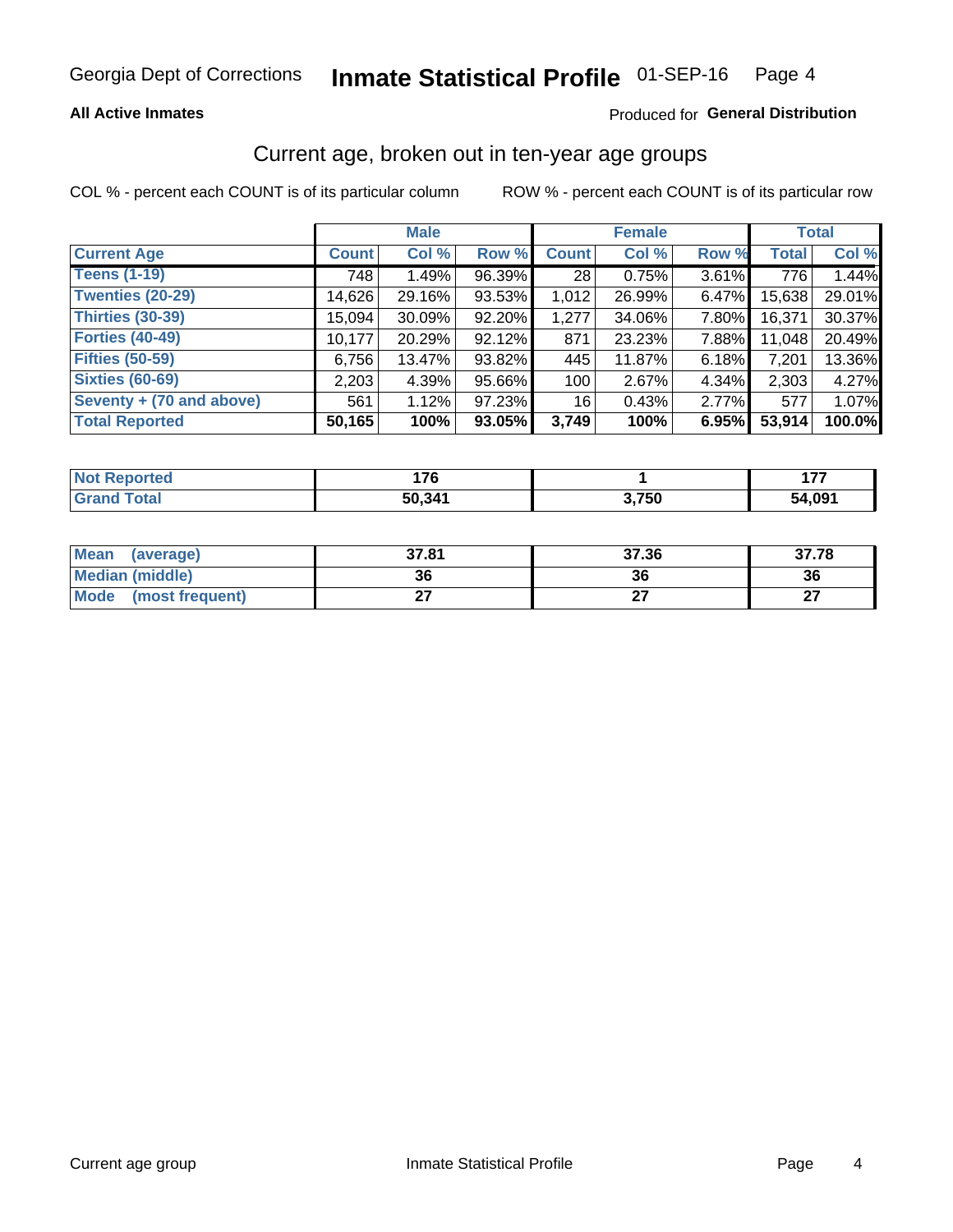#### Inmate Statistical Profile 01-SEP-16 Page 5

### **All Active Inmates**

### Produced for General Distribution

## Race group

COL % - percent each COUNT is of its particular column

|                   |                        | <b>Male</b>  |         |             | <b>Female</b> |         |           | <b>Total</b> |        |
|-------------------|------------------------|--------------|---------|-------------|---------------|---------|-----------|--------------|--------|
| <b>Race Group</b> |                        | <b>Count</b> | Col %   | Row % Count |               | Col %   | Row %     | <b>Total</b> | Col %  |
|                   | <b>White</b>           | 16,701       | 33.18%  | 88.69%      | 2,130         | 56.80%  | $11.31\%$ | 18,831       | 34.81% |
| $\mathbf{2}$      | <b>Black</b>           | 31,415       | 62.40%  | 95.29%      | .553          | 41.41%  | 4.71%     | 32,968       | 60.95% |
| 5                 | <b>Other</b>           | 55           | $.11\%$ | 91.67%      | 5             | .13%    | 8.33%     | 60           | .11%   |
| 6                 | <b>Asian</b>           | 172          | .34%    | 94.51%      | 10            | .27%    | 5.49%     | 182          | .34%   |
| 9                 | <b>Unknown</b>         | 9            | .02%    | 81.82%      | 2             | $.05\%$ | 18.18%    | 11           | .02%   |
| 10                | <b>Hispanic</b>        | 964. ا       | 3.90%   | 97.57%      | 49            | 1.31%   | 2.43%     | 2,013        | 3.72%  |
| $12 \,$           | <b>Native American</b> | 25           | .05%    | 96.15%      |               | $.03\%$ | $3.85\%$  | 26           | .05%   |
|                   | <b>Total Reported</b>  | 50,341       | 100%    | 93.07%      | 3,750         | 100%    | 6.93%     | 54,091       | 100%   |

| <b>Not</b><br>Reported |        |       |        |
|------------------------|--------|-------|--------|
| <b>Total</b>           | 50,341 | 3,750 | 54,091 |

| m | <br>w |  |
|---|-------|--|
|   |       |  |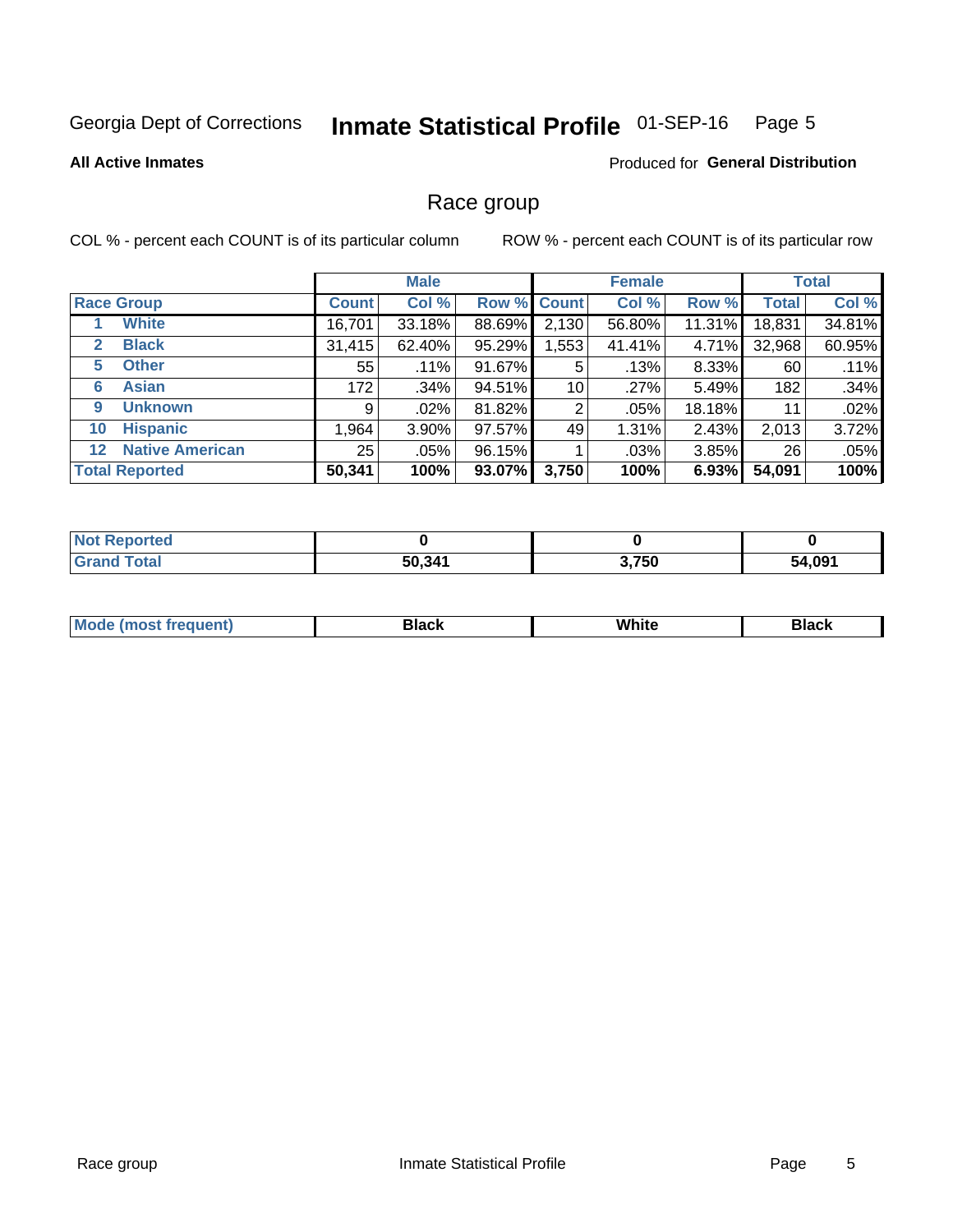#### Inmate Statistical Profile 01-SEP-16 Page 6

**All Active Inmates** 

## **Produced for General Distribution**

## Marital status, self-reported at entry to prison

COL % - percent each COUNT is of its particular column

|                            | <b>Male</b>  |        |        |              | <b>Female</b> | <b>Total</b> |              |        |
|----------------------------|--------------|--------|--------|--------------|---------------|--------------|--------------|--------|
| <b>Marital Status</b>      | <b>Count</b> | Col %  | Row %  | <b>Count</b> | Col %         | Row %        | <b>Total</b> | Col %  |
| <b>Unknown</b><br>$\bf{0}$ | 566          | 1.12%  | 93.25% | 41           | 1.09%         | 6.75%        | 607          | 1.12%  |
| <b>Divorced</b><br>D       | 4,800        | 9.53%  | 88.72% | 610          | 16.27%        | 11.28%       | 5,410        | 10.00% |
| <b>Married</b><br>М        | 6,547        | 13.01% | 91.39% | 617          | 16.45%        | 8.61%        | 7,164        | 13.24% |
| <b>Separated</b><br>S      | 1,817        | 3.61%  | 83.85% | 350          | 9.33%         | 16.15%       | 2,167        | 4.01%  |
| <b>Unmarried</b><br>U      | 36,108       | 71.73% | 94.75% | 1,999        | 53.31%        | 5.25%        | 38,107       | 70.45% |
| <b>Widow</b><br>W          | 503          | 1.00%  | 79.09% | 133          | 3.55%         | 20.91%       | 636          | 1.18%  |
| <b>Total Reported</b>      | 50,341       | 100%   | 93.07% | 3,750        | 100%          | 6.93%        | 54,091       | 100%   |

| ີ orteo<br>" NOT 1- |        |       |        |
|---------------------|--------|-------|--------|
| $T$ stol $T$<br>Gre | 50,341 | 3,750 | 54,091 |

| <b>Mode (most frequent)</b><br>Unmarried<br>Unmarried<br>Jnmarried |
|--------------------------------------------------------------------|
|--------------------------------------------------------------------|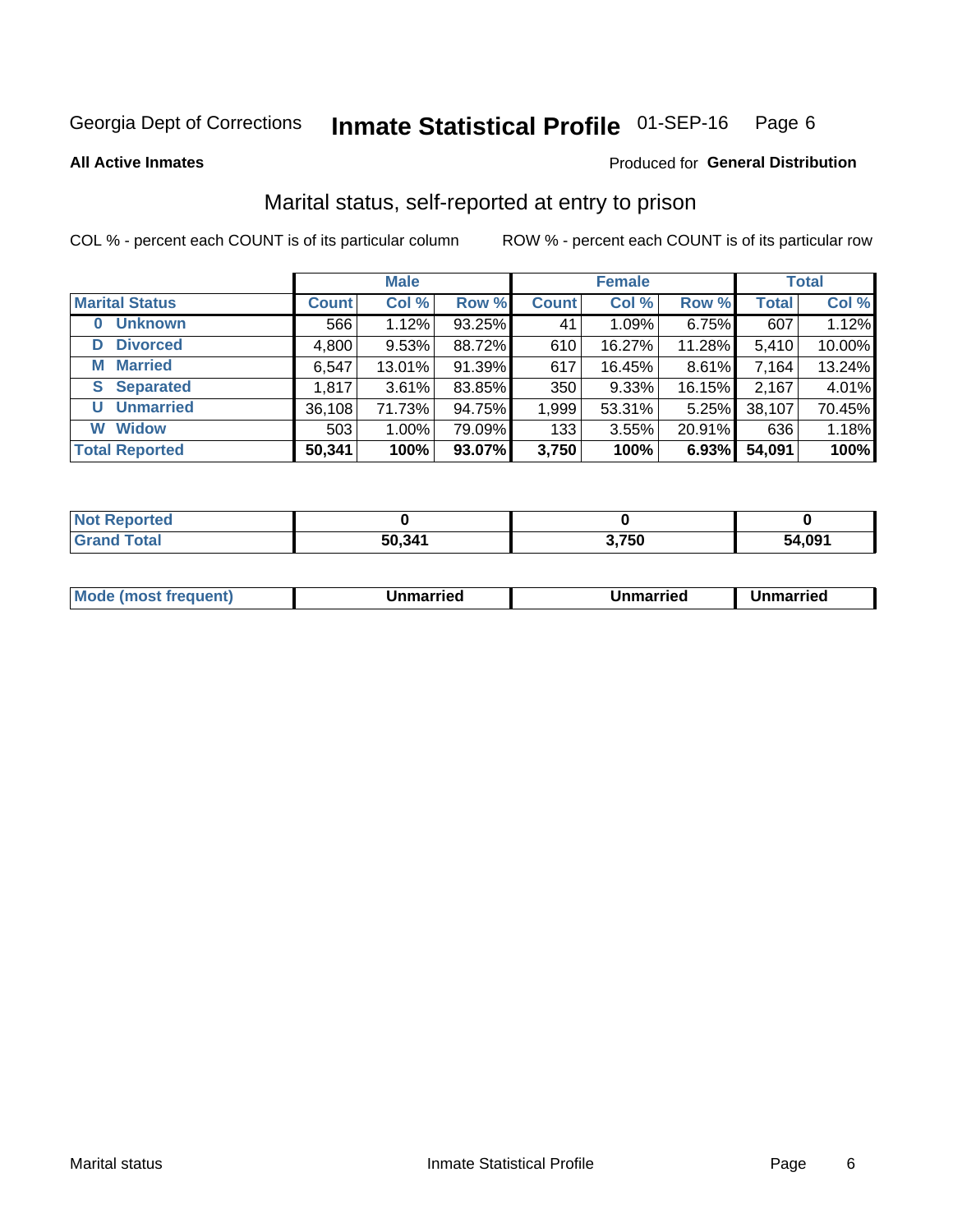#### Inmate Statistical Profile 01-SEP-16 Page 7

**All Active Inmates** 

## **Produced for General Distribution**

## Number of children, self reported at entry to prison

COL % - percent each COUNT is of its particular column

|                           |              | <b>Male</b> |        |              | <b>Female</b> |       |              | <b>Total</b> |
|---------------------------|--------------|-------------|--------|--------------|---------------|-------|--------------|--------------|
| <b>Number of Children</b> | <b>Count</b> | Col %       | Row %  | <b>Count</b> | Col %         | Row % | <b>Total</b> | Col %        |
| $\bf{0}$                  | 20,113       | 40.35%      | 93.61% | 1,374        | 36.68%        | 6.39% | 21,487       | 40.10%       |
|                           | 11,359       | 22.79%      | 94.02% | 722          | 19.27%        | 5.98% | 12,081       | 22.54%       |
| $\overline{2}$            | 8,256        | 16.56%      | 91.70% | 747          | 19.94%        | 8.30% | 9,003        | 16.80%       |
| 3                         | 4,888        | 9.81%       | 90.57% | 509          | 13.59%        | 9.43% | 5,397        | 10.07%       |
| 4                         | 2,539        | 5.09%       | 91.99% | 221          | 5.90%         | 8.01% | 2,760        | 5.15%        |
| 5                         | 1,276        | 2.56%       | 93.55% | 88           | 2.35%         | 6.45% | 1,364        | 2.55%        |
| 6                         | 655          | 1.31%       | 93.17% | 48           | 1.28%         | 6.83% | 703          | 1.31%        |
| 7                         | 317          | 0.64%       | 94.63% | 18           | 0.48%         | 5.37% | 335          | 0.63%        |
| 8                         | 159          | 0.32%       | 94.08% | 10           | 0.27%         | 5.92% | 169          | 0.32%        |
| $\boldsymbol{9}$          | 95           | 0.19%       | 95.96% | 4            | 0.11%         | 4.04% | 99           | 0.18%        |
| 10                        | 91           | 0.18%       | 95.79% | 4            | 0.11%         | 4.21% | 95           | 0.18%        |
| Over 10                   | 93           | 0.19%       | 98.94% |              | 0.03%         | 1.06% | 94           | 0.18%        |
| <b>Total Reported</b>     | 49,841       | 100%        | 93.01% | 3,746        | 100%          | 6.99% | 53,587       | 100.0%       |

| neo | 500    |       | 504    |
|-----|--------|-------|--------|
|     | 50.341 | 3,750 | 54,091 |

| Mean<br>(average)       | 1.39 | 1 51<br>ו ט.ו | 1.40 |
|-------------------------|------|---------------|------|
| <b>Median (middle)</b>  |      |               |      |
| Mode<br>(most frequent) |      |               |      |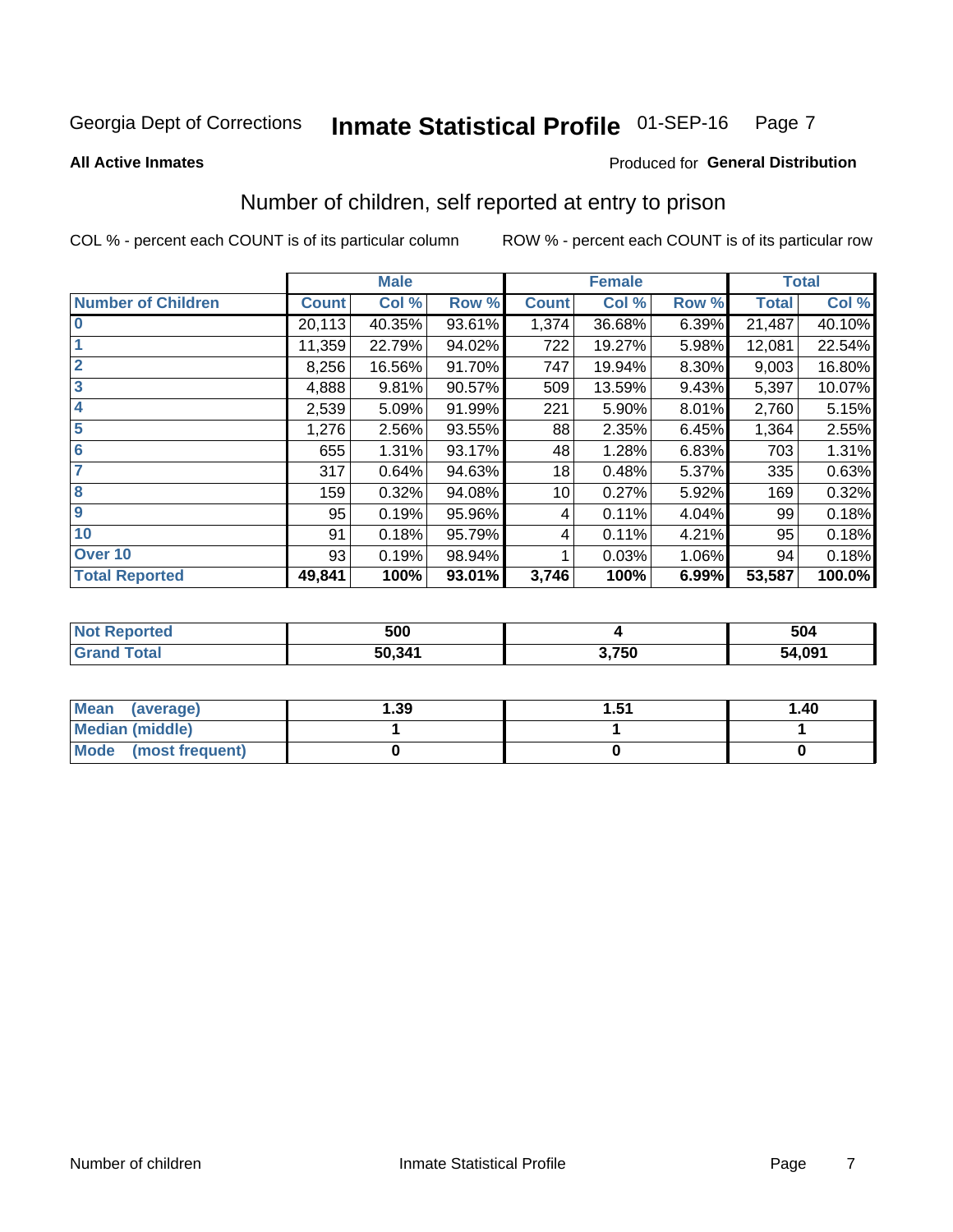#### Inmate Statistical Profile 01-SEP-16 Page 8

### **All Active Inmates**

### Produced for General Distribution

## Religious affiliation, self-reported at entry to prison

COL % - percent each COUNT is of its particular column

|                         |                              |                | <b>Male</b> |         |                | <b>Female</b> |        |                | <b>Total</b> |
|-------------------------|------------------------------|----------------|-------------|---------|----------------|---------------|--------|----------------|--------------|
|                         | <b>Religious Affiliation</b> | <b>Count</b>   | Col %       | Row %   | <b>Count</b>   | Col %         | Row %  | <b>Total</b>   | Col %        |
| 1                       | <b>Islam</b>                 | 1,191          | 5.43%       | 96.99%  | 37             | 1.32%         | 3.01%  | 1,228          | 4.96%        |
| $\overline{2}$          | <b>Catholic</b>              | 1,107          | 5.05%       | 87.03%  | 165            | 5.88%         | 12.97% | 1,272          | 5.14%        |
| $\overline{\mathbf{3}}$ | <b>Baptist</b>               | 13,241         | 60.36%      | 86.22%  | 2,117          | 75.39%        | 13.78% | 15,358         | 62.07%       |
| $\overline{\mathbf{4}}$ | <b>Methodist</b>             | 418            | 1.91%       | 86.54%  | 65             | 2.31%         | 13.46% | 483            | 1.95%        |
| $\overline{5}$          | <b>EpiscopIn</b>             | 45             | .21%        | 90.00%  | 5              | .18%          | 10.00% | 50             | .20%         |
| $6\overline{6}$         | <b>Presbytrn</b>             | 66             | .30%        | 89.19%  | 8              | .28%          | 10.81% | 74             | .30%         |
| 7                       | <b>Chc Of God</b>            | 350            | 1.60%       | 85.37%  | 60             | 2.14%         | 14.63% | 410            | 1.66%        |
| 8                       | <b>Holiness</b>              | 599            | 2.73%       | 81.72%  | 134            | 4.77%         | 18.28% | 733            | 2.96%        |
| $\boldsymbol{9}$        | <b>Jewish</b>                | 49             | .22%        | 83.05%  | 10             | .36%          | 16.95% | 59             | .24%         |
| 10                      | <b>Anglican</b>              | 24             | .11%        | 96.00%  |                | .04%          | 4.00%  | 25             | .10%         |
| 11                      | <b>Grk Orthdx</b>            | 5              | .02%        | 71.43%  | $\overline{2}$ | .07%          | 28.57% | 7              | .03%         |
| 12                      | <b>Hindu</b>                 | 9              | .04%        | 100.00% |                |               |        | 9              | .04%         |
| 13                      | <b>Buddhist</b>              | 47             | .21%        | 82.46%  | 10             | .36%          | 17.54% | 57             | .23%         |
| 14                      | <b>Taoist</b>                | 4              | .02%        | 100.00% |                |               |        | 4              | .02%         |
| 15                      | <b>Shintoist</b>             | 6              | .03%        | 100.00% |                |               |        | 6              | .02%         |
| 16                      | <b>Seven D Ad</b>            | 66             | .30%        | 84.62%  | 12             | .43%          | 15.38% | 78             | .32%         |
| 17                      | <b>Jehovah Wt</b>            | 265            | 1.21%       | 88.33%  | 35             | 1.25%         | 11.67% | 300            | 1.21%        |
| 18                      | <b>Latr Day S</b>            | 22             | .10%        | 81.48%  | 5              | .18%          | 18.52% | 27             | .11%         |
| 19                      | Quaker                       | $\overline{2}$ | .01%        | 100.00% |                |               |        | $\overline{2}$ | .01%         |
| 20                      | <b>Other Prot</b>            | 2,334          | 10.64%      | 94.88%  | 126            | 4.49%         | 5.12%  | 2,460          | 9.94%        |
| 96                      | <b>None</b>                  | 2,087          | 9.51%       | 99.24%  | 16             | .57%          | .76%   | 2,103          | 8.50%        |
|                         | <b>Total Reported</b>        | 21,937         | 100%        | 88.65%  | 2,808          | 100%          | 11.35% | 24,745         | 100%         |

| <b>No</b><br><b>Reported</b> | 28,404 | 942   | 29,346 |
|------------------------------|--------|-------|--------|
| <b>c</b> otal<br><b>Gra</b>  | 50,341 | 3,750 | 54,091 |

|  | $ $ Mod<br>de (most frequent) | aptist | <b>laptist</b> | 3aptist |
|--|-------------------------------|--------|----------------|---------|
|--|-------------------------------|--------|----------------|---------|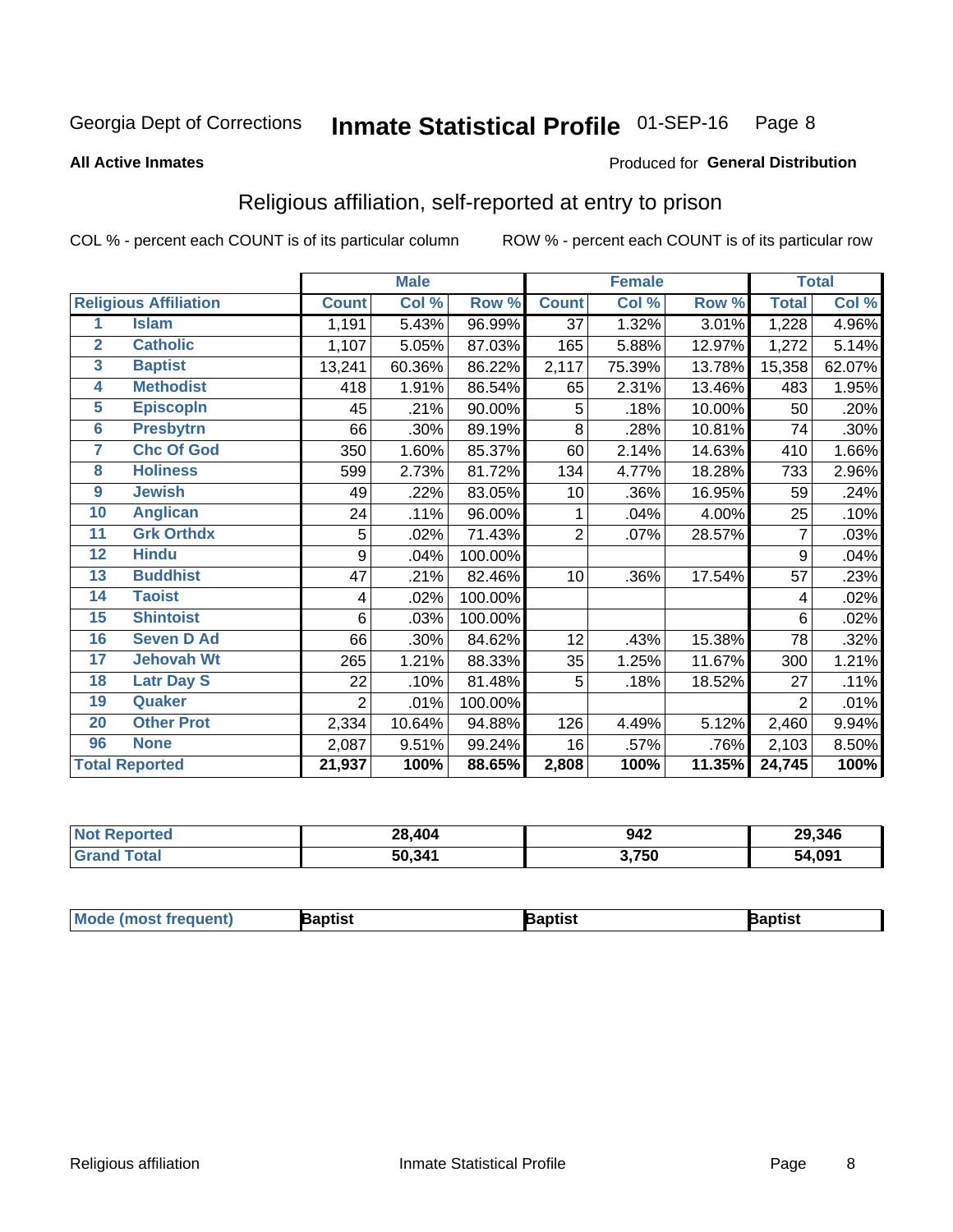#### Inmate Statistical Profile 01-SEP-16 Page 9

### **All Active Inmates**

### Produced for General Distribution

## Home county, self-reported at entry to prison

COL % - percent each COUNT is of its particular column

|     |                             |              | <b>Male</b> |        |                  | <b>Female</b> |        | <b>Total</b> |        |
|-----|-----------------------------|--------------|-------------|--------|------------------|---------------|--------|--------------|--------|
|     | <b>Home County</b>          | <b>Count</b> | Col %       | Row %  | <b>Count</b>     | Col %         | Row %  | <b>Total</b> | Col %  |
| 000 | <b>Unknown</b>              | 5,405        | 10.74%      | 92.97% | 409              | 10.91%        | 7.03%  | 5,814        | 10.75% |
| 001 | <b>Appling County</b>       | 127          | .25%        | 97.69% | 3                | .08%          | 2.31%  | 130          | .24%   |
| 002 | <b>Atkinson County</b>      | 38           | .08%        | 95.00% | $\overline{c}$   | .05%          | 5.00%  | 40           | .07%   |
| 003 | <b>Bacon County</b>         | 60           | .12%        | 86.96% | $\boldsymbol{9}$ | .24%          | 13.04% | 69           | .13%   |
| 004 | <b>Baker County</b>         | 19           | .04%        | 95.00% | $\mathbf{1}$     | .03%          | 5.00%  | 20           | .04%   |
| 005 | <b>Baldwin County</b>       | 235          | .47%        | 93.25% | 17               | .45%          | 6.75%  | 252          | .47%   |
| 006 | <b>Banks County</b>         | 56           | .11%        | 90.32% | $\,6$            | .16%          | 9.68%  | 62           | .11%   |
| 007 | <b>Barrow County</b>        | 252          | .50%        | 88.73% | 32               | .85%          | 11.27% | 284          | .53%   |
| 008 | <b>Bartow County</b>        | 562          | 1.12%       | 87.95% | 77               | 2.05%         | 12.05% | 639          | 1.18%  |
| 009 | <b>Ben Hill County</b>      | 205          | .41%        | 95.79% | 9                | .24%          | 4.21%  | 214          | .40%   |
| 010 | <b>Berrien County</b>       | 69           | .14%        | 95.83% | $\mathbf{3}$     | .08%          | 4.17%  | 72           | .13%   |
| 011 | <b>Bibb County</b>          | 1,127        | 2.24%       | 95.35% | 55               | 1.47%         | 4.65%  | 1,182        | 2.19%  |
| 012 | <b>Bleckley County</b>      | 60           | .12%        | 90.91% | 6                | .16%          | 9.09%  | 66           | .12%   |
| 013 | <b>Brantley County</b>      | 56           | .11%        | 83.58% | 11               | .29%          | 16.42% | 67           | .12%   |
| 014 | <b>Brooks County</b>        | 222          | .44%        | 99.55% | 1                | .03%          | .45%   | 223          | .41%   |
| 015 | <b>Bryan County</b>         | 94           | .19%        | 93.07% | 7                | .19%          | 6.93%  | 101          | .19%   |
| 016 | <b>Bulloch County</b>       | 373          | .74%        | 95.15% | 19               | .51%          | 4.85%  | 392          | .72%   |
| 017 | <b>Burke County</b>         | 234          | .46%        | 96.30% | 9                | .24%          | 3.70%  | 243          | .45%   |
| 018 | <b>Butts County</b>         | 115          | .23%        | 90.55% | 12               | .32%          | 9.45%  | 127          | .23%   |
| 019 | <b>Calhoun County</b>       | 64           | .13%        | 91.43% | $\,6$            | .16%          | 8.57%  | 70           | .13%   |
| 020 | <b>Camden County</b>        | 122          | .24%        | 90.37% | 13               | .35%          | 9.63%  | 135          | .25%   |
| 021 | <b>Candler County</b>       | 105          | .21%        | 87.50% | 15               | .40%          | 12.50% | 120          | .22%   |
| 022 | <b>Carroll County</b>       | 523          | 1.04%       | 92.57% | 42               | 1.12%         | 7.43%  | 565          | 1.04%  |
| 023 | <b>Catoosa County</b>       | 209          | .42%        | 89.70% | 24               | .64%          | 10.30% | 233          | .43%   |
| 024 | <b>Charlton County</b>      | 47           | .09%        | 90.38% | 5                | .13%          | 9.62%  | 52           | .10%   |
| 025 | <b>Chatham County</b>       | 1,792        | 3.56%       | 96.14% | 72               | 1.92%         | 3.86%  | 1,864        | 3.45%  |
| 026 | <b>Chattahoochee County</b> | 33           | .07%        | 89.19% | 4                | .11%          | 10.81% | 37           | .07%   |
| 027 | <b>Chattooga County</b>     | 247          | .49%        | 89.49% | 29               | .77%          | 10.51% | 276          | .51%   |
| 028 | <b>Cherokee County</b>      | 407          | .81%        | 90.24% | 44               | 1.17%         | 9.76%  | 451          | .83%   |
| 029 | <b>Clarke County</b>        | 490          | .97%        | 92.98% | 37               | .99%          | 7.02%  | 527          | .97%   |
| 030 | <b>Clay County</b>          | 35           | .07%        | 97.22% | 1                | .03%          | 2.78%  | 36           | .07%   |
| 031 | <b>Clayton County</b>       | 1,530        | 3.04%       | 93.07% | 114              | 3.04%         | 6.93%  | 1,644        | 3.04%  |
| 032 | <b>Clinch County</b>        | 38           | .08%        | 88.37% | 5                | .13%          | 11.63% | 43           | .08%   |
| 033 | <b>Cobb County</b>          | 1,937        | 3.85%       | 90.90% | 194              | 5.17%         | 9.10%  | 2,131        | 3.94%  |
| 034 | <b>Coffee County</b>        | 257          | .51%        | 92.78% | 20               | .53%          | 7.22%  | 277          | .51%   |
| 035 | <b>Colquitt County</b>      | 207          | .41%        | 95.39% | 10               | .27%          | 4.61%  | 217          | .40%   |
| 036 | <b>Columbia County</b>      | 295          | .59%        | 92.19% | 25               | .67%          | 7.81%  | 320          | .59%   |
| 037 | <b>Cook County</b>          | 137          | .27%        | 94.48% | $\bf 8$          | .21%          | 5.52%  | 145          | .27%   |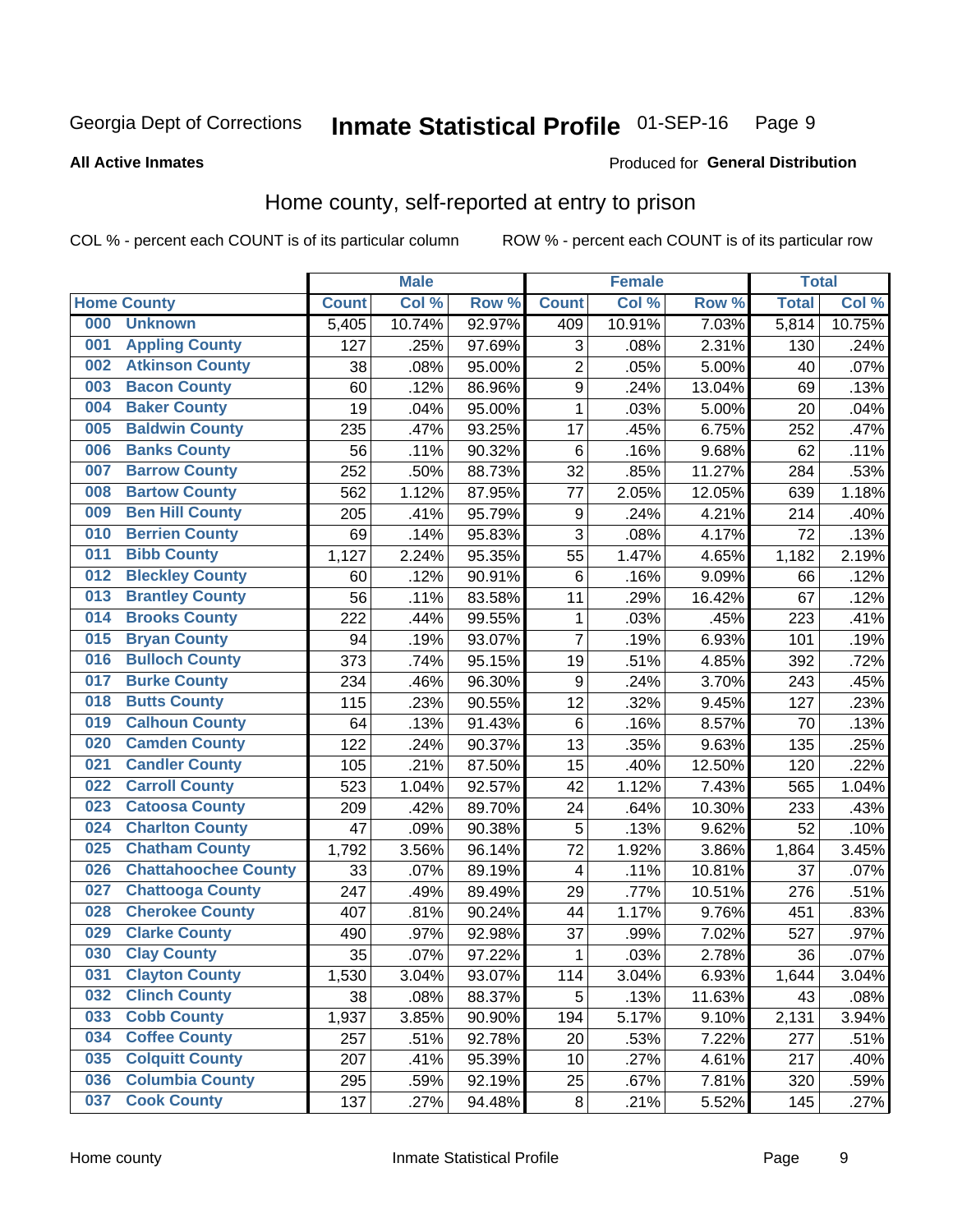## Inmate Statistical Profile 01-SEP-16 Page 10

### **All Active Inmates**

## **Produced for General Distribution**

## Home county, self-reported at entry to prison

COL % - percent each COUNT is of its particular column

|     |                         |              | <b>Male</b> |                  |                  | <b>Female</b>     |        | <b>Total</b> |       |
|-----|-------------------------|--------------|-------------|------------------|------------------|-------------------|--------|--------------|-------|
|     | <b>Home County</b>      | <b>Count</b> | Col%        | Row <sup>%</sup> | <b>Count</b>     | Col %             | Row %  | <b>Total</b> | Col % |
| 038 | <b>Coweta County</b>    | 494          | .98%        | 93.74%           | 33               | .88%              | 6.26%  | 527          | .97%  |
| 039 | <b>Crawford County</b>  | 39           | .08%        | 95.12%           | $\overline{2}$   | .05%              | 4.88%  | 41           | .08%  |
| 040 | <b>Crisp County</b>     | 217          | .43%        | 94.35%           | 13               | .35%              | 5.65%  | 230          | .43%  |
| 041 | <b>Dade County</b>      | 69           | .14%        | 92.00%           | 6                | .16%              | 8.00%  | 75           | .14%  |
| 042 | <b>Dawson County</b>    | 85           | .17%        | 91.40%           | 8                | .21%              | 8.60%  | 93           | .17%  |
| 043 | <b>Decatur County</b>   | 229          | .45%        | 95.02%           | 12               | .32%              | 4.98%  | 241          | .45%  |
| 044 | <b>Dekalb County</b>    | 3,028        | 6.01%       | 94.30%           | 183              | 4.88%             | 5.70%  | 3,211        | 5.94% |
| 045 | <b>Dodge County</b>     | 136          | .27%        | 91.89%           | 12               | .32%              | 8.11%  | 148          | .27%  |
| 046 | <b>Dooly County</b>     | 81           | .16%        | 94.19%           | 5                | .13%              | 5.81%  | 86           | .16%  |
| 047 | <b>Dougherty County</b> | 824          | 1.64%       | 95.48%           | 39               | 1.04%             | 4.52%  | 863          | 1.60% |
| 048 | <b>Douglas County</b>   | 590          | 1.17%       | 91.61%           | 54               | 1.44%             | 8.39%  | 644          | 1.19% |
| 049 | <b>Early County</b>     | 86           | .17%        | 88.66%           | 11               | .29%              | 11.34% | 97           | .18%  |
| 050 | <b>Echols County</b>    | 10           | .02%        | 90.91%           | 1                | .03%              | 9.09%  | 11           | .02%  |
| 051 | <b>Effingham County</b> | 225          | .45%        | 92.59%           | 18               | .48%              | 7.41%  | 243          | .45%  |
| 052 | <b>Elbert County</b>    | 113          | .22%        | 92.62%           | $\boldsymbol{9}$ | .24%              | 7.38%  | 122          | .23%  |
| 053 | <b>Emanuel County</b>   | 155          | .31%        | 91.18%           | 15               | .40%              | 8.82%  | 170          | .31%  |
| 054 | <b>Evans County</b>     | 76           | .15%        | 91.57%           | 7                | .19%              | 8.43%  | 83           | .15%  |
| 055 | <b>Fannin County</b>    | 84           | .17%        | 86.60%           | 13               | .35%              | 13.40% | 97           | .18%  |
| 056 | <b>Fayette County</b>   | 180          | .36%        | 91.37%           | 17               | .45%              | 8.63%  | 197          | .36%  |
| 057 | <b>Floyd County</b>     | 755          | 1.50%       | 90.31%           | 81               | 2.16%             | 9.69%  | 836          | 1.55% |
| 058 | <b>Forsyth County</b>   | 266          | .53%        | 90.48%           | 28               | .75%              | 9.52%  | 294          | .54%  |
| 059 | <b>Franklin County</b>  | 122          | .24%        | 92.42%           | 10               | .27%              | 7.58%  | 132          | .24%  |
| 060 | <b>Fulton County</b>    | 5,124        | 10.18%      | 95.67%           | 232              | 6.19%             | 4.33%  | 5,356        | 9.90% |
| 061 | <b>Gilmer County</b>    | 93           | .18%        | 92.08%           | 8                | .21%              | 7.92%  | 101          | .19%  |
| 062 | <b>Glascock County</b>  | 16           | .03%        | 88.89%           | $\overline{2}$   | .05%              | 11.11% | 18           | .03%  |
| 063 | <b>Glynn County</b>     | 430          | .85%        | 92.67%           | 34               | .91%              | 7.33%  | 464          | .86%  |
| 064 | <b>Gordon County</b>    | 313          | .62%        | 85.52%           | 53               | 1.41%             | 14.48% | 366          | .68%  |
| 065 | <b>Grady County</b>     | 124          | .25%        | 95.38%           | 6                | .16%              | 4.62%  | 130          | .24%  |
| 066 | <b>Greene County</b>    | 111          | .22%        | 93.28%           | 8                | $\overline{.}21%$ | 6.72%  | 119          | .22%  |
| 067 | <b>Gwinnett County</b>  | 1,761        | 3.50%       | 93.13%           | 130              | 3.47%             | 6.87%  | 1,891        | 3.50% |
| 068 | <b>Habersham County</b> | 99           | .20%        | 90.00%           | 11               | .29%              | 10.00% | 110          | .20%  |
| 069 | <b>Hall County</b>      | 622          | 1.24%       | 91.20%           | 60               | 1.60%             | 8.80%  | 682          | 1.26% |
| 070 | <b>Hancock County</b>   | 57           | .11%        | 93.44%           | 4                | .11%              | 6.56%  | 61           | .11%  |
| 071 | <b>Haralson County</b>  | 146          | .29%        | 91.82%           | 13               | .35%              | 8.18%  | 159          | .29%  |
| 072 | <b>Harris County</b>    | 104          | .21%        | 91.23%           | 10               | .27%              | 8.77%  | 114          | .21%  |
| 073 | <b>Hart County</b>      | 132          | .26%        | 94.96%           | $\overline{7}$   | .19%              | 5.04%  | 139          | .26%  |
| 074 | <b>Heard County</b>     | 54           | .11%        | 90.00%           | 6                | .16%              | 10.00% | 60           | .11%  |
| 075 | <b>Henry County</b>     | 581          | 1.15%       | 91.21%           | 56               | 1.49%             | 8.79%  | 637          | 1.18% |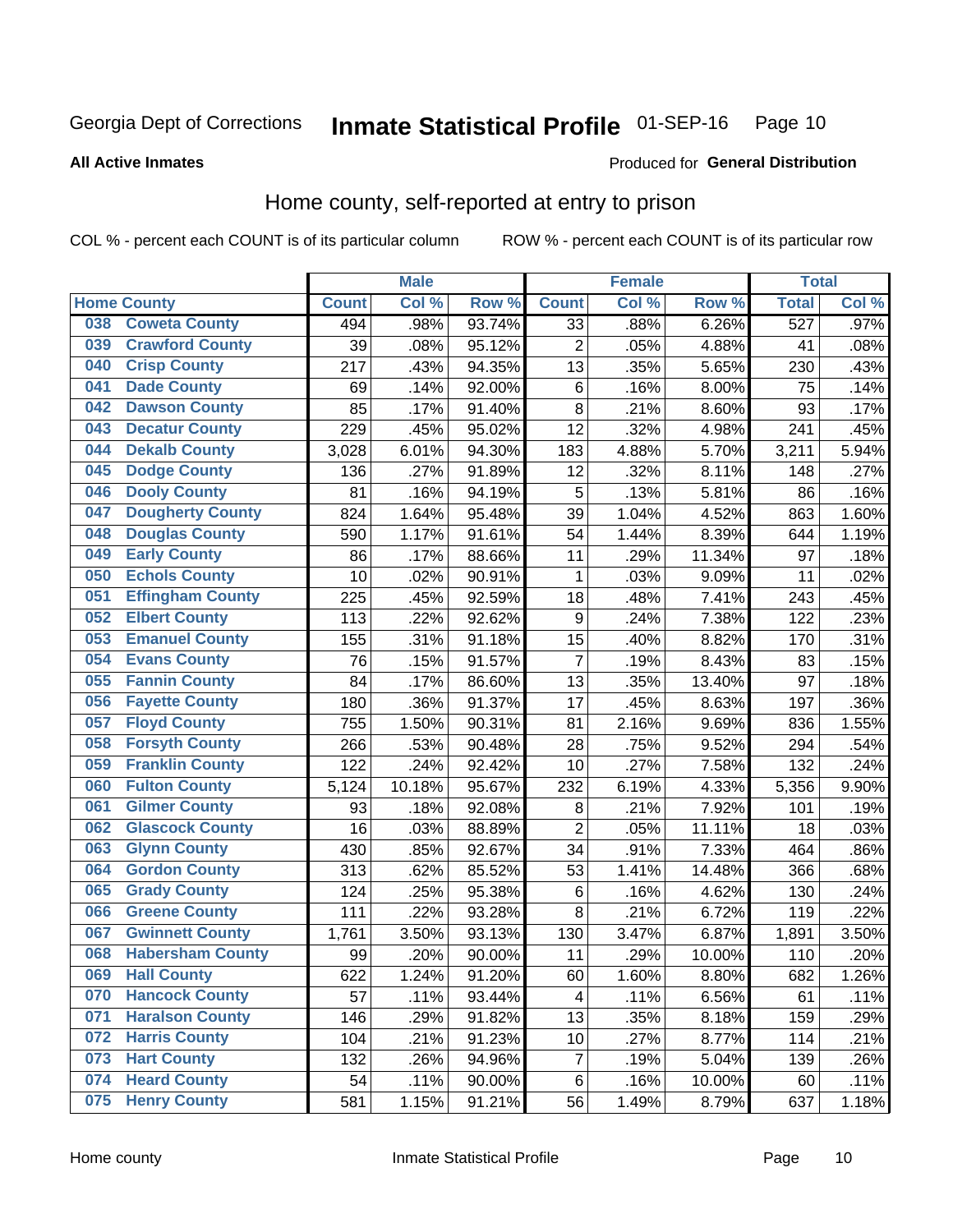## Inmate Statistical Profile 01-SEP-16 Page 11

**All Active Inmates** 

## **Produced for General Distribution**

## Home county, self-reported at entry to prison

COL % - percent each COUNT is of its particular column

|                  |                          |              | <b>Male</b> |                  |                  | <b>Female</b> |        | <b>Total</b> |       |
|------------------|--------------------------|--------------|-------------|------------------|------------------|---------------|--------|--------------|-------|
|                  | <b>Home County</b>       | <b>Count</b> | Col %       | Row <sup>%</sup> | <b>Count</b>     | Col %         | Row %  | <b>Total</b> | Col % |
| 076              | <b>Houston County</b>    | 556          | 1.10%       | 91.30%           | 53               | 1.41%         | 8.70%  | 609          | 1.13% |
| 077              | <b>Irwin County</b>      | 67           | .13%        | 91.78%           | 6                | .16%          | 8.22%  | 73           | .13%  |
| 078              | <b>Jackson County</b>    | 227          | .45%        | 91.53%           | 21               | .56%          | 8.47%  | 248          | .46%  |
| 079              | <b>Jasper County</b>     | 79           | .16%        | 89.77%           | $\boldsymbol{9}$ | .24%          | 10.23% | 88           | .16%  |
| 080              | <b>Jeff Davis County</b> | 78           | .15%        | 96.30%           | 3                | .08%          | 3.70%  | 81           | .15%  |
| 081              | <b>Jefferson County</b>  | 180          | .36%        | 95.74%           | $\overline{8}$   | .21%          | 4.26%  | 188          | .35%  |
| 082              | <b>Jenkins County</b>    | 70           | .14%        | 92.11%           | 6                | .16%          | 7.89%  | 76           | .14%  |
| 083              | <b>Johnson County</b>    | 45           | .09%        | 91.84%           | 4                | .11%          | 8.16%  | 49           | .09%  |
| 084              | <b>Jones County</b>      | 124          | .25%        | 93.23%           | 9                | .24%          | 6.77%  | 133          | .25%  |
| 085              | <b>Lamar County</b>      | 65           | .13%        | 90.28%           | $\overline{7}$   | .19%          | 9.72%  | 72           | .13%  |
| 086              | <b>Lanier County</b>     | 38           | .08%        | 95.00%           | $\overline{2}$   | .05%          | 5.00%  | 40           | .07%  |
| 087              | <b>Laurens County</b>    | 269          | .53%        | 93.08%           | 20               | .53%          | 6.92%  | 289          | .53%  |
| 088              | <b>Lee County</b>        | 99           | .20%        | 94.29%           | 6                | .16%          | 5.71%  | 105          | .19%  |
| 089              | <b>Liberty County</b>    | 216          | .43%        | 96.00%           | 9                | .24%          | 4.00%  | 225          | .42%  |
| 090              | <b>Lincoln County</b>    | 27           | .05%        | 100.00%          |                  |               |        | 27           | .05%  |
| 091              | <b>Long County</b>       | 43           | .09%        | 86.00%           | $\overline{7}$   | .19%          | 14.00% | 50           | .09%  |
| 092              | <b>Lowndes County</b>    | 467          | .93%        | 97.90%           | 10               | .27%          | 2.10%  | 477          | .88%  |
| 093              | <b>Lumpkin County</b>    | 96           | .19%        | 88.89%           | 12               | .32%          | 11.11% | 108          | .20%  |
| 094              | <b>Macon County</b>      | 77           | .15%        | 95.06%           | 4                | .11%          | 4.94%  | 81           | .15%  |
| 095              | <b>Madison County</b>    | 160          | .32%        | 93.57%           | 11               | .29%          | 6.43%  | 171          | .32%  |
| 096              | <b>Marion County</b>     | 52           | .10%        | 94.55%           | 3                | .08%          | 5.45%  | 55           | .10%  |
| 097              | <b>Mcduffie County</b>   | 156          | .31%        | 95.71%           | 7                | .19%          | 4.29%  | 163          | .30%  |
| 098              | <b>Mcintosh County</b>   | 54           | .11%        | 98.18%           | $\mathbf{1}$     | .03%          | 1.82%  | 55           | .10%  |
| 099              | <b>Meriwether County</b> | 177          | .35%        | 91.24%           | 17               | .45%          | 8.76%  | 194          | .36%  |
| 100              | <b>Miller County</b>     | 29           | .06%        | 90.63%           | 3                | .08%          | 9.38%  | 32           | .06%  |
| 101              | <b>Mitchell County</b>   | 155          | .31%        | 93.37%           | 11               | .29%          | 6.63%  | 166          | .31%  |
| 102              | <b>Monroe County</b>     | 115          | .23%        | 92.74%           | $\boldsymbol{9}$ | .24%          | 7.26%  | 124          | .23%  |
| 103              | <b>Montgomery County</b> | 74           | .15%        | 90.24%           | 8                | .21%          | 9.76%  | 82           | .15%  |
| 104              | <b>Morgan County</b>     | 100          | .20%        | 94.34%           | 6                | .16%          | 5.66%  | 106          | .20%  |
| 105              | <b>Murray County</b>     | 180          | .36%        | 89.55%           | 21               | .56%          | 10.45% | 201          | .37%  |
| 106              | <b>Muscogee County</b>   | 1,011        | 2.01%       | 94.66%           | 57               | 1.52%         | 5.34%  | 1,068        | 1.97% |
| 107              | <b>Newton County</b>     | 575          | 1.14%       | 90.84%           | 58               | 1.55%         | 9.16%  | 633          | 1.17% |
| 108              | <b>Oconee County</b>     | 48           | .10%        | 82.76%           | 10               | .27%          | 17.24% | 58           | .11%  |
| 109              | <b>Oglethorpe County</b> | 73           | .15%        | 91.25%           | $\overline{7}$   | .19%          | 8.75%  | 80           | .15%  |
| 110              | <b>Paulding County</b>   | 316          | .63%        | 90.29%           | 34               | .91%          | 9.71%  | 350          | .65%  |
| 111              | <b>Peach County</b>      | 125          | .25%        | 96.90%           | 4                | .11%          | 3.10%  | 129          | .24%  |
| $\overline{112}$ | <b>Pickens County</b>    | 118          | .23%        | 88.72%           | 15               | .40%          | 11.28% | 133          | .25%  |
| 113              | <b>Pierce County</b>     | 84           | .17%        | 91.30%           | $\bf 8$          | .21%          | 8.70%  | 92           | .17%  |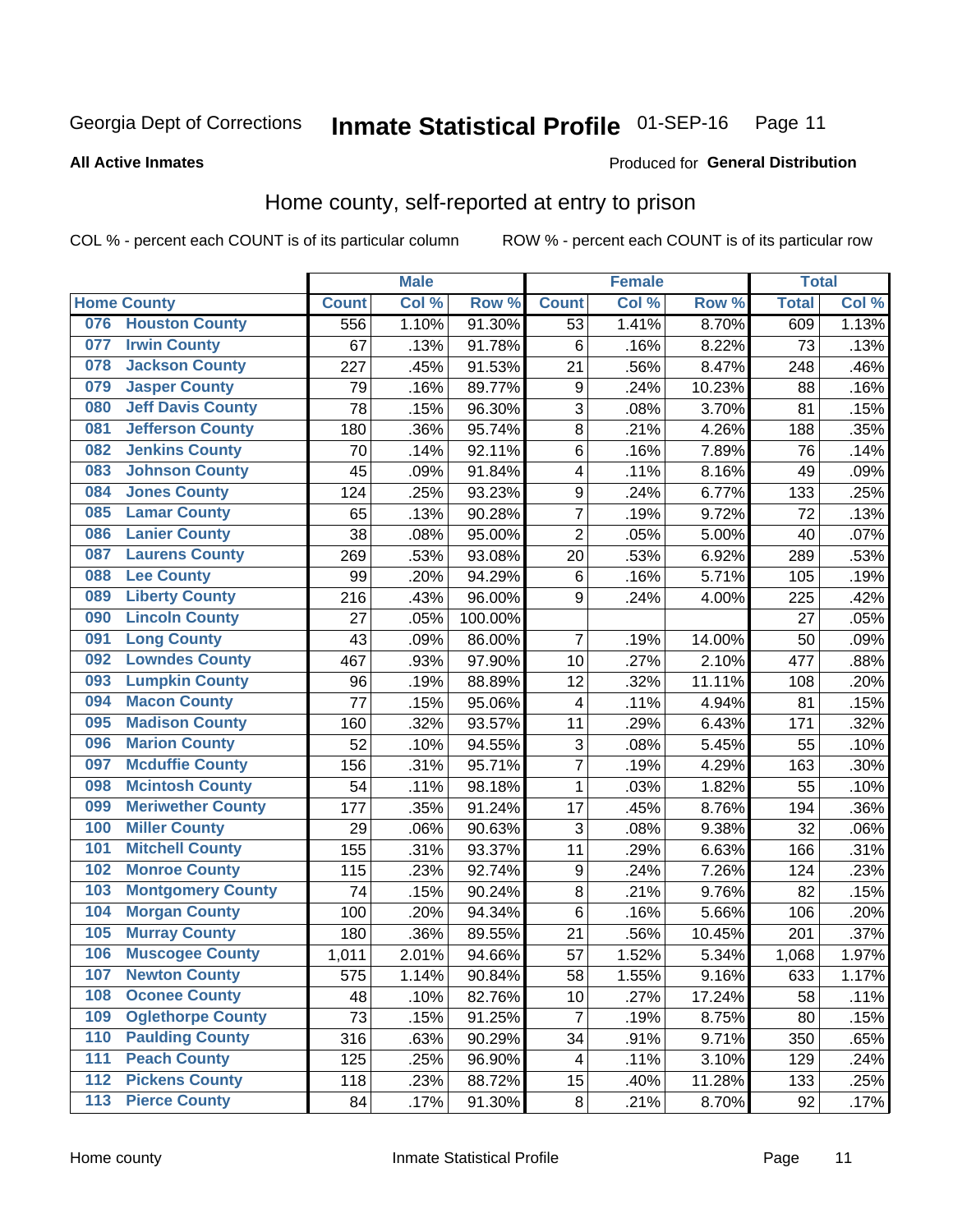#### Inmate Statistical Profile 01-SEP-16 Page 12

Produced for General Distribution

### **All Active Inmates**

## Home county, self-reported at entry to prison

COL % - percent each COUNT is of its particular column

|     |                          |              | <b>Male</b> |                  |                         | <b>Female</b> |        | <b>Total</b> |       |
|-----|--------------------------|--------------|-------------|------------------|-------------------------|---------------|--------|--------------|-------|
|     | <b>Home County</b>       | <b>Count</b> | Col%        | Row <sup>%</sup> | <b>Count</b>            | Col %         | Row %  | <b>Total</b> | Col % |
| 114 | <b>Pike County</b>       | 40           | .08%        | 93.02%           | 3                       | .08%          | 6.98%  | 43           | .08%  |
| 115 | <b>Polk County</b>       | 247          | .49%        | 91.48%           | 23                      | .61%          | 8.52%  | 270          | .50%  |
| 116 | <b>Pulaski County</b>    | 62           | .12%        | 92.54%           | 5                       | .13%          | 7.46%  | 67           | .12%  |
| 117 | <b>Putnam County</b>     | 148          | .29%        | 92.50%           | 12                      | .32%          | 7.50%  | 160          | .30%  |
| 118 | <b>Quitman County</b>    | 14           | .03%        | 100.00%          |                         |               |        | 14           | .03%  |
| 119 | <b>Rabun County</b>      | 45           | .09%        | 88.24%           | 6                       | .16%          | 11.76% | 51           | .09%  |
| 120 | <b>Randolph County</b>   | 73           | .15%        | 94.81%           | 4                       | .11%          | 5.19%  | 77           | .14%  |
| 121 | <b>Richmond County</b>   | 1,761        | 3.50%       | 94.22%           | 108                     | 2.88%         | 5.78%  | 1,869        | 3.46% |
| 122 | <b>Rockdale County</b>   | 348          | .69%        | 92.31%           | 29                      | .77%          | 7.69%  | 377          | .70%  |
| 123 | <b>Schley County</b>     | 20           | .04%        | 95.24%           | 1                       | .03%          | 4.76%  | 21           | .04%  |
| 124 | <b>Screven County</b>    | 134          | .27%        | 95.71%           | $\,6$                   | .16%          | 4.29%  | 140          | .26%  |
| 125 | <b>Seminole County</b>   | 73           | .15%        | 87.95%           | 10                      | .27%          | 12.05% | 83           | .15%  |
| 126 | <b>Spalding County</b>   | 465          | .92%        | 93.00%           | 35                      | .93%          | 7.00%  | 500          | .92%  |
| 127 | <b>Stephens County</b>   | 135          | .27%        | 87.66%           | 19                      | .51%          | 12.34% | 154          | .28%  |
| 128 | <b>Stewart County</b>    | 32           | .06%        | 100.00%          |                         |               |        | 32           | .06%  |
| 129 | <b>Sumter County</b>     | 177          | .35%        | 95.68%           | 8                       | .21%          | 4.32%  | 185          | .34%  |
| 130 | <b>Talbot County</b>     | 38           | .08%        | 90.48%           | $\overline{\mathbf{4}}$ | .11%          | 9.52%  | 42           | .08%  |
| 131 | <b>Taliaferro County</b> | 10           | .02%        | 100.00%          |                         |               |        | 10           | .02%  |
| 132 | <b>Tattnall County</b>   | 159          | .32%        | 96.95%           | 5                       | .13%          | 3.05%  | 164          | .30%  |
| 133 | <b>Taylor County</b>     | 59           | .12%        | 93.65%           | $\overline{\mathbf{4}}$ | .11%          | 6.35%  | 63           | .12%  |
| 134 | <b>Telfair County</b>    | 102          | .20%        | 91.07%           | 10                      | .27%          | 8.93%  | 112          | .21%  |
| 135 | <b>Terrell County</b>    | 90           | .18%        | 89.11%           | 11                      | .29%          | 10.89% | 101          | .19%  |
| 136 | <b>Thomas County</b>     | 207          | .41%        | 92.41%           | 17                      | .45%          | 7.59%  | 224          | .41%  |
| 137 | <b>Tift County</b>       | 319          | .63%        | 96.96%           | 10                      | .27%          | 3.04%  | 329          | .61%  |
| 138 | <b>Toombs County</b>     | 294          | .58%        | 91.30%           | 28                      | .75%          | 8.70%  | 322          | .60%  |
| 139 | <b>Towns County</b>      | 19           | .04%        | 67.86%           | $\boldsymbol{9}$        | .24%          | 32.14% | 28           | .05%  |
| 140 | <b>Treutlen County</b>   | 61           | .12%        | 93.85%           | 4                       | .11%          | 6.15%  | 65           | .12%  |
| 141 | <b>Troup County</b>      | 479          | .95%        | 93.74%           | 32                      | .85%          | 6.26%  | 511          | .94%  |
| 142 | <b>Turner County</b>     | 69           | .14%        | 94.52%           | 4                       | .11%          | 5.48%  | 73           | .13%  |
| 143 | <b>Twiggs County</b>     | 56           | .11%        | 93.33%           | $\overline{\mathbf{4}}$ | .11%          | 6.67%  | 60           | .11%  |
| 144 | <b>Union County</b>      | 60           | .12%        | 83.33%           | 12                      | .32%          | 16.67% | 72           | .13%  |
| 145 | <b>Upson County</b>      | 139          | .28%        | 92.67%           | 11                      | .29%          | 7.33%  | 150          | .28%  |
| 146 | <b>Walker County</b>     | 384          | .76%        | 86.49%           | 60                      | 1.60%         | 13.51% | 444          | .82%  |
| 147 | <b>Walton County</b>     | 430          | .85%        | 91.68%           | 39                      | 1.04%         | 8.32%  | 469          | .87%  |
| 148 | <b>Ware County</b>       | 317          | .63%        | 93.51%           | 22                      | .59%          | 6.49%  | 339          | .63%  |
| 149 | <b>Warren County</b>     | 28           | .06%        | 96.55%           | 1                       | .03%          | 3.45%  | 29           | .05%  |
| 150 | <b>Washington County</b> | 184          | .37%        | 92.46%           | 15                      | .40%          | 7.54%  | 199          | .37%  |
| 151 | <b>Wayne County</b>      | 166          | .33%        | 94.86%           | $\boldsymbol{9}$        | .24%          | 5.14%  | 175          | .32%  |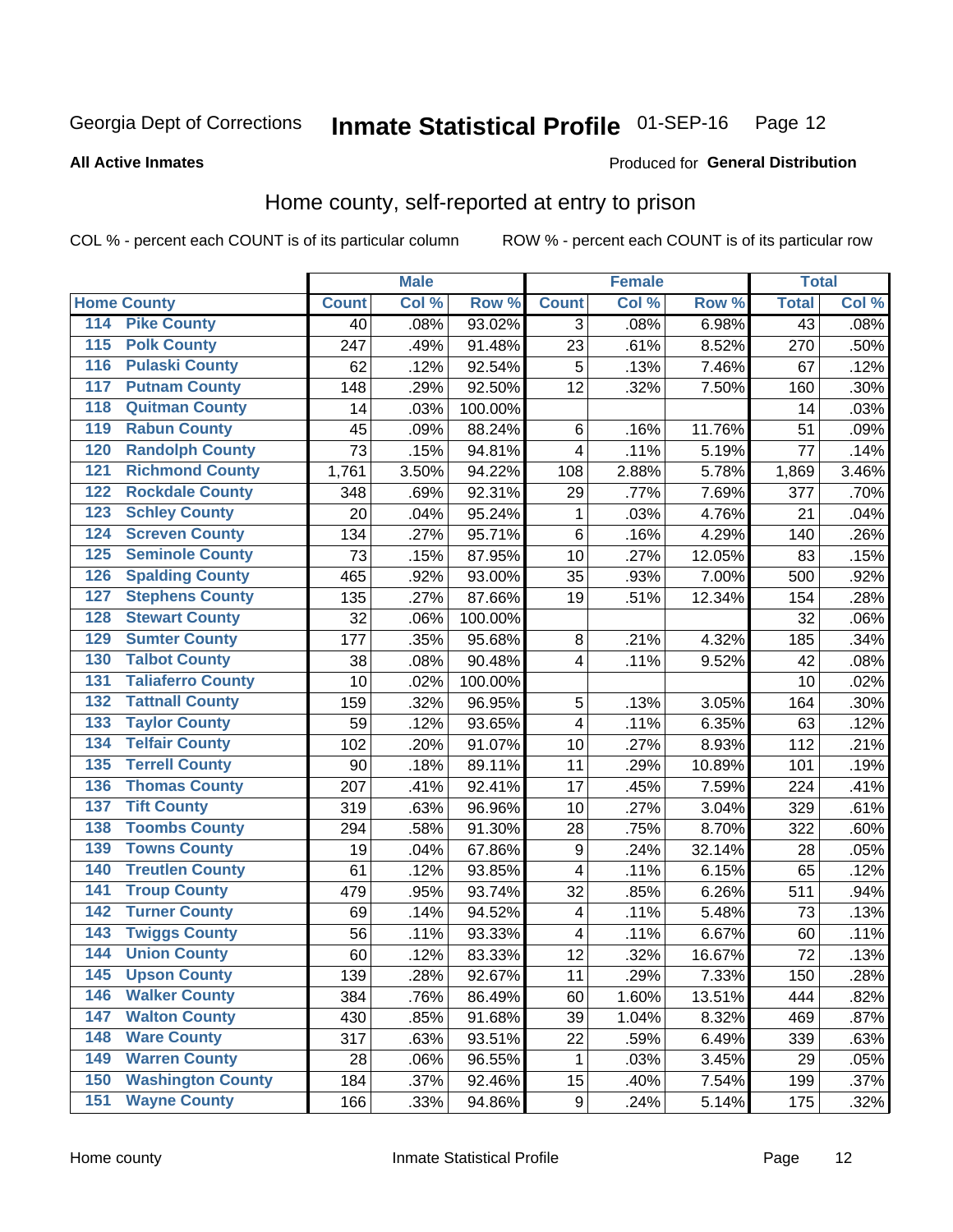## Inmate Statistical Profile 01-SEP-16 Page 13

**All Active Inmates** 

### Produced for General Distribution

## Home county, self-reported at entry to prison

COL % - percent each COUNT is of its particular column

|     |                             |              | <b>Male</b> |         |              | <b>Female</b> |        | <b>Total</b> |         |
|-----|-----------------------------|--------------|-------------|---------|--------------|---------------|--------|--------------|---------|
|     | <b>Home County</b>          | <b>Count</b> | Col %       | Row %   | <b>Count</b> | Col %         | Row %  | <b>Total</b> | Col %   |
| 152 | <b>Webster County</b>       | 9            | .02%        | 100.00% |              |               |        | 9            | .02%    |
| 153 | <b>Wheeler County</b>       | 27           | $.05\%$     | 100.00% |              |               |        | 27           | .05%    |
| 154 | <b>White County</b>         | 89           | .18%        | 89.00%  | 11           | .29%          | 11.00% | 100          | .18%    |
| 155 | <b>Whitfield County</b>     | 495          | .98%        | 87.30%  | 72           | 1.92%         | 12.70% | 567          | 1.05%   |
| 156 | <b>Wilcox County</b>        | 50           | .10%        | 94.34%  | 3            | .08%          | 5.66%  | 53           | .10%    |
| 157 | <b>Wilkes County</b>        | 60           | .12%        | 92.31%  | 5            | .13%          | 7.69%  | 65           | .12%    |
| 158 | <b>Wilkinson County</b>     | 53           | $.11\%$     | 98.15%  |              | .03%          | 1.85%  | 54           | .10%    |
| 159 | <b>Worth County</b>         | 121          | .24%        | 91.67%  | 11           | .29%          | 8.33%  | 132          | .24%    |
| 999 | <b>Other Custody/Out Of</b> | 153          | .30%        | 95.03%  | 8            | .21%          | 4.97%  | 161          | $.30\%$ |
|     | <b>State</b>                |              |             |         |              |               |        |              |         |
|     | <b>Total Rported</b>        | 50,341       | 100%        | 93.07%  | 3,750        | 100%          | 6.93%  | 54,091       | 100%    |

| <b>NO</b><br>τeα |        |       |        |
|------------------|--------|-------|--------|
|                  | 50.341 | 3,750 | 54,091 |

|  | Mode (most frequent) | <b>Fulton County</b> | <b>Fulton County</b> | <b>Fulton County</b> |
|--|----------------------|----------------------|----------------------|----------------------|
|--|----------------------|----------------------|----------------------|----------------------|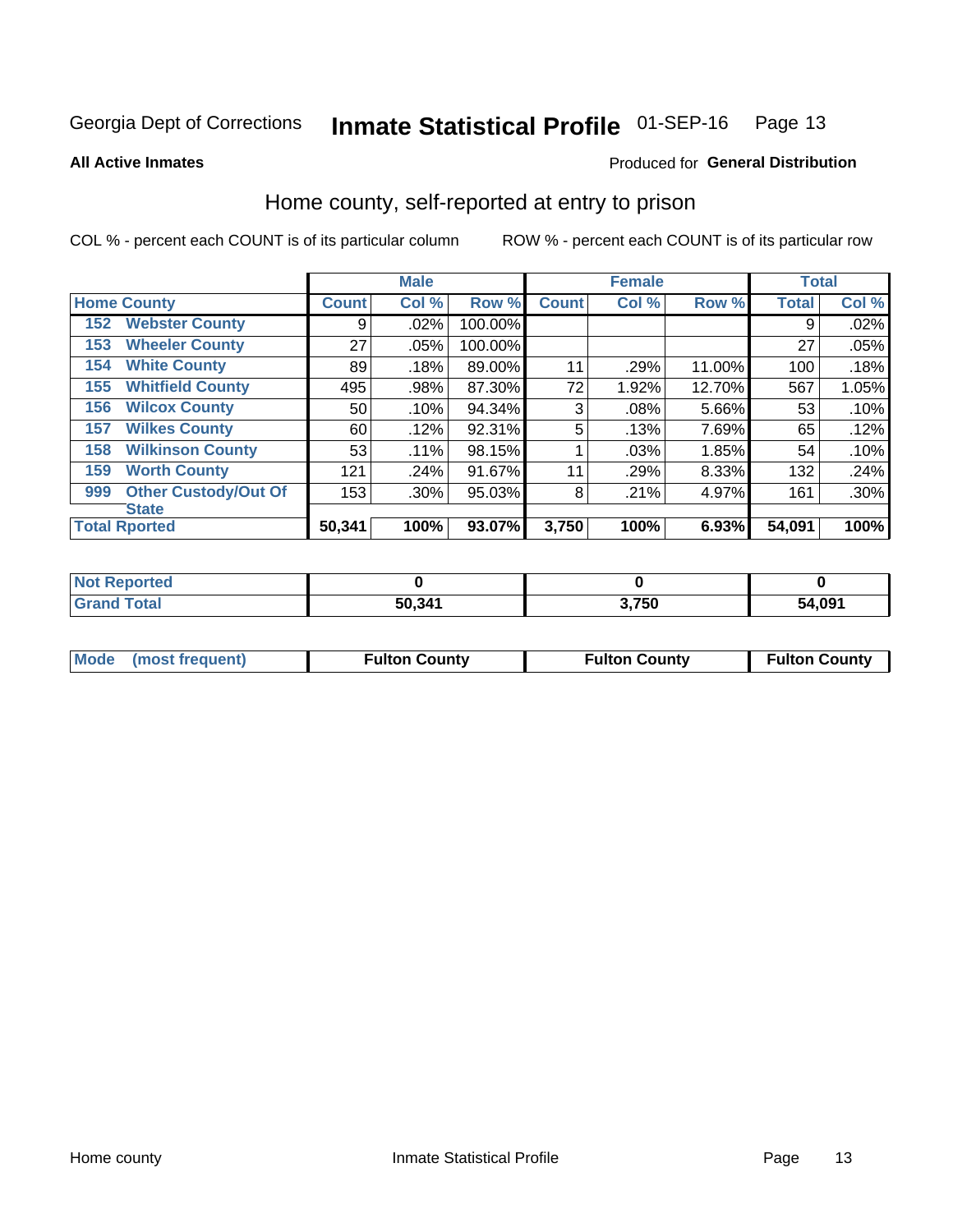#### Inmate Statistical Profile 01-SEP-16 Page 14

## **All Active Inmates**

### Produced for General Distribution

## Employment status before prison, self-reported at entry to prison

COL % - percent each COUNT is of its particular column

|                             | <b>Male</b>           |          |         | <b>Female</b> |        |        | <b>Total</b> |        |
|-----------------------------|-----------------------|----------|---------|---------------|--------|--------|--------------|--------|
| <b>Employment Status</b>    | <b>Count</b>          | Col %    | Row %   | <b>Count</b>  | Col %  | Row %  | <b>Total</b> | Col %  |
| <b>Full Time</b><br>01      | 18,542                | 45.70%   | 94.02%  | 1,180         | 34.44% | 5.98%  | 19,722       | 44.82% |
| <b>Part Time</b><br>02      | 2,932                 | 7.23%    | 90.86%  | 295           | 8.61%  | 9.14%  | 3,227        | 7.33%  |
| Unempl $<$ 6M<br>03         | 2,434                 | $6.00\%$ | 98.03%  | 49            | 1.43%  | 1.97%  | 2,483        | 5.64%  |
| Unempl > 6M<br>04           | 9,466                 | 23.33%   | 89.16%  | 1,151         | 33.60% | 10.84% | 10,617       | 24.13% |
| <b>Never Worked</b><br>05   | 4,158                 | 10.25%   | 94.09%  | 261           | 7.62%  | 5.91%  | 4,419        | 10.04% |
| <b>Student</b><br>06        | .169                  | 2.88%    | 96.69%  | 40            | 1.17%  | 3.31%  | 1,209        | 2.75%  |
| 07<br><b>Incapable</b>      | 1,872                 | 4.61%    | 80.62%  | 450           | 13.13% | 19.38% | 2,322        | 5.28%  |
| <b>UNKNOWN</b><br><b>20</b> | $\mathbf{2}^{\prime}$ | .01%     | 100.00% |               |        |        | 2            | .01%   |
| <b>Total Reported</b>       | 40,575                | 100%     | 92.21%  | 3,426         | 100%   | 7.79%  | 44,001       | 100%   |

| <b>Not Reported</b> | 9,768  | 324   | 10,092 |
|---------------------|--------|-------|--------|
| <b>Grand Total</b>  | 50,343 | 3,750 | 54,093 |

| <b>Mode (most frequent)</b> | $^{\prime\prime}$ Time | <b>Time</b><br>rull i |
|-----------------------------|------------------------|-----------------------|
|                             |                        |                       |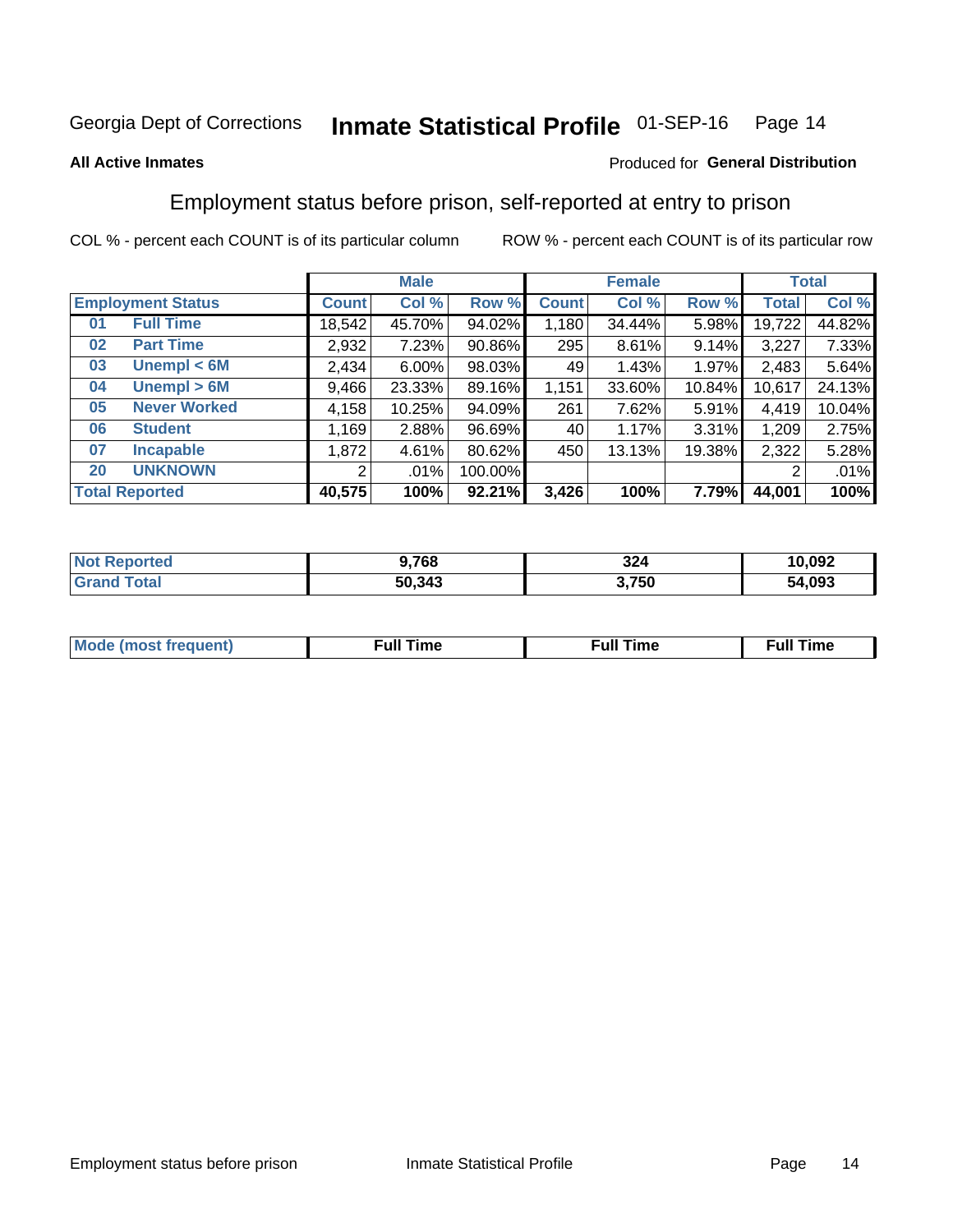## Inmate Statistical Profile 01-SEP-16 Page 15

## **All Active Inmates**

Produced for General Distribution

## Age at admission

COL % - percent each COUNT is of its particular column

|                         |              | <b>Male</b> |        |                | <b>Female</b> |        |                 | <b>Total</b> |
|-------------------------|--------------|-------------|--------|----------------|---------------|--------|-----------------|--------------|
| <b>Age At Admission</b> | <b>Count</b> | Col %       | Row %  | <b>Count</b>   | Col %         | Row %  | <b>Total</b>    | Col %        |
| 14                      | 15           | 0.03%       | 88.24% | $\overline{2}$ | 0.05%         | 11.76% | $\overline{17}$ | 0.03%        |
| $\overline{15}$         | 55           | 0.11%       | 98.21% | 1              | 0.03%         | 1.79%  | 56              | 0.10%        |
| 16                      | 170          | 0.34%       | 98.27% | 3              | 0.08%         | 1.73%  | 173             | 0.32%        |
| $\overline{17}$         | 711          | 1.41%       | 96.08% | 29             | 0.77%         | 3.92%  | 740             | 1.37%        |
| $\overline{18}$         | 1,311        | 2.60%       | 97.33% | 36             | 0.96%         | 2.67%  | 1,347           | 2.49%        |
| 19                      | 1,928        | 3.83%       | 96.64% | 67             | 1.79%         | 3.36%  | 1,995           | 3.69%        |
| 20                      | 2,095        | 4.16%       | 95.79% | 92             | 2.45%         | 4.21%  | 2,187           | 4.04%        |
| $\overline{21}$         | 2,173        | 4.32%       | 95.52% | 102            | 2.72%         | 4.48%  | 2,275           | 4.21%        |
| $\overline{22}$         | 2,312        | 4.59%       | 95.14% | 118            | 3.15%         | 4.86%  | 2,430           | 4.49%        |
| $\overline{23}$         | 2,061        | 4.09%       | 93.85% | 135            | 3.60%         | 6.15%  | 2,196           | 4.06%        |
| 24                      | 2,087        | 4.15%       | 93.09% | 155            | 4.13%         | 6.91%  | 2,242           | 4.15%        |
| $\overline{25}$         | 1,981        | 3.94%       | 93.75% | 132            | 3.52%         | 6.25%  | 2,113           | 3.91%        |
| $\overline{26}$         | 1,879        | 3.73%       | 93.07% | 140            | 3.73%         | 6.93%  | 2,019           | 3.73%        |
| $\overline{27}$         | 1,816        | 3.61%       | 92.42% | 149            | 3.97%         | 7.58%  | 1,965           | 3.63%        |
| 28                      | 1,734        | 3.44%       | 92.68% | 137            | 3.65%         | 7.32%  | 1,871           | 3.46%        |
| 29                      | 1,715        | 3.41%       | 92.90% | 131            | 3.49%         | 7.10%  | 1,846           | 3.41%        |
| 30                      | 1,756        | 3.49%       | 93.16% | 129            | 3.44%         | 6.84%  | 1,885           | 3.48%        |
| 31                      | 1,538        | 3.06%       | 92.43% | 126            | 3.36%         | 7.57%  | 1,664           | 3.08%        |
| 32                      | 1,394        | 2.77%       | 91.53% | 129            | 3.44%         | 8.47%  | 1,523           | 2.82%        |
| 33                      | 1,478        | 2.94%       | 91.18% | 143            | 3.81%         | 8.82%  | 1,621           | 3.00%        |
| 34                      | 1,371        | 2.72%       | 90.79% | 139            | 3.71%         | 9.21%  | 1,510           | 2.79%        |
| 35                      | 1,394        | 2.77%       | 92.07% | 120            | 3.20%         | 7.93%  | 1,514           | 2.80%        |
| 36                      | 1,322        | 2.63%       | 92.32% | 110            | 2.93%         | 7.68%  | 1,432           | 2.65%        |
| $\overline{37}$         | 1,241        | 2.47%       | 92.13% | 106            | 2.83%         | 7.87%  | 1,347           | 2.49%        |
| 38                      | 1,098        | 2.18%       | 92.19% | 93             | 2.48%         | 7.81%  | 1,191           | 2.20%        |
| 39                      | 1,056        | 2.10%       | 90.49% | 111            | 2.96%         | 9.51%  | 1,167           | 2.16%        |
| 40                      | 970          | 1.93%       | 91.08% | 95             | 2.53%         | 8.92%  | 1,065           | 1.97%        |
| 41                      | 975          | 1.94%       | 93.21% | 71             | 1.89%         | 6.79%  | 1,046           | 1.93%        |
| 42                      | 926          | 1.84%       | 93.25% | 67             | 1.79%         | 6.75%  | 993             | 1.84%        |
| 43                      | 892          | 1.77%       | 91.96% | 78             | 2.08%         | 8.04%  | 970             | 1.79%        |
| 44                      | 827          | 1.64%       | 90.48% | 87             | 2.32%         | 9.52%  | 914             | 1.69%        |
| 45                      | 757          | 1.50%       | 91.20% | 73             | 1.95%         | 8.80%  | 830             | 1.53%        |
| 46                      | 723          | 1.44%       | 89.70% | 83             | 2.21%         | 10.30% | 806             | 1.49%        |
| 47                      | 691          | 1.37%       | 90.45% | 73             | 1.95%         | 9.55%  | 764             | 1.41%        |
| 48                      | 663          | 1.32%       | 90.08% | 73             | 1.95%         | 9.92%  | 736             | 1.36%        |
| 49                      | 619          | 1.23%       | 91.16% | 60             | 1.60%         | 8.84%  | 679             | 1.26%        |
| 50                      | 567          | 1.13%       | 91.45% | 53             | 1.41%         | 8.55%  | 620             | 1.15%        |
| 51                      | 466          | 0.93%       | 91.19% | 45             | 1.20%         | 8.81%  | 511             | 0.94%        |
| 52                      | 489          | 0.97%       | 91.23% | 47             | 1.25%         | 8.77%  | 536             | 0.99%        |
| 53                      | 460          | 0.91%       | 91.09% | 45             | 1.20%         | 8.91%  | 505             | 0.93%        |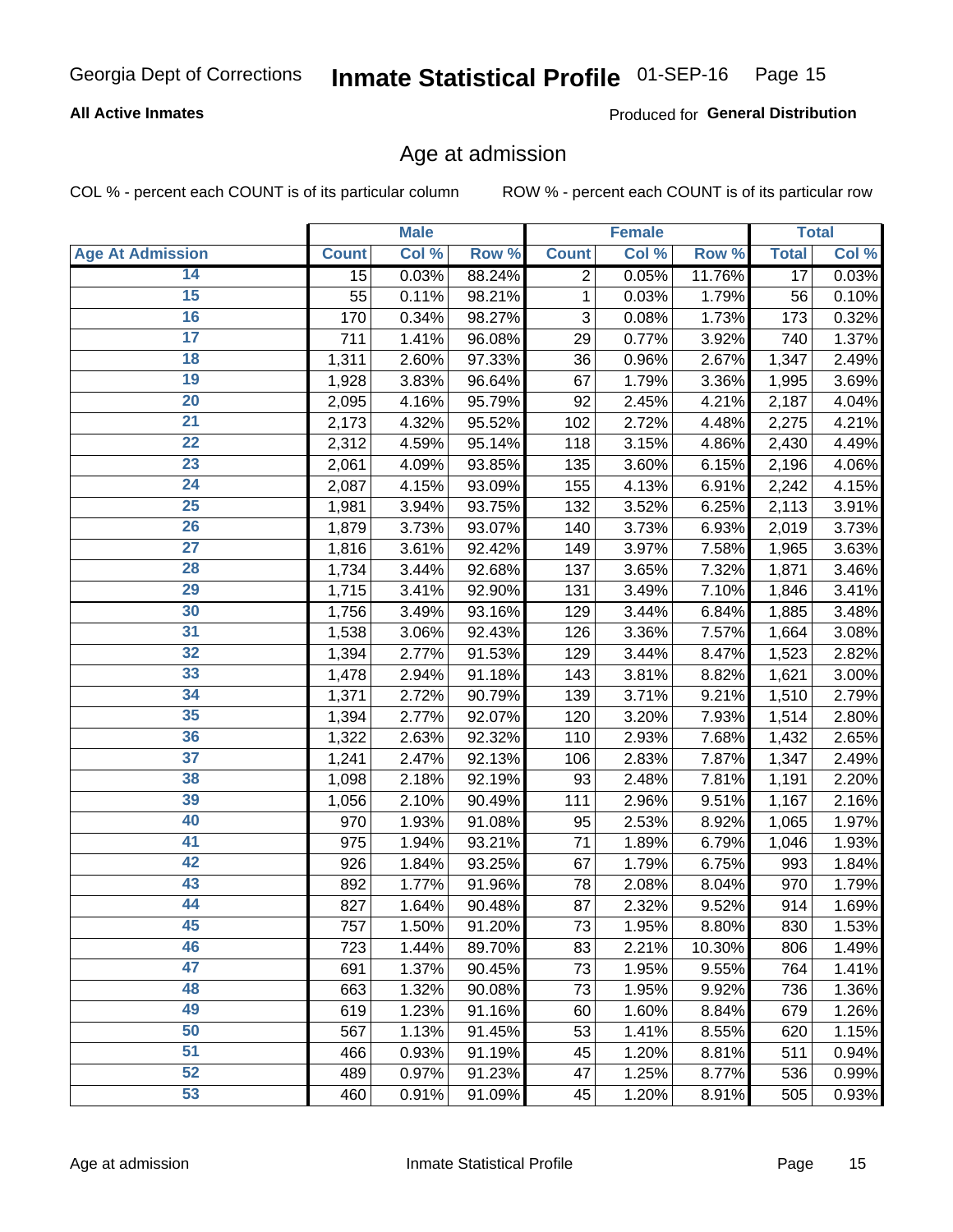#### Inmate Statistical Profile 01-SEP-16 Page 16

## **All Active Inmates**

Produced for General Distribution

## Age at admission

COL % - percent each COUNT is of its particular column

|                         |                | <b>Male</b> |         |                         | <b>Female</b> |        |                | <b>Total</b> |
|-------------------------|----------------|-------------|---------|-------------------------|---------------|--------|----------------|--------------|
| <b>Age At Admission</b> | <b>Count</b>   | Col %       | Row %   | <b>Count</b>            | Col %         | Row %  | <b>Total</b>   | Col %        |
| 54                      | 414            | 0.82%       | 91.59%  | $\overline{38}$         | 1.01%         | 8.41%  | 452            | 0.84%        |
| 55                      | 350            | 0.70%       | 95.63%  | 16                      | 0.43%         | 4.37%  | 366            | 0.68%        |
| 56                      | 327            | 0.65%       | 93.16%  | 24                      | 0.64%         | 6.84%  | 351            | 0.65%        |
| 57                      | 242            | 0.48%       | 94.53%  | 14                      | 0.37%         | 5.47%  | 256            | 0.47%        |
| 58                      | 220            | 0.44%       | 94.02%  | 14                      | 0.37%         | 5.98%  | 234            | 0.43%        |
| 59                      | 182            | 0.36%       | 92.86%  | 14                      | 0.37%         | 7.14%  | 196            | 0.36%        |
| 60                      | 148            | 0.29%       | 93.67%  | 10                      | 0.27%         | 6.33%  | 158            | 0.29%        |
| 61                      | 131            | 0.26%       | 96.32%  | 5                       | 0.13%         | 3.68%  | 136            | 0.25%        |
| 62                      | 115            | 0.23%       | 95.04%  | 6                       | 0.16%         | 4.96%  | 121            | 0.22%        |
| 63                      | 83             | 0.16%       | 95.40%  | $\overline{\mathbf{4}}$ | 0.11%         | 4.60%  | 87             | 0.16%        |
| 64                      | 86             | 0.17%       | 94.51%  | 5                       | 0.13%         | 5.49%  | 91             | 0.17%        |
| 65                      | 55             | 0.11%       | 93.22%  | $\overline{\mathbf{4}}$ | 0.11%         | 6.78%  | 59             | 0.11%        |
| 66                      | 42             | 0.08%       | 97.67%  | $\mathbf 1$             | 0.03%         | 2.33%  | 43             | 0.08%        |
| 67                      | 43             | 0.09%       | 100.00% |                         |               |        | 43             | 0.08%        |
| 68                      | 37             | 0.07%       | 97.37%  | 1                       | 0.03%         | 2.63%  | 38             | 0.07%        |
| 69                      | 30             | 0.06%       | 96.77%  | 1                       | 0.03%         | 3.23%  | 31             | 0.06%        |
| 70                      | 26             | 0.05%       | 92.86%  | $\overline{2}$          | 0.05%         | 7.14%  | 28             | 0.05%        |
| $\overline{71}$         | 13             | 0.03%       | 100.00% |                         |               |        | 13             | 0.02%        |
| $\overline{72}$         | 17             | 0.03%       | 89.47%  | $\overline{2}$          | 0.05%         | 10.53% | 19             | 0.04%        |
| $\overline{73}$         | 11             | 0.02%       | 100.00% |                         |               |        | 11             | 0.02%        |
| $\overline{74}$         | $\overline{7}$ | 0.01%       | 70.00%  | 3                       | 0.08%         | 30.00% | 10             | 0.02%        |
| 75                      | 9              | 0.02%       | 100.00% |                         |               |        | 9              | 0.02%        |
| 76                      | 12             | 0.02%       | 100.00% |                         |               |        | 12             | 0.02%        |
| $\overline{77}$         | $\overline{7}$ | 0.01%       | 100.00% |                         |               |        | $\overline{7}$ | 0.01%        |
| 78                      | $\overline{2}$ | 0.01%       | 100.00% |                         |               |        | $\overline{2}$ | 0.01%        |
| 79                      | $\overline{3}$ | 0.01%       | 100.00% |                         |               |        | $\overline{3}$ | 0.01%        |
| 80                      | $\mathbf{1}$   | 0.01%       | 100.00% |                         |               |        | $\mathbf{1}$   | 0.01%        |
| 81                      | $\overline{3}$ | 0.01%       | 100.00% |                         |               |        | $\overline{3}$ | 0.01%        |
| $\overline{82}$         | $\overline{3}$ | 0.01%       | 100.00% |                         |               |        | $\overline{3}$ | 0.01%        |
| 83                      | 1              | 0.01%       | 100.00% |                         |               |        | 1              | 0.01%        |
| 84                      | 3              | 0.01%       | 100.00% |                         |               |        | 3              | 0.01%        |
| 85                      | $\mathbf{1}$   | 0.01%       | 100.00% |                         |               |        | $\mathbf{1}$   | 0.01%        |
| <b>Total Reported</b>   | 50,340         | 100%        | 93.07%  | 3,749                   | 100%          | 6.93%  | 54,089         | 100%         |

| <b>Not Reported</b> |        |       |        |
|---------------------|--------|-------|--------|
| Tota'               | 50.341 | 3,750 | 54,091 |

| <b>Mean</b><br>averager | 32.46 | 34.35    | 32.59     |
|-------------------------|-------|----------|-----------|
| Me                      | 3U    | n,<br>აა | . .<br>ડા |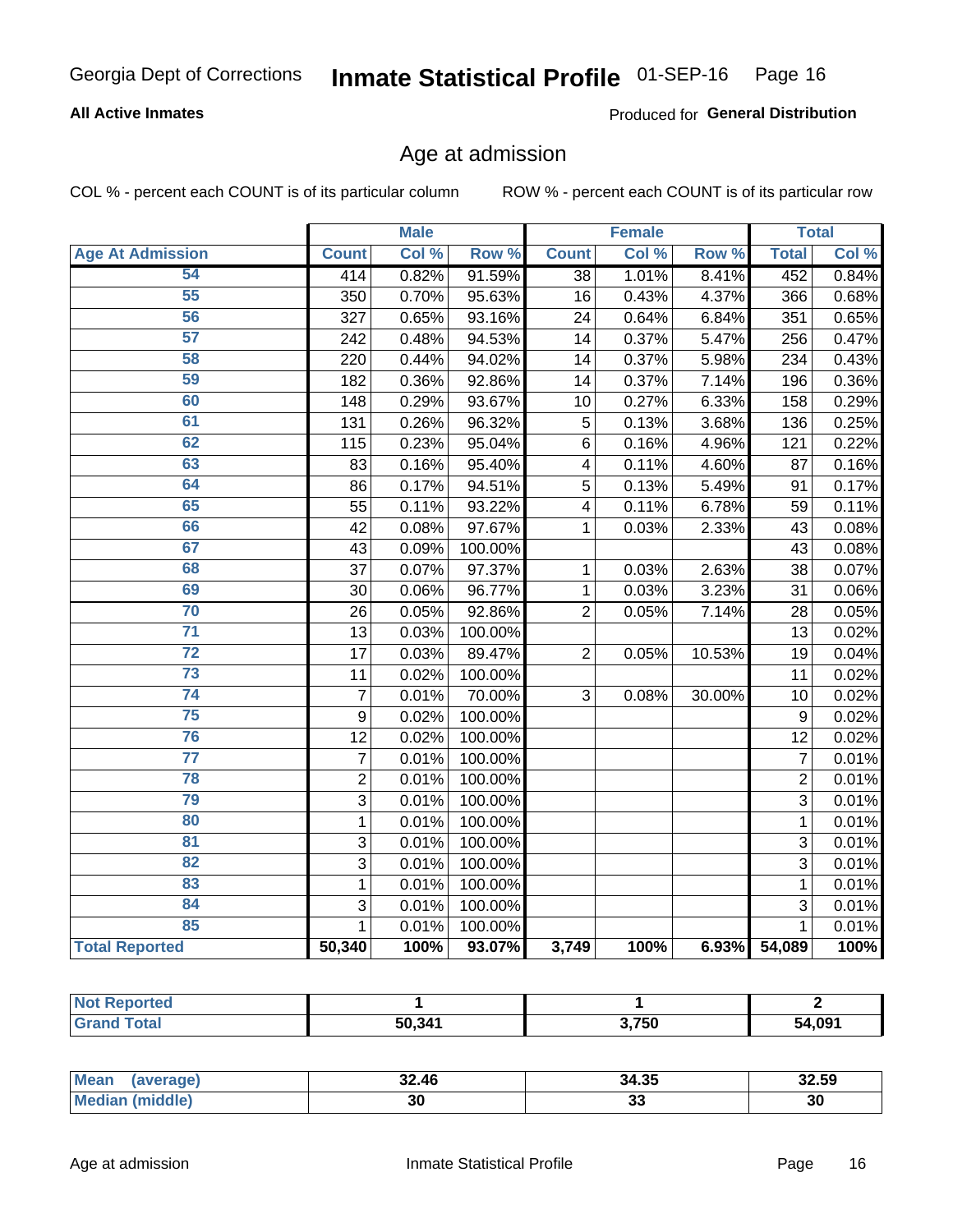#### Georgia Dept of Corrections Inmate Statistical Profile 01-SEP-16 Page 17

## **All Active Inmates**

Produced for General Distribution

## Age at admission

COL % - percent each COUNT is of its particular column

|                           | <b>Male</b> | <b>Female</b> | <b>Total</b> |
|---------------------------|-------------|---------------|--------------|
| Modiae 22 Mest2020 quent) | ົ<br>←∠     |               |              |
| <b>Grand Total</b>        |             |               |              |
|                           |             |               |              |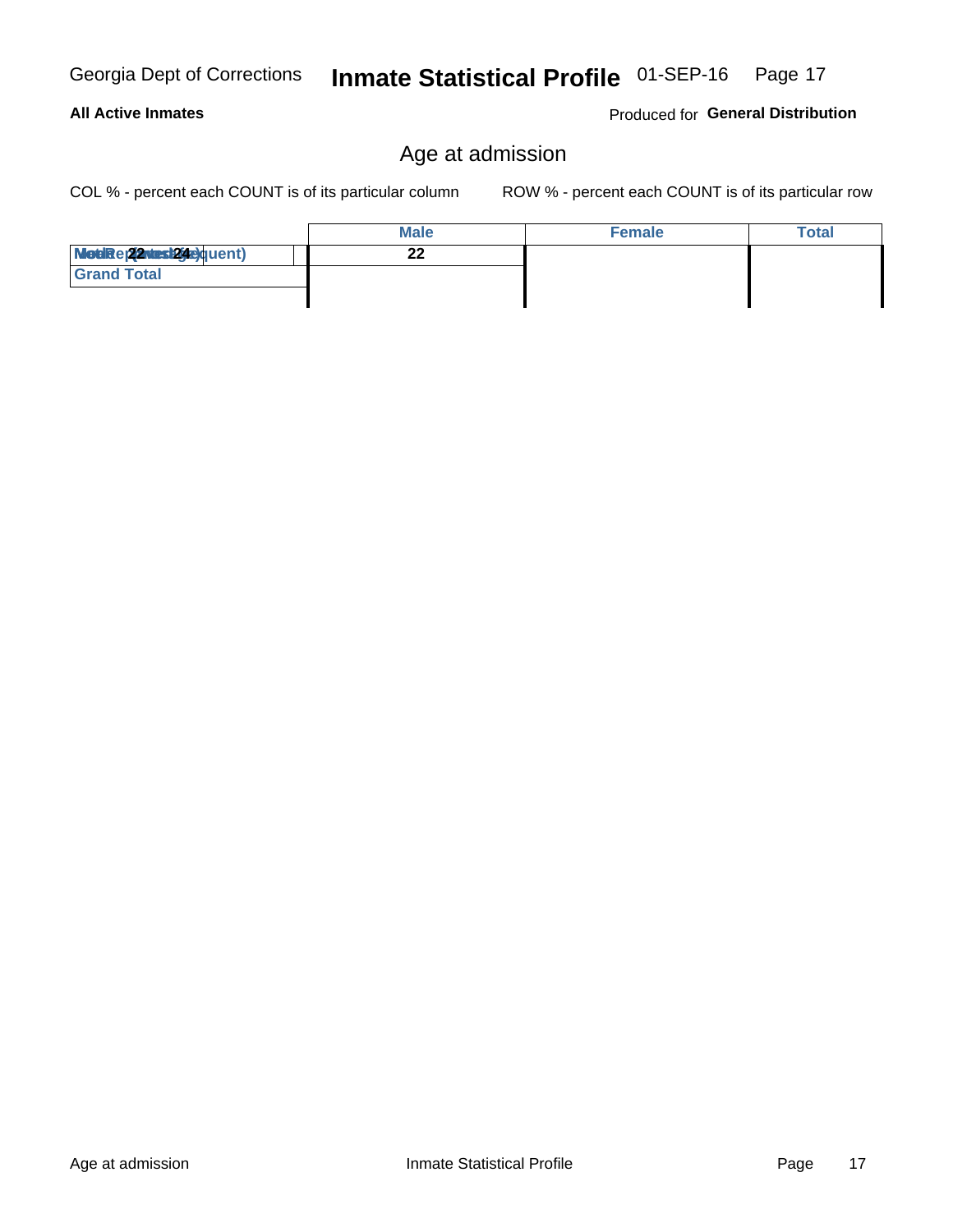#### Inmate Statistical Profile 01-SEP-16 Page 20

## **All Active Inmates**

## Produced for General Distribution

## Height, measured at entry to prison

COL % - percent each COUNT is of its particular column

|                         |                  | <b>Male</b> |         |              | <b>Female</b> |        |                           | <b>Total</b> |
|-------------------------|------------------|-------------|---------|--------------|---------------|--------|---------------------------|--------------|
| <b>Height</b>           | <b>Count</b>     | Col %       | Row %   | <b>Count</b> | Col %         | Row %  | <b>Total</b>              | Col %        |
| $\overline{\mathbf{0}}$ | $\overline{557}$ | 1.11%       | 98.06%  | 11           | 0.29%         | 1.94%  | 568                       | 1.05%        |
| 4'00"                   | 4                | 0.01%       | 100.00% |              |               |        | 4                         | 0.01%        |
| 4'02''                  | 1                | 0.01%       | 100.00% |              |               |        | 1                         | 0.01%        |
| 4'03''                  | 3                | 0.01%       | 100.00% |              |               |        | $\ensuremath{\mathsf{3}}$ | 0.01%        |
| 4'04"                   | 1                | 0.01%       | 100.00% |              |               |        | 1                         | 0.01%        |
| 4'05"                   | 1                | 0.01%       | 50.00%  | 1            | 0.03%         | 50.00% | $\overline{2}$            | 0.01%        |
| 4'06"                   | 1                | 0.01%       | 50.00%  | 1            | 0.03%         | 50.00% | $\overline{c}$            | 0.01%        |
| 4'07"                   | 1                | 0.01%       | 25.00%  | 3            | 0.08%         | 75.00% | 4                         | 0.01%        |
| 4'08"                   | 8                | 0.02%       | 72.73%  | 3            | 0.08%         | 27.27% | 11                        | 0.02%        |
| 4'09"                   | 3                | 0.01%       | 17.65%  | 14           | 0.37%         | 82.35% | 17                        | 0.03%        |
| 4'10''                  | 5                | 0.01%       | 23.81%  | 16           | 0.43%         | 76.19% | 21                        | 0.04%        |
| 4'11''                  | 11               | 0.02%       | 14.67%  | 64           | 1.71%         | 85.33% | 75                        | 0.14%        |
| 5'00''                  | 100              | 0.20%       | 39.06%  | 156          | 4.16%         | 60.94% | 256                       | 0.47%        |
| 5'01"                   | 98               | 0.19%       | 32.45%  | 204          | 5.44%         | 67.55% | 302                       | 0.56%        |
| 5'02"                   | 258              | 0.51%       | 39.21%  | 400          | 10.67%        | 60.79% | 658                       | 1.22%        |
| 5'03''                  | 389              | 0.77%       | 47.67%  | 427          | 11.39%        | 52.33% | 816                       | 1.51%        |
| 5'04"                   | 1,008            | 2.00%       | 64.45%  | 556          | 14.83%        | 35.55% | 1,564                     | 2.89%        |
| 5'05"                   | 1,671            | 3.32%       | 78.64%  | 454          | 12.11%        | 21.36% | 2,125                     | 3.93%        |
| 5'06''                  | 3,402            | 6.76%       | 87.95%  | 466          | 12.43%        | 12.05% | 3,868                     | 7.15%        |
| 5'07''                  | 4,010            | 7.97%       | 90.34%  | 429          | 11.44%        | 9.66%  | 4,439                     | 8.21%        |
| 5'08''                  | 5,051            | 10.03%      | 96.21%  | 199          | 5.31%         | 3.79%  | 5,250                     | 9.71%        |
| 5'09''                  | 6,492            | 12.90%      | 97.51%  | 166          | 4.43%         | 2.49%  | 6,658                     | 12.31%       |
| 5'10''                  | 5,479            | 10.88%      | 98.37%  | 91           | 2.43%         | 1.63%  | 5,570                     | 10.30%       |
| 5'11"                   | 6,026            | 11.97%      | 99.16%  | 51           | 1.36%         | 0.84%  | 6,077                     | 11.23%       |
| 6'00''                  | 5,437            | 10.80%      | 99.67%  | 18           | 0.48%         | 0.33%  | 5,455                     | 10.08%       |
| 6'01''                  | 4,109            | 8.16%       | 99.66%  | 14           | 0.37%         | 0.34%  | 4,123                     | 7.62%        |
| 6'02"                   | 3,035            | 6.03%       | 99.90%  | 3            | 0.08%         | 0.10%  | 3,038                     | 5.62%        |
| 6'03''                  | 1,627            | 3.23%       | 99.82%  | 3            | 0.08%         | 0.18%  | 1,630                     | 3.01%        |
| 6'04"                   | 910              | 1.81%       | 100.00% |              |               |        | 910                       | 1.68%        |
| 6'05"                   | 367              | 0.73%       | 100.00% |              |               |        | 367                       | 0.68%        |
| 6'06''                  | 153              | 0.30%       | 100.00% |              |               |        | 153                       | 0.28%        |
| 6'07"                   | 47               | $0.09\%$    | 100.00% |              |               |        | 47                        | 0.09%        |
| 6'08"                   | 30               | 0.06%       | 100.00% |              |               |        | 30                        | 0.06%        |
| 6'09''                  | 31               | 0.06%       | 100.00% |              |               |        | 31                        | 0.06%        |
| 6'10''                  | 5                | 0.01%       | 100.00% |              |               |        | 5                         | 0.01%        |
| 6'11''                  | 6                | 0.01%       | 100.00% |              |               |        | 6                         | 0.01%        |
| 7'00"                   | 3                | 0.01%       | 100.00% |              |               |        | 3                         | 0.01%        |
| 7'05"                   | $\mathbf{1}$     | 0.01%       | 100.00% |              |               |        | 1                         | 0.01%        |
| <b>Total Reported</b>   | 50,341           | 100%        | 93.07%  | 3,750        | 100%          | 6.93%  | 54,091                    | 100%         |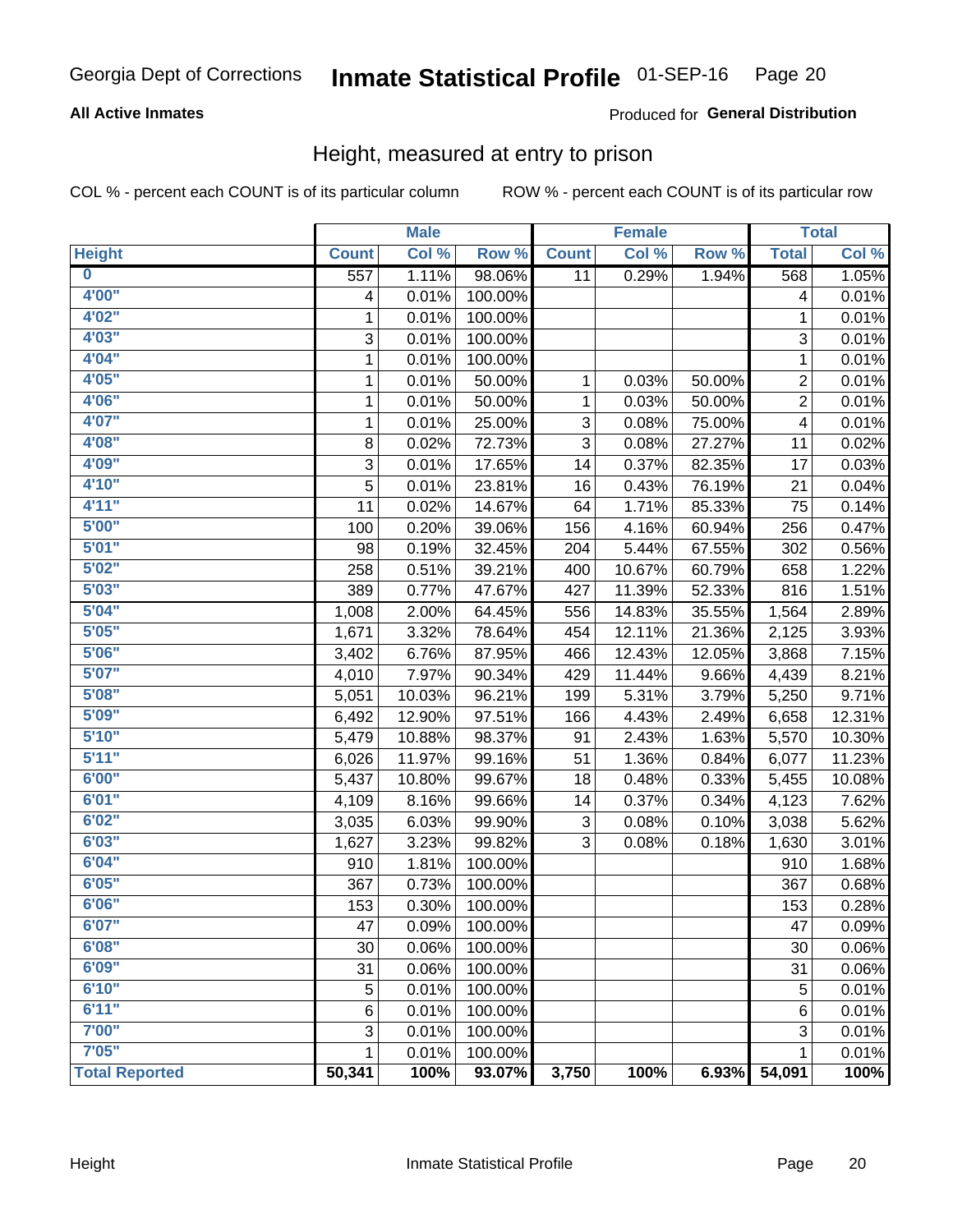## Inmate Statistical Profile 01-SEP-16 Page 21

## **All Active Inmates**

Produced for General Distribution

## Height, measured at entry to prison

COL % - percent each COUNT is of its particular column

|                     | <b>Male</b> | Female | Total  |
|---------------------|-------------|--------|--------|
| <b>Not Reported</b> |             |        |        |
| <b>Grand Total</b>  | 50,341      | 3,750  | 54,091 |

| <b>Mean</b> | erage) | 5'10" | 5'05" | <b>CIA AIL</b><br>. . |
|-------------|--------|-------|-------|-----------------------|
|             |        |       |       |                       |
| <b>Mode</b> |        | 5'09" | 5'04" | 5'09"                 |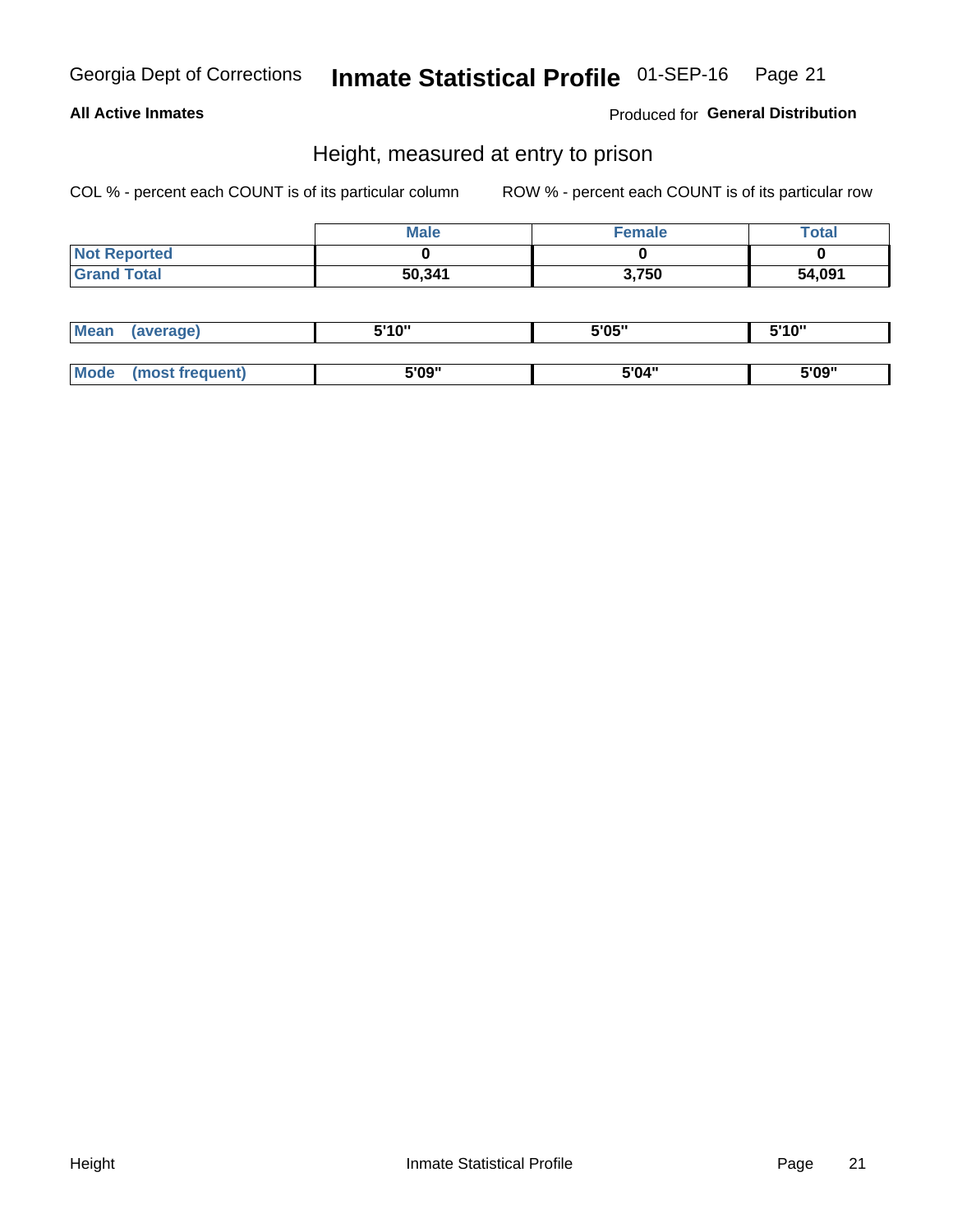#### Inmate Statistical Profile 01-SEP-16 Page 22

**All Active Inmates** 

Produced for General Distribution

## Weight, measured at entry to prison

COL % - percent each COUNT is of its particular column

|                          |              | <b>Male</b> |         |                  | <b>Female</b> |        |                | <b>Total</b> |
|--------------------------|--------------|-------------|---------|------------------|---------------|--------|----------------|--------------|
| Weight                   | <b>Count</b> | Col %       | Row %   | <b>Count</b>     | Col %         | Row %  | <b>Total</b>   | Col %        |
| <b>Under 80 pounds</b>   | 6            | 0.01%       | 85.71%  | 1                | 0.03%         | 14.29% | $\overline{7}$ | 0.01%        |
| 80 - 89 pounds           | 1            | 0.01%       | 50.00%  | 1                | 0.03%         | 50.00% | $\overline{c}$ | 0.01%        |
| 90 - 99 pounds           | 5            | 0.01%       | 45.45%  | 6                | 0.16%         | 54.55% | 11             | 0.02%        |
| 100 - 109 pounds         | 31           | 0.06%       | 50.82%  | 30               | 0.80%         | 49.18% | 61             | 0.11%        |
| 110 - 119 pounds         | 117          | 0.24%       | 53.67%  | 101              | 2.70%         | 46.33% | 218            | 0.41%        |
| 120 - 129 pounds         | 533          | 1.07%       | 75.18%  | 176              | 4.71%         | 24.82% | 709            | 1.32%        |
| 130 - 139 pounds         | 1,668        | 3.35%       | 82.21%  | 361              | 9.67%         | 17.79% | 2,029          | 3.79%        |
| 140 - 149 pounds         | 3,484        | 7.00%       | 88.95%  | 433              | 11.59%        | 11.05% | 3,917          | 7.32%        |
| 150 - 159 pounds         | 5,194        | 10.43%      | 92.16%  | 442              | 11.83%        | 7.84%  | 5,636          | 10.53%       |
| 160 - 169 pounds         | 6,736        | 13.53%      | 94.47%  | 394              | 10.55%        | 5.53%  | 7,130          | 13.32%       |
| 170 - 179 pounds         | 6,246        | 12.55%      | 94.24%  | 382              | 10.23%        | 5.76%  | 6,628          | 12.38%       |
| 180 - 189 pounds         | 6,557        | 13.17%      | 95.08%  | 339              | 9.08%         | 4.92%  | 6,896          | 12.89%       |
| 190 - 199 pounds         | 4,482        | 9.00%       | 95.06%  | 233              | 6.24%         | 4.94%  | 4,715          | 8.81%        |
| 200 - 209 pounds         | 3,932        | 7.90%       | 94.56%  | 226              | 6.05%         | 5.44%  | 4,158          | 7.77%        |
| 210 - 219 pounds         | 2,968        | 5.96%       | 95.96%  | 125              | 3.35%         | 4.04%  | 3,093          | 5.78%        |
| 220 - 229 pounds         | 2,363        | 4.75%       | 95.32%  | 116              | 3.11%         | 4.68%  | 2,479          | 4.63%        |
| 230 - 239 pounds         | 1,508        | 3.03%       | 94.07%  | 95               | 2.54%         | 5.93%  | 1,603          | 3.00%        |
| 240 - 249 pounds         | 1,179        | 2.37%       | 94.62%  | 67               | 1.79%         | 5.38%  | 1,246          | 2.33%        |
| 250 - 259 pounds         | 874          | 1.76%       | 93.48%  | 61               | 1.63%         | 6.52%  | 935            | 1.75%        |
| 260 - 269 pounds         | 553          | 1.11%       | 93.25%  | 40               | 1.07%         | 6.75%  | 593            | 1.11%        |
| 270 - 279 pounds         | 404          | 0.81%       | 95.96%  | 17               | 0.46%         | 4.04%  | 421            | 0.79%        |
| 280 - 289 pounds         | 284          | 0.57%       | 91.03%  | 28               | 0.75%         | 8.97%  | 312            | 0.58%        |
| 290 - 299 pounds         | 162          | 0.33%       | 93.10%  | 12               | 0.32%         | 6.90%  | 174            | 0.33%        |
| 300 - 309 pounds         | 147          | 0.30%       | 87.50%  | 21               | 0.56%         | 12.50% | 168            | 0.31%        |
| 310 - 319 pounds         | 83           | 0.17%       | 95.40%  | 4                | 0.11%         | 4.60%  | 87             | 0.16%        |
| 320 - 329 pounds         | 80           | 0.16%       | 89.89%  | $\boldsymbol{9}$ | 0.24%         | 10.11% | 89             | 0.17%        |
| 330 - 339 pounds         | 50           | 0.10%       | 100.00% |                  |               |        | 50             | 0.09%        |
| 340 - 349 pounds         | 29           | 0.06%       | 90.63%  | 3                | 0.08%         | 9.38%  | 32             | 0.06%        |
| 350 - 359 pounds         | 35           | 0.07%       | 83.33%  | 7                | 0.19%         | 16.67% | 42             | 0.08%        |
| 360 - 369 pounds         | 17           | 0.03%       | 94.44%  | 1                | 0.03%         | 5.56%  | 18             | 0.03%        |
| 370 - 379 pounds         | 10           | 0.02%       | 90.91%  | $\mathbf{1}$     | 0.03%         | 9.09%  | 11             | 0.02%        |
| 380 - 389 pounds         | 12           | 0.02%       | 92.31%  | 1                | 0.03%         | 7.69%  | 13             | 0.02%        |
| 390 - 399 pounds         | 4            | 0.01%       | 80.00%  | 1                | 0.03%         | 20.00% | 5              | 0.01%        |
| 400 pounds and over      | 28           | 0.06%       | 96.55%  | 1                | 0.03%         | 3.45%  | 29             | 0.05%        |
| <b>Total Reported</b>    | 49,782       | 100%        | 93.02%  | 3,735            | 100%          | 6.98%  | 53,517         | 100%         |
|                          |              |             |         |                  |               |        |                |              |
| <b>Not Reported</b>      |              | 559         |         | $\overline{15}$  |               |        |                | 574          |
| <b>Grand Total</b>       |              | 50,341      |         | 3,750            |               |        |                | 54,091       |
|                          |              |             |         |                  |               |        |                |              |
| <b>Mean</b><br>(average) |              | 185         |         |                  | 173           |        |                | 184          |
| <b>Median (middle)</b>   |              | 180         |         |                  | 165           |        |                | 180          |
| Mode (most frequent)     |              | 180         |         |                  | 150           |        |                | 180          |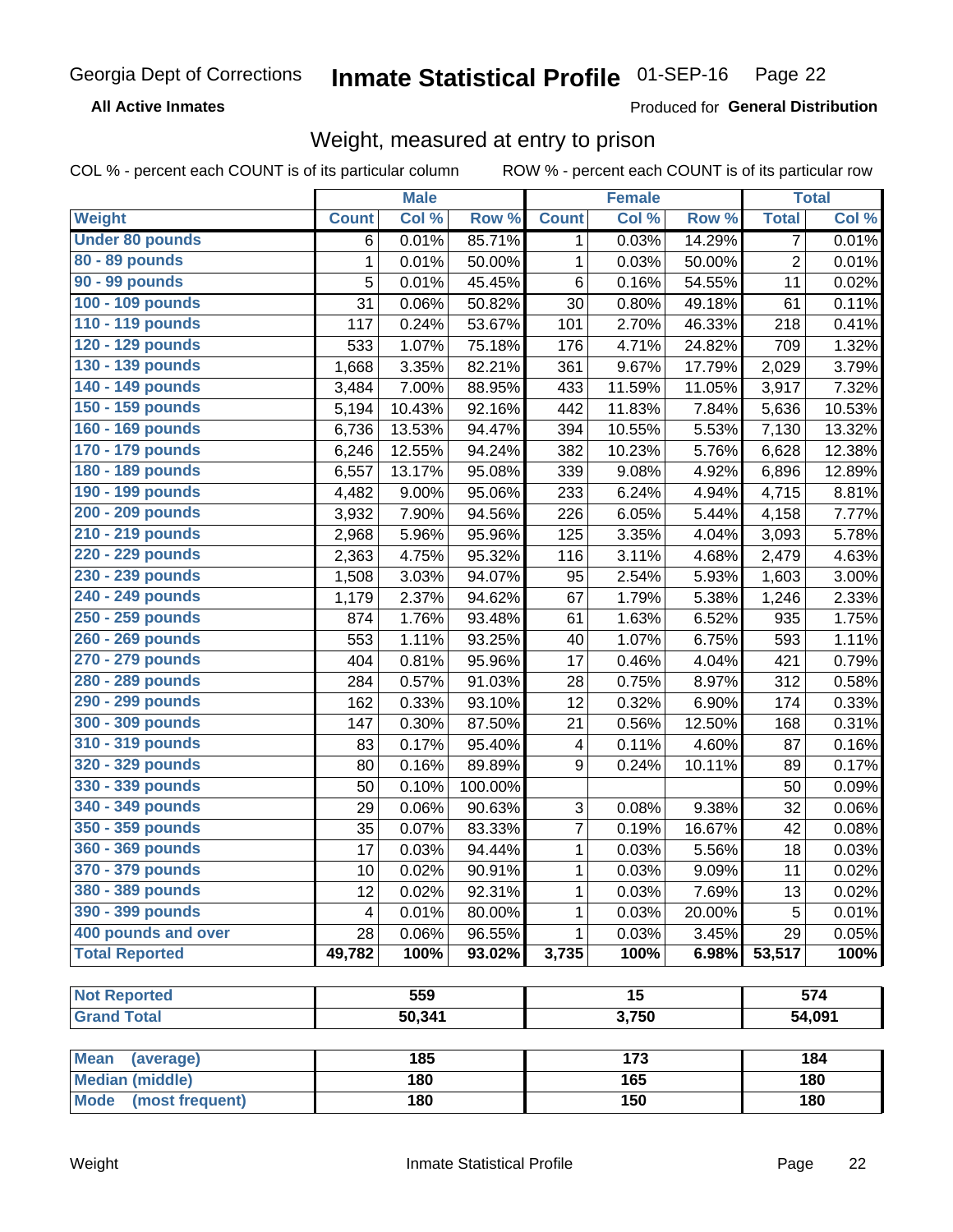#### Inmate Statistical Profile 01-SEP-16 Page 23

**All Active Inmates** 

### Produced for General Distribution

## Veterans validated by Veteran's Administration

COL % - percent each COUNT is of its particular column

|                             |                 | <b>Male</b> |             |    | <b>Female</b> |         |              | <b>Total</b> |
|-----------------------------|-----------------|-------------|-------------|----|---------------|---------|--------------|--------------|
| <b>Military service</b>     | <b>Count</b>    | Col %       | Row % Count |    | Col %         | Row %   | <b>Total</b> | Col %        |
| <b>Others</b><br>0          | 957             | 32.54%      | 97.85%      | 21 | 45.65%        | 2.15%   | 978          | 32.74%       |
| <b>Air Force</b>            | 1,161           | 39.48%      | 98.22%      | 21 | 45.65%        | 1.78%   | 1,182        | 39.57%       |
| <b>Army</b><br>$\mathbf{2}$ | 174             | 5.92%       | 99.43%      |    | 2.17%         | .57%    | 175          | 5.86%        |
| <b>Navy</b><br>3            | 367             | 12.48%      | 99.46%      | 2  | 4.35%         | .54%    | 369          | 12.35%       |
| <b>Marines</b><br>4         | 13 <sub>1</sub> | .44%        | 100.00%     |    |               |         | 13           | .44%         |
| <b>Coast Guard</b><br>5.    | 269             | 9.15%       | 99.63%      |    | 2.17%         | $.37\%$ | 270          | 9.04%        |
| <b>Total Reported</b>       | 2,941           | 100%        | 98.46%      | 46 | 100%          | 1.54%   | 2,987        | 100%         |

| <b>norted</b>      | ,400   | 3,704 | ,104   |
|--------------------|--------|-------|--------|
| 'NO.               | .,     |       | -51    |
| <b>otal</b><br>Gr: | 50,341 | 3,750 | 54,091 |

|  |  | <b>Mode (most frequent)</b> | <b>Force</b><br>Aır | วthers | orce |
|--|--|-----------------------------|---------------------|--------|------|
|--|--|-----------------------------|---------------------|--------|------|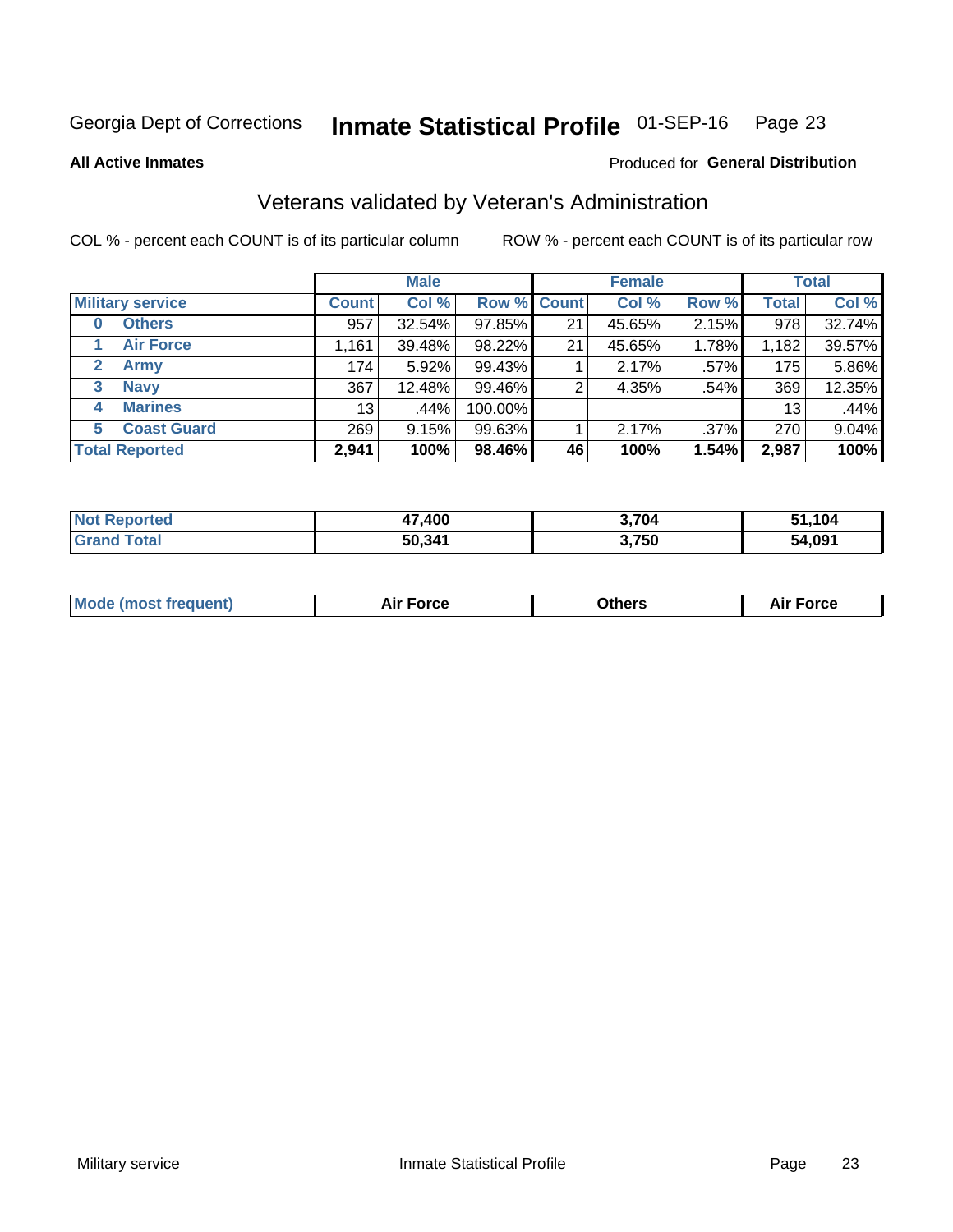#### Inmate Statistical Profile 01-SEP-16 Page 24

**All Active Inmates** 

### Produced for General Distribution

## Type of admission to prison

COL % - percent each COUNT is of its particular column

|    |                                  |              | <b>Male</b> |                    |     | <b>Female</b> |        |                | <b>Total</b> |
|----|----------------------------------|--------------|-------------|--------------------|-----|---------------|--------|----------------|--------------|
|    | <b>Type of Admission</b>         | <b>Count</b> | Col %       | <b>Row % Count</b> |     | Col %         | Row %  | <b>Total</b>   | Col %        |
| 16 | <b>Population Redistribution</b> | 8            | .02%        | 100.00%            |     |               |        | 8              | .01%         |
| 27 | <b>Boot Camp Plus</b>            |              | .01%        | 100.00%            |     |               |        |                | .01%         |
| 28 | <b>Initial Assignment</b>        | 15           | .03%        | 100.00%            |     |               |        | 15             | .03%         |
| 52 | <b>New Sentence</b>              | 41,012       | 81.50%      | 93.20% 2,990       |     | 79.75%        | 6.80%  | 44,002         | 81.38%       |
| 53 | <b>Probation Rev Partial</b>     | 1,968        | 3.91%       | 89.95%             | 220 | 5.87%         | 10.05% | 2,188          | 4.05%        |
| 54 | <b>Probation Rev Remainder</b>   | 2,793        | 5.55%       | 89.46%             | 329 | 8.78%         | 10.54% | 3,122          | 5.77%        |
| 55 | <b>Parole Rev New Sentence</b>   | 2,338        | 4.65%       | 95.12%             | 120 | 3.20%         | 4.88%  | 2,458          | 4.55%        |
| 56 | <b>Parole Rev No New</b>         | 2,108        | 4.19%       | 95.91%             | 90  | 2.40%         | 4.09%  | 2,198          | 4.06%        |
|    | <b>Sentence</b>                  |              |             |                    |     |               |        |                |              |
| 57 | <b>Released In Error</b>         | 15           | .03%        | 100.00%            |     |               |        | 15             | .03%         |
| 65 | <b>Return Appeal/Bond</b>        | 2            | .01%        | 100.00%            |     |               |        | $\overline{2}$ | .01%         |
| 66 | <b>Prob Viol/Total Rev</b>       | 1            | .01%        | 100.00%            |     |               |        |                | .01%         |
| 67 | <b>Admit Fm Other Cust</b>       | 6            | .01%        | 100.00%            |     |               |        | 6              | .01%         |
| 69 | <b>New Sent/Par Rev Pnd</b>      | 5            | .01%        | 100.00%            |     |               |        | 5              | .01%         |
| 70 | <b>Life W/O Parole</b>           | 14           | .03%        | 100.00%            |     |               |        | 14             | .03%         |
| 72 | <b>Par Rev/Rsn Unknown</b>       | 29           | .06%        | 100.00%            |     |               |        | 29             | .05%         |
| 74 | <b>Pb Parole Rescinded</b>       |              | .01%        | 100.00%            |     |               |        |                | .01%         |
| 76 | <b>Par Rev/Revoc Center</b>      | 1            | .01%        | 100.00%            |     |               |        |                | .01%         |
| 82 | <b>Unknown</b>                   | 7            | .01%        | 100.00%            |     |               |        |                | .01%         |
|    | <b>Total Reported</b>            | 50,324       | 100%        | 93.07% 3,749       |     | 100%          | 6.93%  | 54,073         | 100%         |

| rteo<br>N   |        |      | 18     |
|-------------|--------|------|--------|
| $C = 4 - 7$ | 50,341 | ,750 | 54.091 |

| Mode (most frequent) | <b>New Sentence</b> | <b>New Sentence</b> | <b>New Sentence</b> |
|----------------------|---------------------|---------------------|---------------------|
|                      |                     |                     |                     |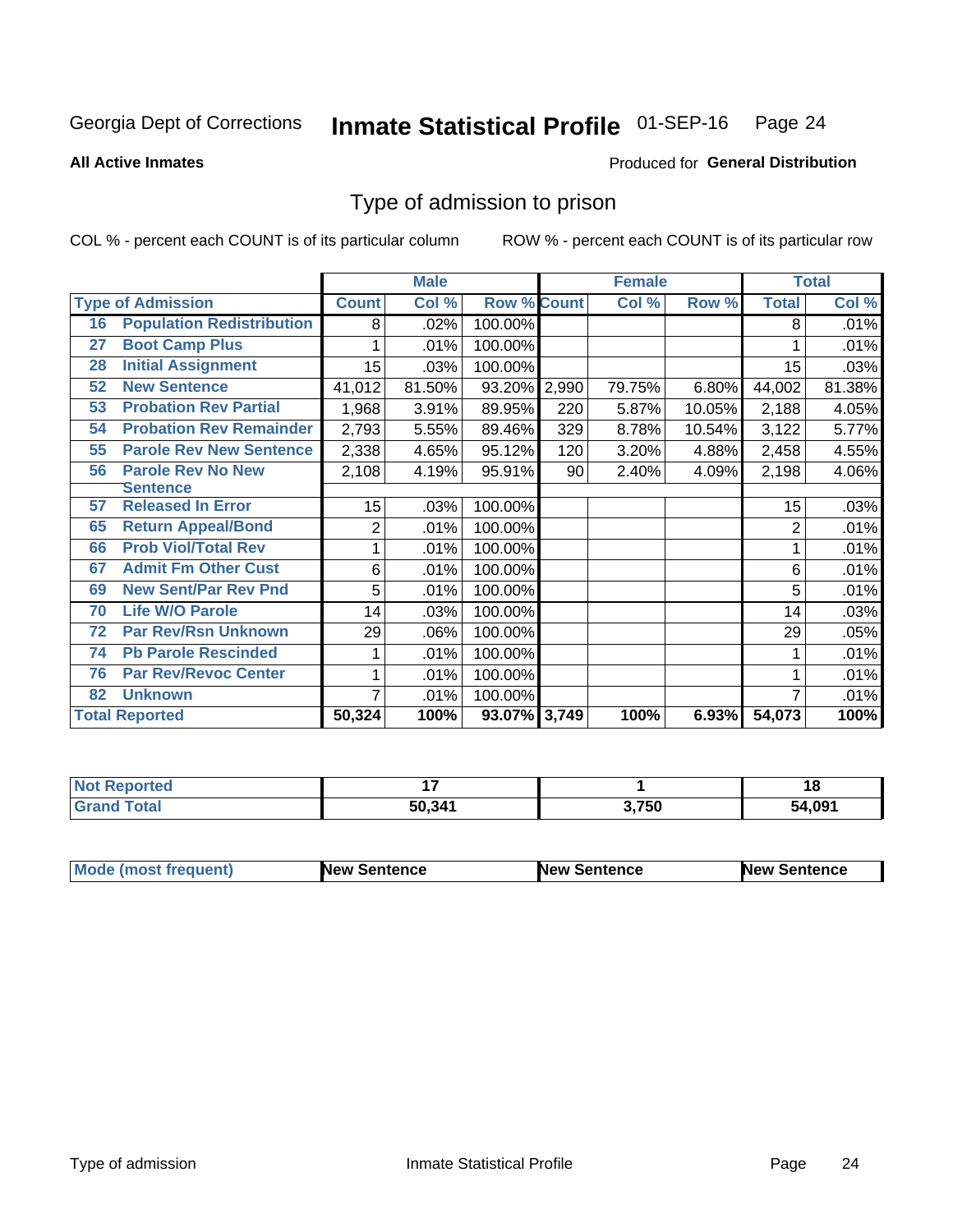## Inmate Statistical Profile 01-SEP-16 Page 25

**All Active Inmates** 

### Produced for General Distribution

## Current / last supervision level

COL % - percent each COUNT is of its particular column

|                        |              | <b>Male</b> |                    |       | <b>Female</b> |          |        | <b>Total</b> |
|------------------------|--------------|-------------|--------------------|-------|---------------|----------|--------|--------------|
| <b>Security Status</b> | <b>Count</b> | Col %       | <b>Row % Count</b> |       | Col %         | Row %    | Total  | Col %        |
| 3 Minimum              | 4.513        | $8.97\%$    | 74.87%             | 1,515 | $40.41\%$     | 25.13%   | 6,028  | 11.15%       |
| 4 Medium               | 36,925       | 73.37%      | 94.81%             | 2,023 | 53.96%        | $5.19\%$ | 38,948 | 72.02%       |
| 5 Close                | 8,890        | 17.66%      | $97.68\%$          | 211   | 5.63%         | $2.32\%$ | 9.101  | 16.83%       |
| <b>Total Reported</b>  | 50,328       | 100%        | 93.07%             | 3,749 | 100%          | $6.93\%$ | 54,077 | 100%         |

| <b>Still being diagnosed</b> |        |       |        |
|------------------------------|--------|-------|--------|
| <b>Not Reported</b>          |        |       | 14     |
| <b>Grand Total</b>           | 50,341 | 3,750 | 54,091 |

| M | . | -- |
|---|---|----|
|   |   |    |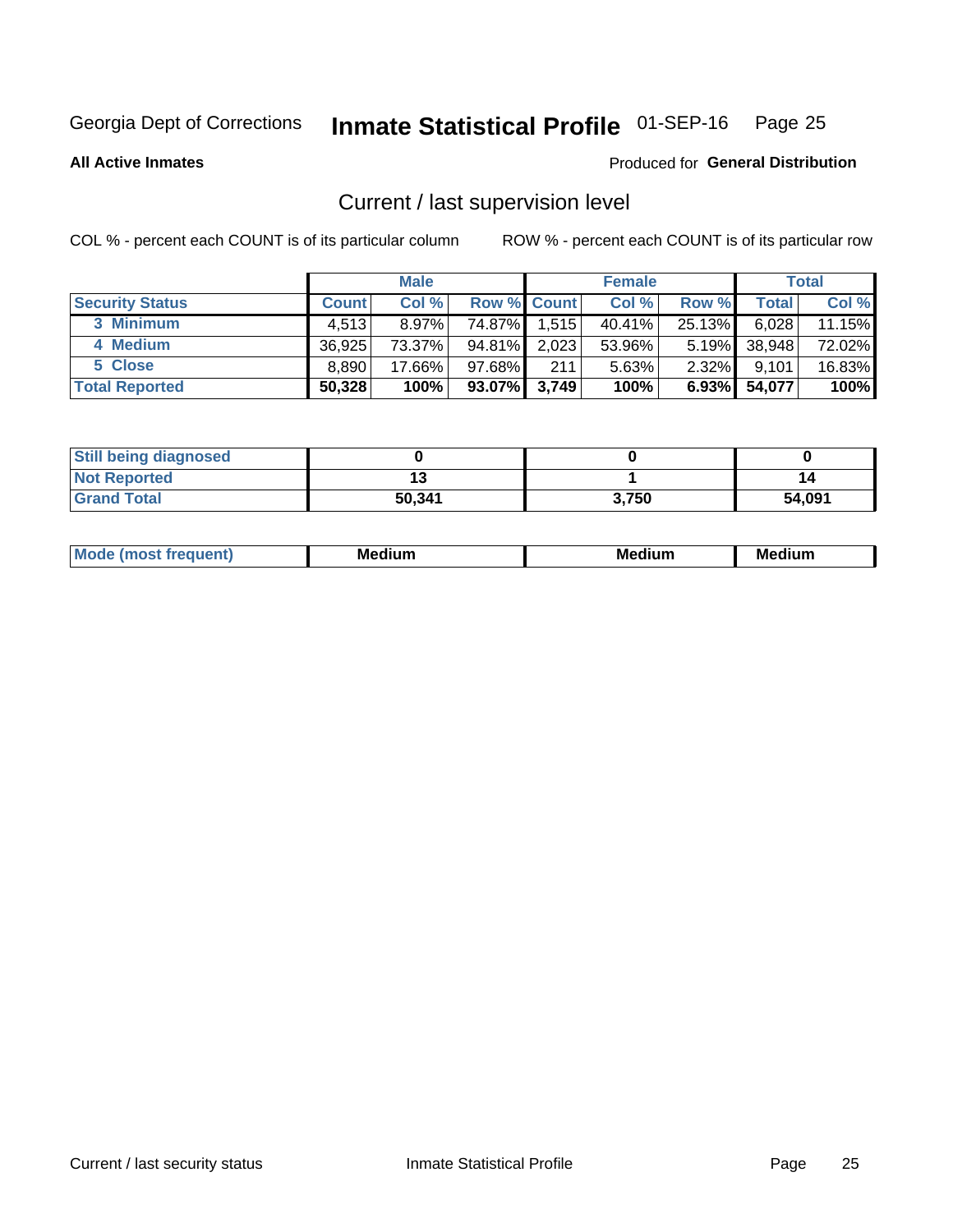#### Inmate Statistical Profile 01-SEP-16 Page 26

**All Active Inmates** 

### Produced for General Distribution

## Current / last type of institution

COL % - percent each COUNT is of its particular column

|                            |                 | <b>Male</b> |             |       | <b>Female</b> |          |              | <b>Total</b> |
|----------------------------|-----------------|-------------|-------------|-------|---------------|----------|--------------|--------------|
| <b>Type of Institution</b> | <b>Count</b>    | Col %       | Row % Count |       | Col %         | Row %    | <b>Total</b> | Col %        |
| <b>County Ci</b>           | 5,123           | 10.22%      | 99.98%      |       | $.03\%$       | .02%     | 5,124        | 9.51%        |
| <b>State Prison</b>        | 34,926          | 69.70%      | $90.82\%$   | 3,530 | 94.13%        | 9.18%    | 38,456       | 71.40%       |
| <b>Transitional Center</b> | 2,094           | 4.18%       | 90.61%      | 217   | 5.79%         | 9.39%    | 2,311        | 4.29%        |
| <b>Private Prison</b>      | 7,951           | 15.87%      | 100.00%     |       |               |          | 7,951        | 14.76%       |
| <b>County Jail</b>         | 10 <sup>1</sup> | $.02\%$     | 90.91%      |       | .03%          | $9.09\%$ | 11           | .02%         |
| <b>Rsat - Center</b>       | 2 <sub>1</sub>  | $.01\%$     | 100.00%     |       |               |          | 2            | .01%         |
| <b>State Hospital</b>      | 3 <sup>1</sup>  | $.01\%$     | 75.00%      |       | .03%          | 25.00%   | 4            | .01%         |
| <b>Total Reported</b>      | 50,109          | 100%        | 93.04%      | 3,750 | 100%          | 6.96%    | 53,859       | 100%         |

| ported<br>NOT |        |       |        |
|---------------|--------|-------|--------|
| $\sim$ $\sim$ | 50,109 | 3,750 | 53,859 |

| <b>Mode (most frequent)</b> | <b>State Prison</b> | <b>State Prison</b> | <b>State Prison</b> |
|-----------------------------|---------------------|---------------------|---------------------|
|                             |                     |                     |                     |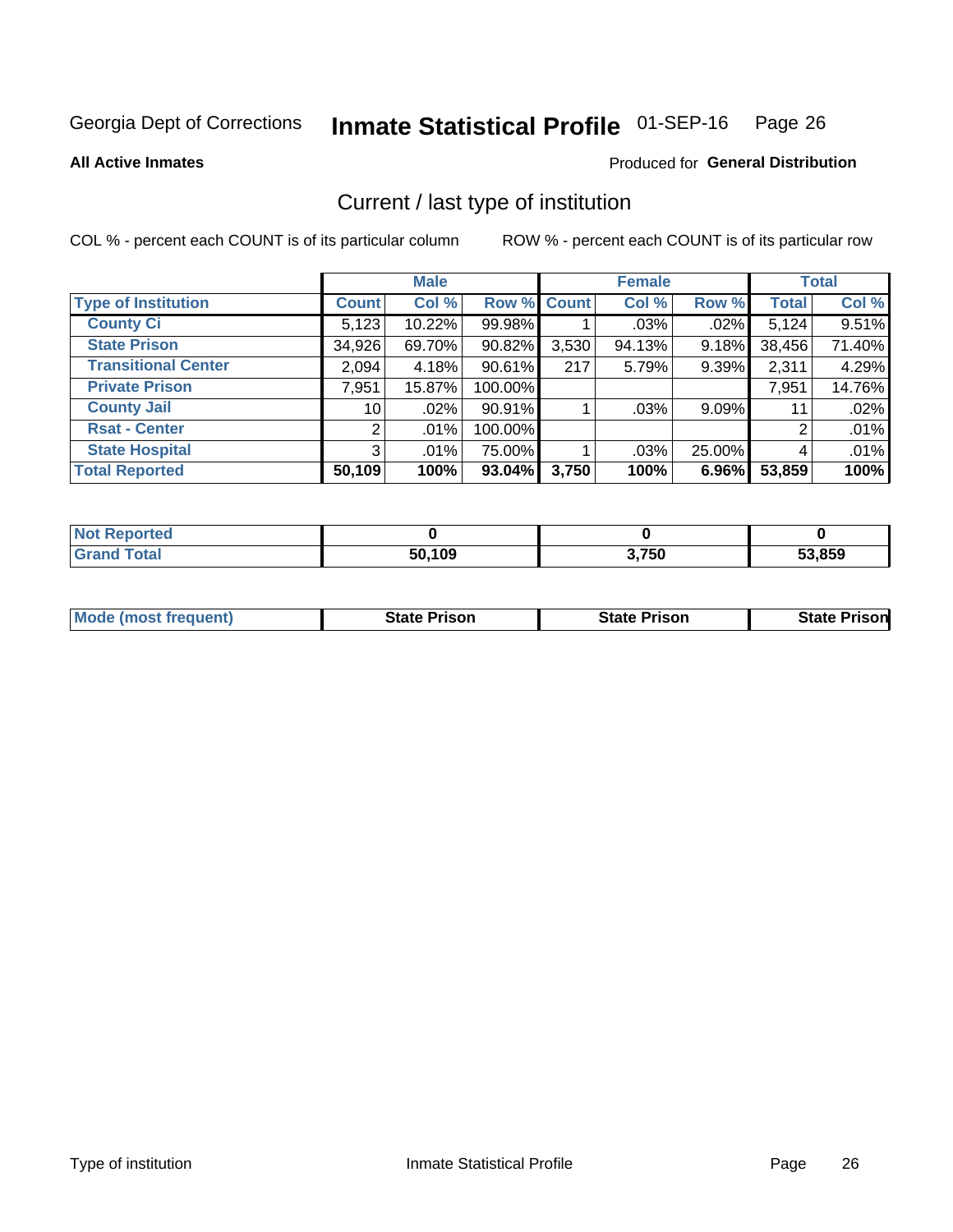#### Inmate Statistical Profile 01-SEP-16 Page 27

Produced for General Distribution

### **All Active Inmates**

## Institution type - transitional centers

COL % - percent each COUNT is of its particular column

|                                          |              | <b>Male</b> |         |              | <b>Female</b> |         |              | <b>Total</b> |
|------------------------------------------|--------------|-------------|---------|--------------|---------------|---------|--------------|--------------|
| <b>Institution Type - Trans. Centers</b> | <b>Count</b> | Col %       | Row %   | <b>Count</b> | Col %         | Row %   | <b>Total</b> | Col %        |
| <b>Albany Tc</b>                         | 156          | 6.83%       | 100.00% |              |               |         | 156          | 5.98%        |
| <b>Arrendale State Prison</b>            |              |             |         | 105          | 32.61%        | 100.00% | 105          | 4.03%        |
| <b>Atlanta Tc</b>                        | 263          | 11.51%      | 100.00% |              |               |         | 263          | 10.09%       |
| <b>Augusta Tc</b>                        | 224          | 9.80%       | 100.00% |              |               |         | 224          | 8.59%        |
| <b>Charles D. Hudson Tc</b>              | 153          | 6.70%       | 100.00% |              |               |         | 153          | 5.87%        |
| <b>Clayton Tc</b>                        | 375          | 16.41%      | 100.00% |              |               |         | 375          | 14.38%       |
| <b>Coastal Tc</b>                        | 255          | 11.16%      | 100.00% |              |               |         | 255          | 9.78%        |
| <b>Columbus Tc</b>                       | 140          | 6.13%       | 100.00% |              |               |         | 140          | 5.37%        |
| <b>Macon Tc</b>                          | 158          | 6.91%       | 100.00% |              |               |         | 158          | 6.06%        |
| <b>Macon Womens Tc</b>                   |              |             |         | 2            | .62%          | 100.00% | 2            | .08%         |
| <b>Metro Tc</b>                          |              |             |         | 215          | 66.77%        | 100.00% | 215          | 8.25%        |
| <b>Phillips State Prison</b>             | 191          | 8.36%       | 100.00% |              |               |         | 191          | 7.33%        |
| <b>Savannah Mens Tc</b>                  |              | .04%        | 100.00% |              |               |         |              | .04%         |
| <b>Smith Tc</b>                          | 209          | 9.15%       | 100.00% |              |               |         | 209          | 8.02%        |
| <b>Valdosta Tc</b>                       | 160          | 7.00%       | 100.00% |              |               |         | 160          | 6.14%        |
| <b>Total Reported</b>                    | 2,285        | 100%        | 87.65%  | 322          | 100%          | 12.35%  | 2,607        | 100%         |

| ortea |       |                         |       |
|-------|-------|-------------------------|-------|
| _____ | 2,285 | $\sim$<br>◡▵▴<br>$\sim$ | .,607 |

| Mode (most frequent) | <b>Clayton Tc</b> | Metro Tc | <b>Clayton Tc</b> |
|----------------------|-------------------|----------|-------------------|
|                      |                   |          |                   |
|                      |                   |          |                   |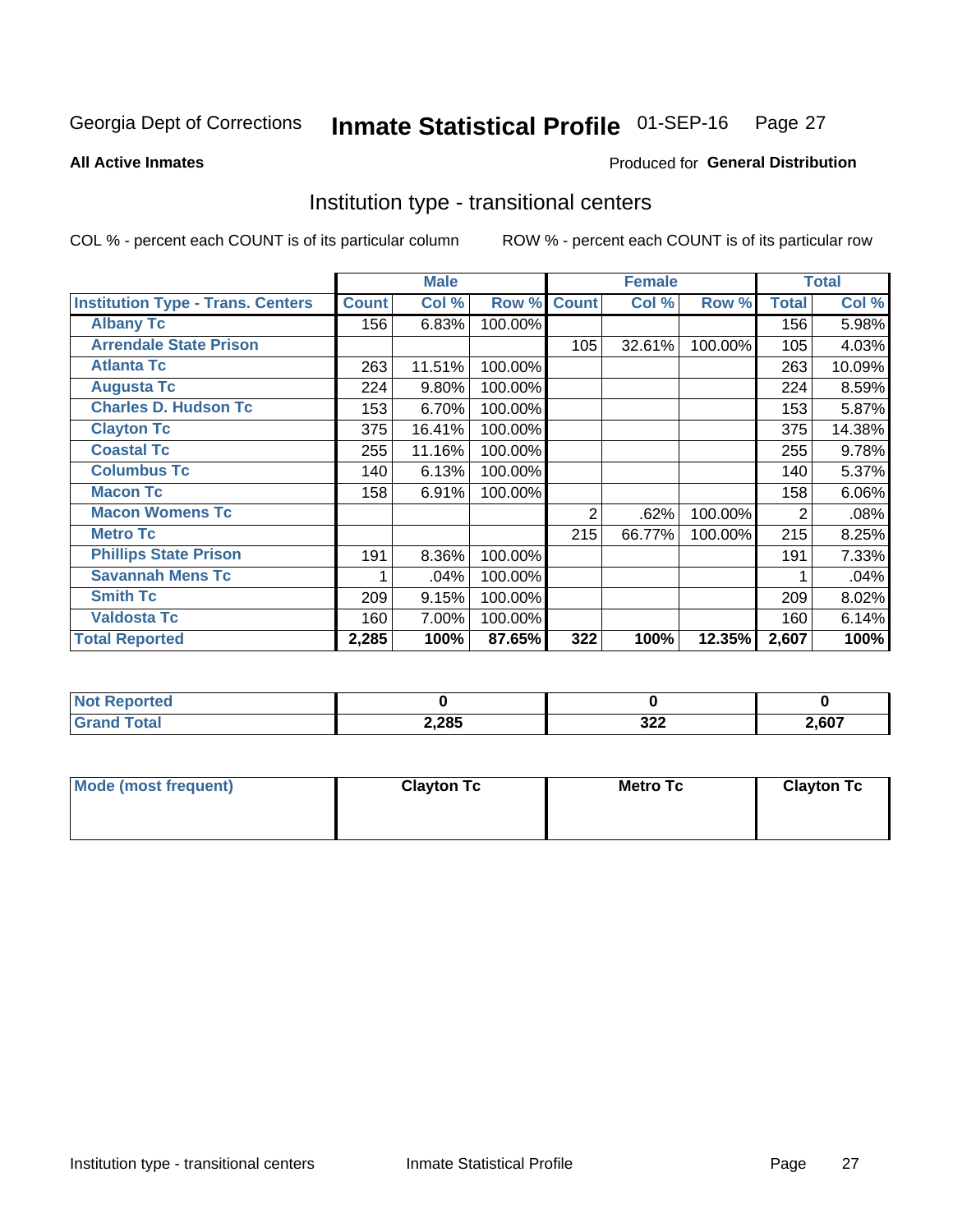## Inmate Statistical Profile 01-SEP-16 Page 28

### **All Active Inmates**

### Produced for General Distribution

## Institution type - county prisons

COL % - percent each COUNT is of its particular column

|                                          |                | <b>Male</b> |         |              | <b>Female</b> |       |                | <b>Total</b> |
|------------------------------------------|----------------|-------------|---------|--------------|---------------|-------|----------------|--------------|
| <b>Institution Type - County Prisons</b> | <b>Count</b>   | Col %       | Row %   | <b>Count</b> | Col %         | Row % | <b>Total</b>   | Col %        |
| <b>Baldwin County Ci</b>                 | $\mathbf{1}$   | .02%        | 100.00% |              |               |       | $\mathbf 1$    | .02%         |
| <b>Bulloch County Ci</b>                 | 155            | 3.03%       | 100.00% |              |               |       | 155            | 3.02%        |
| <b>Carroll County Ci</b>                 | 250            | 4.88%       | 100.00% |              |               |       | 250            | 4.88%        |
| <b>Clarke County Ci</b>                  | 108            | 2.11%       | 100.00% |              |               |       | 108            | 2.11%        |
| <b>Clayton County Ci</b>                 | 228            | 4.45%       | 100.00% |              |               |       | 228            | 4.45%        |
| <b>Colquitt County Ci</b>                | 187            | 3.65%       | 100.00% |              |               |       | 187            | 3.65%        |
| <b>Coweta County Ci</b>                  | 229            | 4.47%       | 100.00% |              |               |       | 229            | 4.47%        |
| <b>Decatur County Ci</b>                 | 155            | 3.03%       | 100.00% |              |               |       | 155            | 3.02%        |
| <b>Dougherty County Ci</b>               | 1              | .02%        | 100.00% |              |               |       | 1              | .02%         |
| <b>Effingham County Ci</b>               | 189            | 3.69%       | 100.00% |              |               |       | 189            | 3.69%        |
| <b>Floyd County Ci</b>                   | 429            | 8.37%       | 100.00% |              |               |       | 429            | 8.37%        |
| <b>Fulton County Ci</b>                  | 9              | .18%        | 100.00% |              |               |       | 9              | .18%         |
| <b>Gilmer County Ci</b>                  | 3              | .06%        | 100.00% |              |               |       | 3              | .06%         |
| <b>Grady County Ci</b>                   | $\overline{2}$ | .04%        | 100.00% |              |               |       | $\overline{2}$ | .04%         |
| <b>Gwinnett County Ci</b>                | 150            | 2.93%       | 100.00% |              |               |       | 150            | 2.93%        |
| <b>Hall County Ci</b>                    | 195            | 3.81%       | 100.00% |              |               |       | 195            | 3.81%        |
| <b>Hancock County Ci</b>                 | 1              | .02%        | 100.00% |              |               |       | 1              | .02%         |
| <b>Harris County Ci</b>                  | 147            | 2.87%       | 100.00% |              |               |       | 147            | 2.87%        |
| <b>Hart County Ci</b>                    | 5              | .10%        | 100.00% |              |               |       | 5              | .10%         |
| <b>Jackson County Ci</b>                 | 147            | 2.87%       | 100.00% |              |               |       | 147            | 2.87%        |
| <b>Jefferson County Ci</b>               | 140            | 2.73%       | 100.00% |              |               |       | 140            | 2.73%        |
| <b>Meriwether County Ci</b>              | 3              | .06%        | 100.00% |              |               |       | 3              | .06%         |
| <b>Miller County Ci</b>                  | 1              | .02%        | 100.00% |              |               |       | 1              | .02%         |
| <b>Mitchell County Ci</b>                | 134            | 2.62%       | 100.00% |              |               |       | 134            | 2.62%        |
| <b>Morgan County Ci</b>                  | 1              | .02%        | 100.00% |              |               |       | 1              | .02%         |
| <b>Muscogee County Ci</b>                | 533            | 10.40%      | 100.00% |              |               |       | 533            | 10.40%       |
| <b>Richmond County Ci</b>                | 240            | 4.68%       | 100.00% |              |               |       | 240            | 4.68%        |
| <b>Screven County Ci</b>                 | 143            | 2.79%       | 100.00% |              |               |       | 143            | 2.79%        |
| <b>Spalding County Ci</b>                | 372            | 7.26%       | 100.00% |              |               |       | 372            | 7.26%        |
| <b>Stewart County Ci</b>                 | $\overline{2}$ | .04%        | 100.00% |              |               |       | $\overline{2}$ | .04%         |
| <b>Sumter County Ci</b>                  | 358            | 6.99%       | 100.00% |              |               |       | 358            | 6.99%        |
| <b>Terrell County Ci</b>                 | 141            | 2.75%       | 100.00% |              |               |       | 141            | 2.75%        |
| <b>Thomas County Ci</b>                  | 184            | 3.59%       | 100.00% |              |               |       | 184            | 3.59%        |
| <b>Tift County Ci</b>                    | $\overline{2}$ | .04%        | 100.00% |              |               |       | $\overline{2}$ | .04%         |
| <b>Troup County Ci</b>                   | 269            | 5.25%       | 100.00% |              |               |       | 269            | 5.25%        |
| <b>Upson County Ci</b>                   | 1              | .02%        | 100.00% |              |               |       | 1              | .02%         |
| <b>Walker County Ci</b>                  | $\mathfrak{S}$ | .06%        | 100.00% |              |               |       | 3              | .06%         |
| <b>Walton County Ci</b>                  | 3              | .06%        | 100.00% |              |               |       | 3              | .06%         |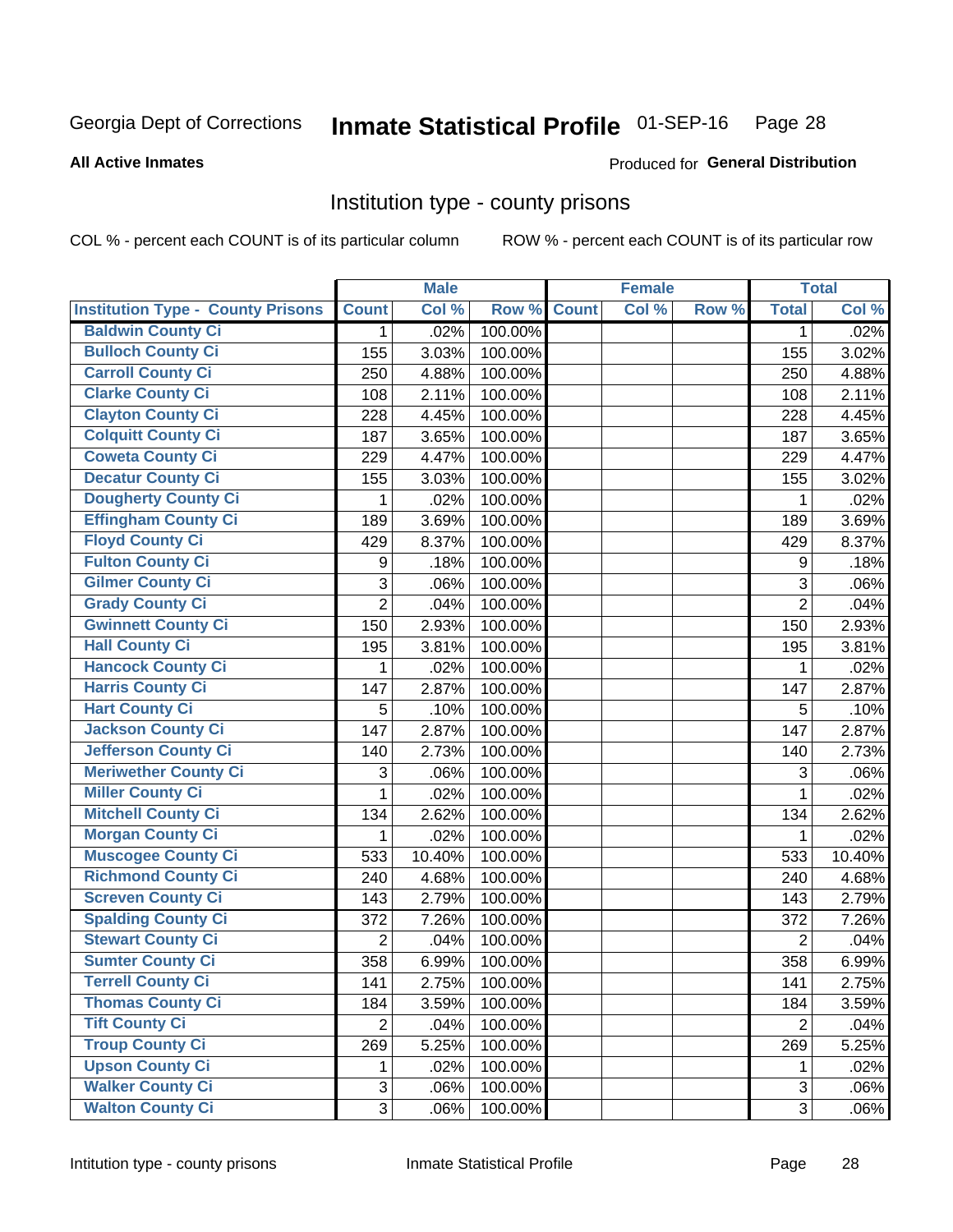## Inmate Statistical Profile 01-SEP-16 Page 29

**All Active Inmates** 

### Produced for General Distribution

## Institution type - county prisons

COL % - percent each COUNT is of its particular column

|                                          |              | <b>Male</b> |                    | <b>Female</b> |         |         | <b>Total</b> |
|------------------------------------------|--------------|-------------|--------------------|---------------|---------|---------|--------------|
| <b>Institution Type - County Prisons</b> | <b>Count</b> | Col%        | <b>Row % Count</b> | Col%          | Row %   | Total i | Col %        |
| <b>Wilkes County Ci</b>                  |              | .02%        | $100.00\%$         |               |         |         | .02%         |
| <b>Womens Ci</b>                         |              |             |                    | 100.00%       | 100.00% |         | .02%         |
| <b>Worth County Ci</b>                   |              | $.02\%$     | 100.00%            |               |         |         | .02%         |
| <b>Total Reported</b>                    | 5,123        | $100\%$     | 99.98%             | 100%          | $.02\%$ | 5,124   | 100%         |

| --<br>portea |                            |      |
|--------------|----------------------------|------|
| $\sim$       | <b>E 499</b><br><b>147</b> | ,124 |

| Mode (most frequent) | <b>Muscogee County Ci</b> | <b>Womens Cil Muscogee County</b> |
|----------------------|---------------------------|-----------------------------------|
|                      |                           |                                   |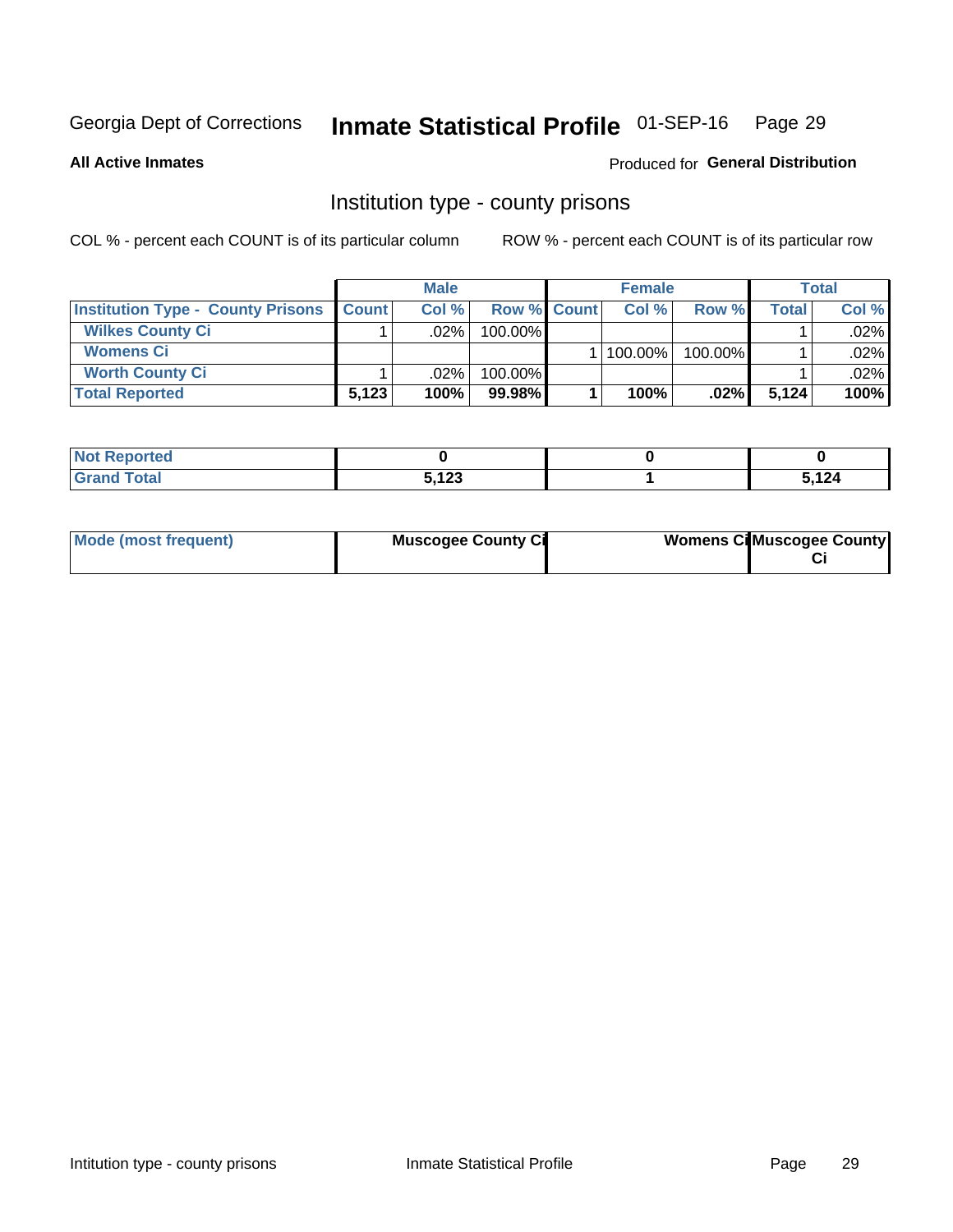#### Inmate Statistical Profile 01-SEP-16 Page 30

### **All Active Inmates**

### Produced for General Distribution

## Institution type - state prisons

COL % - percent each COUNT is of its particular column

|                                         |                | <b>Male</b> |         |              | <b>Female</b> |         | <b>Total</b>   |       |
|-----------------------------------------|----------------|-------------|---------|--------------|---------------|---------|----------------|-------|
| <b>Institution Type - State Prisons</b> | <b>Count</b>   | Col %       | Row %   | <b>Count</b> | Col %         | Row %   | <b>Total</b>   | Col % |
| <b>Arrendale State Prison</b>           |                |             |         | 1,531        | 43.37%        | 100.00% | 1,531          | 3.98% |
| <b>Augusta State Med. Prison</b>        | 1,240          | 3.55%       | 99.84%  | 2            | .06%          | .16%    | 1,242          | 3.23% |
| <b>Autry State Prison</b>               | 1,687          | 4.83%       | 100.00% |              |               |         | 1,687          | 4.39% |
| <b>Baldwin State Prison</b>             | 939            | 2.69%       | 100.00% |              |               |         | 939            | 2.44% |
| <b>Burruss Correctional Training</b>    | 762            | 2.18%       | 100.00% |              |               |         | 762            | 1.98% |
| <b>Ctr</b>                              |                |             |         |              |               |         |                |       |
| <b>Calhoun State Prison</b>             | 1,605          | 4.60%       | 100.00% |              |               |         | 1,605          | 4.17% |
| <b>Central State Prison</b>             | 1,111          | 3.18%       | 100.00% |              |               |         | 1,111          | 2.89% |
| <b>Chatham State Prison</b>             | 6              | .02%        | 100.00% |              |               |         | 6              | .02%  |
| <b>Coastal State Prison</b>             | 1,240          | 3.55%       | 100.00% |              |               |         | 1,240          | 3.22% |
| <b>Dodge State Prison</b>               | 1,241          | 3.55%       | 100.00% |              |               |         | 1,241          | 3.23% |
| <b>Dooly State Prison</b>               | 1,701          | 4.87%       | 100.00% |              |               |         | 1,701          | 4.42% |
| <b>Emanuel - Swainsboro</b>             |                |             |         | 400          | 11.33%        | 100.00% | 400            | 1.04% |
| <b>Ga Diag Class Prison</b>             | 3,026          | 8.66%       | 100.00% |              |               |         | 3,026          | 7.87% |
| <b>Ga State Prison</b>                  | 1,474          | 4.22%       | 100.00% |              |               |         | 1,474          | 3.83% |
| <b>Hancock State Prison</b>             | 1,183          | 3.39%       | 100.00% |              |               |         | 1,183          | 3.08% |
| <b>Hays State Prison</b>                | 1,088          | 3.12%       | 100.00% |              |               |         | 1,088          | 2.83% |
| <b>Helms Facility</b>                   | 14             | .04%        | 45.16%  | 17           | .48%          | 54.84%  | 31             | .08%  |
| <b>Johnson State Prison</b>             | 1,559          | 4.46%       | 100.00% |              |               |         | 1,559          | 4.05% |
| <b>Lee State Prison</b>                 | 742            | 2.12%       | 100.00% |              |               |         | 742            | 1.93% |
| Long                                    | 198            | .57%        | 100.00% |              |               |         | 198            | .51%  |
| <b>Lowndes Unit</b>                     | 5              | .01%        | 100.00% |              |               |         | 5              | .01%  |
| <b>Macon State Prison</b>               | 1,745          | 5.00%       | 100.00% |              |               |         | 1,745          | 4.54% |
| <b>Metro State Prison (W)</b>           |                |             |         | 1            | .03%          | 100.00% | 1              | .01%  |
| <b>Montgomery State Prison</b>          | 396            | 1.13%       | 100.00% |              |               |         | 396            | 1.03% |
| <b>Phillips State Prison</b>            | 1,029          | 2.95%       | 100.00% |              |               |         | 1,029          | 2.68% |
| <b>Pulaski State Prison</b>             |                |             |         | 1,143        | 32.38%        | 100.00% | 1,143          | 2.97% |
| <b>Putnam State Prison</b>              | $\overline{2}$ | .01%        | 100.00% |              |               |         | 2              | .01%  |
| <b>Rivers State Prison</b>              | 1              | .01%        | 100.00% |              |               |         | 1              | .01%  |
| <b>Rogers State Prison</b>              | 1,398          | 4.00%       | 100.00% |              |               |         | 1,398          | 3.64% |
| <b>Rutledge State Prison</b>            | 613            | 1.76%       | 100.00% |              |               |         | 613            | 1.59% |
| <b>Smith State Prison</b>               | 1,522          | 4.36%       | 100.00% |              |               |         | 1,522          | 3.96% |
| <b>Telfair State Prison</b>             | 1,307          | 3.74%       | 100.00% |              |               |         | 1,307          | 3.40% |
| <b>Valdosta State Prison</b>            | 1,030          | 2.95%       | 100.00% |              |               |         | 1,030          | 2.68% |
| <b>Walker State Prison</b>              | 412            | 1.18%       | 100.00% |              |               |         | 412            | 1.07% |
| <b>Ware State Prison</b>                | 1,531          | 4.38%       | 100.00% |              |               |         | 1,531          | 3.98% |
| <b>Washington State Prison</b>          | 1,288          | 3.69%       | 100.00% |              |               |         | 1,288          | 3.35% |
| <b>Wayne State Prison</b>               | $\overline{2}$ | .01%        | 100.00% |              |               |         | $\overline{2}$ | .01%  |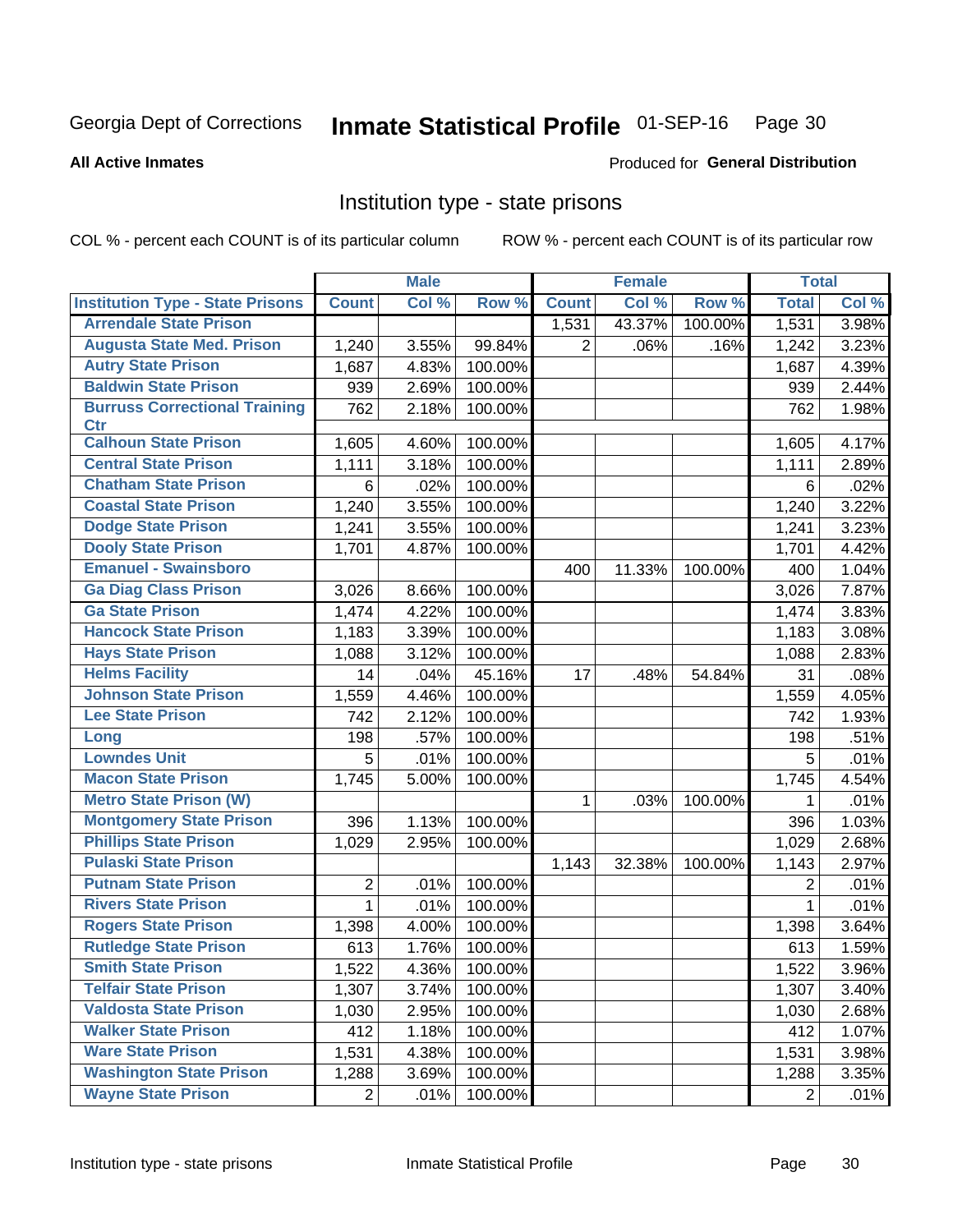## Inmate Statistical Profile 01-SEP-16 Page 31

**All Active Inmates** 

**Produced for General Distribution** 

## Institution type - state prisons

COL % - percent each COUNT is of its particular column ROW % - percent each COUNT is of its particular row

|                                         | <b>Male</b>  |                             | <b>Female</b> |              |                               | <b>Total</b> |                                       |       |
|-----------------------------------------|--------------|-----------------------------|---------------|--------------|-------------------------------|--------------|---------------------------------------|-------|
| <b>Institution Type - State Prisons</b> | <b>Count</b> | Col %                       | Row %         | <b>Count</b> | Col %                         | Row %        | Total                                 | Col % |
| <b>Whitworth Facility</b>               |              |                             |               | 436          | $12.35\%$                     | 100.00%      | 436                                   | 1.13% |
| <b>Wilcox State Prison</b>              | .829         | 5.24%                       | 100.00%       |              |                               |              | 1.829                                 | 4.76% |
| <b>Total Reported</b>                   | 34,926       | 100%                        | 90.82%        | 3,530        | 100%                          | 9.18%        | 38,456                                | 100%  |
| <b>Not Reported</b>                     |              | 0                           |               |              | 0                             |              | 0                                     |       |
| <b>Grand Total</b>                      |              | 34,926                      |               | 3,530        |                               |              | 38,456                                |       |
| <b>Mode (most frequent)</b>             |              | <b>Ga Diag Class Prison</b> |               |              | <b>Arrendale State Prison</b> |              | <b>Ga Diag Class</b><br><b>Prison</b> |       |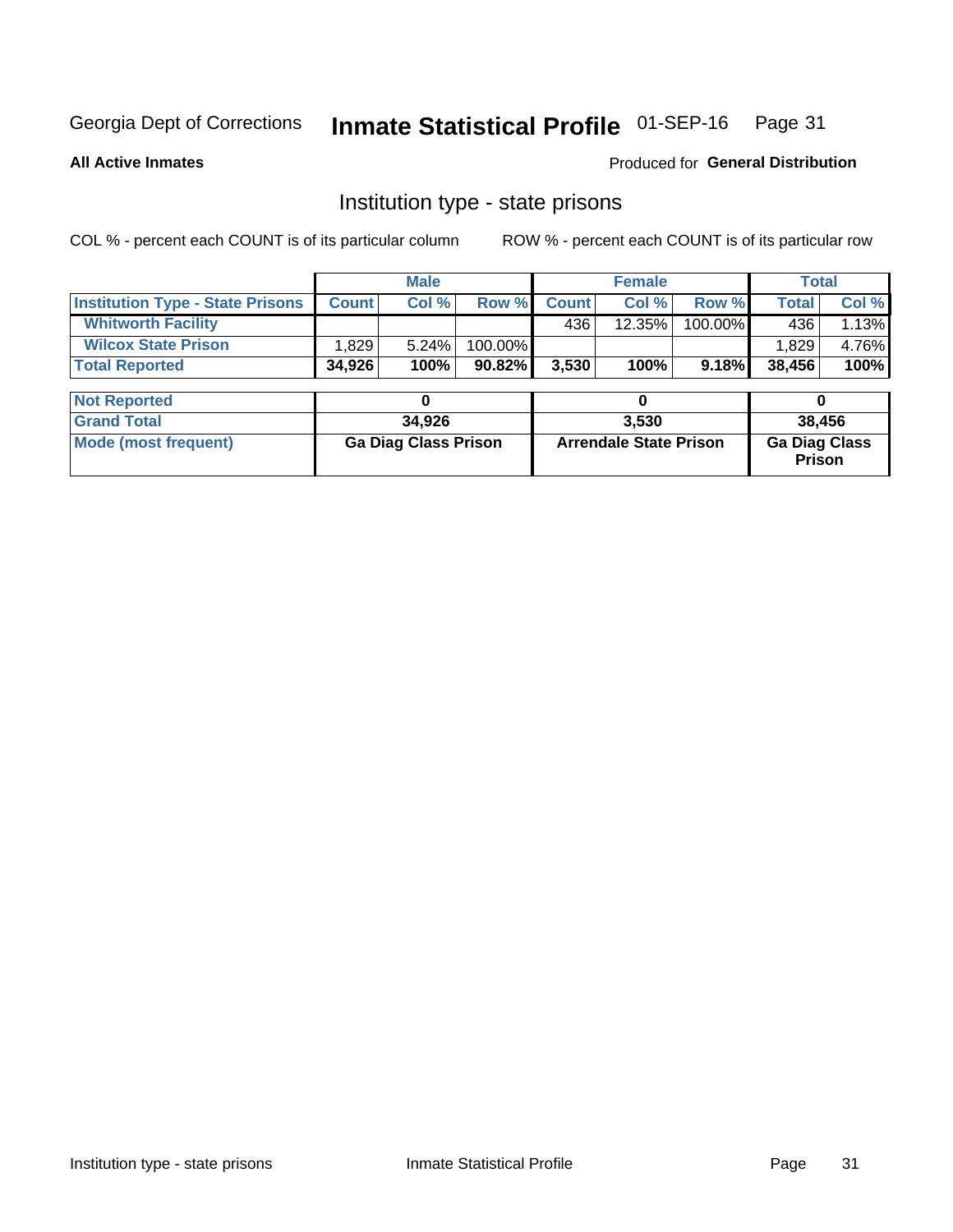## Inmate Statistical Profile 01-SEP-16 Page 32

**All Active Inmates** 

### Produced for General Distribution

## Institution type - private prisons

COL % - percent each COUNT is of its particular column

|                                           |              | <b>Male</b> |                    | <b>Female</b> |       |       | <b>Total</b> |
|-------------------------------------------|--------------|-------------|--------------------|---------------|-------|-------|--------------|
| <b>Institution Type - Private Prisons</b> | <b>Count</b> | Col %       | <b>Row % Count</b> | Col %         | Row % | Total | Col %        |
| <b>Coffee Corr Facility</b>               | 2,662        | 33.48%      | 100.00%            |               |       | 2,662 | 33.48%       |
| <b>Jenkins Corr Facility</b>              | $.156+$      | 14.54%      | 100.00%            |               |       | 1,156 | 14.54%       |
| <b>Riverbend Corr Facility</b>            | ا 490.       | 18.74%      | 100.00%            |               |       | 1,490 | 18.74%       |
| <b>Wheeler Corr Facility</b>              | 2,643        | 33.24%      | 100.00%            |               |       | 2,643 | 33.24%       |
| <b>Total Reported</b>                     | 7,951        | 100%        | $100\%$            |               | %     | 7,951 | 100%         |

| Reported     |       |       |
|--------------|-------|-------|
| <b>cotal</b> | 7,951 | 7,951 |

| Mode (most frequent) | <b>Coffee Corr Facility</b> | <b>Null</b> | <b>Coffee Corr</b><br><b>Facility</b> |
|----------------------|-----------------------------|-------------|---------------------------------------|
|----------------------|-----------------------------|-------------|---------------------------------------|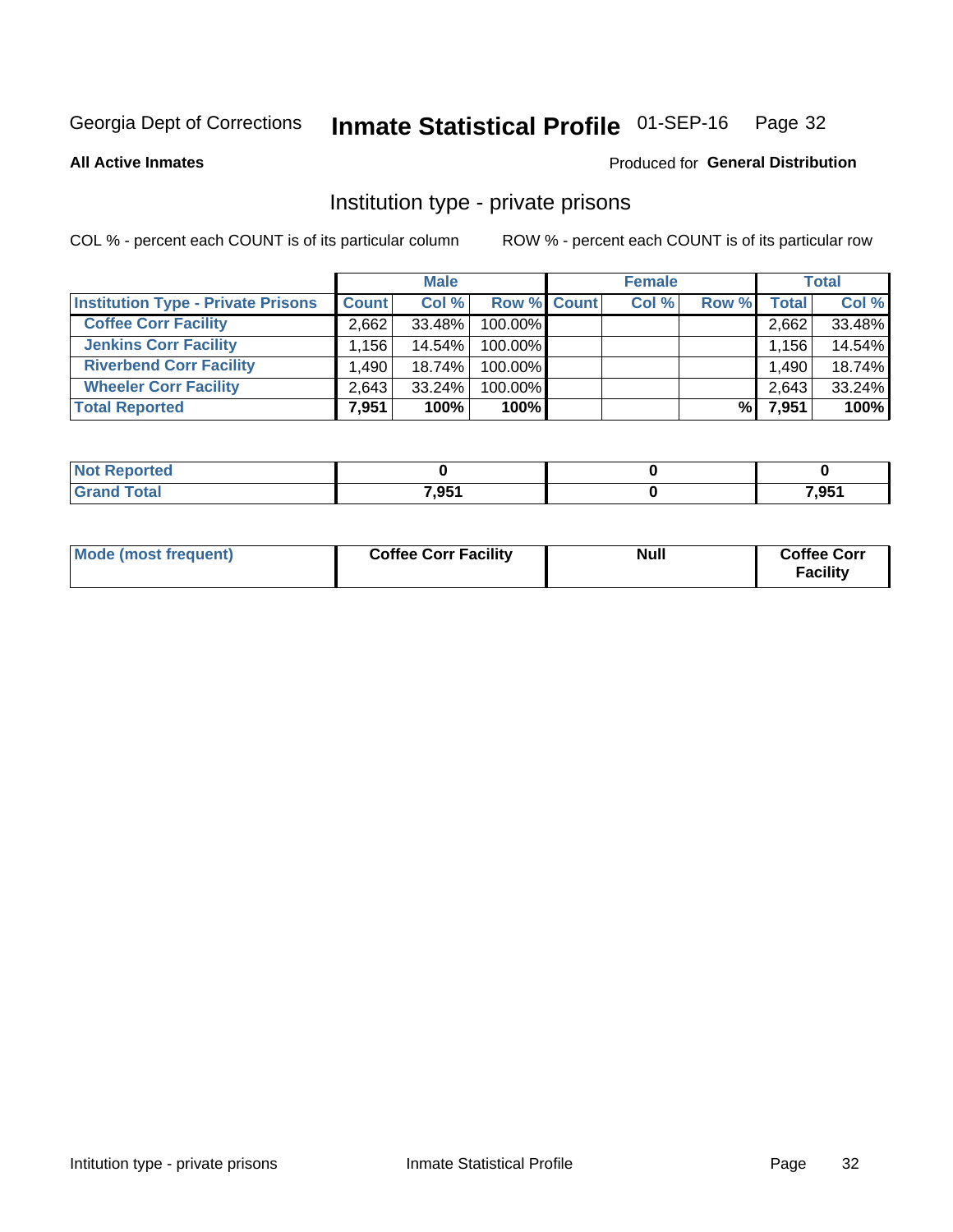#### Inmate Statistical Profile 01-SEP-16 Page 33

**All Active Inmates** 

### Produced for General Distribution

## Institution type - inmate boot camp

COL % - percent each COUNT is of its particular column

|                                      |              | <b>Male</b> |               |              | <b>Female</b> |             | <b>Total</b> |
|--------------------------------------|--------------|-------------|---------------|--------------|---------------|-------------|--------------|
| <b>Institution Type - Boot Camps</b> | <b>Count</b> | Col %       | <b>Row %I</b> | <b>Count</b> | Col %         | Row % Total | Col %        |
| <b>Total Rported</b>                 |              |             |               |              |               |             |              |

| <b>Not Reported</b>            |  |  |
|--------------------------------|--|--|
| <b>Total</b><br>C <sub>r</sub> |  |  |

| Mod<br>uamo | Nul.<br>$- - - - - -$ | <b>Null</b> | . .<br>uu.<br>------ |
|-------------|-----------------------|-------------|----------------------|
|             |                       |             |                      |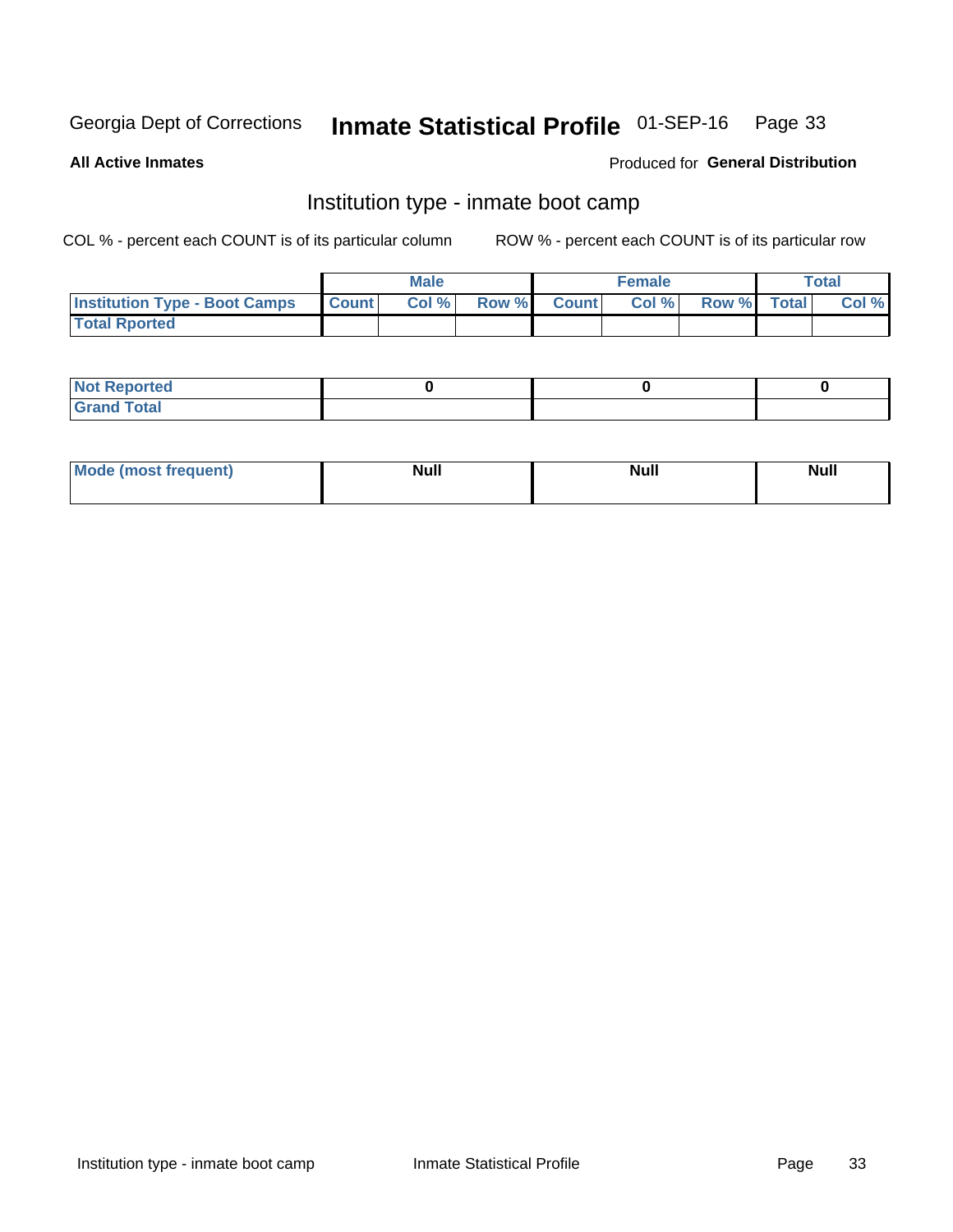## Inmate Statistical Profile 01-SEP-16 Page 34

**All Active Inmates** 

## **Produced for General Distribution**

## Number of disciplinary reports

COL % - percent each COUNT is of its particular column

|                                       |              | <b>Male</b> |             |       | <b>Female</b> |       |        | <b>Total</b> |
|---------------------------------------|--------------|-------------|-------------|-------|---------------|-------|--------|--------------|
| <b>Number of Disciplinary Reports</b> | <b>Count</b> | Col %       | Row % Count |       | Col %         | Row % | Total  | Col %        |
| $\bf{0}$                              | 20,254       | 40.23%      | 90.03%      | 2,243 | 59.81%        | 9.97% | 22,497 | 41.59%       |
|                                       | 6,649        | 13.21%      | 93.08%      | 494   | 13.17%        | 6.92% | 7,143  | 13.21%       |
| $\mathbf{2}$                          | 4,082        | 8.11%       | 94.82%      | 223   | 5.95%         | 5.18% | 4,305  | 7.96%        |
| 3                                     | 2,936        | 5.83%       | 95.51%      | 138   | 3.68%         | 4.49% | 3,074  | 5.68%        |
|                                       | 2,175        | 4.32%       | 95.23%      | 109   | 2.91%         | 4.77% | 2,284  | 4.22%        |
| 5                                     | 1,748        | 3.47%       | 95.47%      | 83    | 2.21%         | 4.53% | 1,831  | 3.39%        |
| <b>More Than 5</b>                    | 12,497       | 24.82%      | 96.45%      | 460   | 12.27%        | 3.55% | 12,957 | 23.95%       |
| <b>Total Reported</b>                 | 50,341       | 100%        | 93.07%      | 3,750 | 100%          | 6.93% | 54,091 | 100%         |

| Reported<br><b>Not</b> |        |       |             |
|------------------------|--------|-------|-------------|
| Total                  | 50.341 | 3,750 | 4,091<br>54 |

| Mean (average)         | 5.48 | 2.82 | 5.29 |
|------------------------|------|------|------|
| <b>Median (middle)</b> |      |      |      |
| Mode (most frequent)   |      |      |      |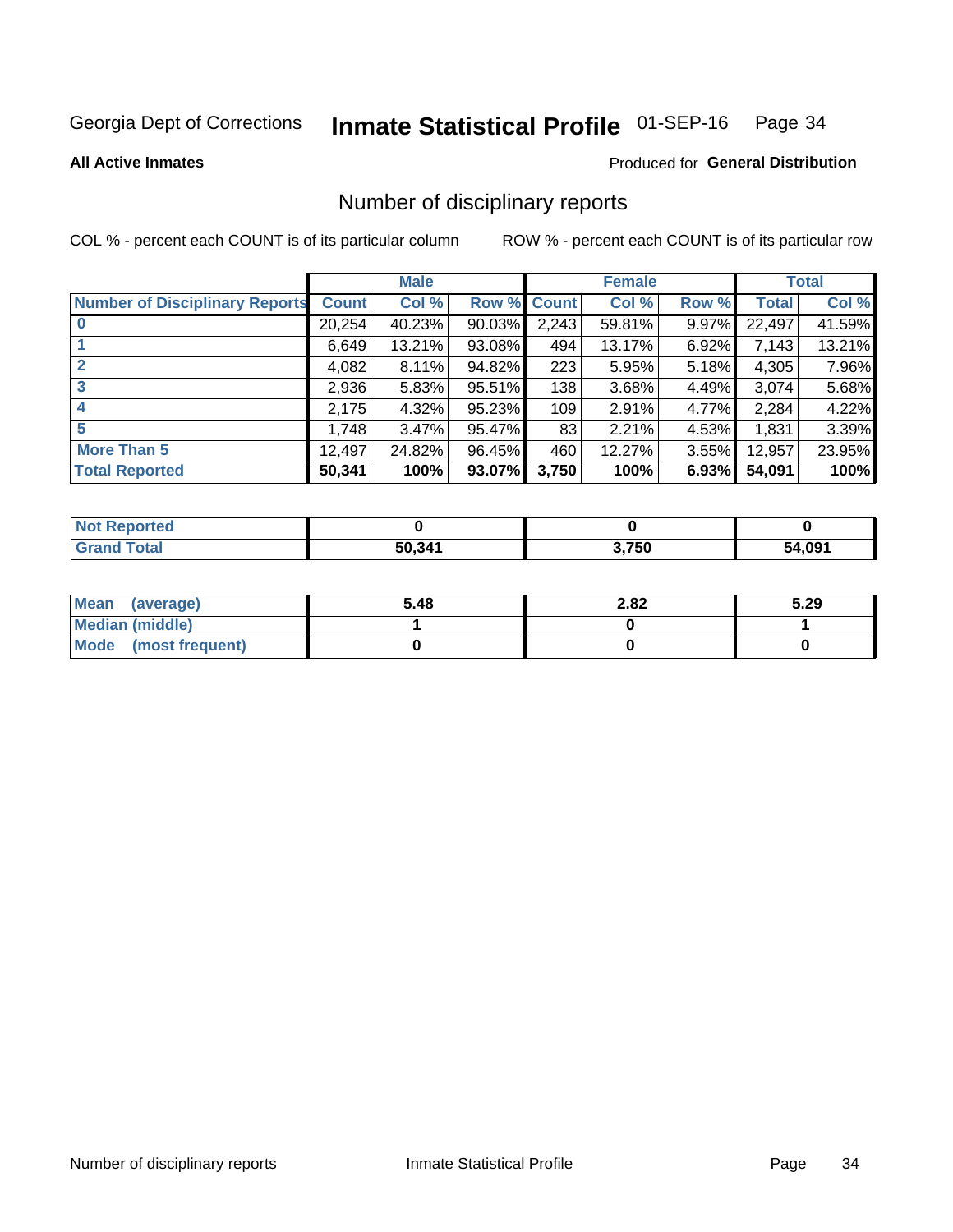## Inmate Statistical Profile 01-SEP-16 Page 35

**Produced for General Distribution** 

### **All Active Inmates**

## Number of transfers

COL % - percent each COUNT is of its particular column

|                            |         | <b>Male</b> |             |       | <b>Female</b> |        |              | <b>Total</b> |
|----------------------------|---------|-------------|-------------|-------|---------------|--------|--------------|--------------|
| <b>Number of Transfers</b> | Count l | Col %       | Row % Count |       | Col %         | Row %  | <b>Total</b> | Col %        |
|                            | 3,640   | 7.23%       | 80.58%      | 877   | 23.39%        | 19.42% | 4,517        | 8.35%        |
|                            | 15,495  | 30.78%      | 91.11%      | 1,512 | 40.32%        | 8.89%  | 17,007       | 31.44%       |
|                            | 8,583   | 17.05%      | 93.13%      | 633   | 16.88%        | 6.87%  | 9,216        | 17.04%       |
| 3                          | 5,179   | 10.29%      | 95.10%      | 267   | 7.12%         | 4.90%  | 5,446        | 10.07%       |
| $\boldsymbol{4}$           | 3,317   | 6.59%       | 95.29%      | 164   | 4.37%         | 4.71%  | 3,481        | 6.44%        |
| 5                          | 2,452   | 4.87%       | 96.27%      | 95    | 2.53%         | 3.73%  | 2,547        | 4.71%        |
| <b>More Than 5</b>         | 11,675  | 23.19%      | 98.30%      | 202   | 5.39%         | 1.70%  | 11,877       | 21.96%       |
| <b>Total Reported</b>      | 50,341  | 100%        | 93.07%      | 3,750 | 100%          | 6.93%  | 54,091       | 100.0%       |

| Reported<br><b>Not</b> |        |       |             |
|------------------------|--------|-------|-------------|
| Total                  | 50.341 | 3,750 | 4,091<br>54 |

| Mean (average)       | 4.20 | 1.73 | 4.03 |
|----------------------|------|------|------|
| Median (middle)      |      |      |      |
| Mode (most frequent) |      |      |      |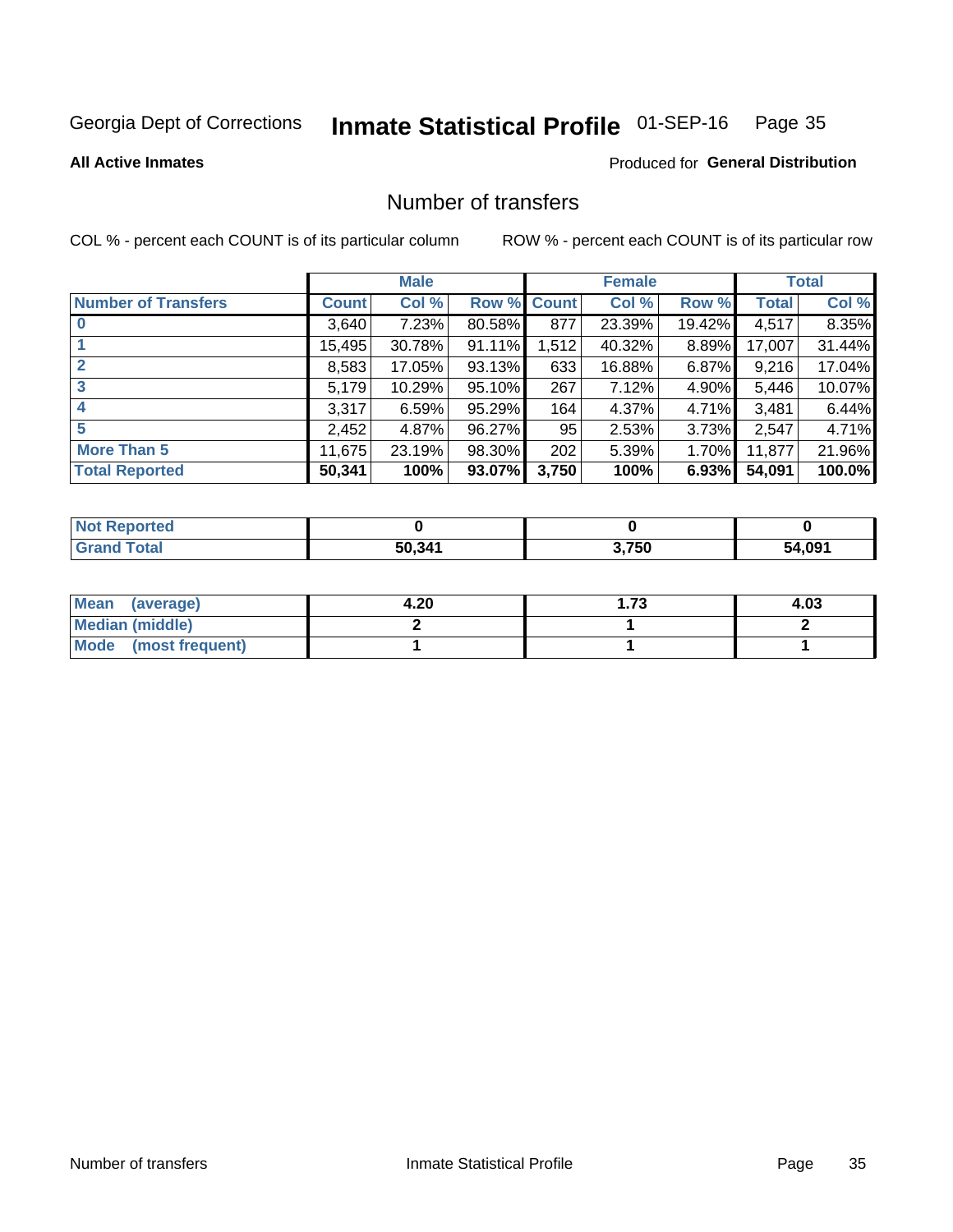## Inmate Statistical Profile 01-SEP-16 Page 36

**All Active Inmates** 

Produced for General Distribution

## Number of escapes

COL % - percent each COUNT is of its particular column

|                          |              | <b>Male</b> |                    |       | <b>Female</b> |          |        | <b>Total</b> |
|--------------------------|--------------|-------------|--------------------|-------|---------------|----------|--------|--------------|
| <b>Number of Escapes</b> | <b>Count</b> | Col %       | <b>Row % Count</b> |       | Col %         | Row %    | Total  | Col %        |
|                          | 49,805       | 98.94%      | $93.01\%$          | 3,741 | 99.76%        | $6.99\%$ | 53,546 | 98.99%       |
|                          | 501          | $1.00\%$    | 98.24%             | 9     | 0.24%         | 1.76%    | 510    | 0.94%        |
|                          | 30           | 0.06%       | 100.00%            |       |               |          | 30     | 0.06%        |
|                          |              | 0.01%       | $100.00\%$         |       |               |          |        | 0.01%        |
|                          |              | 0.01%       | 100.00%            |       |               |          |        | 0.01%        |
| <b>Total Reported</b>    | 50,341       | 100%        | $93.07\%$          | 3,750 | 100%          | 6.93%    | 54,091 | 100.0%       |

| <b>Not Reported</b> |        |       |             |
|---------------------|--------|-------|-------------|
| <b>Grand Total</b>  | 50,341 | 3,750 | 4.091<br>54 |

| Mean (average)         |  | .ט |
|------------------------|--|----|
| <b>Median (middle)</b> |  |    |
| Mode (most frequent)   |  |    |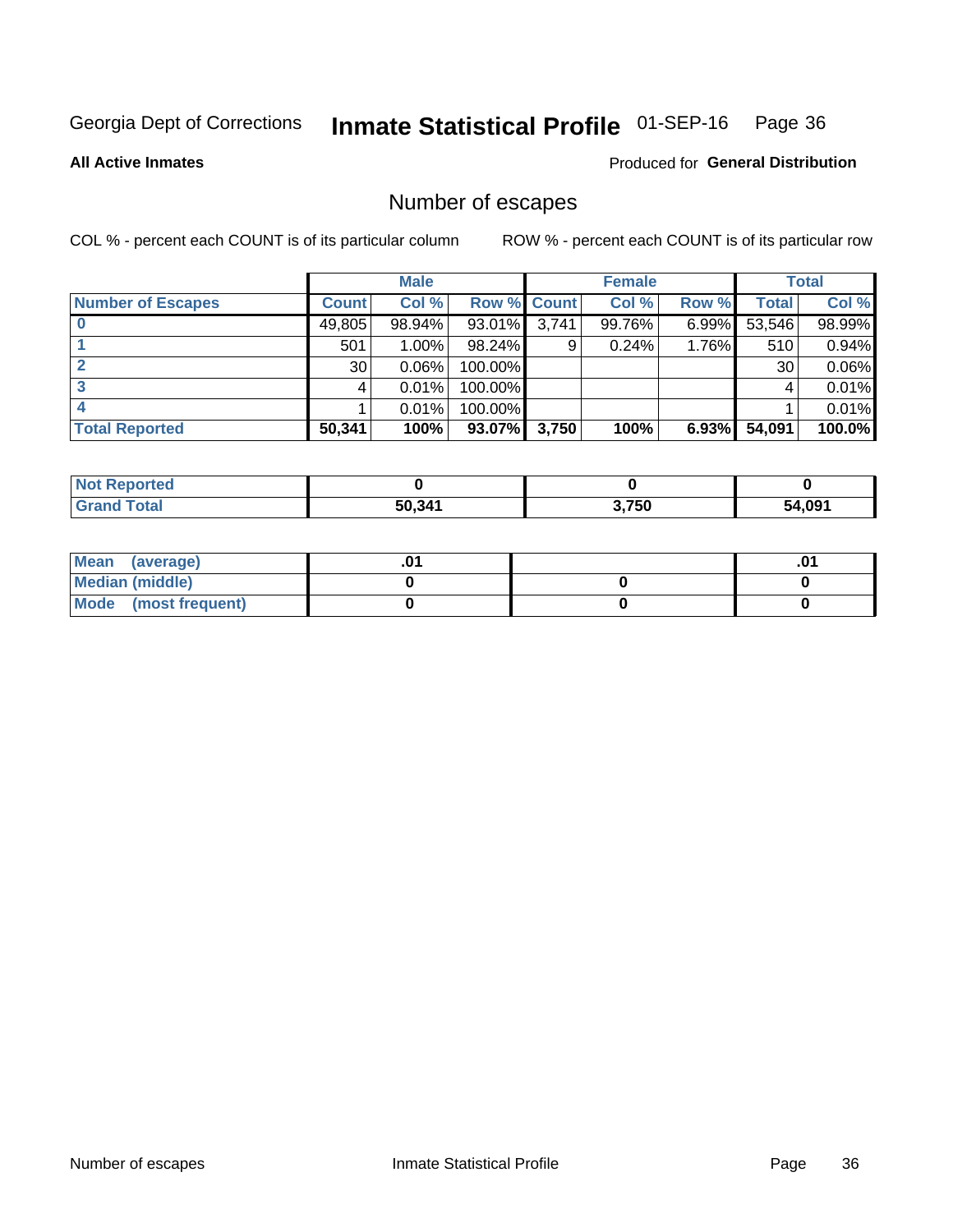#### Inmate Statistical Profile 01-SEP-16 Page 37

**All Active Inmates** 

### Produced for General Distribution

## Split sentences - Probation to follow

COL % - percent each COUNT is of its particular column

|                            |              | <b>Male</b> |                 |     | <b>Female</b> |              |              | <b>Total</b> |
|----------------------------|--------------|-------------|-----------------|-----|---------------|--------------|--------------|--------------|
| <b>Probation to follow</b> | <b>Count</b> | Col%        | Row % Count     |     | Col %         | <b>Row %</b> | <b>Total</b> | Col %        |
| <b>Yes</b>                 | 36.939       | 73.38%      | 92.73% 2.898    |     | 77.28%        |              | 7.27% 39,837 | 73.65%       |
| <b>No</b>                  | 13.402       | 26.62%      | 94.02%          | 852 | 22.72%        | $5.98\%$     | 14.254       | 26.35%       |
| <b>Total Reported</b>      | 50,341       | 100%        | $93.07\%$ 3,750 |     | 100%          |              | 6.93% 54,091 | 100%         |

| 50.341 | 3,750 | 54.09' |
|--------|-------|--------|
|        |       |        |

| <b>Mode</b><br>reauent)<br>Yes<br>v^c<br>0٥<br>.<br>. .<br>$\sim$ |
|-------------------------------------------------------------------|
|-------------------------------------------------------------------|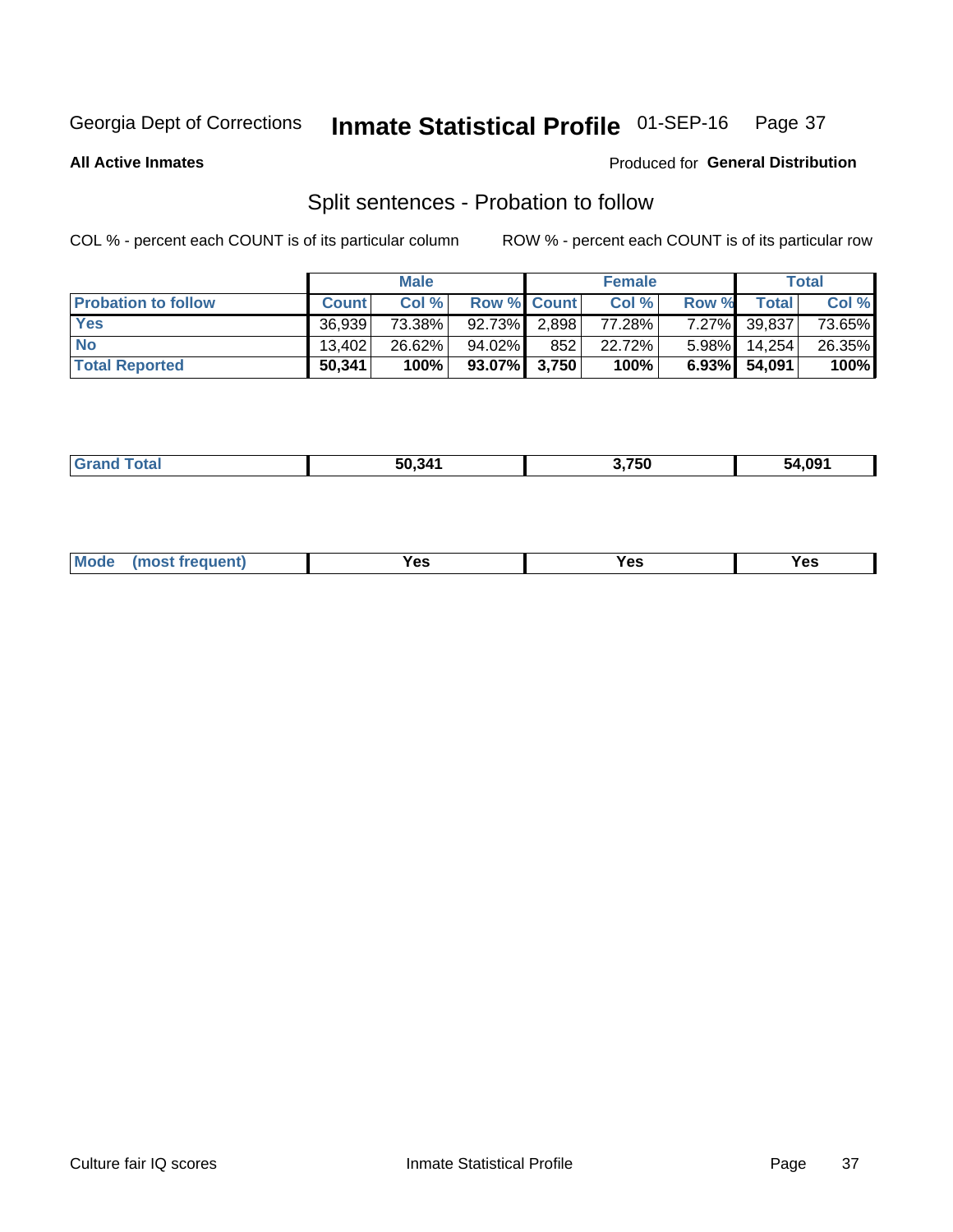## Inmate Statistical Profile 01-SEP-16 Page 38

**All Active Inmates** 

### Produced for General Distribution

## Probable future release type of still active inmates

COL % - percent each COUNT is of its particular column

|                                         |              | <b>Male</b> |                    |     | <b>Female</b> |          | <b>Total</b> |        |
|-----------------------------------------|--------------|-------------|--------------------|-----|---------------|----------|--------------|--------|
| <b>Probable Future Release Type</b>     | <b>Count</b> | Col %       | <b>Row % Count</b> |     | Col %         | Row %    | <b>Total</b> | Col %  |
| <b>Paroled with probation to follow</b> | 19,731       | 40.49%      | 91.63% 1,802       |     | 48.94%        | 8.37%    | 21,533       | 41.08% |
| Paroled w/o probation to follow         | 6,328        | 12.99%      | 92.58%             | 507 | 13.77%        | 7.42%    | 6,835        | 13.04% |
| <b>Maxout with probation to follow</b>  | 14,810       | 30.39%      | 93.56% 1.019       |     | 27.68%        | 6.44%    | 15,829       | 30.20% |
| <b>Maxout w/o probation to follow</b>   | 2,899        | 5.95%       | 94.58%             | 166 | 4.51%         | $5.42\%$ | 3,065        | 5.85%  |
| Life, LWOP or death sentence            | 4,962        | 10.18%      | 96.35%             | 188 | 5.11%         | 3.65%    | 5,150        | 9.83%  |
| <b>Total Reported</b>                   | 48,730       | 100%        | $92.97\%$ 3,682    |     | 100%          | $7.03\%$ | 52,412       | 100%   |

| eleased     |                                 |       |                  |
|-------------|---------------------------------|-------|------------------|
| <b>otal</b> | <b>18730</b><br>10, <i>l</i> JU | 3,682 | ,412<br>-0<br>◡∠ |

| <b>Mode (most frequent)</b> | <b>PAR with PROB follow</b> | <b>PAR with PROB follow</b> | <b>PAR with PROB</b> |
|-----------------------------|-----------------------------|-----------------------------|----------------------|
|                             |                             |                             | follow               |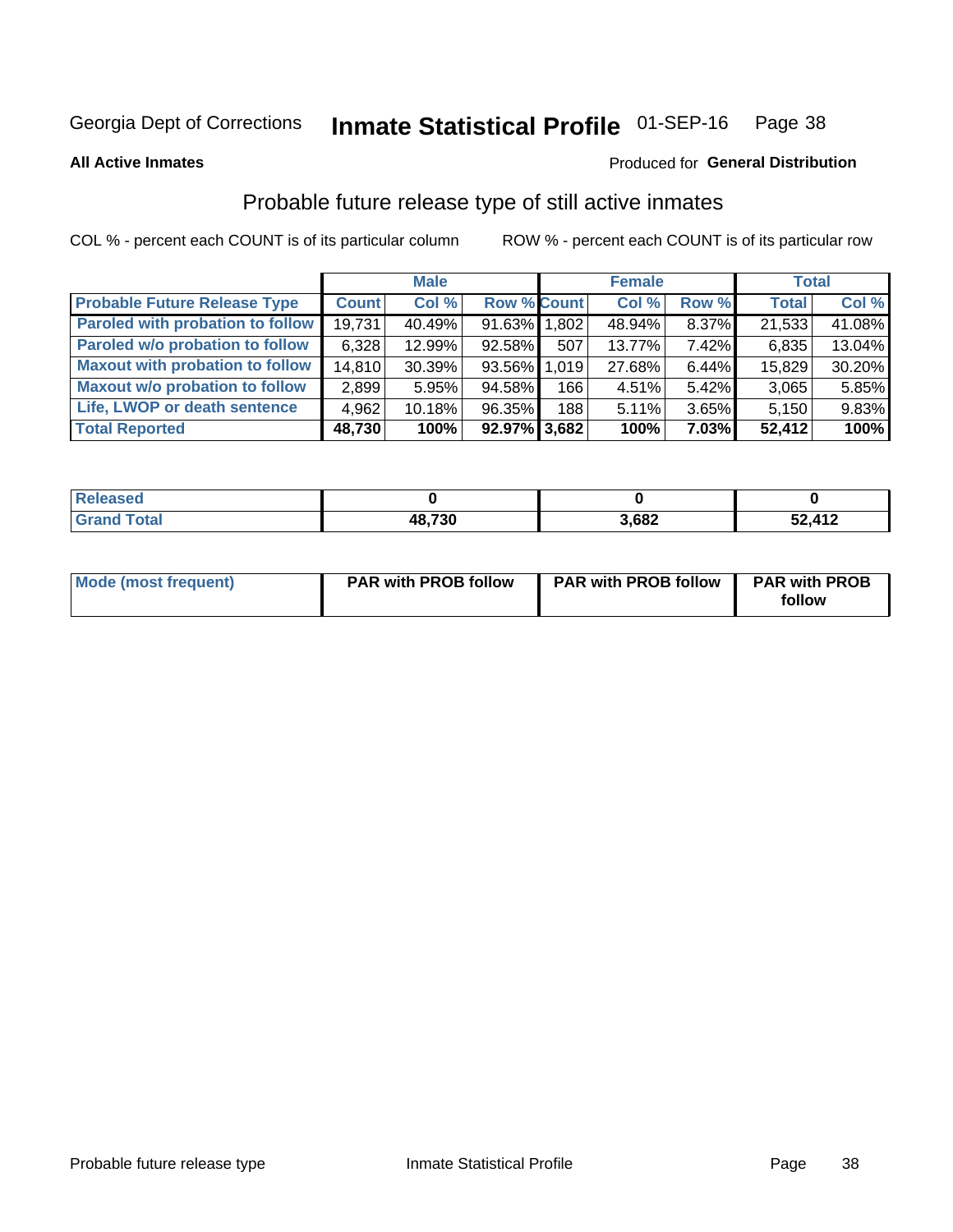### **All Active Inmates**

### Produced for General Distribution

## Time served in current (or last) institution

COL % - percent each COUNT is of its particular column

|                            |              | <b>Male</b> |        |              | <b>Female</b> |        |              | <b>Total</b> |
|----------------------------|--------------|-------------|--------|--------------|---------------|--------|--------------|--------------|
| <b>Time In Institution</b> | <b>Count</b> | Col %       | Row %  | <b>Count</b> | Col %         | Row %  | <b>Total</b> | Col %        |
| 0 to 3 months              | 12,209       | 24.25%      | 92.59% | 977          | 26.05%        | 7.41%  | 13,186       | 24.38%       |
| <b>3.01 to 6 months</b>    | 7,182        | 14.27%      | 91.68% | 652          | 17.39%        | 8.32%  | 7,834        | 14.48%       |
| 6.01 to 9 months           | 5,636        | 11.20%      | 92.45% | 460          | 12.27%        | 7.55%  | 6,096        | 11.27%       |
| 9.01 to 12 months          | 4,260        | 8.46%       | 94.29% | 258          | 6.88%         | 5.71%  | 4,518        | 8.35%        |
| <b>12.01 to 18 months</b>  | 5,694        | 11.31%      | 94.18% | 352          | 9.39%         | 5.82%  | 6,046        | 11.18%       |
| <b>18.01 to 24 months</b>  | 4,248        | 8.44%       | 95.14% | 217          | 5.79%         | 4.86%  | 4,465        | 8.25%        |
| 2.01 to 3 years            | 4,074        | 8.09%       | 94.26% | 248          | 6.61%         | 5.74%  | 4,322        | 7.99%        |
| $3.01$ to 4 years          | 2,302        | 4.57%       | 93.27% | 166          | 4.43%         | 6.73%  | 2,468        | 4.56%        |
| 4.01 to 5 years            | 1,603        | 3.18%       | 94.57% | 92           | 2.45%         | 5.43%  | 1,695        | 3.13%        |
| 5.01 to 6 years            | 914          | 1.82%       | 85.90% | 150          | 4.00%         | 14.10% | 1,064        | 1.97%        |
| 6.01 to 7 years            | 615          | 1.22%       | 93.04% | 46           | 1.23%         | 6.96%  | 661          | 1.22%        |
| 7.01 to 8 years            | 436          | 0.87%       | 91.98% | 38           | 1.01%         | 8.02%  | 474          | 0.88%        |
| $8.01$ to 9 years          | 258          | 0.51%       | 94.16% | 16           | 0.43%         | 5.84%  | 274          | 0.51%        |
| 9.01 to 10 years           | 122          | 0.24%       | 89.71% | 14           | 0.37%         | 10.29% | 136          | 0.25%        |
| Over 10 years              | 788          | 1.57%       | 92.49% | 64           | 1.71%         | 7.51%  | 852          | 1.58%        |
| <b>Total Reported</b>      | 50,341       | 100%        | 93.07% | 3,750        | 100%          | 6.93%  | 54,091       | 100%         |

| <b>Not</b><br>Reported |        |      |        |
|------------------------|--------|------|--------|
| <b>otal</b>            | 50,34' | ,750 | 54.091 |

| <b>Mean</b><br>(average) | 23 months | 19 months | 22 months |
|--------------------------|-----------|-----------|-----------|
| Median (middle)          | 9 months  | 8 months  | 9 months  |
| Mode<br>(most frequent)  | 0 months  | months    | ∖ months  |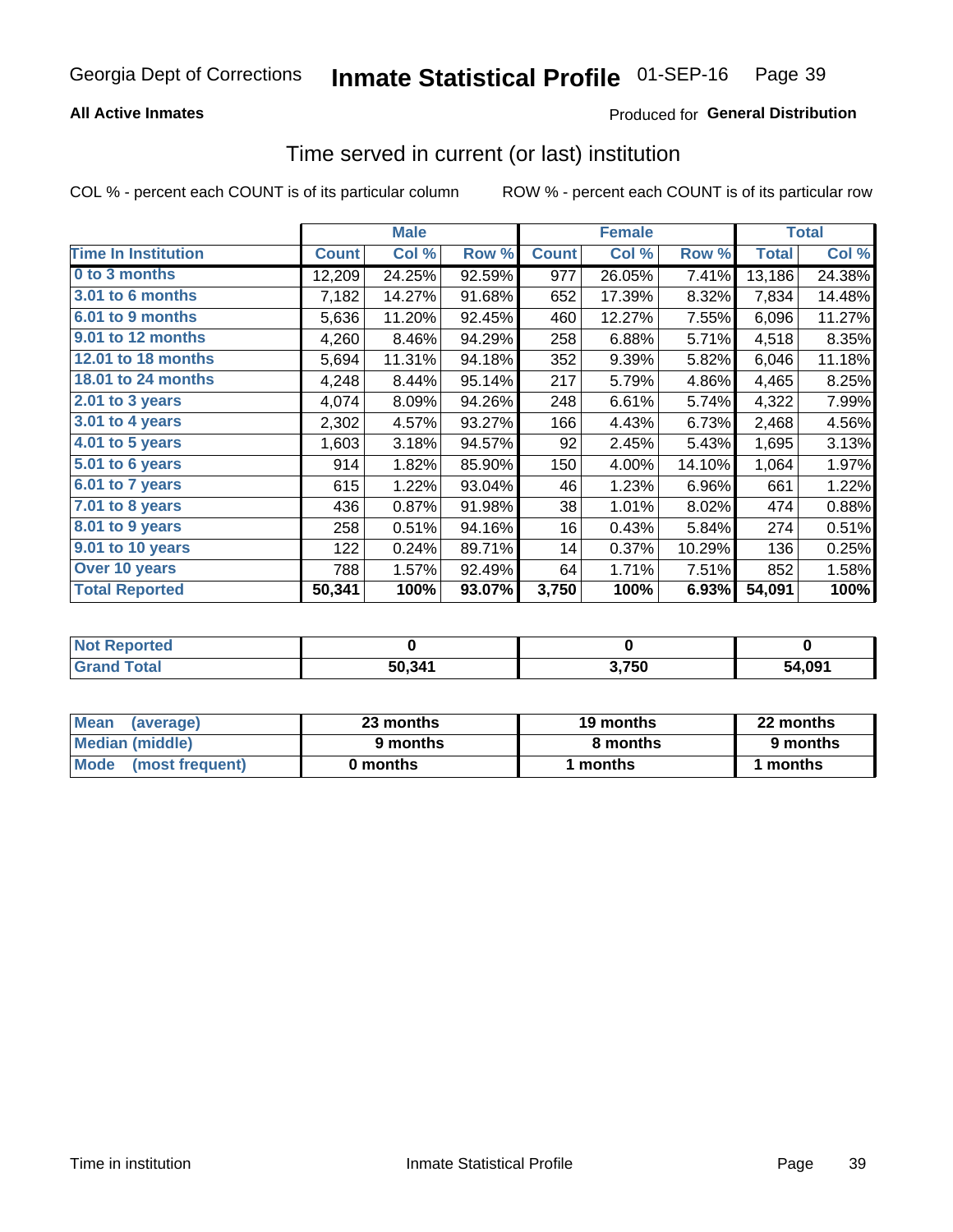#### Inmate Statistical Profile 01-SEP-16 Page 40

#### **All Active Inmates**

#### Produced for General Distribution

## Highest grade level attained

COL % - percent each COUNT is of its particular column

|                              |                 | <b>Male</b> |         |                | <b>Female</b> |        |                 | <b>Total</b> |
|------------------------------|-----------------|-------------|---------|----------------|---------------|--------|-----------------|--------------|
| <b>Grade Level</b>           | <b>Count</b>    | Col %       | Row %   | <b>Count</b>   | Col %         | Row %  | <b>Total</b>    | Col %        |
| No school at all             | $\overline{16}$ | 0.04%       | 100.00% |                |               |        | $\overline{16}$ | 0.04%        |
| <b>Grade 1</b>               | 18              | 0.04%       | 100.00% |                |               |        | 18              | 0.04%        |
| <b>Grade 2</b>               | 39              | 0.10%       | 88.64%  | 5              | 0.18%         | 11.36% | 44              | 0.10%        |
| Grade 3                      | 88              | 0.22%       | 98.88%  | $\mathbf{1}$   | 0.04%         | 1.12%  | 89              | 0.21%        |
| <b>Grade 4</b>               | 95              | 0.24%       | 95.96%  | 4              | 0.14%         | 4.04%  | 99              | 0.23%        |
| Grade 5                      | 106             | 0.26%       | 96.36%  | 4              | 0.14%         | 3.64%  | 110             | 0.26%        |
| Grade 6                      | 402             | 1.00%       | 95.04%  | 21             | 0.76%         | 4.96%  | 423             | 0.99%        |
| <b>Grade 7</b>               | 747             | 1.87%       | 94.68%  | 42             | 1.52%         | 5.32%  | 789             | 1.84%        |
| Grade 8                      | 2,752           | 6.88%       | 94.31%  | 166            | 6.01%         | 5.69%  | 2,918           | 6.82%        |
| Grade 9                      | 5,170           | 12.92%      | 95.30%  | 255            | 9.23%         | 4.70%  | 5,425           | 12.68%       |
| Grade 10                     | 7,124           | 17.80%      | 95.68%  | 322            | 11.65%        | 4.32%  | 7,446           | 17.41%       |
| Grade 11                     | 7,024           | 17.55%      | 94.64%  | 398            | 14.40%        | 5.36%  | 7,422           | 17.35%       |
| <b>Grade 12 or GED</b>       | 12,499          | 31.24%      | 92.68%  | 987            | 35.71%        | 7.32%  | 13,486          | 31.53%       |
| <b>Some tech school</b>      | 305             | 0.76%       | 84.25%  | 57             | 2.06%         | 15.75% | 362             | 0.85%        |
| <b>Completed tech school</b> | 309             | 0.77%       | 83.97%  | 59             | 2.13%         | 16.03% | 368             | 0.86%        |
| College, 1 year              | 1,063           | 2.66%       | 88.44%  | 139            | 5.03%         | 11.56% | 1,202           | 2.81%        |
| College, 2 year              | 1,340           | 3.35%       | 88.74%  | 170            | 6.15%         | 11.26% | 1,510           | 3.53%        |
| College, 3 year              | 335             | 0.84%       | 88.62%  | 43             | 1.56%         | 11.38% | 378             | 0.88%        |
| <b>Bachelor's degree</b>     | 462             | 1.15%       | 86.19%  | 74             | 2.68%         | 13.81% | 536             | 1.25%        |
| <b>Master's degree</b>       | 77              | 0.19%       | 84.62%  | 14             | 0.51%         | 15.38% | 91              | 0.21%        |
| Ph.D. degree                 | 17              | 0.04%       | 94.44%  | 1              | 0.04%         | 5.56%  | 18              | 0.04%        |
| Law degree                   | 14              | 0.03%       | 87.50%  | $\overline{2}$ | 0.07%         | 12.50% | 16              | 0.04%        |
| <b>Some medical school</b>   | 1               | 0.01%       | 100.00% |                |               |        | 1               | 0.01%        |
| <b>Medical degree</b>        | 10              | 0.02%       | 100.00% |                |               |        | 10              | 0.02%        |
|                              | 1.              | 0.01%       | 100.00% |                |               |        | 1               | 0.01%        |
| <b>Total Reported</b>        | 40,014          | 100%        | 93.54%  | 2,764          | 100.0%        | 6.46%  | 42,778          | 100.0%       |

| 10.227<br>0.JZ1 | 986   | 242<br>.   |
|-----------------|-------|------------|
| 50,341          | 3,750 | .091<br>54 |

| Mean<br>(average)       | 10.78           | 11.37           | 10.82           |  |
|-------------------------|-----------------|-----------------|-----------------|--|
| Median (middle)         | Grade 11        | Grade 12 or GED | Grade 11        |  |
| Mode<br>(most frequent) | Grade 12 or GED | Grade 12 or GED | Grade 12 or GED |  |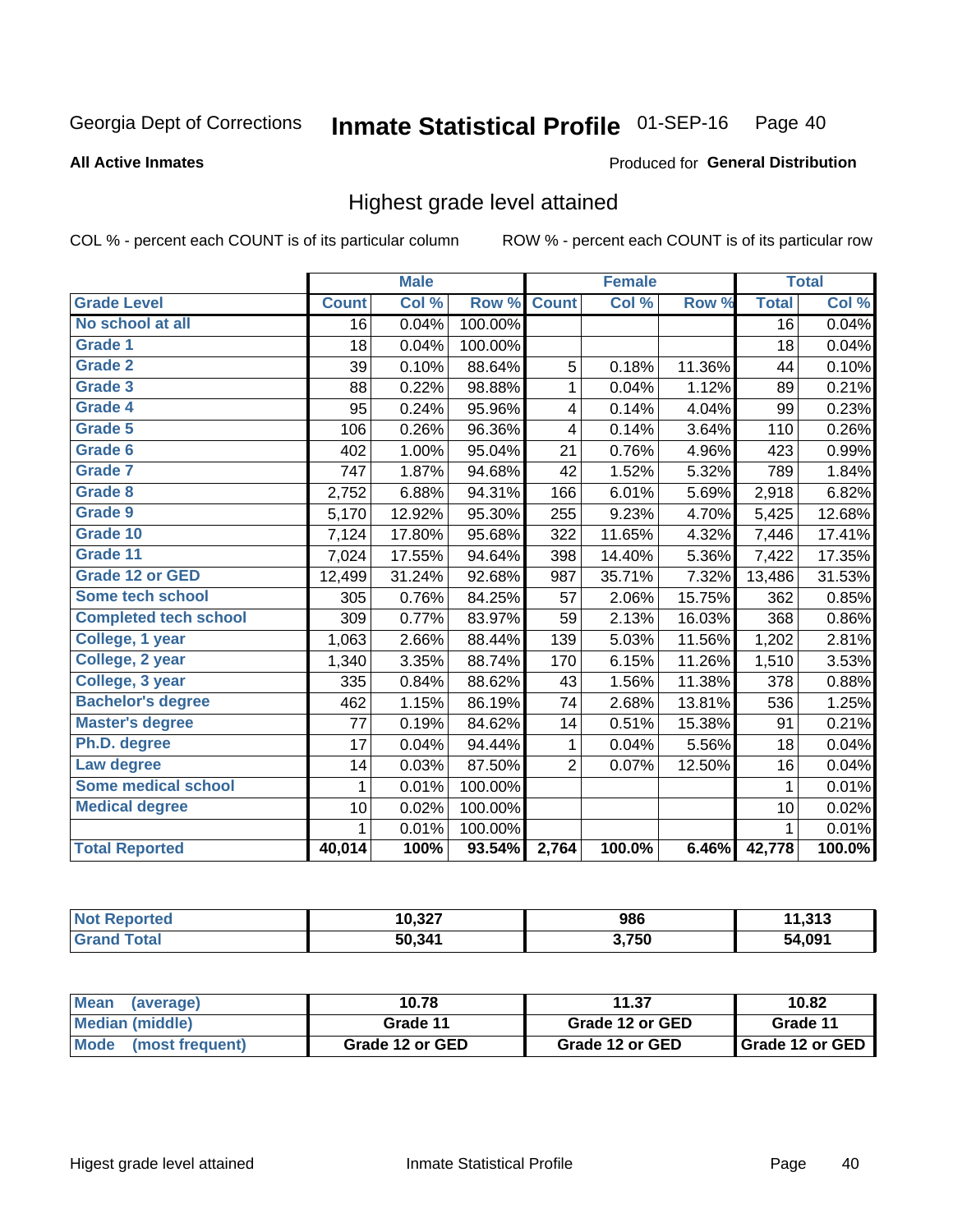# Inmate Statistical Profile 01-SEP-16 Page 41

#### **All Active Inmates**

### **Produced for General Distribution**

# Culture fair IQ scores

COL % - percent each COUNT is of its particular column

|                       |                 | <b>Male</b> |             |       | <b>Female</b> |        |              | <b>Total</b> |
|-----------------------|-----------------|-------------|-------------|-------|---------------|--------|--------------|--------------|
| <b>IQ Scores</b>      | <b>Count</b>    | Col %       | Row % Count |       | Col %         | Row %  | <b>Total</b> | Col %        |
| $60 - 69$             | 955             | 2.16%       | 93.54%      | 66 I  | 2.13%         | 6.46%  | 1,021        | 2.16%        |
| $70 - 79$             | 2,961           | 6.71%       | 93.29%      | 213   | 6.86%         | 6.71%  | 3,174        | 6.72%        |
| $80 - 89$             | 6,496           | 14.72%      | 90.13%      | 711   | 22.91%        | 9.87%  | 7,207        | 15.26%       |
| $90 - 99$             | 12,242          | 27.75%      | 91.30%      | 1,166 | 37.56%        | 8.70%  | 13,408       | 28.39%       |
| $100 - 109$           | 12,375          | 28.05%      | $95.89\%$   | 531   | 17.11%        | 4.11%  | 12,906       | 27.33%       |
| $110 - 119$           | 7,547           | 17.11%      | $97.23\%$   | 215   | 6.93%         | 2.77%  | 7,762        | 16.44%       |
| $120 - 129$           | 1,475           | 3.34%       | 92.13%      | 126   | 4.06%         | 7.87%  | 1,601        | 3.39%        |
| $130 - 139$           | 59 <sub>1</sub> | 0.13%       | 53.64%      | 51    | 1.64%         | 46.36% | 110          | 0.23%        |
| 140 & Up              | 8               | 0.02%       | 24.24%      | 25    | 0.81%         | 75.76% | 33           | 0.07%        |
| <b>Total Reported</b> | 44,118          | 100%        | 93.43%      | 3,104 | 100.0%        | 6.57%  | 47,222       | 100%         |

| <b>Not Reported</b>         | 5,385  | 524   | 5,909  |
|-----------------------------|--------|-------|--------|
| <b>Not Valid (under 60)</b> | 838    | 122   | 960    |
| <b>Grand Total</b>          | 50,341 | 3,750 | 54,091 |

| <b>Mean</b><br>(average)       | 98  | 96 | 98 |
|--------------------------------|-----|----|----|
| Median (middle)                | 99  | 96 | 99 |
| <b>Mode</b><br>(most frequent) | 103 | 96 | 99 |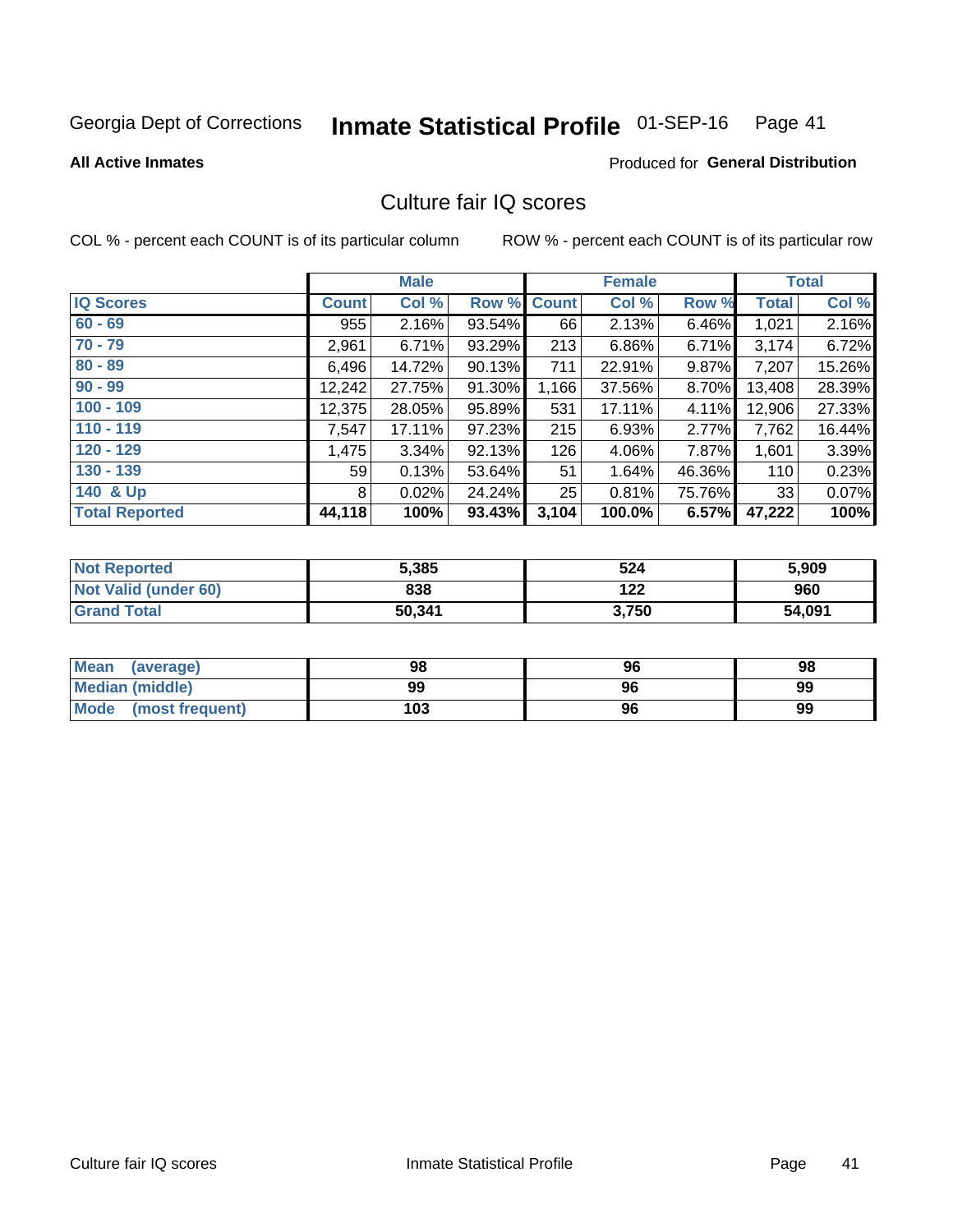#### Inmate Statistical Profile 01-SEP-16 Page 42

**All Active Inmates** 

#### Produced for General Distribution

# Wide Range Achievement Test (WRAT) reading score

COL % - percent each COUNT is of its particular column

|                           |              | <b>Male</b> |        |              | <b>Female</b> |        |              | <b>Total</b> |
|---------------------------|--------------|-------------|--------|--------------|---------------|--------|--------------|--------------|
| <b>WRAT Reading Score</b> | <b>Count</b> | Col %       | Row %  | <b>Count</b> | Col %         | Row %  | <b>Total</b> | Col %        |
| 0.1 to 0.9                | 938          | 2.06%       | 99.58% | 4            | 0.12%         | 0.42%  | 942          | 1.93%        |
| 1.0 to 1.9                | 847          | 1.86%       | 98.83% | 10           | 0.31%         | 1.17%  | 857          | 1.75%        |
| 2.0 to 2.9                | 1,604        | 3.52%       | 97.21% | 46           | 1.42%         | 2.79%  | 1,650        | 3.38%        |
| 3.0 to 3.9                | 3,660        | 8.02%       | 97.11% | 109          | 3.38%         | 2.89%  | 3,769        | 7.72%        |
| 4.0 to 4.9                | 4,164        | 9.13%       | 95.05% | 217          | 6.72%         | 4.95%  | 4,381        | 8.97%        |
| 5.0 to 5.9                | 3,675        | 8.06%       | 94.72% | 205          | 6.35%         | 5.28%  | 3,880        | 7.94%        |
| 6.0 to 6.9                | 4,245        | 9.31%       | 94.15% | 264          | 8.18%         | 5.85%  | 4,509        | 9.23%        |
| 7.0 to 7.9                | 1,658        | 3.64%       | 93.25% | 120          | 3.72%         | 6.75%  | 1,778        | 3.64%        |
| 8.0 to 8.9                | 3,275        | 7.18%       | 92.67% | 259          | 8.02%         | 7.33%  | 3,534        | 7.24%        |
| 9.0 to 9.9                | 2,084        | 4.57%       | 94.04% | 132          | 4.09%         | 5.96%  | 2,216        | 4.54%        |
| 10.0 to 10.9              | 2,845        | 6.24%       | 91.74% | 256          | 7.93%         | 8.26%  | 3,101        | 6.35%        |
| 11.0 to 11.9              | 4,250        | 9.32%       | 89.93% | 476          | 14.74%        | 10.07% | 4,726        | 9.68%        |
| 12.0 to 12.9              | 11,638       | 25.52%      | 91.80% | 1,039        | 32.18%        | 8.20%  | 12,677       | 25.96%       |
| 13                        | 725          | 1.59%       | 88.74% | 92           | 2.85%         | 11.26% | 817          | 1.67%        |
| <b>Total Reported</b>     | 45,608       | 100%        | 93.39% | 3,229        | 100.0%        | 6.61%  | 48,837       | 100%         |

| -тес<br>NO | フクク<br>+,7 აა | 521   | 5,254  |
|------------|---------------|-------|--------|
|            | 50,341        | 3,750 | 54,091 |

| <b>Mean</b><br>(average) | 8.35 | 9.67 | 8.43 |
|--------------------------|------|------|------|
| Median (middle)          | 8.8  | 10.8 | 8.9  |
| Mode<br>(most frequent)  | 12.9 | 12.9 | 12.9 |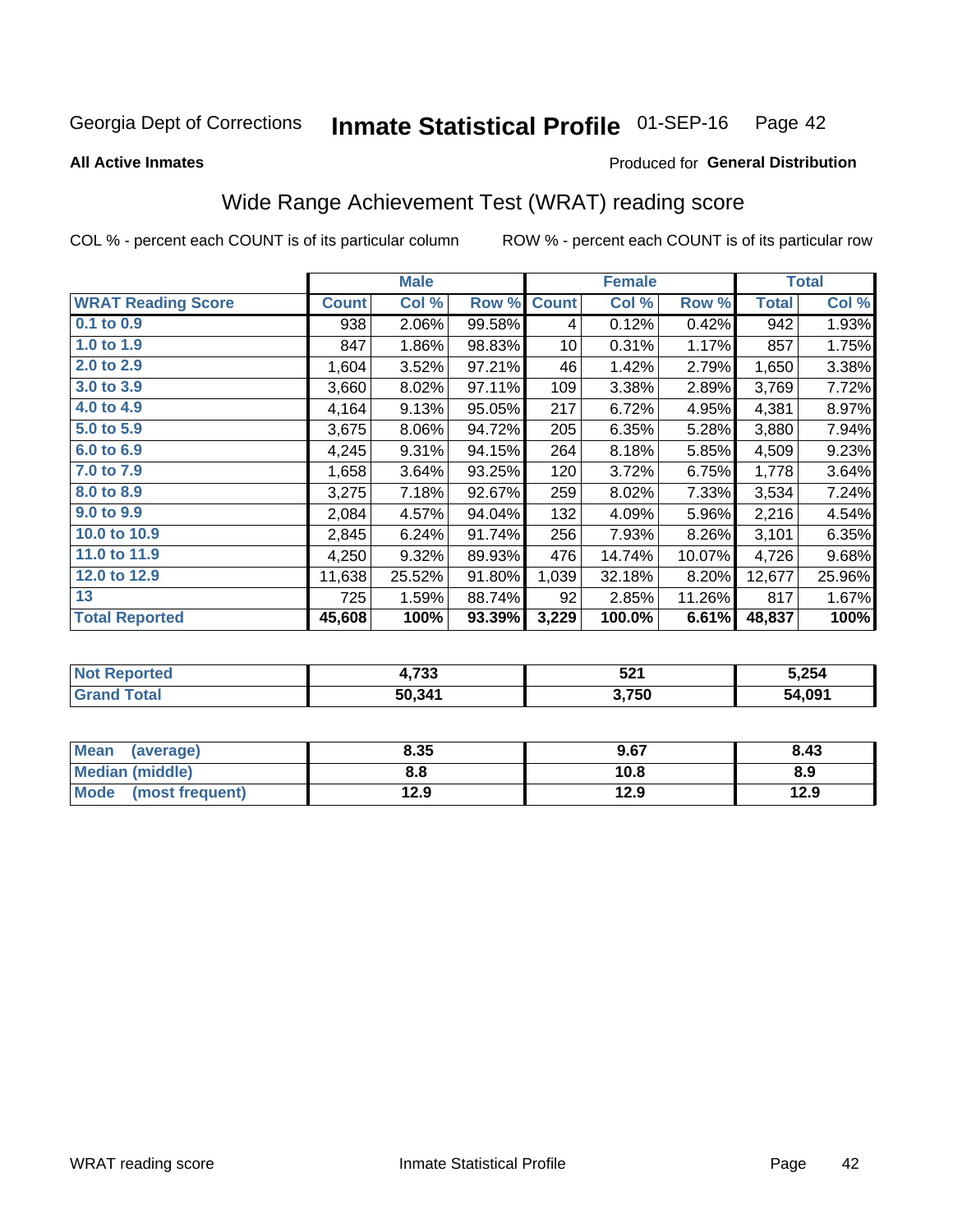#### Inmate Statistical Profile 01-SEP-16 Page 43

**All Active Inmates** 

#### Produced for General Distribution

# Wide Range Achievement Test (WRAT) math score

COL % - percent each COUNT is of its particular column

|                              |              | <b>Male</b> |        |              | <b>Female</b> |        |              | <b>Total</b> |
|------------------------------|--------------|-------------|--------|--------------|---------------|--------|--------------|--------------|
| <b>WRAT Mathematic Score</b> | <b>Count</b> | Col %       | Row %  | <b>Count</b> | Col %         | Row %  | <b>Total</b> | Col %        |
| $0.1$ to $0.9$               | 90           | 0.20%       | 98.90% | 1            | 0.03%         | 1.10%  | 91           | 0.19%        |
| 1.0 to 1.9                   | 296          | 0.65%       | 97.37% | 8            | 0.25%         | 2.63%  | 304          | 0.62%        |
| 2.0 to 2.9                   | 911          | 2.00%       | 97.02% | 28           | 0.87%         | 2.98%  | 939          | 1.92%        |
| 3.0 to 3.9                   | 2,194        | 4.81%       | 96.44% | 81           | 2.51%         | 3.56%  | 2,275        | 4.66%        |
| 4.0 to 4.9                   | 5,496        | 12.05%      | 95.15% | 280          | 8.67%         | 4.85%  | 5,776        | 11.83%       |
| 5.0 to 5.9                   | 7,130        | 15.63%      | 94.47% | 417          | 12.92%        | 5.53%  | 7,547        | 15.45%       |
| 6.0 to 6.9                   | 9,440        | 20.70%      | 94.13% | 589          | 18.25%        | 5.87%  | 10,029       | 20.53%       |
| 7.0 to 7.9                   | 3,834        | 8.41%       | 93.95% | 247          | 7.65%         | 6.05%  | 4,081        | 8.36%        |
| 8.0 to 8.9                   | 4,911        | 10.77%      | 92.19% | 416          | 12.89%        | 7.81%  | 5,327        | 10.91%       |
| 9.0 to 9.9                   | 2,630        | 5.77%       | 92.15% | 224          | 6.94%         | 7.85%  | 2,854        | 5.84%        |
| 10.0 to 10.9                 | 531          | 1.16%       | 97.07% | 16           | 0.50%         | 2.93%  | 547          | 1.12%        |
| 11.0 to 11.9                 | 1,859        | 4.08%       | 91.22% | 179          | 5.55%         | 8.78%  | 2,038        | 4.17%        |
| 12.0 to 12.9                 | 6,200        | 13.59%      | 89.56% | 723          | 22.40%        | 10.44% | 6,923        | 14.17%       |
| 13                           | 91           | 0.20%       | 82.73% | 19           | 0.59%         | 17.27% | 110          | 0.23%        |
| <b>Total Reported</b>        | 45,613       | 100%        | 93.39% | 3,228        | 100.0%        | 6.61%  | 48,841       | 100%         |

| Reported<br>Not I | 4,728  | 522   | 5,250  |
|-------------------|--------|-------|--------|
| Total<br>'Grang   | 50,341 | 3,750 | 54,091 |

| <b>Mean</b><br>(average) | 7.40 | 8.33 | 7.46 |
|--------------------------|------|------|------|
| Median (middle)          | 6.9  | ۰.,  | 6.9  |
| Mode<br>(most frequent)  | 12.9 | 12.9 | 12.9 |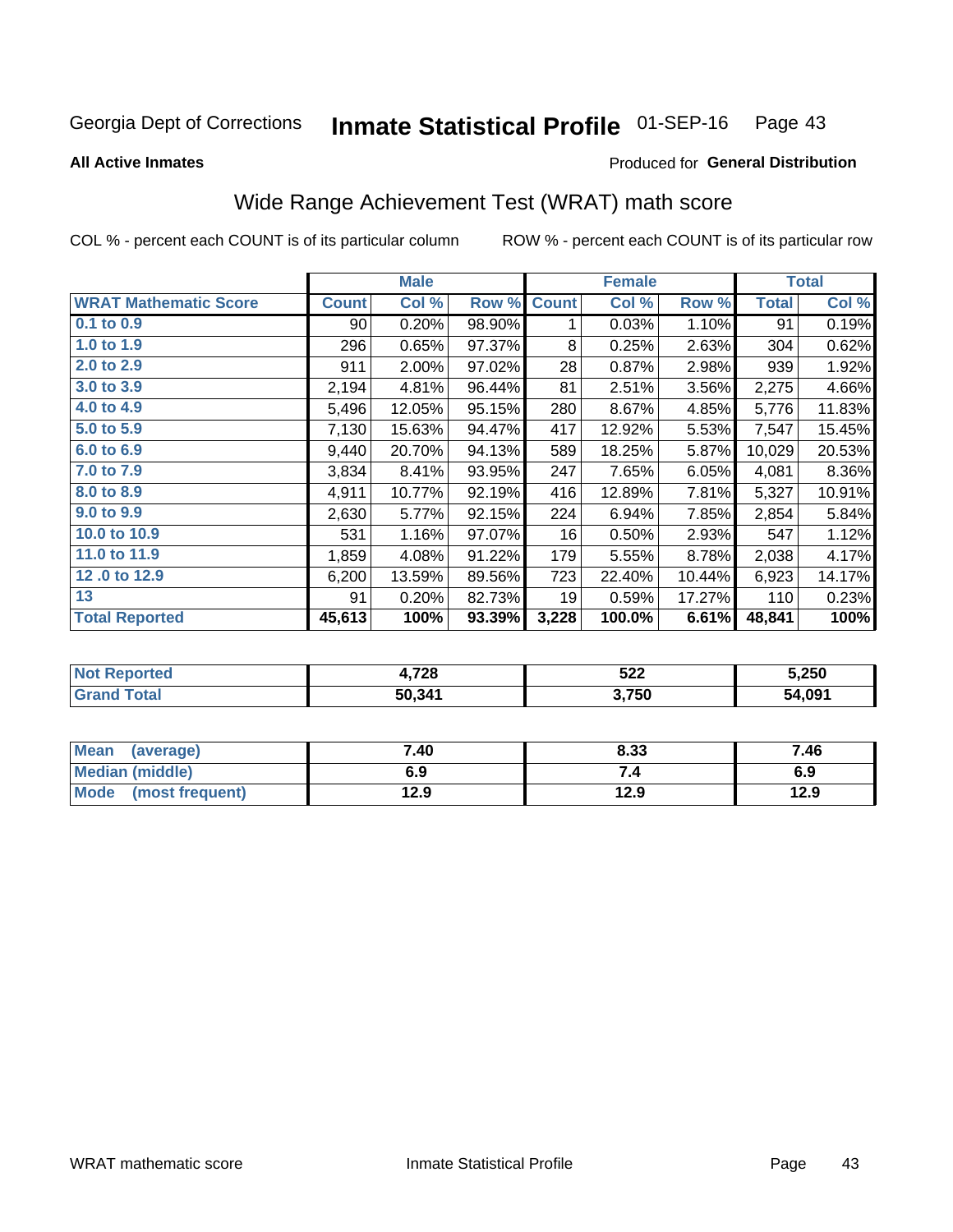#### **Inmate Statistical Profile 01-SEP-16** Page 44

#### **All Active Inmates**

### **Produced for General Distribution**

# Wide Range Achievement Test (WRAT) spelling score

COL % - percent each COUNT is of its particular column

|                            |              | <b>Male</b> |        |              | <b>Female</b> |        |              | <b>Total</b> |
|----------------------------|--------------|-------------|--------|--------------|---------------|--------|--------------|--------------|
| <b>WRAT Spelling Score</b> | <b>Count</b> | Col %       | Row %  | <b>Count</b> | Col %         | Row %  | <b>Total</b> | Col %        |
| 0.1 to 0.9                 | 970          | 2.13%       | 99.69% | 3            | 0.09%         | 0.31%  | 973          | 1.99%        |
| 1.0 to 1.9                 | 1,197        | 2.62%       | 99.17% | 10           | 0.31%         | 0.83%  | 1,207        | 2.47%        |
| 2.0 to 2.9                 | 2,153        | 4.72%       | 98.13% | 41           | 1.27%         | 1.87%  | 2,194        | 4.49%        |
| 3.0 to 3.9                 | 3,307        | 7.25%       | 97.75% | 76           | 2.35%         | 2.25%  | 3,383        | 6.92%        |
| 4.0 to 4.9                 | 3,096        | 6.79%       | 96.78% | 103          | 3.19%         | 3.22%  | 3,199        | 6.55%        |
| 5.0 to 5.9                 | 5,209        | 11.42%      | 96.59% | 184          | 5.70%         | 3.41%  | 5,393        | 11.04%       |
| 6.0 to 6.9                 | 4,371        | 9.58%       | 95.73% | 195          | 6.04%         | 4.27%  | 4,566        | 9.35%        |
| 7.0 to 7.9                 | 3,972        | 8.71%       | 94.06% | 251          | 7.77%         | 5.94%  | 4,223        | 8.64%        |
| 8.0 to 8.9                 | 3,895        | 8.54%       | 93.97% | 250          | 7.74%         | 6.03%  | 4,145        | 8.48%        |
| 9.0 to 9.9                 | 2,294        | 5.03%       | 93.86% | 150          | 4.64%         | 6.14%  | 2,444        | 5.00%        |
| 10.0 to 10.9               | 2,162        | 4.74%       | 93.80% | 143          | 4.43%         | 6.20%  | 2,305        | 4.72%        |
| 11.0 to 11.9               | 3,359        | 7.36%       | 92.84% | 259          | 8.02%         | 7.16%  | 3,618        | 7.41%        |
| 12.0 to 12.9               | 9,295        | 20.37%      | 86.00% | 1,513        | 46.84%        | 14.00% | 10,808       | 22.12%       |
| 13                         | 342          | 0.75%       | 86.80% | 52           | 1.61%         | 13.20% | 394          | 0.81%        |
| <b>Total Reported</b>      | 45,622       | 100%        | 93.39% | 3,230        | 100%          | 6.61%  | 48,852       | 100%         |

| <b>nted</b><br>NO | 719<br>. . | 520   | 5,239  |
|-------------------|------------|-------|--------|
| $T$ otol $T$      | 50,341     | 3,750 | 54,091 |

| <b>Mean</b><br>(average) | 7.85 | 10.23 | 8.01 |
|--------------------------|------|-------|------|
| Median (middle)          | .    | 11.6  | .    |
| Mode (most frequent)     | 12.9 | 12.9  | 12.9 |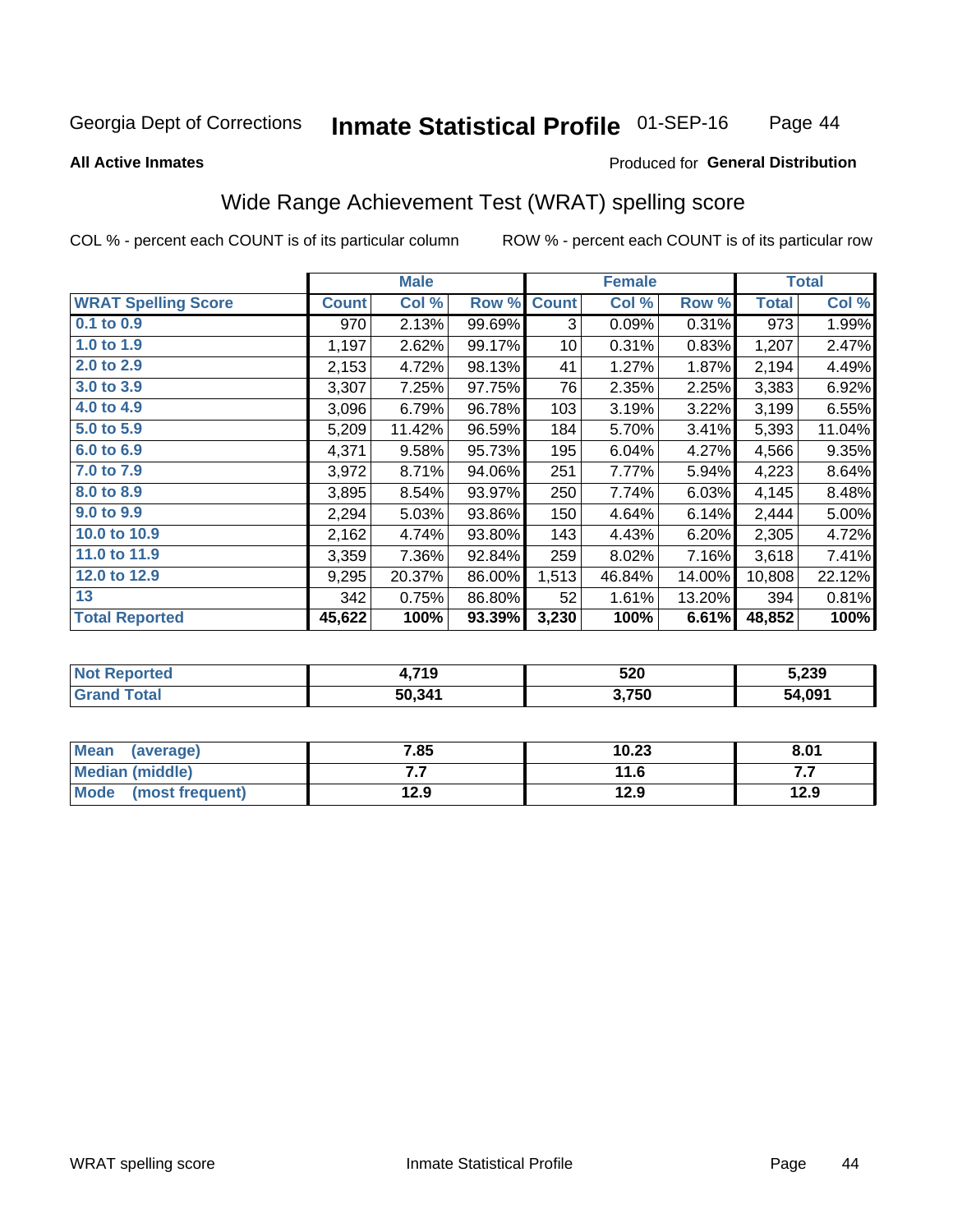# Inmate Statistical Profile 01-SEP-16 Page 45

**All Active Inmates** 

### **Produced for General Distribution**

# Current / last mental health treatment level

COL % - percent each COUNT is of its particular column

|                                    |              | <b>Male</b> |         |              | <b>Female</b> |        |              | <b>Total</b> |
|------------------------------------|--------------|-------------|---------|--------------|---------------|--------|--------------|--------------|
| <b>Mental Health Treatment Lev</b> | <b>Count</b> | Col %       | Row %   | <b>Count</b> | Col %         | Row %  | <b>Total</b> | Col %        |
| 1 No problem at current time       | 8,535        | 53.28%      | 92.69%  | 673          | 25.00%        | 7.31%  | 9,208        | 49.21%       |
| 2 Receiving outpatient             | 5,676        | 35.44%      | 74.34%  | 1,959        | 72.77%        | 25.66% | 7,635        | 40.81%       |
| <b>Treatment</b>                   |              |             |         |              |               |        |              |              |
| 3 Inpatient, moderate              | 1,465        | 9.15%       | 96.76%  | 49           | 1.82%         | 3.24%  | 1,514        | 8.09%        |
| Treatment                          |              |             |         |              |               |        |              |              |
| 4 Inpatient, intensive             | 320          | 2.00%       | 96.68%  | 11           | 0.41%         | 3.32%  | 331          | 1.77%        |
| <b>Treatment</b>                   |              |             |         |              |               |        |              |              |
| <b>5 Undergoing crisis</b>         | 21           | 0.13%       | 100.00% |              |               |        | 21           | 0.11%        |
| <b>stabilization</b>               |              |             |         |              |               |        |              |              |
| <b>6 Hospital for criminally</b>   |              | 0.01%       | 100.00% |              |               |        |              | 0.01%        |
| <b>Tinsane</b>                     |              |             |         |              |               |        |              |              |
| <b>Total Evaluated</b>             | 16,018       | 100%        | 85.61%  | 2,692        | 100%          | 14.39% | 18,710       | 100%         |

| Never had MH evaluation | 34,323 | ,058  | 35,381 |
|-------------------------|--------|-------|--------|
| <b>Grand Total</b>      | 50,341 | 3,750 | 54,091 |

| Median (middle) | No problem at current time | <b>Receiving outpatient</b><br>treatment | <b>Receiving</b><br>outpatient<br>treatment |
|-----------------|----------------------------|------------------------------------------|---------------------------------------------|
| <b>Mode</b>     | No problem at current time | <b>Receiving outpatient</b>              | No problem at                               |
| (most frequent) |                            | treatment                                | current time                                |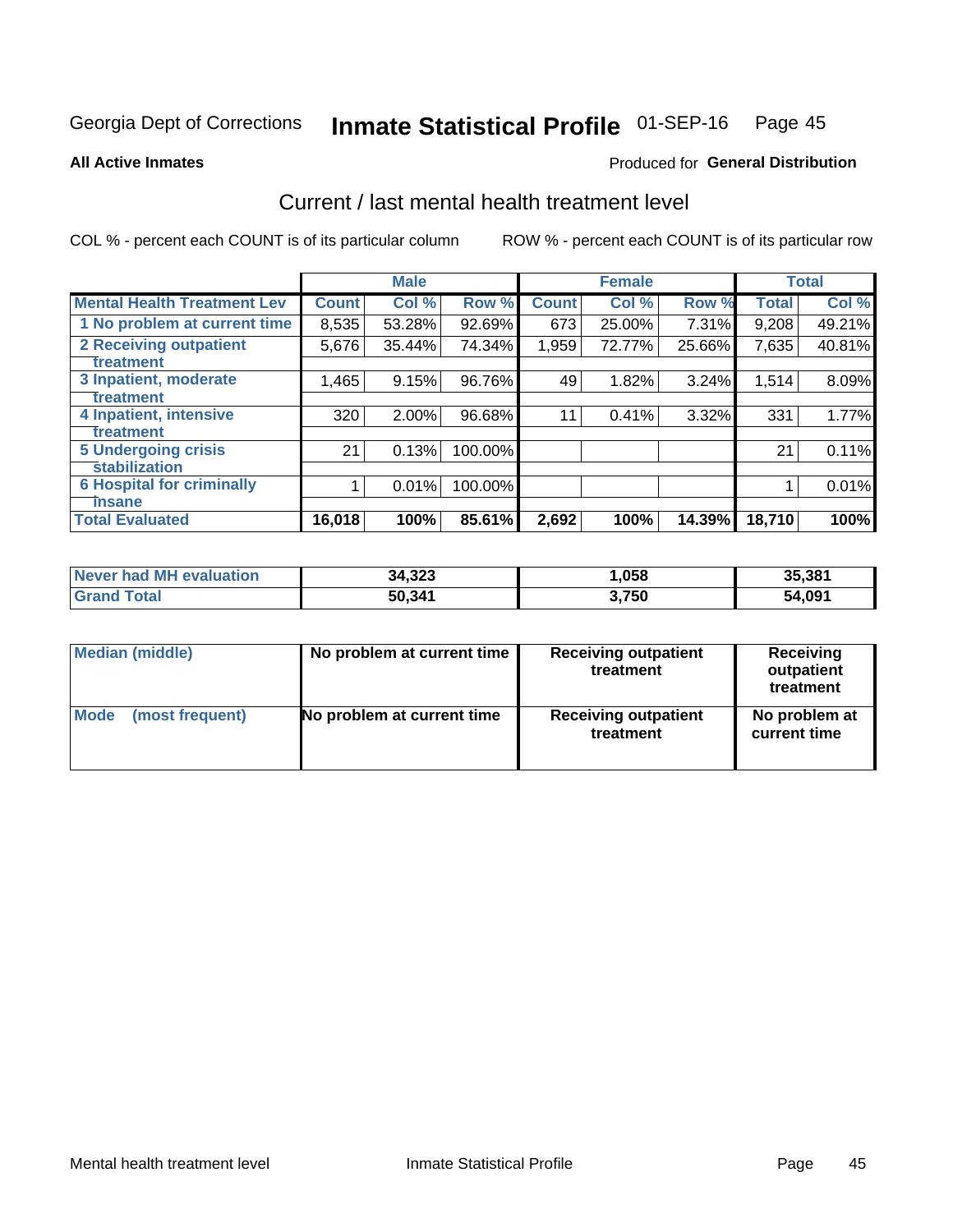### **All Active Inmates**

### Produced for General Distribution

# PULHESDWIT medical scale - 'P' overall condition ('P'hysical)

COL % - percent each COUNT is of its particular column

|                                  |              | <b>Male</b> |         |              | <b>Female</b> |         |              | <b>Total</b> |
|----------------------------------|--------------|-------------|---------|--------------|---------------|---------|--------------|--------------|
| 'P' Overall Condition            | <b>Count</b> | Col %       | Row %   | <b>Count</b> | Col %         | Row %   | <b>Total</b> | Col %        |
| 1 No medical illness             | 34,655       | 74.62%      | 93.97%  | 2,222        | 62.89%        | 6.03%   | 36,877       | 73.80%       |
| 2 Well-controlled chronic        | 10,920       | 23.51%      | 90.31%  | 1,172        | 33.17%        | 9.69%   | 12,092       | 24.20%       |
| <b>illness</b>                   |              |             |         |              |               |         |              |              |
| 3 Poorly-controlled chronic      | 786          | 1.69%       | 90.76%  | 80           | 2.26%         | 9.24%   | 866          | 1.73%        |
| <b>illness</b>                   |              |             |         |              |               |         |              |              |
| 4 Significant problems requiring | 71           | 0.15%       | 78.02%  | 20           | 0.57%         | 21.98%  | 91           | 0.18%        |
| special housing                  |              |             |         |              |               |         |              |              |
| 5 Terminal illness, < 6 months   | 7            | 0.02%       | 100.00% |              |               |         | 7            | 0.01%        |
| to live                          |              |             |         |              |               |         |              |              |
| 6 Inmate is pregnant             |              |             |         | 39           | 1.10%         | 100.00% | 39           | 0.08%        |
| <b>Total Reported</b>            | 46,439       | 100%        | 92.93%  | 3,533        | 100%          | 7.07%   | 49,972       | 100%         |

| <b>orted</b><br>NO: | 3,902  | 247  | 119    |
|---------------------|--------|------|--------|
| <b>ota</b>          | 50.341 | ,750 | 54.091 |

| Mode | (most frequent) | 1 No medical illness | 1 No medical illness | 1 No medical<br>illness |
|------|-----------------|----------------------|----------------------|-------------------------|
|------|-----------------|----------------------|----------------------|-------------------------|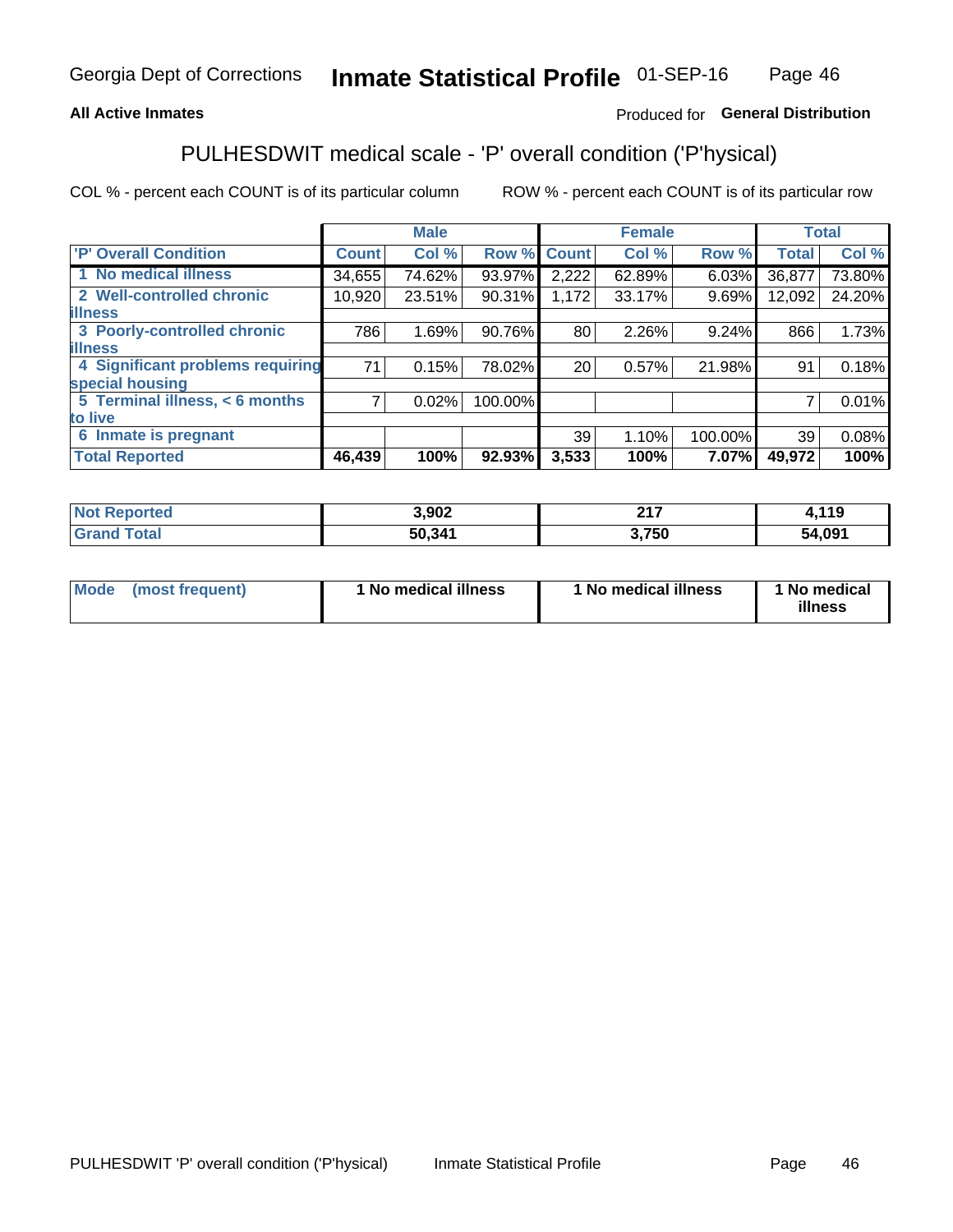#### **All Active Inmates**

### Produced for General Distribution

# PULHESDWIT medical scale - 'U' upper body

COL % - percent each COUNT is of its particular column

|                              |              | <b>Male</b> |        |              | <b>Female</b> |        |              | <b>Total</b> |
|------------------------------|--------------|-------------|--------|--------------|---------------|--------|--------------|--------------|
| <b>U' Upper Body</b>         | <b>Count</b> | Col %       | Row %  | <b>Count</b> | Col %         | Row %  | <b>Total</b> | Col %        |
| 1 Upper bones, joints,       | 44,356       | 95.69%      | 93.05% | 3,313        | 93.80%        | 6.95%  | 47,669       | 95.56%       |
| muscles all OK               |              |             |        |              |               |        |              |              |
| 2 One or both arms minimally | 1,715        | 3.70%       | 90.60% | 178          | 5.04%         | 9.40%  | 1,893        | 3.79%        |
| limited                      |              |             |        |              |               |        |              |              |
| 3 One or both arms           | 240          | 0.52%       | 88.56% | 31           | 0.88%         | 11.44% | 271          | 0.54%        |
| <b>moderately limited</b>    |              |             |        |              |               |        |              |              |
| 4 One arm disabled,          | 39           | 0.08%       | 81.25% | 9            | 0.25%         | 18.75% | 48           | 0.10%        |
| paralyzed, or amputated      |              |             |        |              |               |        |              |              |
| 5 Both arms disabled,        | 3            | 0.01%       | 75.00% |              | 0.03%         | 25.00% | 4            | 0.01%        |
| paralyzed, or amputated      |              |             |        |              |               |        |              |              |
| <b>Total Reported</b>        | 46,353       | 100%        | 92.92% | 3,532        | 100%          | 7.08%  | 49,885       | 100%         |

| <b>Not Reported</b> | 3,988  | 218   | 4,206  |
|---------------------|--------|-------|--------|
| <b>Grand Total</b>  | 50,341 | 3,750 | 54,091 |

| Mode (most frequent) | 1 Upper bones, joints,<br>muscles all OK | 1 Upper bones, joints,<br>muscles all OK | 1 Upper bones,<br>joints, muscles all<br>ΟK |
|----------------------|------------------------------------------|------------------------------------------|---------------------------------------------|
|----------------------|------------------------------------------|------------------------------------------|---------------------------------------------|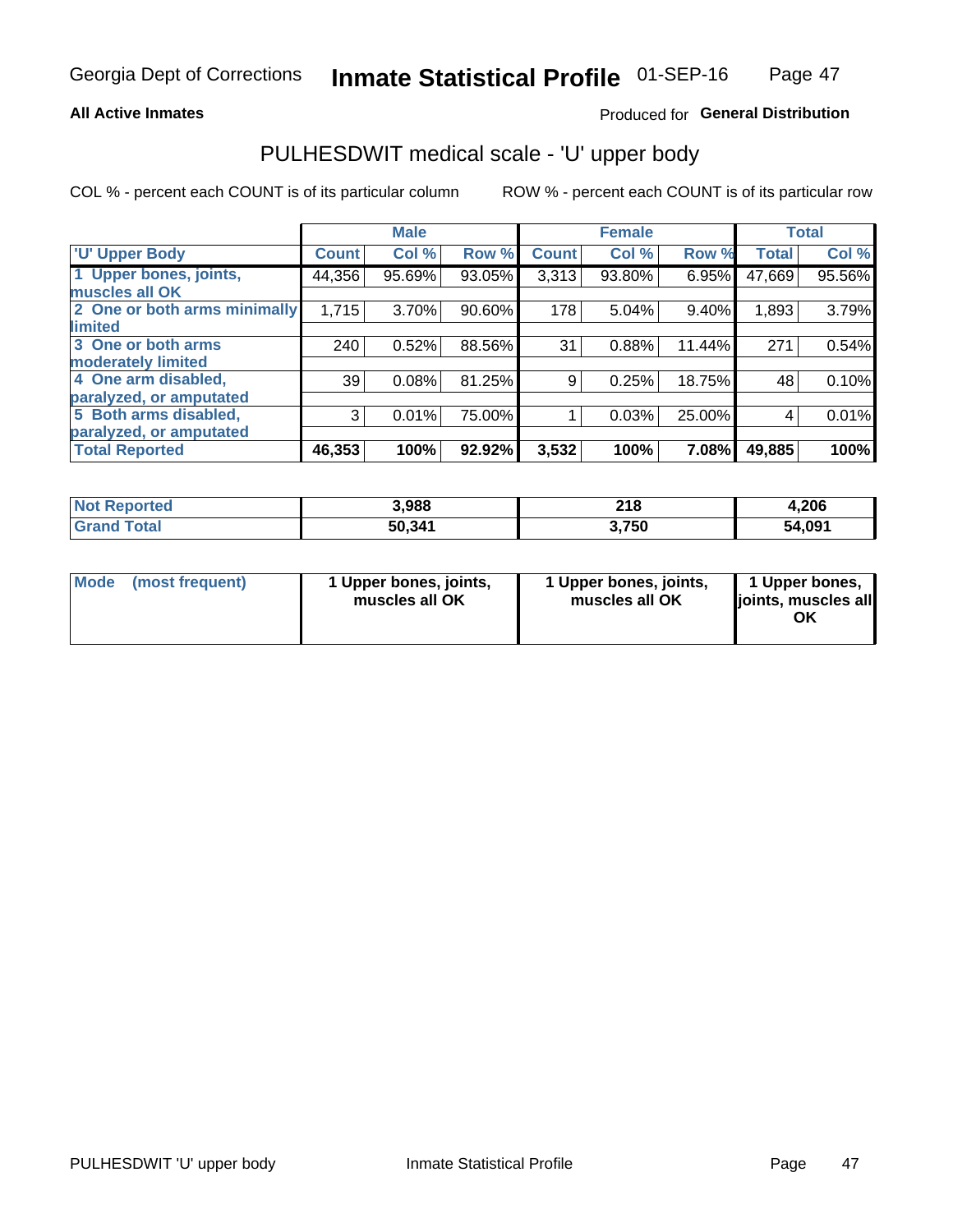#### **All Active Inmates**

### Produced for General Distribution

# PULHESDWIT medical scale - 'L' lower body

COL % - percent each COUNT is of its particular column

|                                |              | <b>Male</b> |         |              | <b>Female</b> |       |              | <b>Total</b> |
|--------------------------------|--------------|-------------|---------|--------------|---------------|-------|--------------|--------------|
| 'L' Lower Body                 | <b>Count</b> | Col %       | Row %   | <b>Count</b> | Col %         | Row % | <b>Total</b> | Col %        |
| 1 Lower bones, joints,         | 41,722       | 90.02%      | 92.90%  | 3,189        | 90.31%        | 7.10% | 44,911       | 90.04%       |
| muscles all OK                 |              |             |         |              |               |       |              |              |
| 2 One or both legs minimally   | 3,920        | 8.46%       | 92.96%  | 297          | 8.41%         | 7.04% | 4,217        | 8.45%        |
| limited                        |              |             |         |              |               |       |              |              |
| 3 One or both legs             | 576          | 1.24%       | 94.12%  | 36           | 1.02%         | 5.88% | 612          | 1.23%        |
| moderately limited             |              |             |         |              |               |       |              |              |
| 4 One leg disabled, paralyzed, | 111          | 0.24%       | 92.50%  | 9            | 0.25%         | 7.50% | 120          | 0.24%        |
| or amputated                   |              |             |         |              |               |       |              |              |
| 5 Both legs disabled,          | 17           | 0.04%       | 100.00% |              |               |       | 17           | 0.03%        |
| paralyzed, or amputated        |              |             |         |              |               |       |              |              |
| <b>Total Reported</b>          | 46,346       | 100%        | 92.92%  | 3,531        | 100%          | 7.08% | 49,877       | 100%         |

| <b>Not Reported</b>    | 3,995  | 219   | 1,214  |
|------------------------|--------|-------|--------|
| <b>Total</b><br>'Grand | 50,341 | 3,750 | 54,091 |

| Mode | (most frequent) | 1 Lower bones, joints,<br>muscles all OK | I Lower bones, joints,<br>muscles all OK | 1 Lower bones,<br>joints, muscles all<br>ΟK |
|------|-----------------|------------------------------------------|------------------------------------------|---------------------------------------------|
|------|-----------------|------------------------------------------|------------------------------------------|---------------------------------------------|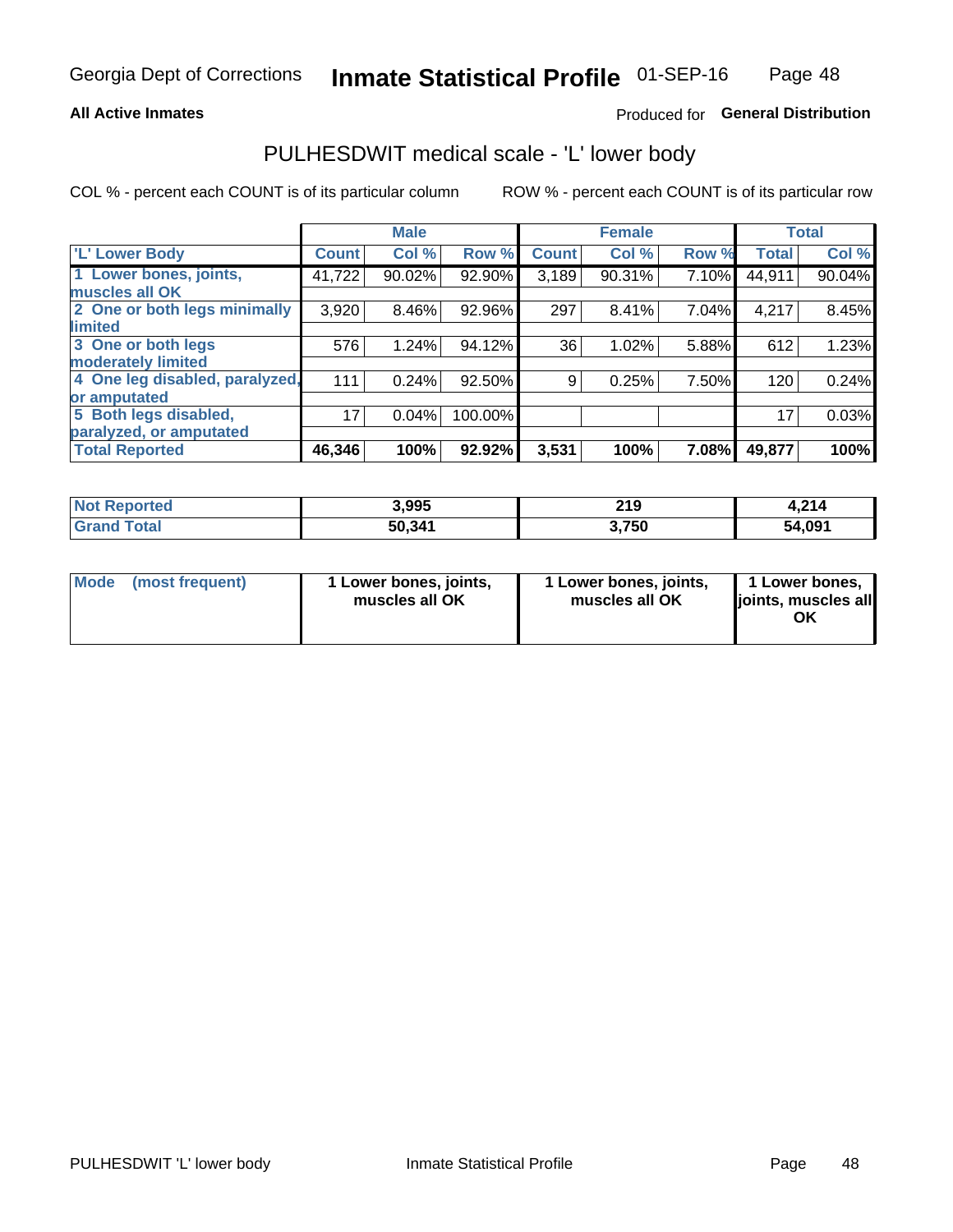#### **All Active Inmates**

### Produced for General Distribution

## PULHESDWIT medical scale - 'H' hearing

COL % - percent each COUNT is of its particular column

|                                |              | <b>Male</b> |                    |       | <b>Female</b> |       | <b>Total</b> |        |
|--------------------------------|--------------|-------------|--------------------|-------|---------------|-------|--------------|--------|
| <b>H' Hearing</b>              | <b>Count</b> | Col %       | <b>Row % Count</b> |       | Col %         | Row % | <b>Total</b> | Col %  |
| 1 Normal hearing both ears     | 45,828       | 98.91%      | 92.90%             | 3,501 | 99.23%        | 7.10% | 49,329       | 98.93% |
| 2 Some loss in one ear with    | 390          | 0.84%       | 94.43%             | 23    | 0.65%         | 5.57% | 413          | 0.83%  |
| other OK, or mild loss in both |              |             |                    |       |               |       |              |        |
| 3 Total loss in one ear with   | 80           | 0.17%       | 97.56%             | 2     | $0.06\%$      | 2.44% | 82           | 0.16%  |
| mild loss in other             |              |             |                    |       |               |       |              |        |
| 4 Severe loss in both ears     | 22           | 0.05%       | 95.65%             |       | 0.03%         | 4.35% | 23           | 0.05%  |
| 5 Total loss in both ears,     | 14           | 0.03%       | 93.33%             |       | 0.03%         | 6.67% | 15           | 0.03%  |
| requiring special housing      |              |             |                    |       |               |       |              |        |
| <b>Total Reported</b>          | 46,334       | 100%        | 92.92%             | 3,528 | 100%          | 7.08% | 49,862       | 100%   |

| <b>Not Renc</b> | <b>007</b> | ົດດຕ  | 4,229  |
|-----------------|------------|-------|--------|
| ≅norted i       | ו טעו      | LLL   |        |
| Total           | 50,341     | 3,750 | 54,091 |

| Mode (most frequent) | 1 Normal hearing both ears 11 Normal hearing both ears 1 Normal hearing | both ears |
|----------------------|-------------------------------------------------------------------------|-----------|
|                      |                                                                         |           |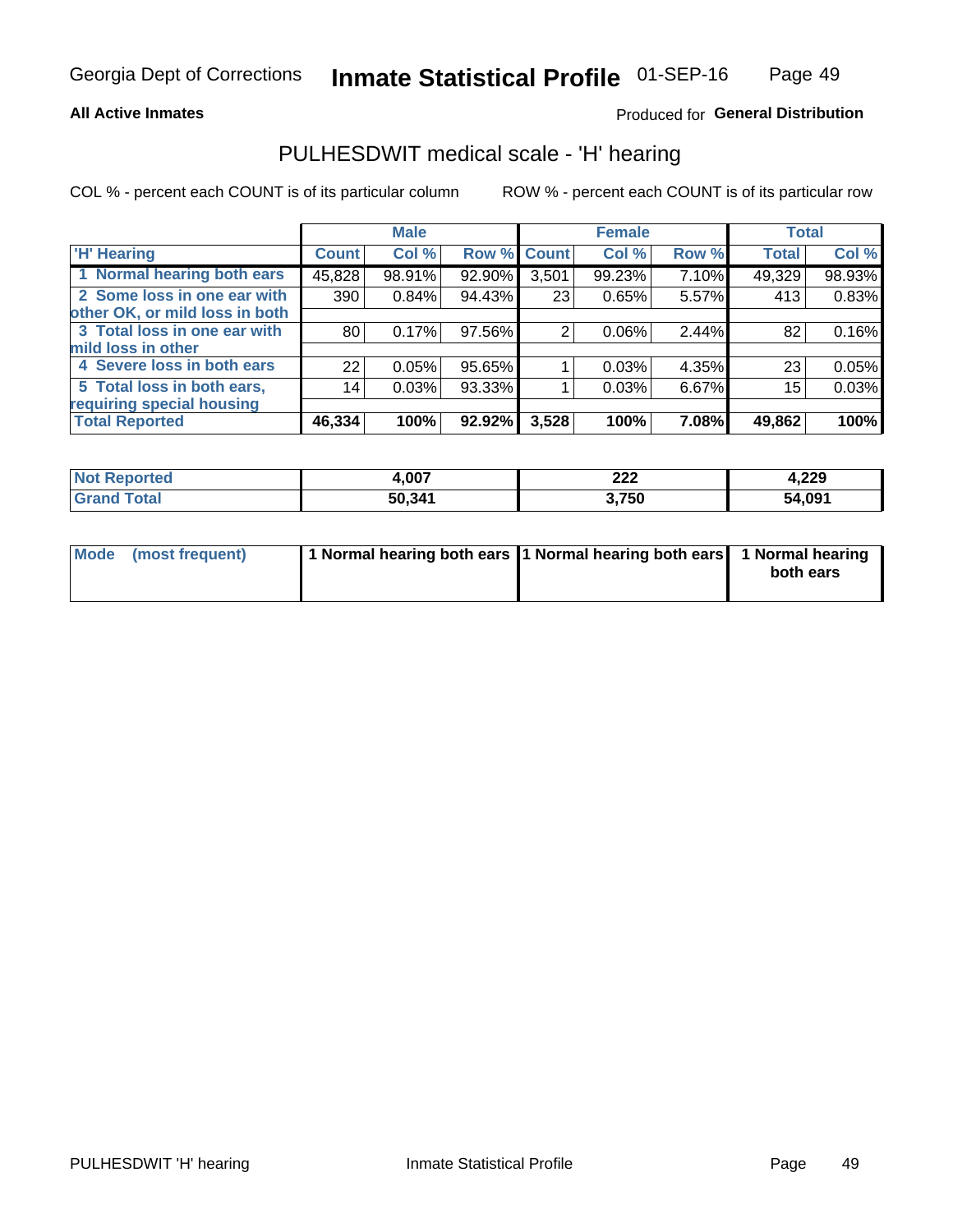### **All Active Inmates**

### Produced for General Distribution

## PULHESDWIT medical scale - 'E' vision

COL % - percent each COUNT is of its particular column

|                                 |              | <b>Male</b> |        |              | <b>Female</b> |        |              | <b>Total</b> |
|---------------------------------|--------------|-------------|--------|--------------|---------------|--------|--------------|--------------|
| <b>E' Vision</b>                | <b>Count</b> | Col %       | Row %  | <b>Count</b> | Col %         | Row %  | <b>Total</b> | Col %        |
| 1 Correctable to 20/40 in both  | 35,836       | 78.09%      | 95.25% | 1,787        | 51.86%        | 4.75%  | 37,623       | 76.26%       |
| eyes                            |              |             |        |              |               |        |              |              |
| 2 Correctable to 20/70 in one   | 9,144        | 19.93%      | 86.21% | 1,463        | 42.46%        | 13.79% | 10,607       | 21.50%       |
| eye, may be blind in other      |              |             |        |              |               |        |              |              |
| 3 Correctable to 20/200 in one  | 745          | 1.62%       | 81.15% | 173          | 5.02%         | 18.85% | 918          | 1.86%        |
| eye, may be blind in other      |              |             |        |              |               |        |              |              |
| 4 One eye not correctable to    | 146          | 0.32%       | 87.43% | 21           | 0.61%         | 12.57% | 167          | 0.34%        |
| 20/200, other may be blind      |              |             |        |              |               |        |              |              |
| 5 Blind in both eyes, requiring | 17           | 0.04%       | 89.47% | 2            | 0.06%         | 10.53% | 19           | 0.04%        |
| special housing                 |              |             |        |              |               |        |              |              |
| <b>Total Reported</b>           | 45,888       | 100%        | 93.01% | 3,446        | 100%          | 6.99%  | 49,334       | 100%         |

| <b>Not Reported</b> | 4,453  | 304   | 4,757  |
|---------------------|--------|-------|--------|
| <b>Grand Total</b>  | 50,341 | 3,750 | 54,091 |

| Mode (most frequent) | 1 Correctable to 20/40 in both<br>eves | 1 Correctable to 20/40 in   1 Correctable to  <br>both eves | 20/40 in both eyes |
|----------------------|----------------------------------------|-------------------------------------------------------------|--------------------|
|                      |                                        |                                                             |                    |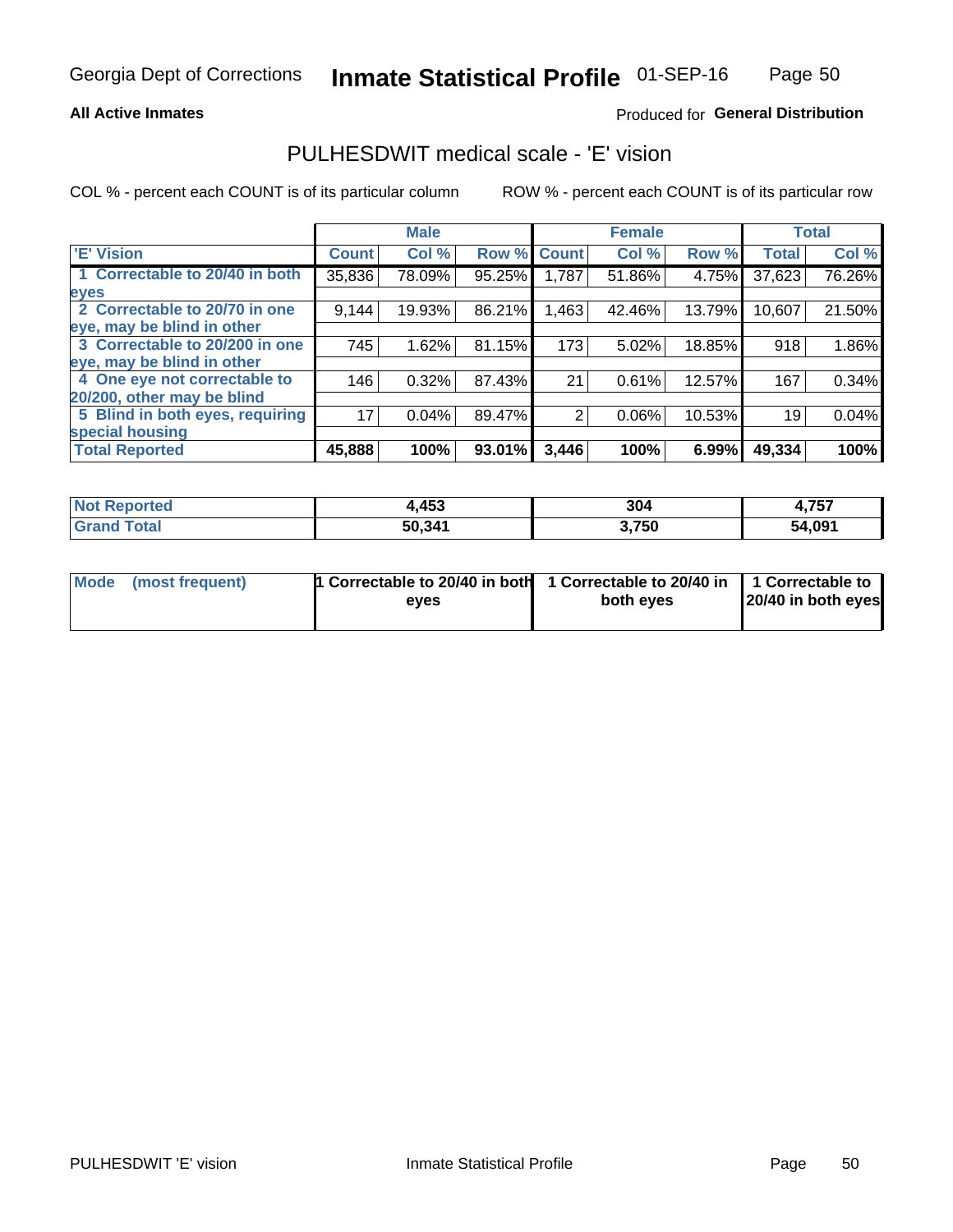### **All Active Inmates**

### Produced for General Distribution

# PULHESDWIT medical scale - 'S' pSychiatric

COL % - percent each COUNT is of its particular column

|                                        |              | <b>Male</b> |         |             | <b>Female</b> |        |              | <b>Total</b> |
|----------------------------------------|--------------|-------------|---------|-------------|---------------|--------|--------------|--------------|
| 'S' pSychiatric                        | <b>Count</b> | Col %       |         | Row % Count | Col %         | Row %  | <b>Total</b> | Col %        |
| 1 No impairment or disorders           | 40,249       | 87.81%      | 96.68%  | .382        | 43.27%        | 3.32%  | 41,631       | 84.90%       |
| 2 Stable, or in remission, or          | 4,423        | 9.65%       | 71.21%  | 1,788       | 55.98%        | 28.79% | 6,211        | 12.67%       |
| mild impairment or retardation         |              |             |         |             |               |        |              |              |
| 3 Requires moderate inpatient          | 969          | 2.11%       | 97.98%  | 20          | 0.63%         | 2.02%  | 989          | 2.02%        |
| treatment                              |              |             |         |             |               |        |              |              |
| 4 Requires intensive inpatient         | 190          | 0.41%       | 97.94%  |             | 0.13%         | 2.06%  | 194          | 0.40%        |
| treatment                              |              |             |         |             |               |        |              |              |
| <b>5 Requires Crisis Stabilization</b> | 8            | 0.02%       | 100.00% |             |               |        | 8            | 0.02%        |
| Unit (CSU) inpatient care              |              |             |         |             |               |        |              |              |
| <b>Total Reported</b>                  | 45,839       | 100%        | 93.49%  | 3,194       | 100%          | 6.51%  | 49,033       | 100.0%       |

| <b>Not Reported</b>   | 1,502  | 556   | 5,058  |
|-----------------------|--------|-------|--------|
| Total<br><b>Grand</b> | 50,341 | 3,750 | 54,091 |

| Mode (most frequent) | <b>1 No impairment or disorders 2 Stable, or in remission, 1 No impairment or</b> |                       |           |
|----------------------|-----------------------------------------------------------------------------------|-----------------------|-----------|
|                      |                                                                                   | or mild impairment or | disorders |
|                      |                                                                                   | retardation           |           |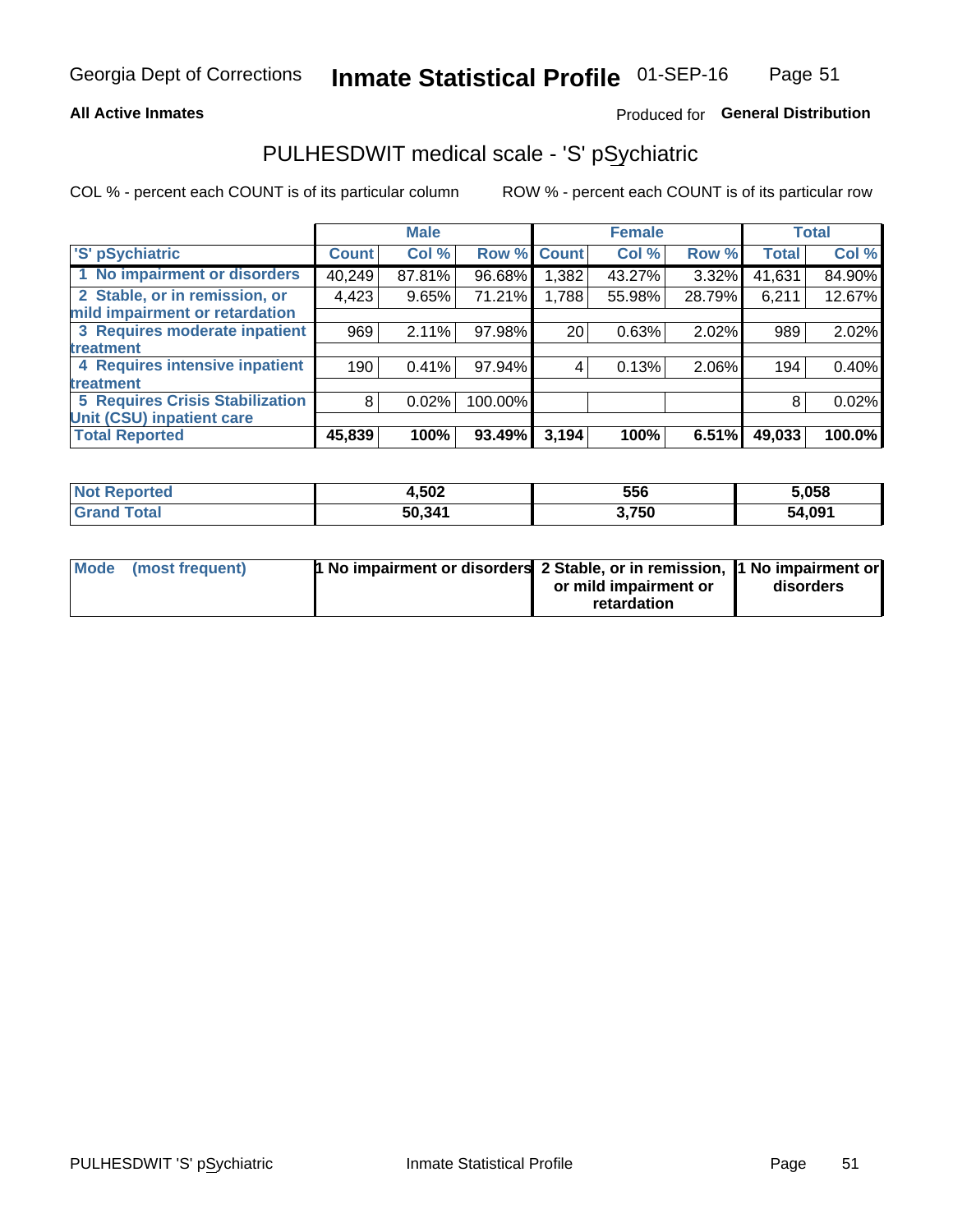### **All Active Inmates**

### Produced for General Distribution

# PULHESDWIT medical scale - 'D' dental

COL % - percent each COUNT is of its particular column

|                                 |              | <b>Male</b> |        |             | <b>Female</b> |       |              | <b>Total</b> |
|---------------------------------|--------------|-------------|--------|-------------|---------------|-------|--------------|--------------|
| <b>D'</b> Dental                | <b>Count</b> | Col %       |        | Row % Count | Col %         | Row % | <b>Total</b> | Col %        |
| 1 Minimal routine dental health | 26,084       | 59.59%      | 92.33% | 2,168       | 65.52%        | 7.67% | 28,252       | 60.01%       |
| <b>needs</b>                    |              |             |        |             |               |       |              |              |
| 2 Moderate cavities and/or gum  | 14,599       | 33.35%      | 94.58% | 836         | 25.26%        | 5.42% | 15,435       | 32.78%       |
| disease                         |              |             |        |             |               |       |              |              |
| 3 Extensive gum disease         | 3,034        | 6.93%       | 90.89% | 304         | 9.19%         | 9.11% | 3,338        | 7.09%        |
| and/or widespread decay         |              |             |        |             |               |       |              |              |
| 4 Urgent need for dental        | 55           | 0.13%       | 98.21% |             | 0.03%         | 1.79% | 56           | 0.12%        |
| <b>services</b>                 |              |             |        |             |               |       |              |              |
| <b>Total Reported</b>           | 43,772       | 100%        | 92.97% | 3,309       | 100%          | 7.03% | 47,081       | 100%         |

| <b>eported</b><br>NO. | 5.569 ق | 441   | 7,010  |
|-----------------------|---------|-------|--------|
| <b>otal</b><br>Gr     | 50,341  | 3,750 | 54,091 |

| <b>Mode</b> | (most frequent) | <b>Minimal routine dental</b><br>health needs | 1 Minimal routine dental   1 Minimal routine  <br>health needs | dental health<br>needs |
|-------------|-----------------|-----------------------------------------------|----------------------------------------------------------------|------------------------|
|-------------|-----------------|-----------------------------------------------|----------------------------------------------------------------|------------------------|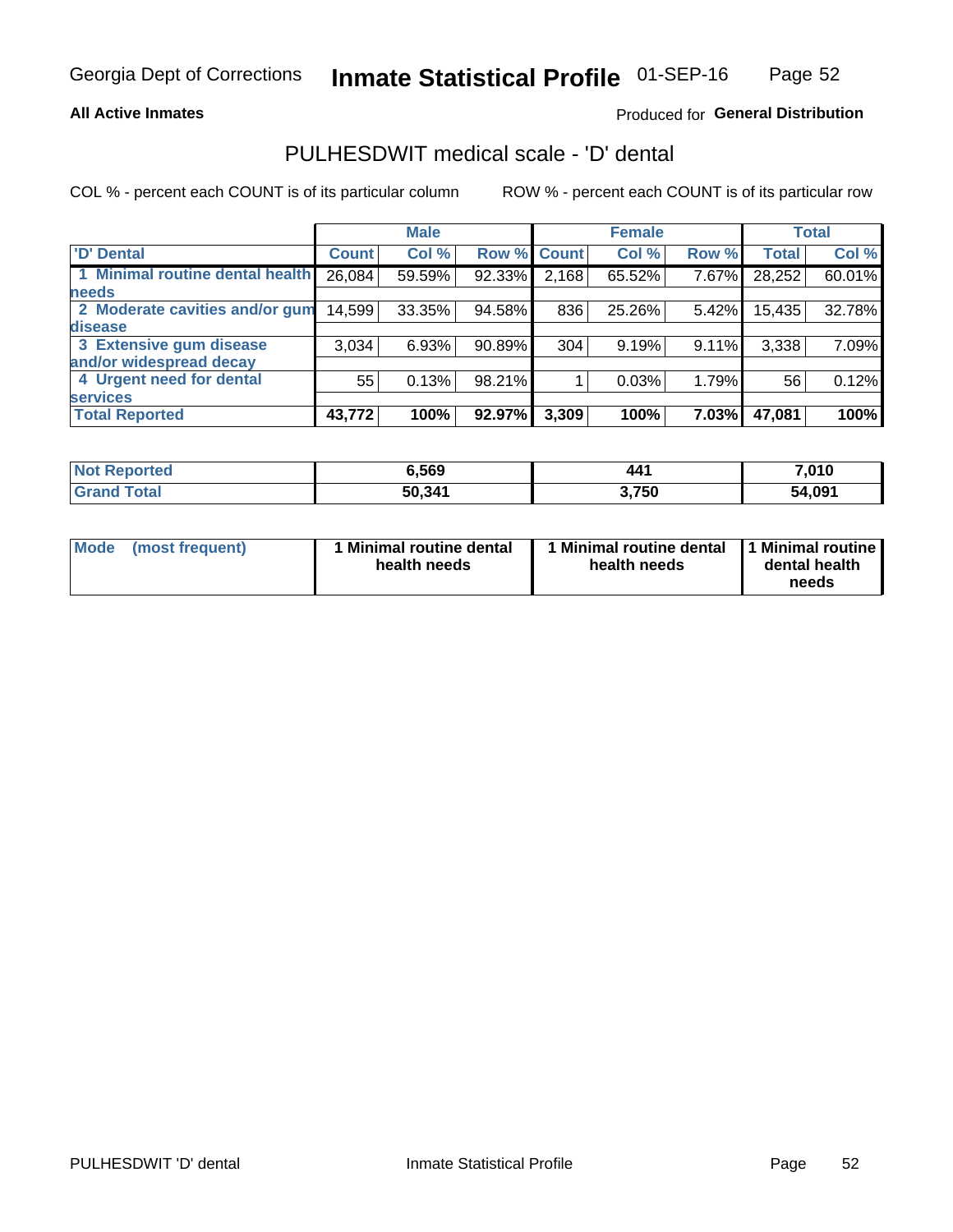### **All Active Inmates**

### Produced for General Distribution

# PULHESDWIT medical scale - 'W' work ability

COL % - percent each COUNT is of its particular column

|                                 |                    | <b>Male</b> |        |             | <b>Female</b> |        |              | <b>Total</b> |
|---------------------------------|--------------------|-------------|--------|-------------|---------------|--------|--------------|--------------|
| 'W' work ability                | Count <sup>1</sup> | Col %       |        | Row % Count | Col %         | Row %  | <b>Total</b> | Col %        |
| 1 Unrestricted work or activity | 39,393             | 84.99%      | 93.33% | 2,814       | 79.65%        | 6.67%  | 42,207       | 84.62%       |
| 2 Minor restrictions on type of | 5,523              | 11.92%      | 90.62% | 572         | 16.19%        | 9.38%  | 6,095        | 12.22%       |
| <b>work</b>                     |                    |             |        |             |               |        |              |              |
| 3 Moderate restrictions on type | 955                | $2.06\%$    | 93.44% | 67          | 1.90%         | 6.56%  | 1,022        | 2.05%        |
| lof work                        |                    |             |        |             |               |        |              |              |
| 4 Major restrictions on type of | 335                | 0.72%       | 89.10% | 41          | 1.16%         | 10.90% | 376          | 0.75%        |
| <b>work</b>                     |                    |             |        |             |               |        |              |              |
| 5 Cannot work under any         | 142                | 0.31%       | 78.45% | 39          | 1.10%         | 21.55% | 181          | 0.36%        |
| <b>circumstances</b>            |                    |             |        |             |               |        |              |              |
| <b>Total Reported</b>           | 46,348             | 100%        | 92.92% | 3,533       | 100%          | 7.08%  | 49,881       | 100%         |

| <b>Not Reported</b>    | 3,993  | 247<br>. | 240<br>4.Z I V |
|------------------------|--------|----------|----------------|
| <b>Total</b><br>'Grand | 50,341 | 3,750    | 54,091         |

| <b>Mode</b>     | 1 Unrestricted work or | 1 Unrestricted work or | 1 Unrestricted   |
|-----------------|------------------------|------------------------|------------------|
| (most frequent) | activity               | activity               | work or activity |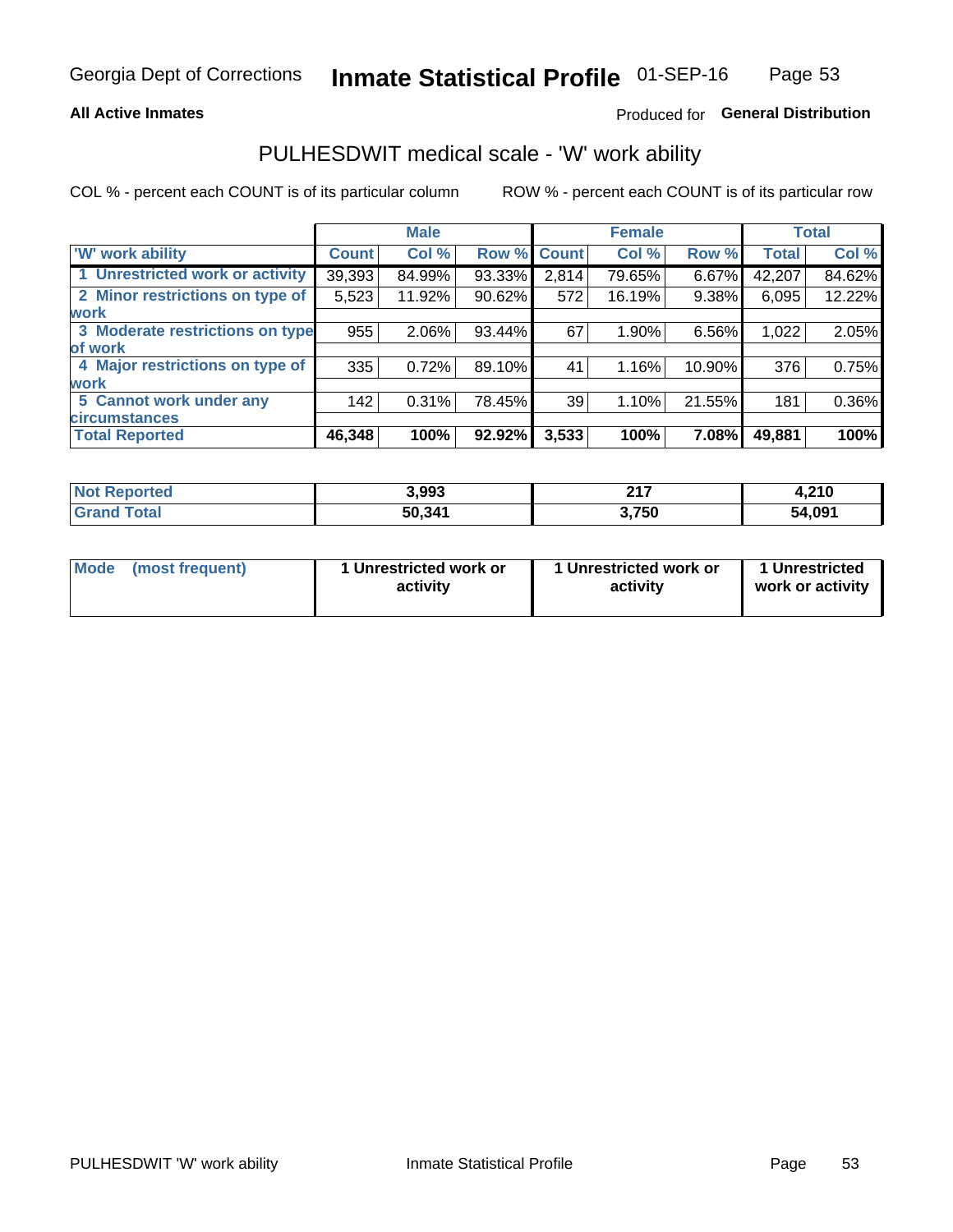### **All Active Inmates**

### Produced for General Distribution

# PULHESDWIT medical scale - 'I' impairment

COL % - percent each COUNT is of its particular column

|                                                              |              | <b>Male</b> |        |                 | <b>Female</b> |        |              | <b>Total</b> |
|--------------------------------------------------------------|--------------|-------------|--------|-----------------|---------------|--------|--------------|--------------|
| <b>T' Impairment</b>                                         | <b>Count</b> | Col %       |        | Row % Count     | Col %         | Row %  | <b>Total</b> | Col %        |
| 1 No impairments or<br>disabilities                          | 46,011       | 99.29%      | 92.91% | 3,511           | 99.35%        | 7.09%  | 49,522       | 99.30%       |
| 2 Wheelchair-bound but<br>otherwise OK                       | 217          | 0.47%       | 93.94% | 14 <sub>1</sub> | 0.40%         | 6.06%  | 231          | 0.46%        |
| <b>3 Needs low-level Assisted</b><br>Living (level I)        | 44           | 0.09%       | 88.00% | 6               | 0.17%         | 12.00% | 50           | 0.10%        |
| 4 Needs moderate Assisted<br><b>Living (level II)</b>        | 14           | 0.03%       | 93.33% |                 | 0.03%         | 6.67%  | 15           | 0.03%        |
| <b>5 Needs maximal Assisted</b><br><b>Living (level III)</b> | 52           | 0.11%       | 96.30% | 2               | 0.06%         | 3.70%  | 54           | 0.11%        |
| <b>Total Reported</b>                                        | 46,338       | 100%        | 92.91% | 3,534           | 100%          | 7.09%  | 49,872       | 100%         |

| $Not$<br>Reported | 1.003  | 216   | 4,219  |
|-------------------|--------|-------|--------|
| <i>i</i> otal     | 50,341 | 3.750 | 54,091 |

| Mode | (most frequent) | 1 No impairments or<br>disabilities | 1 No impairments or<br>disabilities | 1 No impairments<br>or disabilities |
|------|-----------------|-------------------------------------|-------------------------------------|-------------------------------------|
|------|-----------------|-------------------------------------|-------------------------------------|-------------------------------------|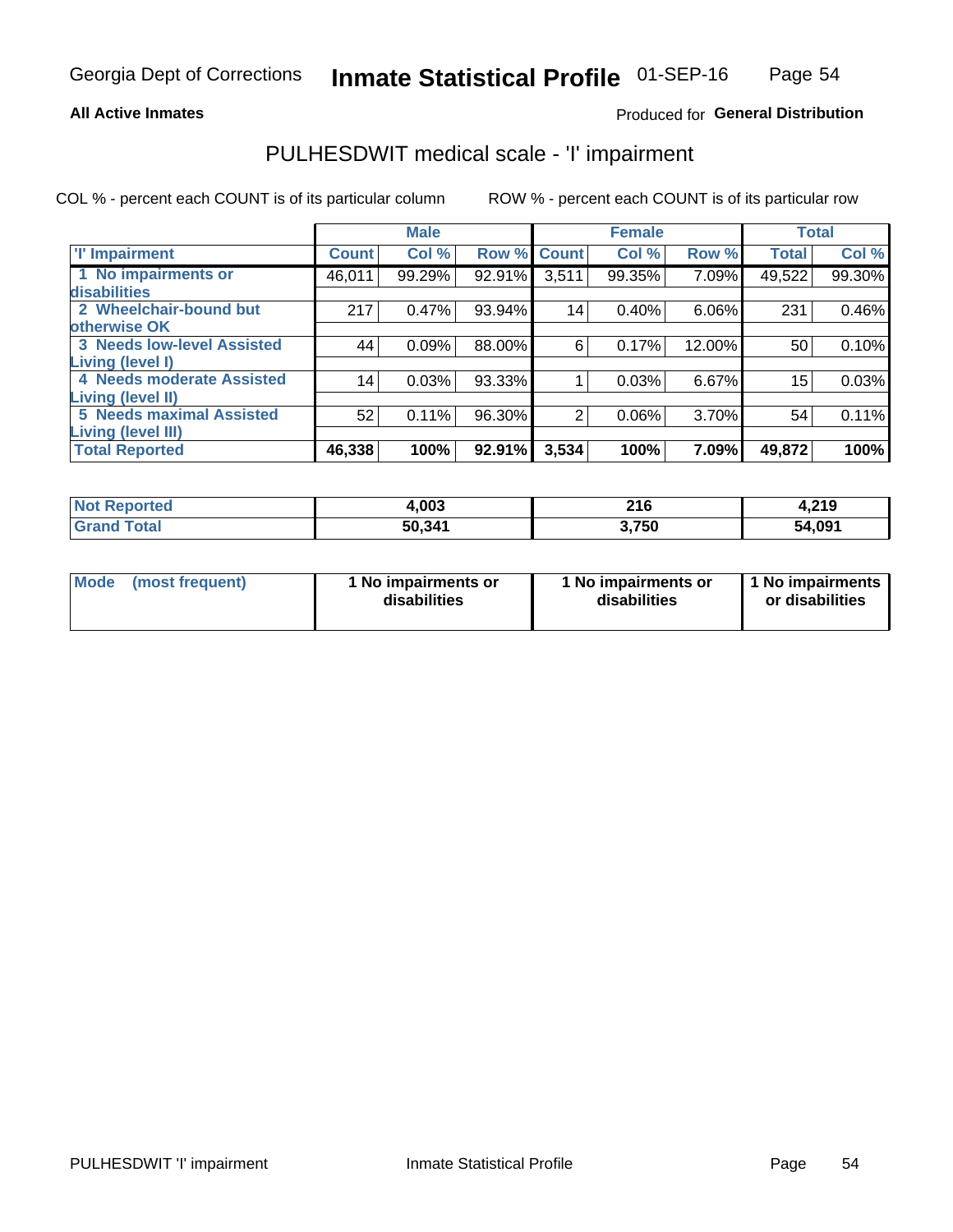### **All Active Inmates**

### Produced fo General Distribution

# PULHESDWIT medical scale - 'T' transportability

COL % - percent each COUNT is of its particular column

|                              |              | <b>Male</b> |         |              | <b>Female</b> |        |              | <b>Total</b> |
|------------------------------|--------------|-------------|---------|--------------|---------------|--------|--------------|--------------|
| <b>T' Transportability</b>   | <b>Count</b> | Col %       | Row %   | <b>Count</b> | Col %         | Row %  | <b>Total</b> | Col %        |
| 1 Can be transported in any  | 46,124       | 99.53%      | 92.94%  | 3,504        | 99.63%        | 7.06%  | 49,628       | 99.53%       |
| ordinary approved vehicle    |              |             |         |              |               |        |              |              |
| 2 Wheelchair-bound, not      | 43           | 0.09%       | 95.56%  | 2            | 0.06%         | 4.44%  | 45           | 0.09%        |
| needing special vehicle      |              |             |         |              |               |        |              |              |
| 3 Wheelchair-bound, requires | 10           | 0.02%       | 100.00% |              |               |        | 10           | 0.02%        |
| special vehicle              |              |             |         |              |               |        |              |              |
| 4 Needs specially-equipped   | 5            | 0.01%       | 83.33%  |              | 0.03%         | 16.67% | 6            | 0.01%        |
| medical vehicle              |              |             |         |              |               |        |              |              |
| <b>5 Requires ambulance</b>  | 161          | 0.35%       | 94.15%  | 10           | 0.28%         | 5.85%  | 171          | 0.34%        |
| transport                    |              |             |         |              |               |        |              |              |
| <b>Total Reported</b>        | 46,343       | 100%        | 92.95%  | 3,517        | 100%          | 7.05%  | 49,860       | 100%         |

| $^{\dagger}$ Not $\cdot$<br>Reported | 3,998  | 233   | - 224<br>4,23 . |
|--------------------------------------|--------|-------|-----------------|
| <b>Total</b><br>'Grand               | 50,341 | 3,750 | 54,091          |

|  | Mode (most frequent) | 1 Can be transported in any 1 Can be transported in any<br>ordinary approved vehicle   ordinary approved vehicle   transported in any |  | 1 Can be<br>  ordinary approved  <br>vehicle |
|--|----------------------|---------------------------------------------------------------------------------------------------------------------------------------|--|----------------------------------------------|
|--|----------------------|---------------------------------------------------------------------------------------------------------------------------------------|--|----------------------------------------------|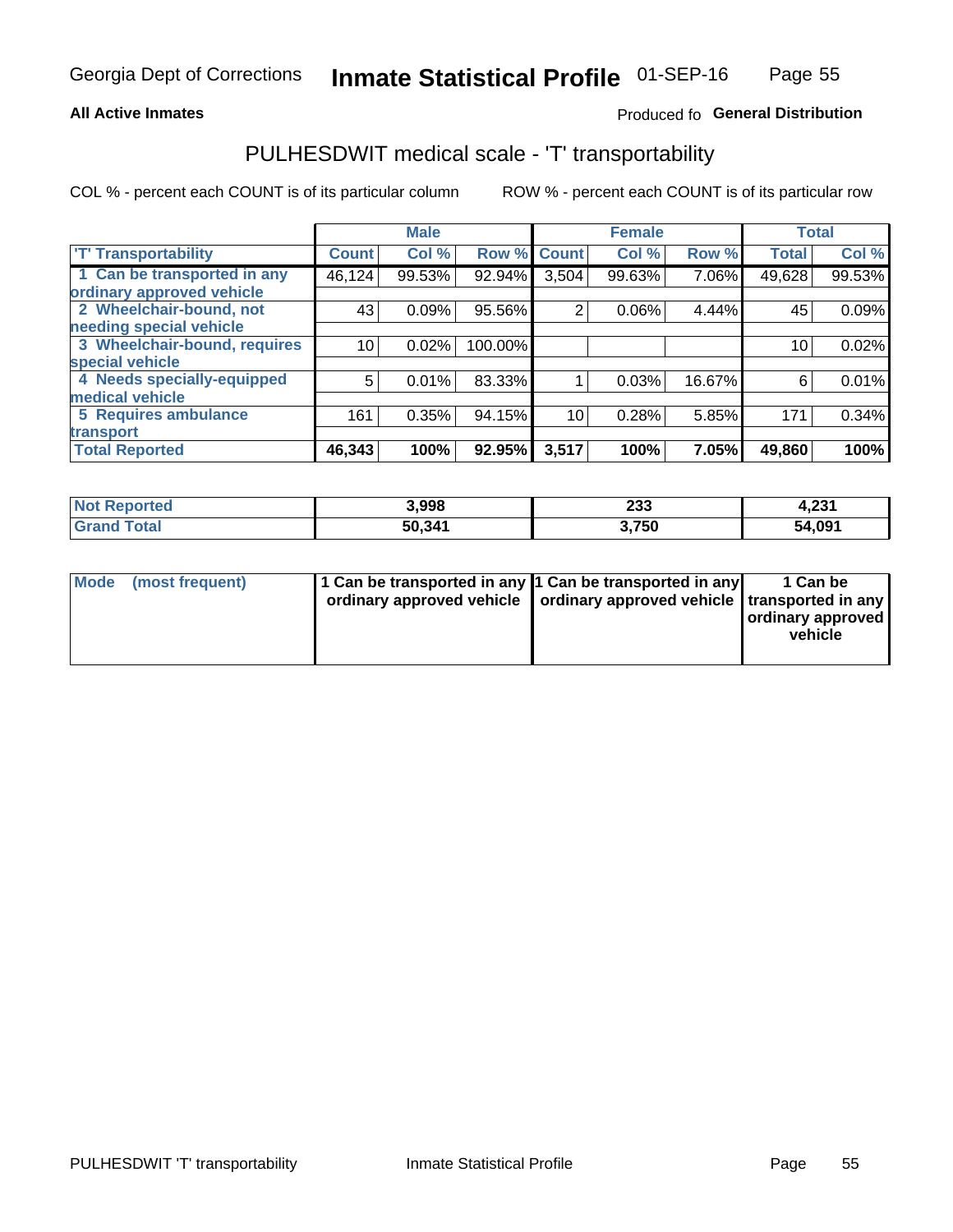#### Inmate Statistical Profile 01-SEP-16 Page 56

**All Active Inmates** 

#### Produced for General Distribution

## Number of prior Georgia incarcerations

COL % - percent each COUNT is of its particular column

|                                       |              | <b>Male</b> |                    |       | <b>Female</b> |       |        | <b>Total</b> |
|---------------------------------------|--------------|-------------|--------------------|-------|---------------|-------|--------|--------------|
| <b>Num of Prior GA Incarcerations</b> | <b>Count</b> | Col %       | <b>Row % Count</b> |       | Col %         | Row % | Total  | Col %        |
| $\bf{0}$                              | 28,096       | 55.81%      | 91.28%             | 2,684 | 71.57%        | 8.72% | 30,780 | 56.90%       |
|                                       | 9,405        | 18.68%      | 94.57%             | 540   | 14.40%        | 5.43% | 9,945  | 18.39%       |
|                                       | 5,307        | 10.54%      | 95.86%             | 229   | 6.11%         | 4.14% | 5,536  | 10.23%       |
| 3                                     | 3,162        | 6.28%       | 95.91%             | 135   | 3.60%         | 4.09% | 3,297  | 6.10%        |
|                                       | 1,757        | 3.49%       | 96.91%             | 56    | 1.49%         | 3.09% | 1,813  | 3.35%        |
| 5                                     | 1,088        | 2.16%       | 96.28%             | 42    | 1.12%         | 3.72% | 1,130  | 2.09%        |
| <b>More Than 5</b>                    | 1,526        | 3.03%       | 95.97%             | 64    | 1.71%         | 4.03% | 1,590  | 2.94%        |
| <b>Total Reported</b>                 | 50,341       | 100%        | 93.07%             | 3,750 | 100%          | 6.93% | 54,091 | 100%         |

| <b>Not</b><br>Reported |        |       |        |
|------------------------|--------|-------|--------|
| Total<br>'Grand        | 50,341 | 3,750 | 54,091 |

| Mean (average)       | .05 | 1.02 |
|----------------------|-----|------|
| Median (middle)      |     |      |
| Mode (most frequent) |     |      |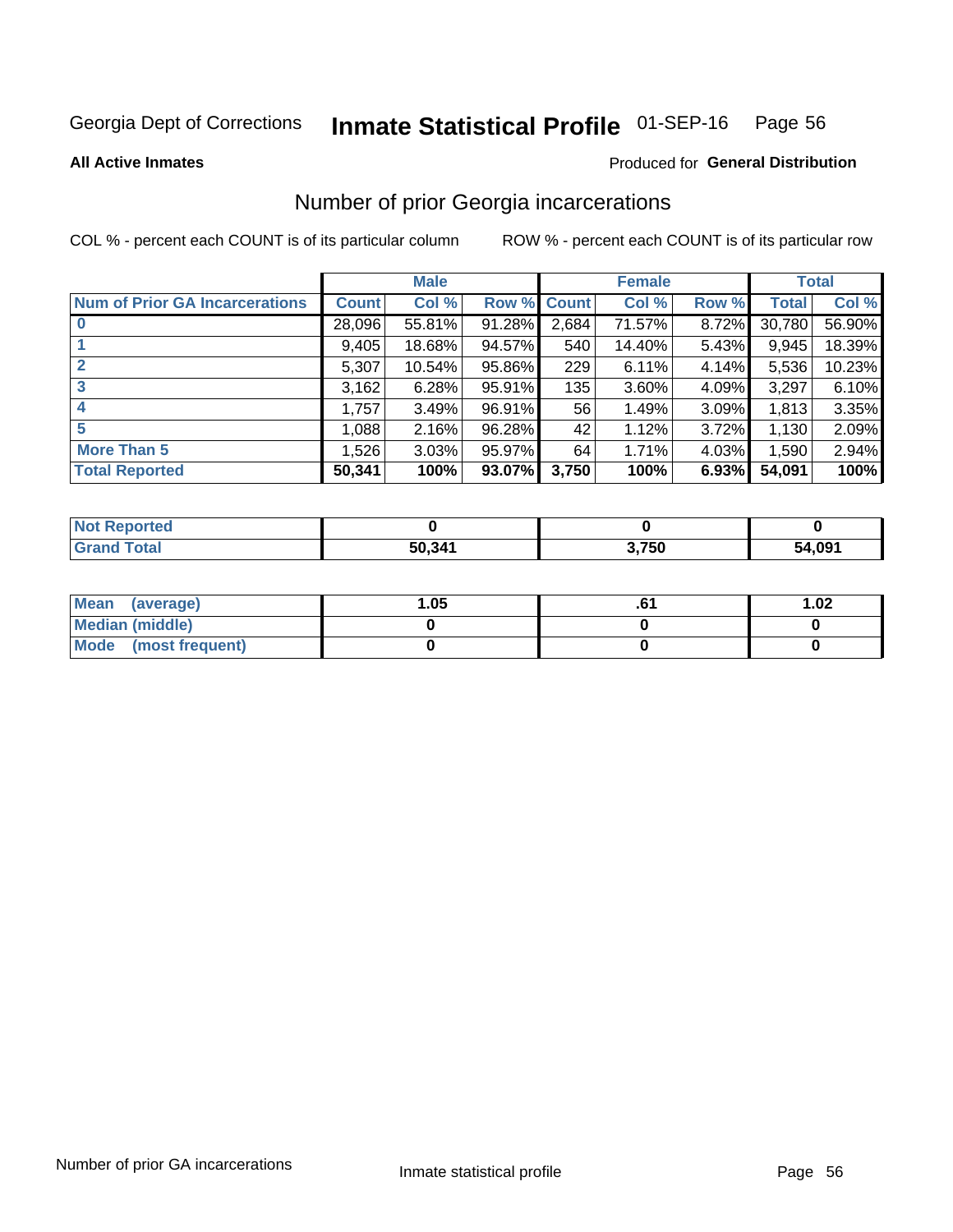#### Inmate Statistical Profile 01-SEP-16 Page 57

#### **All Active Inmates**

#### Produced for General Distribution

### Prison sentence in years

COL % - percent each COUNT is of its particular column

ROW % - percent each COUNT is of its particular row

|                                 |              | <b>Male</b> |         |                | <b>Female</b> |          |              | <b>Total</b> |
|---------------------------------|--------------|-------------|---------|----------------|---------------|----------|--------------|--------------|
| <b>Prison Sentence In Years</b> | <b>Count</b> | Col %       | Row %   | <b>Count</b>   | Col %         | Row %    | <b>Total</b> | Col %        |
| $0 - 1$                         | 404          | 0.80%       | 92.24%  | 34             | 0.91%         | 7.76%    | 438          | 0.81%        |
| $1.1 - 2$                       | 685          | 1.36%       | 91.46%  | 64             | 1.71%         | 8.54%    | 749          | 1.38%        |
| $2.1 - 3$                       | 975          | 1.94%       | 89.37%  | 116            | 3.09%         | 10.63%   | 1,091        | 2.02%        |
| $3.1 - 4$                       | 873          | 1.73%       | 90.00%  | 97             | 2.59%         | 10.00%   | 970          | 1.79%        |
| $4.1 - 5$                       | 1,960        | 3.89%       | 89.74%  | 224            | 5.97%         | 10.26%   | 2,184        | 4.04%        |
| $5.1 - 6$                       | 1,135        | 2.25%       | 89.65%  | 131            | 3.49%         | 10.35%   | 1,266        | 2.34%        |
| $6.1 - 7$                       | 1,103        | 2.19%       | 90.71%  | 113            | 3.01%         | 9.29%    | 1,216        | 2.25%        |
| $7.1 - 8$                       | 1,238        | 2.46%       | 91.91%  | 109            | 2.91%         | 8.09%    | 1,347        | 2.49%        |
| $8.1 - 9$                       | 1,250        | 2.48%       | 93.77%  | 83             | 2.21%         | 6.23%    | 1,333        | 2.46%        |
| $9.1 - 10$                      | 4,340        | 8.62%       | 90.00%  | 482            | 12.85%        | 10.00%   | 4,822        | 8.91%        |
| $10.1 - 12$                     | 2,553        | 5.07%       | 91.60%  | 234            | 6.24%         | 8.40%    | 2,787        | 5.15%        |
| $12.1 - 15$                     | 5,252        | 10.43%      | 92.43%  | 430            | 11.47%        | 7.57%    | 5,682        | 10.50%       |
| $15.1 - 20$                     | 9,603        | 19.08%      | 93.64%  | 652            | 17.39%        | $6.36\%$ | 10,255       | 18.96%       |
| 20.1 - Over                     | 10,367       | 20.59%      | 94.81%  | 567            | 15.12%        | 5.19%    | 10,934       | 20.21%       |
| <b>Life</b>                     | 7,168        | 14.24%      | 95.12%  | 368            | 9.81%         | 4.88%    | 7,536        | 13.93%       |
| <b>Life Without Parole</b>      | 1,194        | 2.37%       | 96.45%  | 44             | 1.17%         | 3.55%    | 1,238        | 2.29%        |
| <b>Death</b>                    | 139          | 0.28%       | 100.00% |                |               |          | 139          | 0.26%        |
| <b>Youthful Offenders</b>       | 102          | 0.20%       | 98.08%  | $\overline{2}$ | 0.05%         | 1.92%    | 104          | 0.19%        |
| <b>Total Reported</b>           | 50,341       | 100%        | 93.07%  | 3,750          | 100%          | 6.93%    | 54,091       | 100%         |

| <b>Not Reported</b> |        |       |        |
|---------------------|--------|-------|--------|
| $\sim$<br>. Crs     | 50.341 | 3,750 | 54,091 |

#### **Determinate (numeric) sentences only**

| <b>Mear</b> | .<br>. .<br>41.JZ | <b>20.34</b> | 21.88 |
|-------------|-------------------|--------------|-------|
|             |                   |              |       |

All sentences (including determinate), with life, life without parole, and death sentences figured at 45 years

| <b>Mean</b><br><br>32.08<br>-15.50<br>2.UJ |  |  |  |
|--------------------------------------------|--|--|--|
|                                            |  |  |  |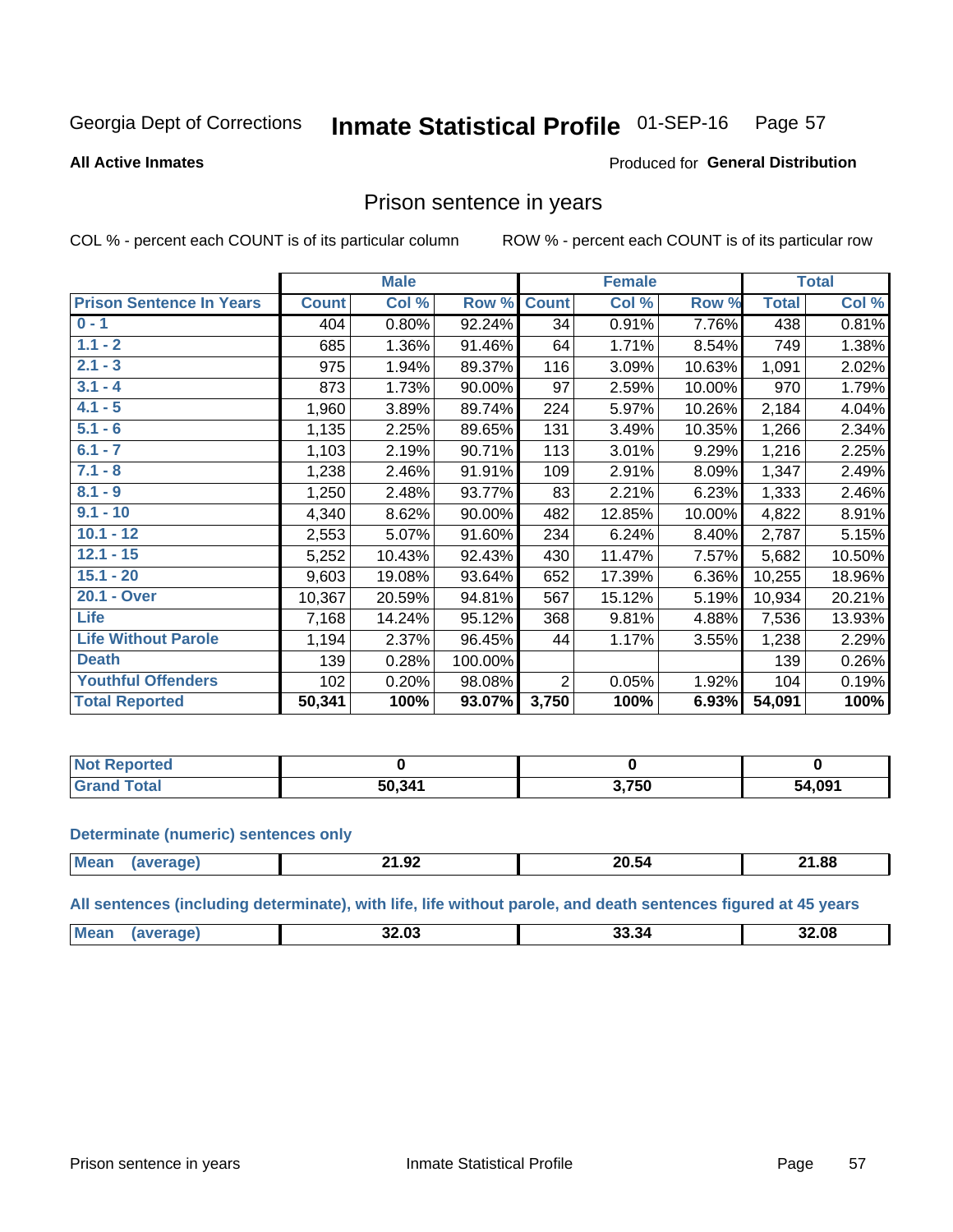#### Inmate Statistical Profile 01-SEP-16 Page 58

### **All Active Inmates**

#### Produced for General Distribution

# Primary offense, broken out into felonies vs misdemeanors

COL % - percent each COUNT is of its particular column

|                                  |              | <b>Male</b> |              |                    | <b>Female</b> |       | Total  |        |
|----------------------------------|--------------|-------------|--------------|--------------------|---------------|-------|--------|--------|
| <b>Felonies and Misdemeanors</b> | <b>Count</b> | Col%        |              | <b>Row % Count</b> | Col%          | Row % | Total, | Col %  |
| <b>Felonies</b>                  | 50.124       | 99.82%      | 93.05%       | 3.742              | 99.95%        | 6.95% | 53,866 | 99.83% |
| <b>Misdemeanors</b>              | 92           | 18%         | 97.87%       |                    | .05%          | 2.13% | 94     | .17%   |
| <b>Total Reported</b>            | 50,216       | 100%        | 93.06% 3,744 |                    | 100%          | 6.94% | 53.960 | 100%   |

| <b>Reported</b><br><b>Not</b> | .<br>$\sim$ |                    | 1 J I  |
|-------------------------------|-------------|--------------------|--------|
| ™otar<br><b>Gran</b>          | 50.341      | $E = 25$<br>JU,ZZZ | 54,091 |

| Me | . | . | піех<br>. |
|----|---|---|-----------|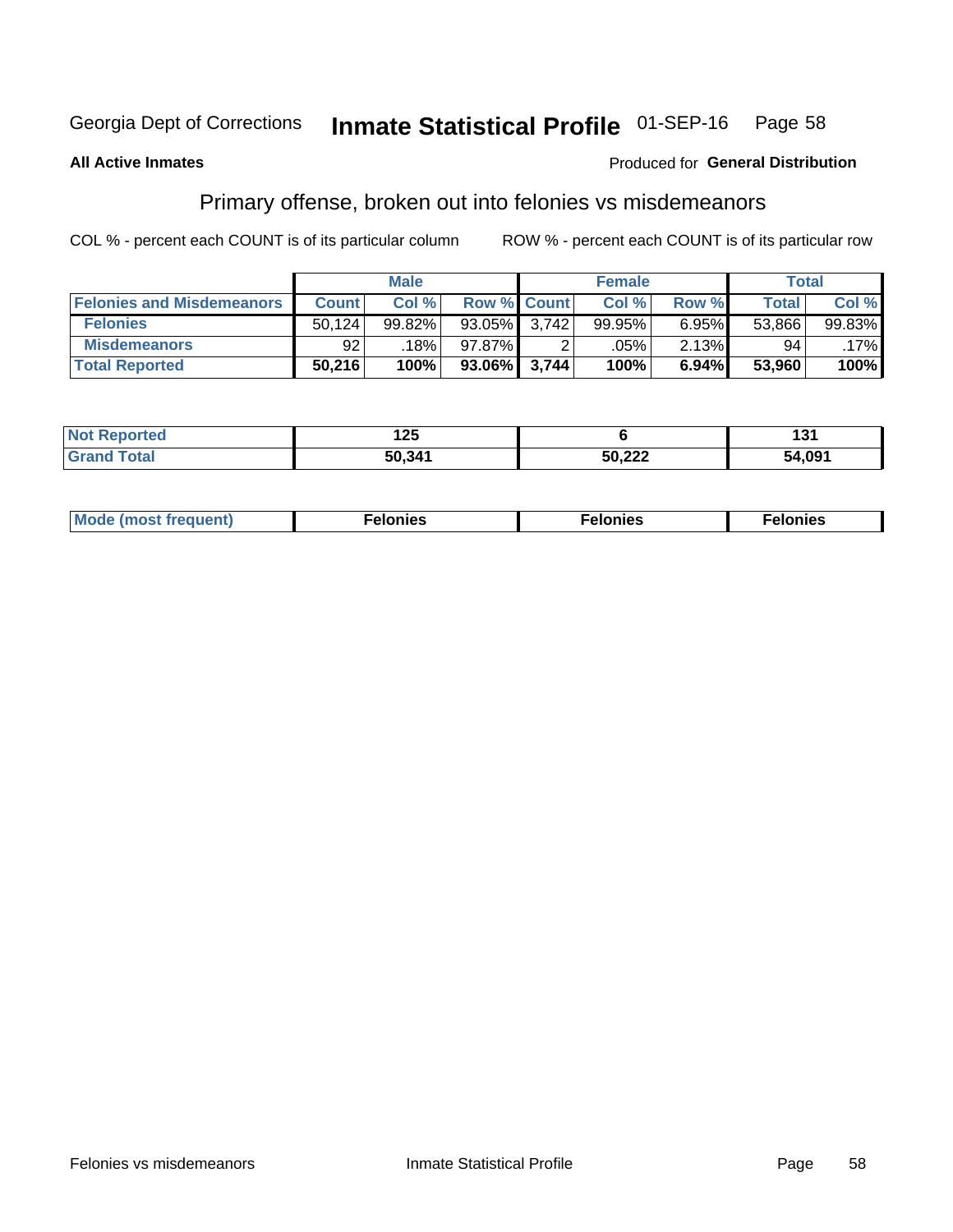#### Inmate Statistical Profile 01-SEP-16 Page 59

#### **All Active Inmates**

### **Produced for General Distribution**

## Primary offense, broken out into six broad crime categories

COL % - percent each COUNT is of its particular column

|                                  | <b>Male</b>  |        |           |             | <b>Female</b> |        | <b>Total</b> |        |  |
|----------------------------------|--------------|--------|-----------|-------------|---------------|--------|--------------|--------|--|
| <b>Crime Categories</b>          | <b>Count</b> | Col %  |           | Row % Count | Col %         | Row %  | <b>Total</b> | Col %  |  |
| <b>Violent</b>                   | 25,779       | 51.29% | 94.04%    | 1,633       | 43.55%        | 5.96%  | 27,412       | 50.75% |  |
| <b>Sex Crime</b><br>$\mathbf{2}$ | 8,225        | 16.36% | 98.41%    | 133         | 3.55%         | 1.59%  | 8,358        | 15.47% |  |
| 3<br><b>Property</b>             | 8,307        | 16.53% | 89.04%    | 1,022       | 27.25%        | 10.96% | 9,329        | 17.27% |  |
| <b>Drug</b><br>4                 | 5,540        | 11.02% | 87.77%    | 772         | 20.59%        | 12.23% | 6,312        | 11.69% |  |
| <b>Habit/DUI</b><br>5            | 107          | .21%   | $90.68\%$ | 11          | .29%          | 9.32%  | 118          | .22%   |  |
| <b>Other</b><br>6                | 2,304        | 4.58%  | 92.79%    | 179         | 4.77%         | 7.21%  | 2,483        | 4.60%  |  |
| <b>Total Reported</b>            | 50,262       | 100%   | $93.06\%$ | 3,750       | 100%          | 6.94%  | 54,012       | 100%   |  |

| <b>rortea</b><br>NOT |        |       | 70<br>- 3 |
|----------------------|--------|-------|-----------|
| Eatal                | 50,341 | האד י | 91,091    |
| . Gr                 |        | . JL  | 54        |

| Mo<br>uent)<br>nos | .<br>/iolent | <br>Violent | - --<br><b>Tiolent</b> |
|--------------------|--------------|-------------|------------------------|
|                    |              |             |                        |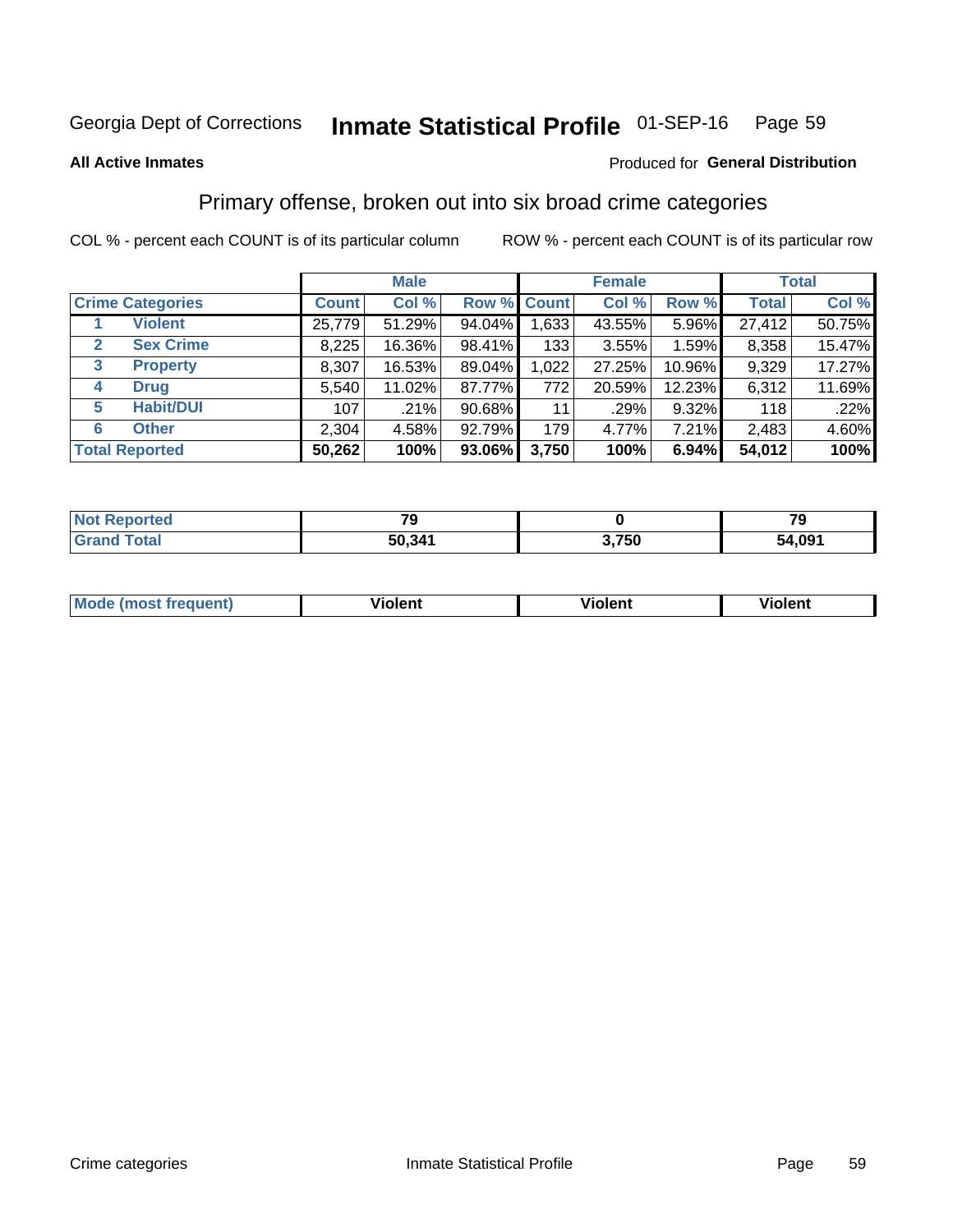#### Inmate Statistical Profile 01-SEP-16 Page 60

**All Active Inmates** 

#### Produced for General Distribution

# Primary offense, detailed offense code

COL % - percent each COUNT is of its particular column

|                                            |                         | <b>Male</b> |         |              | <b>Female</b> |        |                  | <b>Total</b> |
|--------------------------------------------|-------------------------|-------------|---------|--------------|---------------|--------|------------------|--------------|
| <b>Primary Offense</b>                     | <b>Count</b>            | Col %       | Row %   | <b>Count</b> | Col %         | Row %  | <b>Total</b>     | Col %        |
| <b>Abuse Neglect Elder/Disab (2812)</b>    | 41                      | .08%        | 67.21%  | 20           | .53%          | 32.79% | 61               | .11%         |
| Agg Aslt W Intnt To Rape (2095)            | 62                      | .12%        | 100.00% |              |               |        | 62               | .11%         |
| <b>Agg Sex Battery Atmpt (2099)</b>        | 1                       | .01%        | 100.00% |              |               |        | 1                | .01%         |
| <b>Aggrav Assault (1302)</b>               | 4,988                   | 9.92%       | 94.26%  | 304          | 8.11%         | 5.74%  | 5,292            | 9.80%        |
| <b>Aggrav Assault Peace Ofcr</b><br>(1314) | 289                     | .57%        | 95.38%  | 14           | .37%          | 4.62%  | 303              | .56%         |
| <b>Aggrav Battery (1305)</b>               | 1,249                   | 2.48%       | 93.63%  | 85           | 2.27%         | 6.37%  | 1,334            | 2.47%        |
| <b>Aggrav Battery Peace Ofcr</b><br>(1315) | 28                      | .06%        | 100.00% |              |               |        | 28               | .05%         |
| <b>Aggrav Ch Molest Atmpt (2096)</b>       | 1                       | .01%        | 100.00% |              |               |        | 1                | .01%         |
| <b>Aggrav Child Molestation (2021)</b>     | 1,246                   | 2.48%       | 98.50%  | 19           | .51%          | 1.50%  | 1,265            | 2.34%        |
| <b>Aggrav Cruelty To Animals</b><br>(2972) | 16                      | .03%        | 100.00% |              |               |        | 16               | .03%         |
| <b>Aggrav Sexual Battery (2009)</b>        | 216                     | .43%        | 99.54%  | 1            | .03%          | .46%   | 217              | .40%         |
| <b>Aggrav Sodomy (2003)</b>                | 208                     | .41%        | 98.11%  | 4            | .11%          | 1.89%  | $\overline{212}$ | .39%         |
| <b>Aggrav Stalking (1321)</b>              | 293                     | .58%        | 97.02%  | 9            | .24%          | 2.98%  | 302              | .56%         |
| <b>Aggravated Assault On 65+</b><br>(1304) | 5                       | .01%        | 83.33%  | 1            | .03%          | 16.67% | 6                | .01%         |
| <b>Alter Id (1506)</b>                     | 3                       | .01%        | 100.00% |              |               |        | 3                | .01%         |
| <b>Armed Robbery (1902)</b>                | 5,860                   | 11.66%      | 96.59%  | 207          | 5.52%         | 3.41%  | 6,067            | 11.23%       |
| Arson 1st Degree (1401)                    | 55                      | .11%        | 90.16%  | 6            | .16%          | 9.84%  | 61               | .11%         |
| <b>Arson 2nd Degree (1402)</b>             | 10                      | .02%        | 90.91%  | 1            | .03%          | 9.09%  | 11               | .02%         |
| <b>Arson 3rd Degree (1403)</b>             | 4                       | .01%        | 80.00%  | 1            | .03%          | 20.00% | 5                | .01%         |
| <b>Arson Misc (1400)</b>                   | 1                       | .01%        | 100.00% |              |               |        | 1                | .01%         |
| <b>Ass W/ Int Transmit Hiv (1313)</b>      | 1                       | .01%        | 50.00%  | 1            | .03%          | 50.00% | $\overline{2}$   | .01%         |
| <b>Atmpt Aggrav Assault (1303)</b>         | 5                       | .01%        | 83.33%  | 1            | .03%          | 16.67% | 6                | .01%         |
| <b>Atmpt Aggrav Sodomy (2093)</b>          | $\overline{3}$          | .01%        | 100.00% |              |               |        | $\overline{3}$   | .01%         |
| <b>Atmpt Armed Robbery (1992)</b>          | 88                      | .18%        | 96.70%  | 3            | .08%          | 3.30%  | 91               | .17%         |
| <b>Atmpt Burglary (1690)</b>               | 25                      | .05%        | 100.00% |              |               |        | 25               | .05%         |
| <b>Atmpt Child Molestation (2094)</b>      | 31                      | .06%        | 100.00% |              |               |        | 31               | .06%         |
| <b>Atmpt Kidnap (1390)</b>                 | 4                       | .01%        | 100.00% |              |               |        | 4                | .01%         |
| <b>Atmpt Murder (1190)</b>                 | 88                      | .18%        | 92.63%  | 7            | .19%          | 7.37%  | 95               | .18%         |
| Atmpt Rape (2091)                          | 43                      | .09%        | 97.73%  | $\mathbf{1}$ | .03%          | 2.27%  | 44               | .08%         |
| <b>Atmpt Robbery (1991)</b>                | 41                      | .08%        | 97.62%  | 1            | .03%          | 2.38%  | 42               | .08%         |
| <b>Atmpt Sodomy (2092)</b>                 | $\overline{\mathbf{4}}$ | .01%        | 100.00% |              |               |        | 4                | .01%         |
| <b>Atmpt Theft By Taking (1812)</b>        | 5                       | .01%        | 100.00% |              |               |        | 5                | .01%         |
| <b>Atmpt Viol Substance Act (4090)</b>     | 18                      | .04%        | 81.82%  | 4            | .11%          | 18.18% | 22               | .04%         |
| <b>Att/Consprcy Commt C/S/Of</b><br>(4134) | 42                      | .08%        | 82.35%  | 9            | .24%          | 17.65% | 51               | .09%         |
| <b>Bad Checks (1704)</b>                   | 3 <sup>1</sup>          | .01%        | 100.00% |              |               |        | 3                | .01%         |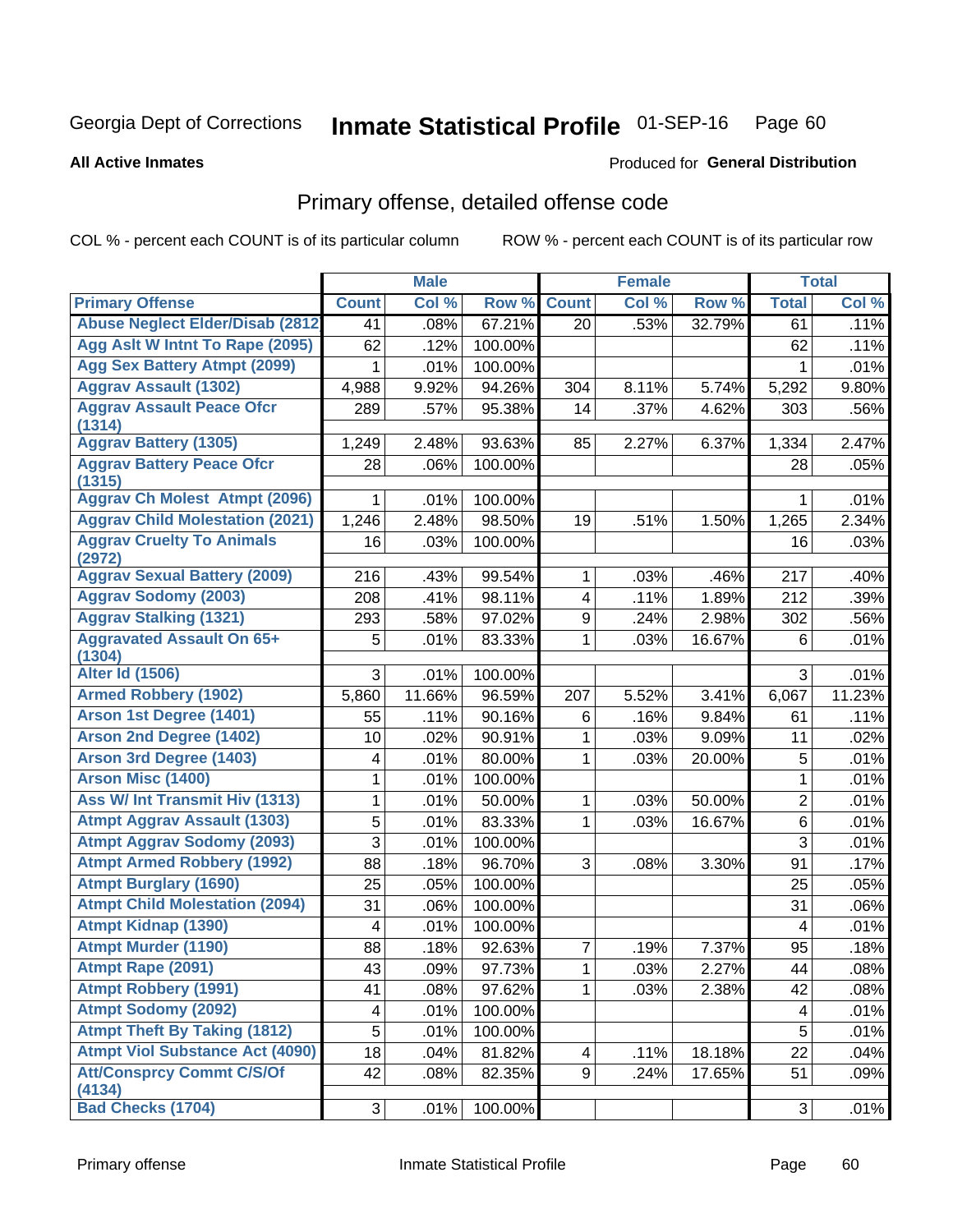#### Inmate Statistical Profile 01-SEP-16 Page 61

#### **All Active Inmates**

# Produced for General Distribution

# Primary offense, detailed offense code

COL % - percent each COUNT is of its particular column

|                                            |                | <b>Male</b> |         |                         | <b>Female</b> |        |                | <b>Total</b> |
|--------------------------------------------|----------------|-------------|---------|-------------------------|---------------|--------|----------------|--------------|
| <b>Primary Offense</b>                     | <b>Count</b>   | Col %       | Row %   | <b>Count</b>            | Col %         | Row %  | <b>Total</b>   | Col %        |
| <b>Bail Jumping (2511)</b>                 | 4              | .01%        | 80.00%  | 1.                      | .03%          | 20.00% | 5              | .01%         |
| <b>Bigamy (2007)</b>                       | 1              | .01%        | 100.00% |                         |               |        | 1              | .01%         |
| <b>Bribery Govt Officer (2301)</b>         | 1              | .01%        | 50.00%  | 1                       | .03%          | 50.00% | $\overline{2}$ | .01%         |
| <b>Bribery Of Contestant (2711)</b>        | 1              | .01%        | 100.00% |                         |               |        | 1              | .01%         |
| Burg 1st Aft 6/30/12 (1611)                | 1,611          | 3.21%       | 92.96%  | 122                     | 3.25%         | 7.04%  | 1,733          | 3.21%        |
| Burg 2nd Aft 6/30/12 (1612)                | 541            | 1.08%       | 95.25%  | 27                      | .72%          | 4.75%  | 568            | 1.05%        |
| Burg Bef 7/1/12 (1601)                     | 3,159          | 6.29%       | 96.40%  | 118                     | 3.15%         | 3.60%  | 3,277          | 6.07%        |
| <b>Carry Concealed Weapon (2901)</b>       | 2              | .01%        | 100.00% |                         |               |        | 2              | .01%         |
| <b>Carry Weapon At School (2915)</b>       | 3              | .01%        | 75.00%  | 1                       | .03%          | 25.00% | $\overline{4}$ | .01%         |
| <b>Child Molestation (2019)</b>            | 2,586          | 5.15%       | 97.99%  | 53                      | 1.41%         | 2.01%  | 2,639          | 4.89%        |
| <b>Chop Shop Violation (5003)</b>          | 2              | .01%        | 100.00% |                         |               |        | 2              | .01%         |
| <b>Cnspire Traffic Cntrl Sub (4130)</b>    | 11             | .02%        | 91.67%  | 1                       | .03%          | 8.33%  | 12             | .02%         |
| <b>Computer Pornography (1760)</b>         | 66             | .13%        | 100.00% |                         |               |        | 66             | .12%         |
| <b>Computer Theft (1761)</b>               | 4              | .01%        | 40.00%  | 6                       | .16%          | 60.00% | 10             | .02%         |
| <b>Conceal Death Of Another (1125)</b>     | 18             | .04%        | 66.67%  | 9                       | .24%          | 33.33% | 27             | .05%         |
| <b>Conspiracy (9901)</b>                   | 32             | .06%        | 80.00%  | 8                       | .21%          | 20.00% | 40             | .07%         |
| <b>Convsn Paymnts Real Propy</b><br>(1811) | $\overline{2}$ | .01%        | 100.00% |                         |               |        | $\overline{2}$ | .01%         |
| <b>Convynce Handle Contrabnd</b><br>(5174) | 1              | .01%        | 100.00% |                         |               |        | 1              | .01%         |
| <b>Crmnl Damage 1st Degree (1501)</b>      | 35             | .07%        | 89.74%  | 4                       | .11%          | 10.26% | 39             | .07%         |
| <b>Crmnl Damage 2nd Degree</b><br>(1502)   | 72             | .14%        | 92.31%  | 6                       | .16%          | 7.69%  | 78             | .14%         |
| <b>Crmnl Interfere Govt Prop (2613)</b>    | 12             | .02%        | 80.00%  | 3                       | .08%          | 20.00% | 15             | .03%         |
| <b>Crmnl Solicitation (9910)</b>           | 1              | .01%        | 50.00%  | 1                       | .03%          | 50.00% | $\overline{2}$ | .01%         |
| <b>Crmnl Trespassing (9912)</b>            | 1              | .01%        | 100.00% |                         |               |        | $\mathbf{1}$   | .01%         |
| <b>Cruelty To Children (2801)</b>          | 304            | .60%        | 76.00%  | 96                      | 2.56%         | 24.00% | 400            | .74%         |
| <b>Cruelty To Elder Person (2811)</b>      | 16             | .03%        | 59.26%  | 11                      | .29%          | 40.74% | 27             | .05%         |
| <b>Damage Destroy Secr Prop</b><br>(1504)  | $\overline{2}$ | .01%        | 100.00% |                         |               |        | $\overline{2}$ | .01%         |
| <b>Distributing Obscene Mat (2101)</b>     | 1              | .01%        | 100.00% |                         |               |        | 1              | .01%         |
| <b>Drvng Habtl Violator (5004)</b>         | 6              | .01%        | 100.00% |                         |               |        | 6              | .01%         |
| Eavesdrop & Surveillance (3001)            | 1              | .01%        | 100.00% |                         |               |        | $\mathbf{1}$   | .01%         |
| <b>Entering Vehicle (1880)</b>             | 107            | .21%        | 96.40%  | $\overline{4}$          | .11%          | 3.60%  | 111            | .21%         |
| <b>Entice Child Attempted (2090)</b>       | 6              | .01%        | 100.00% |                         |               |        | 6              | .01%         |
| <b>Enticing Child-Indec Purp (2020)</b>    | 74             | .15%        | 93.67%  | 5                       | .13%          | 6.33%  | 79             | .15%         |
| <b>Escape (2501)</b>                       | 24             | .05%        | 85.71%  | $\overline{\mathbf{4}}$ | .11%          | 14.29% | 28             | .05%         |
| <b>False Certificates (2311)</b>           | $\sqrt{3}$     | .01%        | 100.00% |                         |               |        | 3              | .01%         |
| <b>False Imprisonment (1308)</b>           | 188            | .37%        | 97.41%  | 5 <sup>1</sup>          | .13%          | 2.59%  | 193            | $.36\%$      |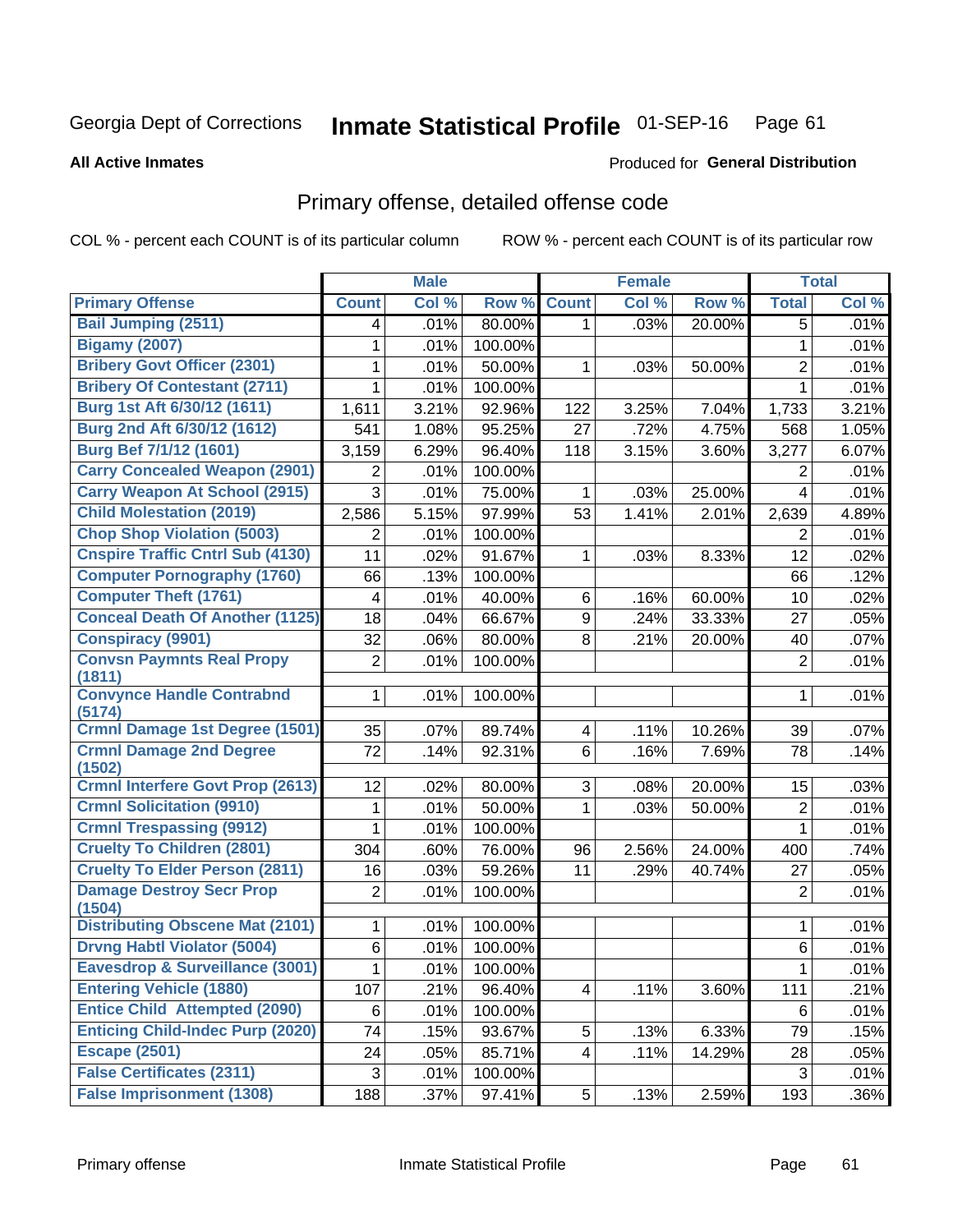#### Inmate Statistical Profile 01-SEP-16 Page 62

#### **All Active Inmates**

### **Produced for General Distribution**

## Primary offense, detailed offense code

COL % - percent each COUNT is of its particular column

|                                            |                          | <b>Male</b> |         |                 | <b>Female</b> |         |                         | <b>Total</b> |
|--------------------------------------------|--------------------------|-------------|---------|-----------------|---------------|---------|-------------------------|--------------|
| <b>Primary Offense</b>                     | <b>Count</b>             | Col %       | Row %   | <b>Count</b>    | Col %         | Row %   | <b>Total</b>            | Col %        |
| <b>False Statements Govt (2408)</b>        | 22                       | .04%        | 68.75%  | 10 <sup>1</sup> | .27%          | 31.25%  | 32                      | .06%         |
| <b>False Swearing (2402)</b>               | 2                        | .01%        | 100.00% |                 |               |         | $\overline{2}$          | .01%         |
| <b>False Swearng Writtn Stmt</b>           | $\overline{2}$           | .01%        | 66.67%  | $\mathbf 1$     | .03%          | 33.33%  | 3                       | .01%         |
| (2205)                                     |                          |             |         |                 |               |         |                         |              |
| <b>Family Violence Battery (1301)</b>      | 165                      | .33%        | 98.80%  | $\overline{2}$  | .05%          | 1.20%   | 167                     | .31%         |
| Feticide (1121)                            | 1                        | .01%        | 100.00% |                 |               |         | 1                       | .01%         |
| <b>Feticide By Vehicle (1118)</b>          | 3                        | .01%        | 100.00% |                 |               |         | 3                       | .01%         |
| <b>Financial Identity Fraud (1756)</b>     | 52                       | .10%        | 59.77%  | 35              | .93%          | 40.23%  | 87                      | .16%         |
| <b>Fleeing/Eluding Police (2316)</b>       | 372                      | .74%        | 95.63%  | 17              | .45%          | 4.37%   | 389                     | .72%         |
| Forg 1st Aft 6/30/12 (1711)                | 105                      | .21%        | 70.47%  | 44              | 1.17%         | 29.53%  | 149                     | .28%         |
| Forg 1st Bef 7/1/12 (1701)                 | 355                      | .71%        | 70.30%  | 150             | 4.00%         | 29.70%  | 505                     | .93%         |
| Forg 2nd Aft 6/30/12 (1712)                | 23                       | .05%        | 82.14%  | 5               | .13%          | 17.86%  | 28                      | .05%         |
| Forg 2nd Bef 7/1/12 (1702)                 | 14                       | .03%        | 100.00% |                 |               |         | 14                      | .03%         |
| Forg 3rd Aft 6/30/12 (1713)                | 35                       | .07%        | 62.50%  | 21              | .56%          | 37.50%  | 56                      | .10%         |
| Forg 4th Aft 6/30/12 (1714)                | 8                        | .02%        | 44.44%  | 10              | .27%          | 55.56%  | 18                      | .03%         |
| <b>Forgery Credit Card (1752)</b>          | 3                        | .01%        | 100.00% |                 |               |         | 3                       | .01%         |
| <b>Fraudulent Access Compute</b>           | $\overline{\mathbf{4}}$  | .01%        | 80.00%  | 1               | .03%          | 20.00%  | 5                       | .01%         |
| (1796)                                     |                          |             |         |                 |               |         |                         |              |
| <b>Fraudulent Checks (1750)</b>            | 1                        | .01%        | 50.00%  | 1               | .03%          | 50.00%  | $\overline{2}$          | .01%         |
| <b>Fraudulent Credit Card (1753)</b>       | 53                       | .11%        | 67.95%  | 25              | .67%          | 32.05%  | 78                      | .14%         |
| <b>Gang Participation (9914)</b>           | 28                       | .06%        | 100.00% |                 |               |         | 28                      | .05%         |
| <b>Guard Line W/Weapon/Drugs</b><br>(2963) | 18                       | .04%        | 72.00%  | $\overline{7}$  | .19%          | 28.00%  | 25                      | .05%         |
| <b>Habit Traf Viol/Impaired (5005)</b>     | 7                        | .01%        | 87.50%  | 1               | .03%          | 12.50%  | 8                       | .01%         |
| <b>Habit Traf Viol/Other (5006)</b>        | 11                       | .02%        | 100.00% |                 |               |         | 11                      | .02%         |
| <b>Harbor/Conceal Sex Offndr</b>           |                          |             |         | 1               | .03%          | 100.00% | 1                       | .01%         |
| (2027)                                     |                          |             |         |                 |               |         |                         |              |
| <b>Hijacking Motor Vehicle (1911)</b>      | 33                       | .07%        | 97.06%  | 1               | .03%          | 2.94%   | 34                      | .06%         |
| <b>Hindering Appreh Or Pun (2503)</b>      | $\overline{\mathcal{A}}$ | .01%        | 100.00% |                 |               |         | 4                       | .01%         |
| Hit-Run W/Injury/Fatality (5007)           | 26                       | .05%        | 81.25%  | 6               | .16%          | 18.75%  | 32                      | .06%         |
| <b>Homicide By Vessel (1124)</b>           | 47                       | .09%        | 87.04%  | $\overline{7}$  | .19%          | 12.96%  | 54                      | .10%         |
| <b>Illegal Attm To Obt Drugs (4011)</b>    |                          |             |         | $\overline{2}$  | .05%          | 100.00% | $\overline{c}$          | .01%         |
| <b>Impersonating Officer (2405)</b>        | 3                        | .01%        | 75.00%  | 1               | .03%          | 25.00%  | $\overline{\mathbf{4}}$ | .01%         |
| <b>Impersonation (2404)</b>                | $\overline{2}$           | .01%        | 100.00% |                 |               |         | $\overline{2}$          | .01%         |
| <b>Incest (2006)</b>                       | 196                      | .39%        | 98.99%  | $\overline{2}$  | .05%          | 1.01%   | 198                     | .37%         |
| <b>Incest Atmpt (2098)</b>                 | 1                        | .01%        | 100.00% |                 |               |         | 1                       | .01%         |
| <b>Inciting To Insurrection (2203)</b>     | $\overline{c}$           | .01%        | 66.67%  | 1               | .03%          | 33.33%  | 3                       | .01%         |
| <b>Influencing Witness (2313)</b>          | 9                        | .02%        | 75.00%  | 3               | .08%          | 25.00%  | 12                      | .02%         |
| <b>Injury By Vehicle (1318)</b>            | 84                       | .17%        | 84.85%  | 15              | .40%          | 15.15%  | 99                      | .18%         |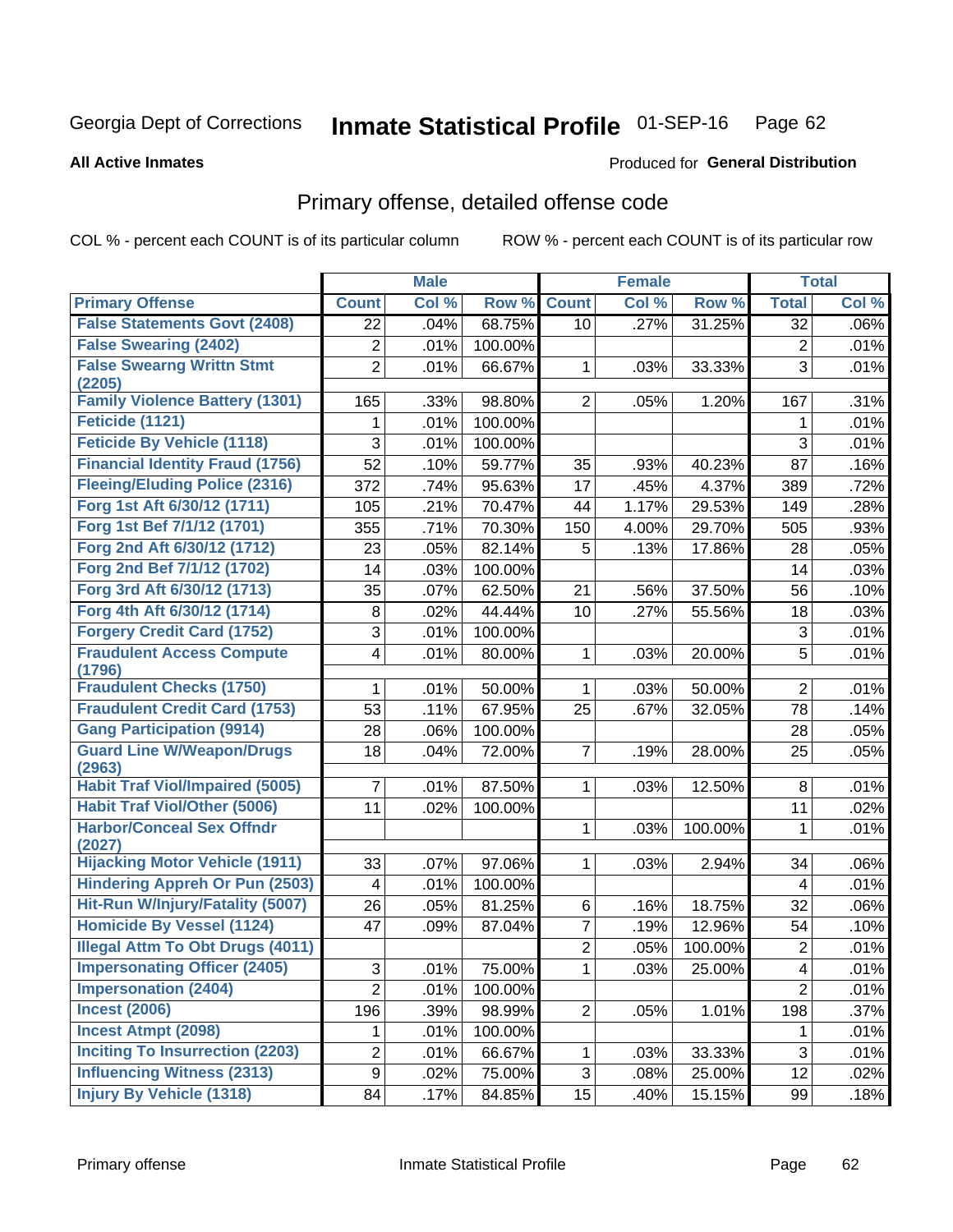#### Inmate Statistical Profile 01-SEP-16 Page 63

#### **All Active Inmates**

#### Produced for General Distribution

# Primary offense, detailed offense code

COL % - percent each COUNT is of its particular column

|                                            |                           | <b>Male</b> |         |                         | <b>Female</b> |         |              | <b>Total</b> |
|--------------------------------------------|---------------------------|-------------|---------|-------------------------|---------------|---------|--------------|--------------|
| <b>Primary Offense</b>                     | <b>Count</b>              | Col %       | Row %   | <b>Count</b>            | Col %         | Row %   | <b>Total</b> | Col %        |
| <b>Insurrection (2202)</b>                 | 3                         | .01%        | 100.00% |                         |               |         | 3            | .01%         |
| <b>Interference With Custody (1312)</b>    | 9                         | .02%        | 90.00%  | 1                       | .03%          | 10.00%  | 10           | .02%         |
| <b>Involuntary Manslaughter (1103)</b>     | 168                       | .33%        | 85.28%  | 29                      | .77%          | 14.72%  | 197          | .36%         |
| Kidnapping (1311)                          | 1,487                     | 2.96%       | 97.38%  | 40                      | 1.07%         | 2.62%   | 1,527        | 2.83%        |
| <b>Livestock Theft (1817)</b>              | 4                         | .01%        | 100.00% |                         |               |         | 4            | .01%         |
| <b>Lottery Violation (2730)</b>            | 1                         | .01%        | 100.00% |                         |               |         | 1            | .01%         |
| <b>Malicious Conf Sane Pers (1310)</b>     |                           |             |         | 1                       | .03%          | 100.00% | $\mathbf{1}$ | .01%         |
| Manf Methamph 200-399 Gm<br>(4144)         | 13                        | .03%        | 100.00% |                         |               |         | 13           | .02%         |
| Manf Methamph 28-199 Gm<br>(4143)          | 14                        | .03%        | 70.00%  | 6                       | .16%          | 30.00%  | 20           | .04%         |
| Manf Methamph 400+ Gm (4145)               | 1                         | .01%        | 100.00% |                         |               |         | 1            | .01%         |
| <b>Manf Methamph Unspec Amt</b><br>(4147)  | 140                       | .28%        | 92.72%  | 11                      | .29%          | 7.28%   | 151          | .28%         |
| <b>Manufact Meth Near Child (2803)</b>     | 14                        | .03%        | 82.35%  | 3                       | .08%          | 17.65%  | 17           | .03%         |
| <b>Misc Assault/Battery (1300)</b>         | 10                        | .02%        | 100.00% |                         |               |         | 10           | .02%         |
| <b>Misc Correctionl Inst Off (6200)</b>    | 5                         | .01%        | 83.33%  | $\mathbf 1$             | .03%          | 16.67%  | $\,6$        | .01%         |
| <b>Misc Drugs Trafficking (4100)</b>       | 8                         | .02%        | 100.00% |                         |               |         | $\,8\,$      | .01%         |
| <b>Misc Forgery (1700)</b>                 | $\,6$                     | .01%        | 85.71%  | $\mathbf{1}$            | .03%          | 14.29%  | 7            | .01%         |
| <b>Misc Fraud (1799)</b>                   | $\bf 8$                   | .02%        | 50.00%  | 8                       | .21%          | 50.00%  | 16           | .03%         |
| <b>Misc Homicide Offense (1100)</b>        | 9                         | .02%        | 90.00%  | 1                       | .03%          | 10.00%  | 10           | .02%         |
| <b>Misc Invasion Of Privacy (3000)</b>     | 9                         | .02%        | 100.00% |                         |               |         | 9            | .02%         |
| <b>Misc Sexual Offense (2000)</b>          | 20                        | .04%        | 83.33%  | $\overline{\mathbf{4}}$ | .11%          | 16.67%  | 24           | .04%         |
| <b>Misc Weapon/Explosive Off</b><br>(2900) | 3                         | .01%        | 100.00% |                         |               |         | $\mathbf{3}$ | .01%         |
| <b>Murder (1101)</b>                       | 5,812                     | 11.56%      | 93.79%  | 385                     | 10.27%        | 6.21%   | 6,197        | 11.47%       |
| <b>Murder Conspire To Commit</b><br>(1191) | 9                         | .02%        | 100.00% |                         |               |         | 9            | .02%         |
| <b>Mutiny In Penal Inst (2507)</b>         | 9                         | .02%        | 100.00% |                         |               |         | 9            | .02%         |
| <b>Obstr Of Law Enf Officer (2314)</b>     | 411                       | .82%        | 93.41%  | 29                      | .77%          | 6.59%   | 440          | .81%         |
| <b>Pandering By Compulsion (2017)</b>      | 3                         | .01%        | 100.00% |                         |               |         | 3            | .01%         |
| Peeping Tom (3002)                         | 20                        | .04%        | 100.00% |                         |               |         | 20           | .04%         |
| Perjury (2401)                             | $\overline{2}$            | .01%        | 50.00%  | $\overline{2}$          | .05%          | 50.00%  | 4            | .01%         |
| <b>Pimping A Minor Under 18 (2016)</b>     | 12                        | .02%        | 85.71%  | $\overline{2}$          | .05%          | 14.29%  | 14           | .03%         |
| <b>Poss Contraband Articles (5171)</b>     | $\overline{4}$            | .01%        | 100.00% |                         |               |         | 4            | .01%         |
| <b>Poss Dep Stim Cntrf Drugs</b><br>(4007) | 80                        | .16%        | 72.73%  | 30                      | .80%          | 27.27%  | 110          | .20%         |
| <b>Poss Drug Related Matri (4016)</b>      | 21                        | .04%        | 80.77%  | 5                       | .13%          | 19.23%  | 26           | .05%         |
| Poss Ephedrine (4030)                      | $\ensuremath{\mathsf{3}}$ | .01%        | 75.00%  | $\mathbf{1}$            | .03%          | 25.00%  | 4            | .01%         |
| Poss Firearm 1st Offender (2913)           | 99                        | .20%        | 96.12%  | $\vert 4 \vert$         | .11%          | 3.88%   | 103          | .19%         |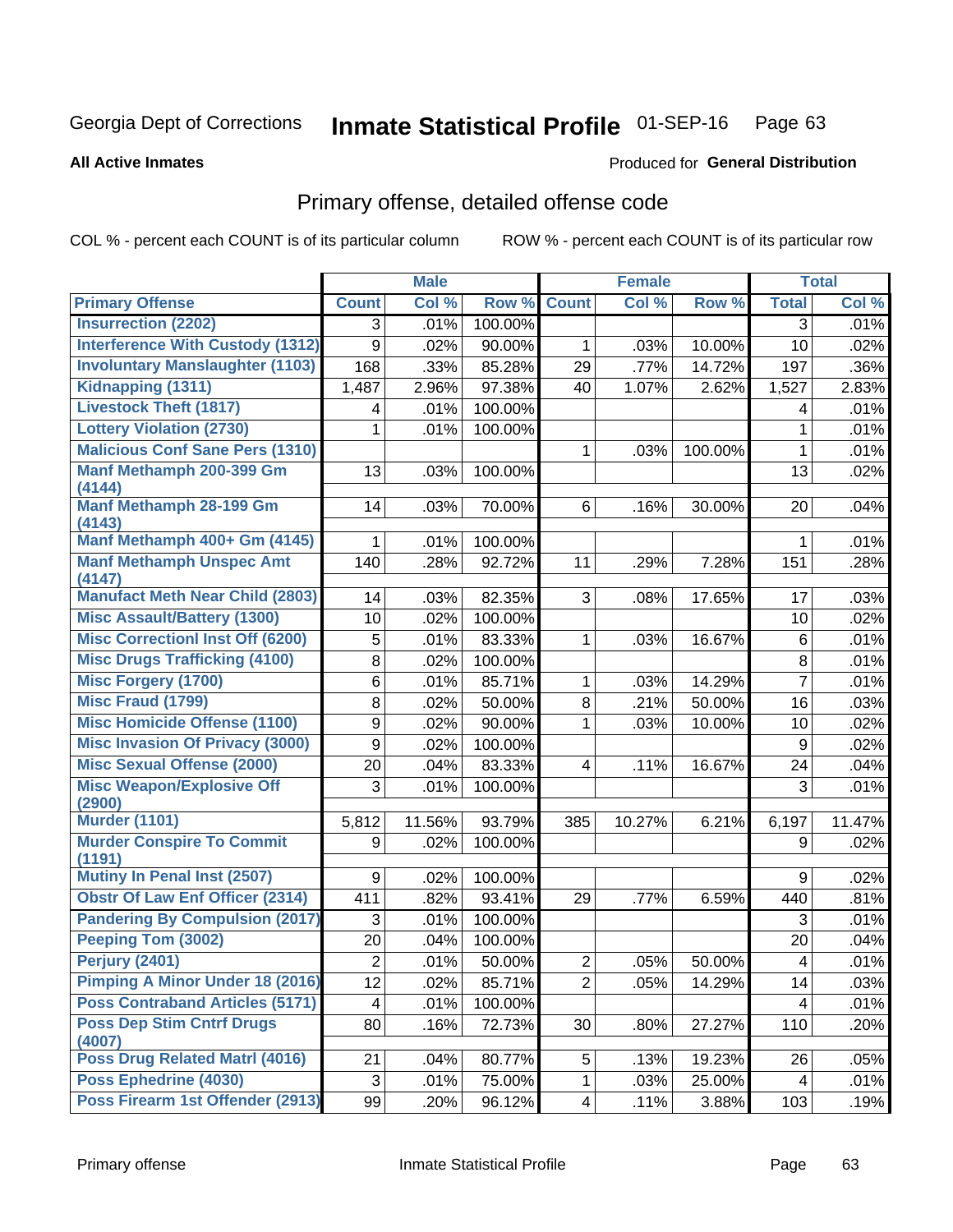# Inmate Statistical Profile 01-SEP-16 Page 64

#### **All Active Inmates**

#### Produced for General Distribution

# Primary offense, detailed offense code

COL % - percent each COUNT is of its particular column

|                                            |              | <b>Male</b> |         |                 | <b>Female</b> |        |                | <b>Total</b> |
|--------------------------------------------|--------------|-------------|---------|-----------------|---------------|--------|----------------|--------------|
| <b>Primary Offense</b>                     | <b>Count</b> | Col %       | Row %   | <b>Count</b>    | Col %         | Row %  | <b>Total</b>   | Col %        |
| <b>Poss Firearm Convct Felon</b>           | 994          | 1.98%       | 96.22%  | 39              | 1.04%         | 3.78%  | 1,033          | 1.91%        |
| (2914)<br>Poss Knife During Crime (2911)   |              |             |         |                 |               |        |                |              |
|                                            | 1            | .01%        | 50.00%  | $\mathbf 1$     | .03%          | 50.00% | $\overline{2}$ | .01%         |
| Poss Mda/Extsy (4033)                      | 3            | .01%        | 100.00% |                 |               |        | 3              | .01%         |
| Poss Methamphetamine (4031)                | 436          | .87%        | 75.43%  | 142             | 3.79%         | 24.57% | 578            | 1.07%        |
| <b>Poss Narcotics Opiates (4006)</b>       | 77           | .15%        | 74.76%  | 26              | .69%          | 25.24% | 103            | .19%         |
| <b>Poss Of Certain Weapons (2912)</b>      | 23           | .05%        | 95.83%  | 1               | .03%          | 4.17%  | 24             | .04%         |
| Poss Of Cocaine (4022)                     | 471          | .94%        | 89.89%  | 53              | 1.41%         | 10.11% | 524            | .97%         |
| <b>Poss Of Firearm Dur Crime</b>           | 674          | 1.34%       | 95.60%  | 31              | .83%          | 4.40%  | 705            | 1.31%        |
| (2910)                                     |              |             |         |                 |               |        |                |              |
| Poss Of Marijuana (4009)                   | 69           | .14%        | 95.83%  | 3               | .08%          | 4.17%  | 72             | .13%         |
| Poss Tools Commit Crime (1602)             | 32           | .06%        | 100.00% |                 |               |        | 32             | .06%         |
| Poss W Int Dis Other Drug (4053)           | 114          | .23%        | 87.02%  | 17              | .45%          | 12.98% | 131            | .24%         |
| Poss W Int Dist Cocaine (4050)             | 358          | .71%        | 96.24%  | 14              | .37%          | 3.76%  | 372            | .69%         |
| Poss W Int Dist Marijuana (4051)           | 654          | 1.30%       | 94.65%  | 37              | .99%          | 5.35%  | 691            | 1.28%        |
| Poss W Int Dist Meth (4052)                | 402          | .80%        | 80.08%  | 100             | 2.67%         | 19.92% | 502            | .93%         |
| <b>Poss Wpn Drugs By Prisnr</b><br>(2965)  | 61           | .12%        | 89.71%  | $\overline{7}$  | .19%          | 10.29% | 68             | .13%         |
| <b>Prov Sex Mater To Minors (2110)</b>     | 1            | .01%        | 100.00% |                 |               |        | 1              | .01%         |
| <b>Racketeering (3404)</b>                 | 79           | .16%        | 69.91%  | 34              | .91%          | 30.09% | 113            | .21%         |
| <b>Rape (2001)</b>                         | 1,781        | 3.54%       | 99.50%  | 9               | .24%          | .50%   | 1,790          | 3.31%        |
| <b>Reck Cond Infected Person</b>           | 6            | .01%        | 66.67%  | 3               | .08%          | 33.33% | 9              | .02%         |
| (1317)                                     |              |             |         |                 |               |        |                |              |
| <b>Reckless Abandonment (1120)</b>         | 1            | .01%        | 100.00% |                 |               |        | 1              | .01%         |
| <b>Recv Gds Srvs Fraud Obtnd</b><br>(1755) | $\mathbf{1}$ | .01%        | 100.00% |                 |               |        | $\mathbf{1}$   | .01%         |
| <b>Robbery (1901)</b>                      | 1,398        | 2.78%       | 92.95%  | 106             | 2.83%         | 7.05%  | 1,504          | 2.78%        |
| <b>Robbery By Force (1903)</b>             | 238          | .47%        | 94.82%  | 13              | .35%          | 5.18%  | 251            | .46%         |
| <b>Robbery By Intimidation (1904)</b>      | 266          | .53%        | 92.68%  | 21              | .56%          | 7.32%  | 287            | .53%         |
| <b>Robbery By Sudden Snatch</b>            | 133          | .26%        | 93.01%  | 10              | .27%          | 6.99%  | 143            | .26%         |
| (1905)                                     |              |             |         |                 |               |        |                |              |
| S/D Cocaine (4021)                         | 506          | 1.01%       | 94.93%  | 27              | .72%          | 5.07%  | 533            | .99%         |
| S/D Cont Sub Public (4017)                 | 45           | .09%        | 100.00% |                 |               |        | 45             | .08%         |
| <b>S/D Cont Sub School (4018)</b>          | 28           | .06%        | 93.33%  | $\overline{2}$  | .05%          | 6.67%  | 30             | $.06\%$      |
| S/D Dep Stim Cntrf Drugs (4002)            | 50           | .10%        | 78.13%  | 14              | .37%          | 21.88% | 64             | .12%         |
| <b>S/D Narcotics Opiates (4001)</b>        | 13           | .03%        | 68.42%  | 6               | .16%          | 31.58% | 19             | .04%         |
| S/D Of Marijuana (4004)                    | 264          | .53%        | 96.35%  | 10 <sub>1</sub> | .27%          | 3.65%  | 274            | .51%         |
| Sale Mda/Extsy (4034)                      | 2            | .01%        | 100.00% |                 |               |        | 2              | .01%         |
| Sale Methamphetamine (4032)                | 223          | .44%        | 78.25%  | 62              | 1.65%         | 21.75% | 285            | .53%         |
| <b>Sex Exploitation Child (2843)</b>       | 191          | .38%        | 99.48%  | $\mathbf{1}$    | .03%          | .52%   | 192            | $.36\%$      |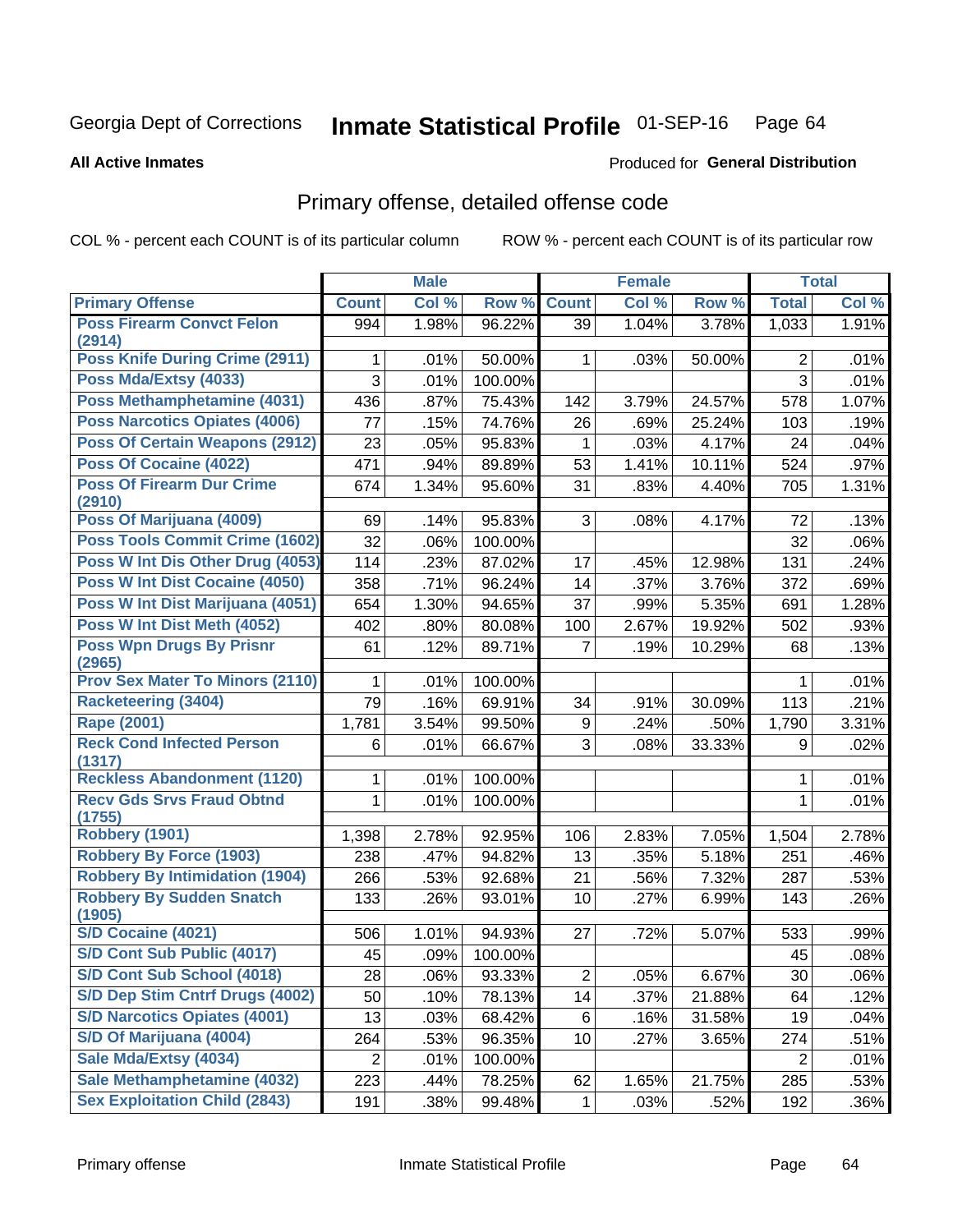# Inmate Statistical Profile 01-SEP-16 Page 65

**All Active Inmates** 

### **Produced for General Distribution**

# Primary offense, detailed offense code

COL % - percent each COUNT is of its particular column

|                                            |                  | <b>Male</b> |         |                         | <b>Female</b> |         |                | <b>Total</b> |
|--------------------------------------------|------------------|-------------|---------|-------------------------|---------------|---------|----------------|--------------|
| <b>Primary Offense</b>                     | <b>Count</b>     | Col %       | Row %   | <b>Count</b>            | Col %         | Row %   | <b>Total</b>   | Col %        |
| <b>Sex Offender Fail Registr (2026)</b>    | 467              | .93%        | 98.52%  | $\overline{7}$          | .19%          | 1.48%   | 474            | .88%         |
| <b>Sex Offender Fail To Move (2028)</b>    | $\overline{2}$   | .01%        | 100.00% |                         |               |         | $\overline{2}$ | .01%         |
| Sexl/Asslt/Agn/Pers/Cstdy (2023)           | 16               | .03%        | 94.12%  | 1                       | .03%          | 5.88%   | 17             | .03%         |
| <b>Sexual Aslt By Therapist (2024)</b>     |                  |             |         | 1                       | .03%          | 100.00% | 1              | .01%         |
| <b>Sexual Battery (2011)</b>               | 188              | .37%        | 99.47%  | 1                       | .03%          | .53%    | 189            | .35%         |
| <b>Simple Battery (1316)</b>               | 13               | .03%        | 92.86%  | 1                       | .03%          | 7.14%   | 14             | .03%         |
| <b>Sodomy (2002)</b>                       | 11               | .02%        | 91.67%  | 1                       | .03%          | 8.33%   | 12             | .02%         |
| <b>Solicit Sodomy From Minor</b><br>(2025) | 6                | .01%        | 100.00% |                         |               |         | 6              | .01%         |
| <b>Solicit/Accepting Bribe (2712)</b>      | 1                | .01%        | 100.00% |                         |               |         | 1              | .01%         |
| <b>Stalking (1320)</b>                     | $\overline{7}$   | .01%        | 100.00% |                         |               |         | $\overline{7}$ | .01%         |
| <b>Statutory Rape (2018)</b>               | 758              | 1.51%       | 97.43%  | 20                      | .53%          | 2.57%   | 778            | 1.44%        |
| <b>Statutory Rape Atmpt (2097)</b>         | 1                | .01%        | 100.00% |                         |               |         | 1              | .01%         |
| <b>Tampering With Evidence (2315)</b>      | 7                | .01%        | 63.64%  | 4                       | .11%          | 36.36%  | 11             | .02%         |
| <b>Terrorist Threats &amp; Acts (1307)</b> | 359              | .71%        | 94.97%  | 19                      | .51%          | 5.03%   | 378            | .70%         |
| <b>Theft Bring Prop In State (1815)</b>    | 5                | .01%        | 83.33%  | 1                       | .03%          | 16.67%  | 6              | .01%         |
| <b>Theft By Conversion (1808)</b>          | 15               | .03%        | 62.50%  | 9                       | .24%          | 37.50%  | 24             | .04%         |
| <b>Theft By Deception (1803)</b>           | 50               | .10%        | 86.21%  | 8                       | .21%          | 13.79%  | 58             | .11%         |
| <b>Theft By Extortion (1804)</b>           | $\overline{2}$   | .01%        | 100.00% |                         |               |         | $\overline{2}$ | .01%         |
| <b>Theft By Rec Stolen Prop (1806)</b>     | 546              | 1.09%       | 91.00%  | 54                      | 1.44%         | 9.00%   | 600            | 1.11%        |
| <b>Theft By Shoplifting (1821)</b>         | 402              | .80%        | 69.67%  | 175                     | 4.67%         | 30.33%  | 577            | 1.07%        |
| <b>Theft By Taking (1802)</b>              | 761              | 1.51%       | 85.03%  | 134                     | 3.57%         | 14.97%  | 895            | 1.66%        |
| <b>Theft Credit Card (1751)</b>            | 12               | .02%        | 75.00%  | $\overline{\mathbf{4}}$ | .11%          | 25.00%  | 16             | .03%         |
| <b>Theft Motorveh Or Part (1813)</b>       | 37               | .07%        | 90.24%  | $\overline{\mathbf{4}}$ | .11%          | 9.76%   | 41             | .08%         |
| <b>Theft Of Lost Property (1805)</b>       | $\boldsymbol{2}$ | .01%        | 50.00%  | $\overline{2}$          | .05%          | 50.00%  | 4              | .01%         |
| <b>Theft Of Services (1807)</b>            | $\overline{3}$   | .01%        | 100.00% |                         |               |         | 3              | .01%         |
| <b>Theft Recv Prop Out State (1816)</b>    | 3                | .01%        | 100.00% |                         |               |         | 3              | .01%         |
| <b>Traf Amphtmine 200-399 Gm</b><br>(4127) | $\overline{2}$   | .01%        | 100.00% |                         |               |         | $\overline{2}$ | .01%         |
| <b>Traf Amphtmine 28-199 Gm</b><br>(4126)  | $\overline{2}$   | .01%        | 50.00%  | $\overline{2}$          | .05%          | 50.00%  | 4              | .01%         |
| Traf Amphtmine 400+ Gm (4128)              | 5                | .01%        | 100.00% |                         |               |         | 5              | .01%         |
| <b>Traf Cocaine 201-400 Gm (4102)</b>      | 120              | .24%        | 97.56%  | 3                       | .08%          | 2.44%   | 123            | .23%         |
| <b>Traf Cocaine 401+ Gm (4103)</b>         | 105              | .21%        | 94.59%  | 6                       | .16%          | 5.41%   | 111            | .21%         |
| Traf Cocaine Less 200 Gm (4101)            | 295              | .59%        | 97.68%  | 7                       | .19%          | 2.32%   | 302            | .56%         |
| <b>Traf Marijna 10-2000 Lb (4121)</b>      | 72               | .14%        | 90.00%  | 8                       | .21%          | 10.00%  | 80             | .15%         |
| Traf Mda/Extsy 200-399gm<br>(4151)         | 4                | .01%        | 100.00% |                         |               |         | 4              | .01%         |
| <b>Traf Mda/Extsy 28-199gm (4150)</b>      | 14               | .03%        | 93.33%  | 1                       | .03%          | 6.67%   | 15             | .03%         |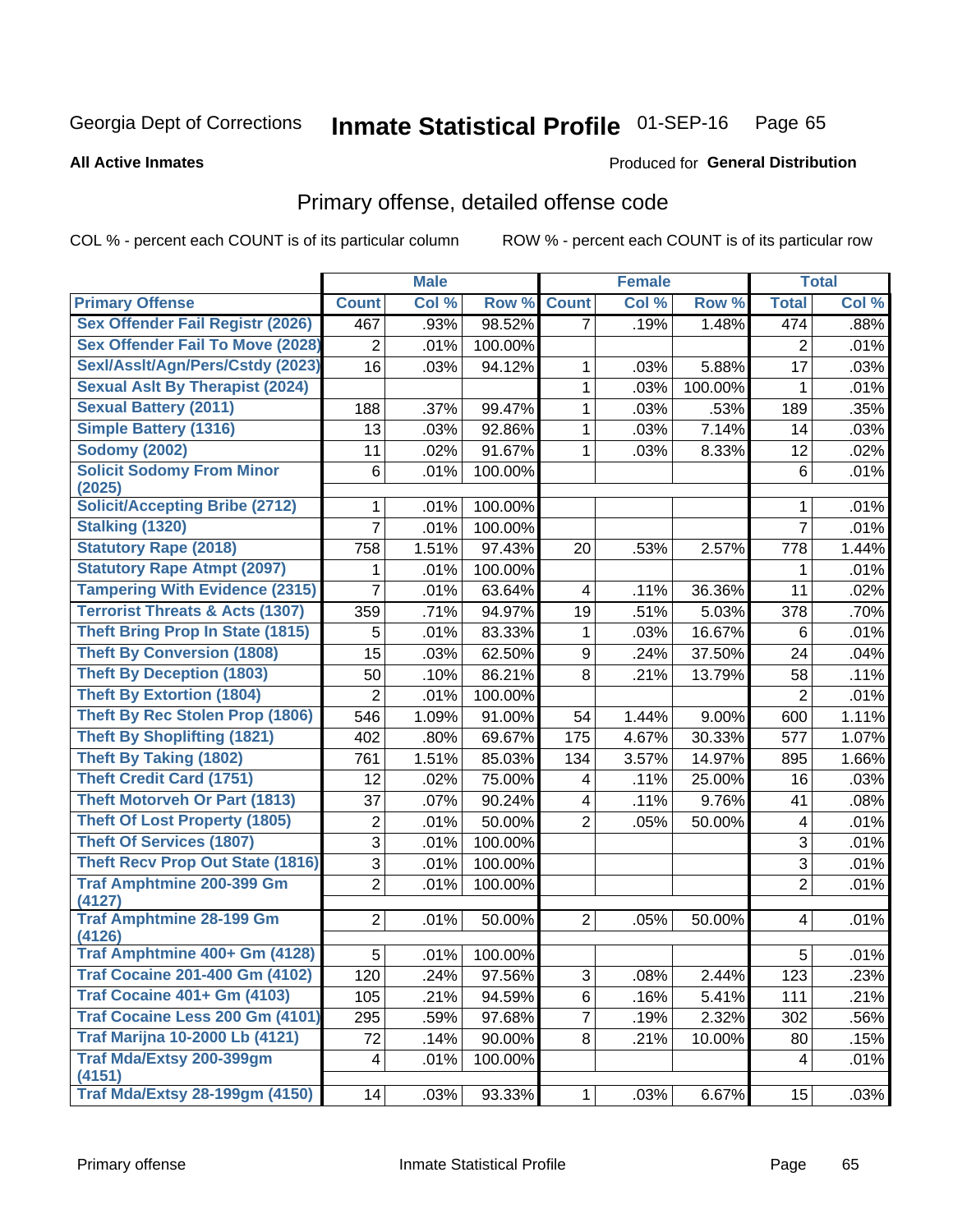# Inmate Statistical Profile 01-SEP-16 Page 66

**All Active Inmates** 

#### Produced for General Distribution

# Primary offense, detailed offense code

COL % - percent each COUNT is of its particular column

|                                               |                         | <b>Male</b> |         |                         | <b>Female</b> |        |                | <b>Total</b>        |
|-----------------------------------------------|-------------------------|-------------|---------|-------------------------|---------------|--------|----------------|---------------------|
| <b>Primary Offense</b>                        | <b>Count</b>            | Col %       | Row %   | <b>Count</b>            | Col %         | Row %  | <b>Total</b>   | Col %               |
| Traf Mda/Extsy 400+Gm (4152)                  | 1.                      | .01%        | 100.00% |                         |               |        | 1              | .01%                |
| <b>Traf Methamph 200-399 Gm</b><br>(4141)     | 87                      | .17%        | 86.14%  | 14                      | .37%          | 13.86% | 101            | .19%                |
| <b>Traf Methamph 28-199 Gm</b><br>(4140)      | 274                     | .55%        | 80.83%  | 65                      | 1.73%         | 19.17% | 339            | .63%                |
| Traf Methamph 400+ Gm (4142)                  | 56                      | .11%        | 88.89%  | $\overline{7}$          | .19%          | 11.11% | 63             | .12%                |
| <b>Traf Methamph Unspec Amt</b><br>(4146)     | 92                      | .18%        | 79.31%  | 24                      | .64%          | 20.69% | 116            | .21%                |
| <b>Traf Methaqualone&lt; 400 Gm</b><br>(4124) | $\overline{2}$          | .01%        | 100.00% |                         |               |        | $\overline{2}$ | .01%                |
| <b>Traf Narcotic 15-28 Gm (4112)</b>          | 27                      | .05%        | 96.43%  | 1                       | .03%          | 3.57%  | 28             | .05%                |
| Traf Narcotic 29+ Gm (4113)                   | 24                      | .05%        | 96.00%  | 1                       | .03%          | 4.00%  | 25             | .05%                |
| Traf Narcotic Less 14 Gm (4111)               | 29                      | .06%        | 96.67%  | 1                       | .03%          | 3.33%  | 30             | $.06\%$             |
| <b>Traffick Sexual Servitude (1331)</b>       | 6                       | .01%        | 85.71%  | 1                       | .03%          | 14.29% | $\overline{7}$ | .01%                |
| <b>Unauth Dist Contrild Sub (4135)</b>        | 1                       | .01%        | 100.00% |                         |               |        | $\mathbf 1$    | .01%                |
| <b>Unauth Dist Recrd Devices</b><br>(9907)    | $\overline{2}$          | .01%        | 100.00% |                         |               |        | $\overline{2}$ | .01%                |
| <b>Unknown Offense (9999)</b>                 | 17                      | .03%        | 94.44%  | 1                       | .03%          | 5.56%  | 18             | .03%                |
| Uniwfl Mfg/Del/Dist N-C S (4014)              | 11                      | .02%        | 100.00% |                         |               |        | 11             | .02%                |
| <b>Use Comm Facity Vio C Sub</b>              | 9                       | .02%        | 90.00%  | 1                       | .03%          | 10.00% | 10             | .02%                |
| (4133)                                        |                         |             |         |                         |               |        |                |                     |
| <b>Vehicular Homicide (1123)</b>              | 266                     | .53%        | 82.87%  | 55                      | 1.47%         | 17.13% | 321            | .59%                |
| <b>Viol Dngrous Drgs Act (4013)</b>           | 214                     | .43%        | 82.95%  | 44                      | 1.17%         | 17.05% | 258            | .48%                |
| Viol Ga Cntrl Sbst Act (4012)                 | 14                      | .03%        | 87.50%  | $\overline{2}$          | .05%          | 12.50% | 16             | .03%                |
| <b>Viol Motor Vehicle Laws (5001)</b>         | 49                      | .10%        | 92.45%  | $\overline{\mathbf{4}}$ | .11%          | 7.55%  | 53             | .10%                |
| <b>Viol Oath Public Offcr (2302)</b>          | 3                       | .01%        | 100.00% |                         |               |        | 3              | .01%                |
| <b>Violatn Othr States Law (8001)</b>         | 39                      | .08%        | 79.59%  | 10                      | .27%          | 20.41% | 49             | .09%                |
| <b>Vol Manslaughter Of Fetus</b><br>(1119)    | 2                       | .01%        | 100.00% |                         |               |        | $\overline{2}$ | .01%                |
| <b>Voluntary Manslaughter (1102)</b>          | 1,074                   | 2.14%       | 88.69%  | 137                     | 3.65%         | 11.31% | 1,211          | $\overline{2.24\%}$ |
| <b>Abandonment Of Dep Child (11)</b>          | $\overline{\mathbf{4}}$ | .01%        | 100.00% |                         |               |        | 4              | .01%                |
| <b>Agg Assault With Knife (26)</b>            | 1                       | .01%        | 100.00% |                         |               |        | 1              | .01%                |
| <b>Assault &amp; Battery (21)</b>             | 7                       | .01%        | 100.00% |                         |               |        | 7              | .01%                |
| <b>Bad Checks (52)</b>                        | $\overline{2}$          | .01%        | 66.67%  | $\mathbf 1$             | .03%          | 33.33% | 3              | .01%                |
| <b>Burglary (45)</b>                          | $\overline{\mathbf{4}}$ | .01%        | 100.00% |                         |               |        | 4              | .01%                |
| <b>Cheating &amp; Swindling (51)</b>          | 1                       | .01%        | 100.00% |                         |               |        | 1              | .01%                |
| <b>Cpwl &amp; Concealed Weapon (93)</b>       | 5                       | .01%        | 100.00% |                         |               |        | 5              | .01%                |
| <b>Crmnl Attempt (98)</b>                     | $\overline{2}$          | .01%        | 100.00% |                         |               |        | $\overline{2}$ | .01%                |
| <b>Dui</b> (72)                               | 8                       | .02%        | 100.00% |                         |               |        | 8              | .01%                |
| Escape (92)                                   | $\overline{3}$          | .01%        | 100.00% |                         |               |        | 3              | .01%                |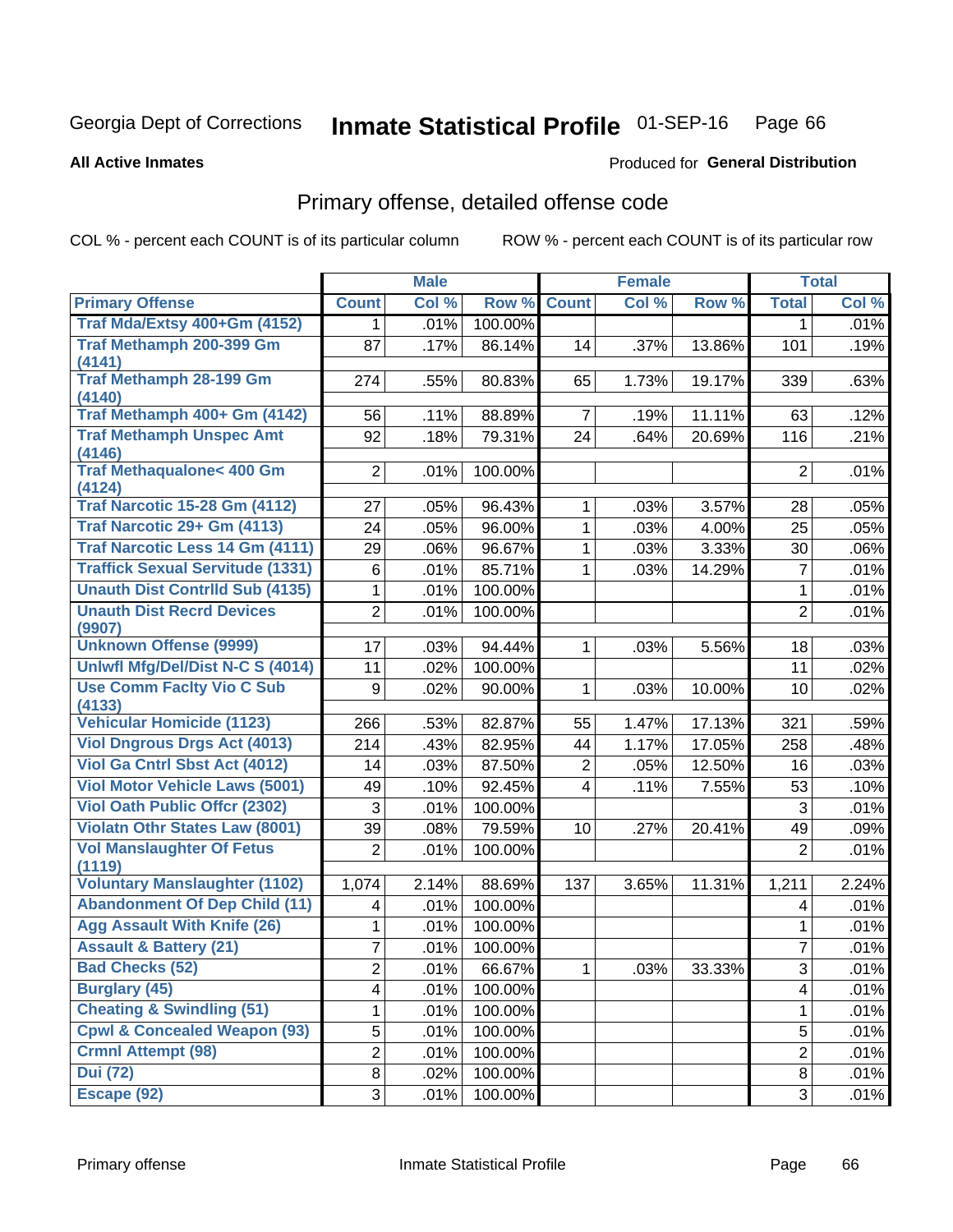#### Inmate Statistical Profile 01-SEP-16 Page 67

**All Active Inmates** 

### **Produced for General Distribution**

# Primary offense, detailed offense code

COL % - percent each COUNT is of its particular column

|                                       |              | <b>Male</b> |         |              | <b>Female</b> |          |              | <b>Total</b> |
|---------------------------------------|--------------|-------------|---------|--------------|---------------|----------|--------------|--------------|
| <b>Primary Offense</b>                | <b>Count</b> | Col %       | Row %   | <b>Count</b> | Col %         | Row %    | <b>Total</b> | Col %        |
| Forgery (55)                          | 4            | .01%        | 100.00% |              |               |          | 4            | .01%         |
| <b>Loitering Or Prowling (109)</b>    |              | .01%        | 100.00% |              |               |          |              | .01%         |
| <b>Misc Misdemeanor (500)</b>         | 3            | .01%        | 100.00% |              |               |          | 3            | .01%         |
| <b>Obstr Of Law Enf Officer (73)</b>  |              | .01%        | 100.00% |              |               |          |              | .01%         |
| <b>Other Misdemeanor (99)</b>         | 11           | .02%        | 100.00% |              |               |          | 11           | .02%         |
| <b>Poss Ntp Whiskey (64)</b>          |              | .01%        | 100.00% |              |               |          |              | .01%         |
| <b>Prostitution (81)</b>              |              |             |         |              | .03%          | 100.00%  |              | .01%         |
| <b>Public Drunkenness (61)</b>        | 2            | .01%        | 100.00% |              |               |          | 2            | .01%         |
| <b>Public Indecency (83)</b>          | 3            | .01%        | 100.00% |              |               |          | 3            | .01%         |
| <b>Shoplifting (94)</b>               |              | $.01\%$     | 100.00% |              |               |          |              | .01%         |
| <b>Simple Assault (24)</b>            |              | $.01\%$     | 100.00% |              |               |          |              | .01%         |
| <b>Simple Battery (25)</b>            |              | .01%        | 100.00% |              |               |          |              | .01%         |
| <b>Theft By Taking - Larceny (41)</b> | 21           | $.04\%$     | 100.00% |              |               |          | 21           | .04%         |
| Viol Motor Veh Law (71)               | 3            | .01%        | 100.00% |              |               |          | 3            | .01%         |
| <b>Wife Beating (28)</b>              | 2            | .01%        | 100.00% |              |               |          | 2            | .01%         |
| <b>Total Rported</b>                  | 50,262       | 101%        | 93.06%  | 3,750        | 100%          | $6.94\%$ | 54,012       | 101%         |

| тео | $\mathbf{z}$ |       | $\overline{\phantom{a}}$<br>79 |
|-----|--------------|-------|--------------------------------|
|     | 50,341       | 3,750 | 54,091                         |

| Mode (most frequent) | 1902 Armed Robbery | 1101 Murder | 1101 Murder |
|----------------------|--------------------|-------------|-------------|
|                      |                    |             |             |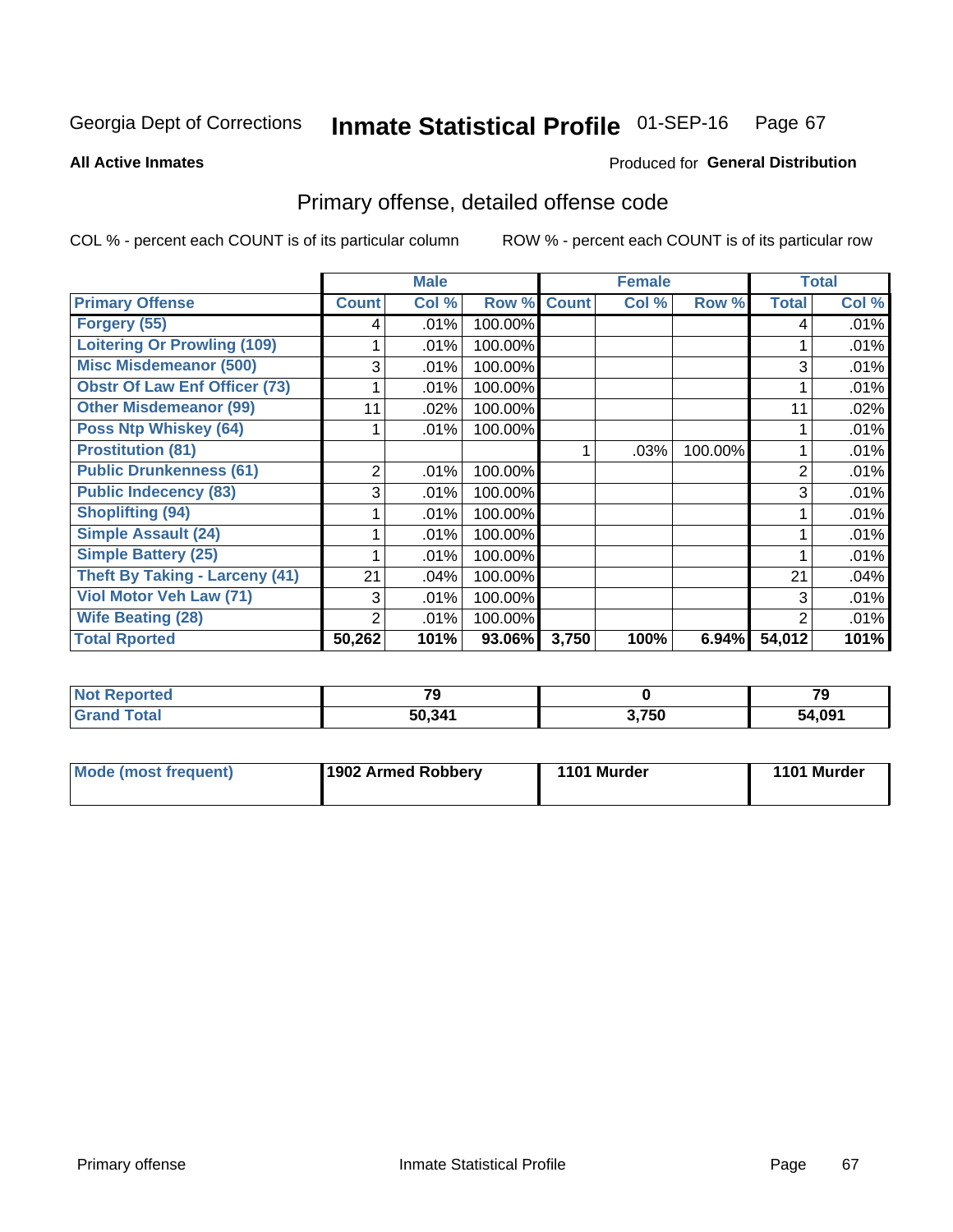# Inmate Statistical Profile 01-SEP-16 Page 68

**All Active Inmates** 

### **Produced for General Distribution**

# County of conviction of primary offense

COL % - percent each COUNT is of its particular column

|     |                             |              | <b>Male</b> |        |                          | <b>Female</b> |        |              | <b>Total</b> |
|-----|-----------------------------|--------------|-------------|--------|--------------------------|---------------|--------|--------------|--------------|
|     | <b>County of Conviction</b> | <b>Count</b> | Col %       | Row %  | <b>Count</b>             | Col %         | Row %  | <b>Total</b> | Col %        |
| 000 | <b>Unknown</b>              | 181          | .36%        | 94.27% | 11                       | .29%          | 5.73%  | 192          | .35%         |
| 001 | <b>Appling County</b>       | 94           | .19%        | 97.92% | 2                        | .05%          | 2.08%  | 96           | .18%         |
| 002 | <b>Atkinson County</b>      | 46           | .09%        | 90.20% | 5                        | .13%          | 9.80%  | 51           | .09%         |
| 003 | <b>Bacon County</b>         | 74           | .15%        | 91.36% | $\overline{7}$           | .19%          | 8.64%  | 81           | .15%         |
| 004 | <b>Baker County</b>         | 9            | .02%        | 90.00% | $\mathbf{1}$             | .03%          | 10.00% | 10           | .02%         |
| 005 | <b>Baldwin County</b>       | 294          | .58%        | 93.33% | 21                       | .56%          | 6.67%  | 315          | .58%         |
| 006 | <b>Banks County</b>         | 50           | .10%        | 90.91% | 5                        | .13%          | 9.09%  | 55           | .10%         |
| 007 | <b>Barrow County</b>        | 256          | .51%        | 89.51% | 30                       | .80%          | 10.49% | 286          | .53%         |
| 008 | <b>Bartow County</b>        | 646          | 1.28%       | 88.49% | 84                       | 2.24%         | 11.51% | 730          | 1.35%        |
| 009 | <b>Ben Hill County</b>      | 254          | .50%        | 92.70% | 20                       | .53%          | 7.30%  | 274          | .51%         |
| 010 | <b>Berrien County</b>       | 93           | .18%        | 95.88% | $\overline{\mathbf{4}}$  | .11%          | 4.12%  | 97           | .18%         |
| 011 | <b>Bibb County</b>          | 1,128        | 2.24%       | 94.00% | 72                       | 1.92%         | 6.00%  | 1,200        | 2.22%        |
| 012 | <b>Bleckley County</b>      | 62           | .12%        | 92.54% | $\sqrt{5}$               | .13%          | 7.46%  | 67           | .12%         |
| 013 | <b>Brantley County</b>      | 52           | .10%        | 91.23% | 5                        | .13%          | 8.77%  | 57           | .11%         |
| 014 | <b>Brooks County</b>        | 63           | .13%        | 95.45% | $\overline{3}$           | .08%          | 4.55%  | 66           | .12%         |
| 015 | <b>Bryan County</b>         | 75           | .15%        | 97.40% | $\overline{2}$           | .05%          | 2.60%  | 77           | .14%         |
| 016 | <b>Bulloch County</b>       | 547          | 1.09%       | 94.15% | 34                       | .91%          | 5.85%  | 581          | 1.07%        |
| 017 | <b>Burke County</b>         | 200          | .40%        | 96.62% | $\overline{7}$           | .19%          | 3.38%  | 207          | .38%         |
| 018 | <b>Butts County</b>         | 110          | .22%        | 94.83% | 6                        | .16%          | 5.17%  | 116          | .21%         |
| 019 | <b>Calhoun County</b>       | 28           | .06%        | 96.55% | $\mathbf{1}$             | .03%          | 3.45%  | 29           | .05%         |
| 020 | <b>Camden County</b>        | 187          | .37%        | 95.41% | $\boldsymbol{9}$         | .24%          | 4.59%  | 196          | .36%         |
| 021 | <b>Candler County</b>       | 108          | .21%        | 93.91% | $\overline{7}$           | .19%          | 6.09%  | 115          | .21%         |
| 022 | <b>Carroll County</b>       | 548          | 1.09%       | 90.13% | 60                       | 1.60%         | 9.87%  | 608          | 1.12%        |
| 023 | <b>Catoosa County</b>       | 353          | .70%        | 89.37% | 42                       | 1.12%         | 10.63% | 395          | .73%         |
| 024 | <b>Charlton County</b>      | 65           | .13%        | 92.86% | 5                        | .13%          | 7.14%  | 70           | .13%         |
| 025 | <b>Chatham County</b>       | 1,999        | 3.97%       | 95.97% | 84                       | 2.24%         | 4.03%  | 2,083        | 3.85%        |
| 026 | <b>Chattahoochee County</b> | 30           | .06%        | 93.75% | $\overline{2}$           | .05%          | 6.25%  | 32           | .06%         |
| 027 | <b>Chattooga County</b>     | 257          | .51%        | 87.71% | 36                       | .96%          | 12.29% | 293          | .54%         |
| 028 | <b>Cherokee County</b>      | 534          | 1.06%       | 89.75% | 61                       | 1.63%         | 10.25% | 595          | 1.10%        |
| 029 | <b>Clarke County</b>        | 523          | 1.04%       | 94.06% | 33                       | .88%          | 5.94%  | 556          | 1.03%        |
| 030 | <b>Clay County</b>          | 23           | .05%        | 85.19% | $\overline{\mathcal{A}}$ | .11%          | 14.81% | 27           | .05%         |
| 031 | <b>Clayton County</b>       | 1,478        | 2.94%       | 94.02% | 94                       | 2.51%         | 5.98%  | 1,572        | 2.91%        |
| 032 | <b>Clinch County</b>        | 39           | .08%        | 95.12% | $\overline{2}$           | .05%          | 4.88%  | 41           | .08%         |
| 033 | <b>Cobb County</b>          | 2,543        | 5.05%       | 90.92% | 254                      | 6.77%         | 9.08%  | 2,797        | 5.17%        |
| 034 | <b>Coffee County</b>        | 250          | .50%        | 93.98% | 16                       | .43%          | 6.02%  | 266          | .49%         |
| 035 | <b>Colquitt County</b>      | 219          | .44%        | 96.48% | 8                        | .21%          | 3.52%  | 227          | .42%         |
| 036 | <b>Columbia County</b>      | 409          | .81%        | 90.29% | 44                       | 1.17%         | 9.71%  | 453          | .84%         |
| 037 | <b>Cook County</b>          | 122          | .24%        | 93.85% | 8                        | .21%          | 6.15%  | 130          | .24%         |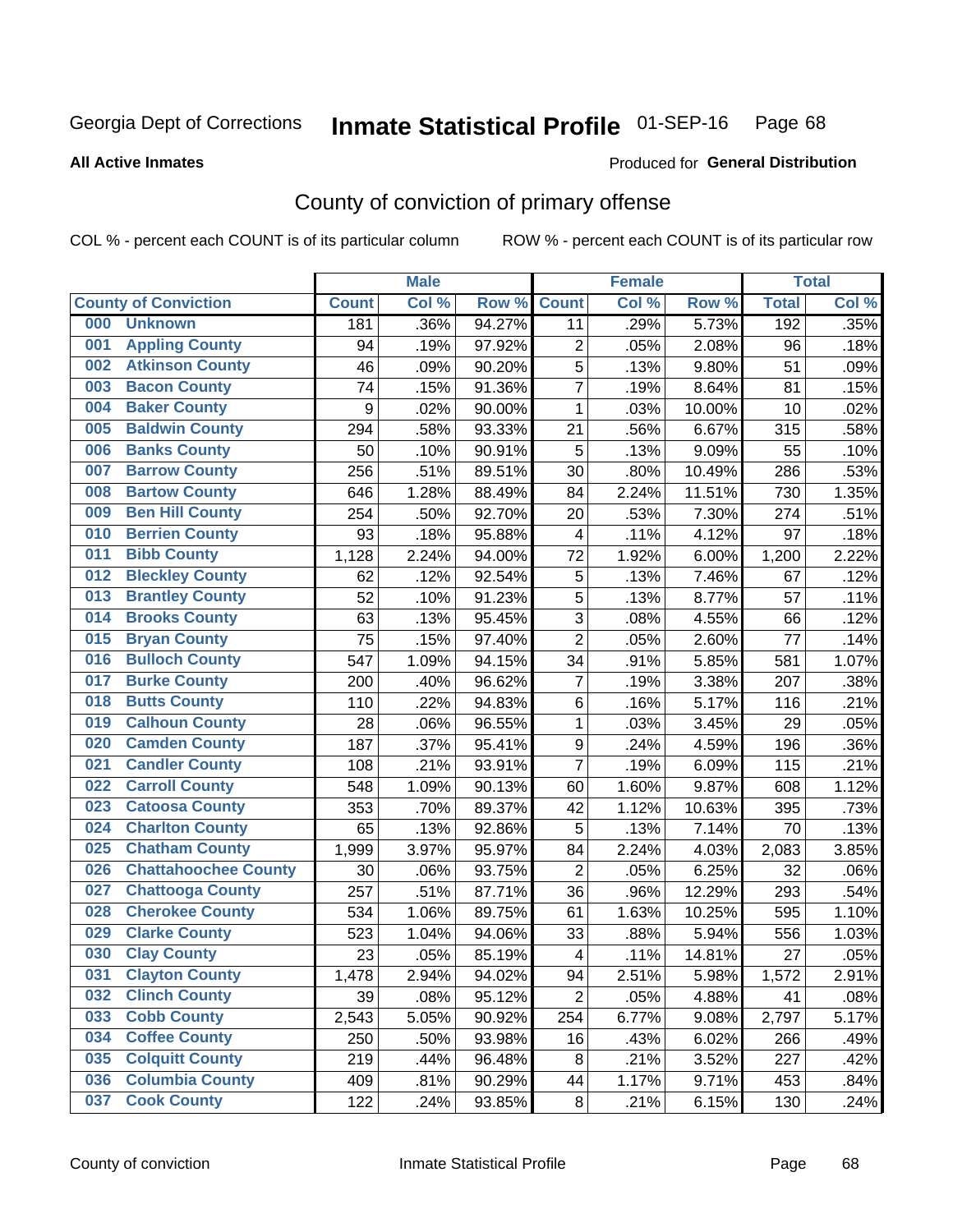# Inmate Statistical Profile 01-SEP-16 Page 69

**All Active Inmates** 

#### Produced for General Distribution

# County of conviction of primary offense

COL % - percent each COUNT is of its particular column

|                                |              | <b>Male</b> |         |                | <b>Female</b> |        |              | <b>Total</b> |
|--------------------------------|--------------|-------------|---------|----------------|---------------|--------|--------------|--------------|
| <b>County of Conviction</b>    | <b>Count</b> | Col %       | Row %   | <b>Count</b>   | Col %         | Row %  | <b>Total</b> | Col %        |
| <b>Coweta County</b><br>038    | 581          | 1.15%       | 93.56%  | 40             | 1.07%         | 6.44%  | 621          | 1.15%        |
| <b>Crawford County</b><br>039  | 23           | .05%        | 100.00% |                |               |        | 23           | .04%         |
| <b>Crisp County</b><br>040     | 284          | .56%        | 93.42%  | 20             | .53%          | 6.58%  | 304          | .56%         |
| <b>Dade County</b><br>041      | 101          | .20%        | 94.39%  | $\,6$          | .16%          | 5.61%  | 107          | .20%         |
| <b>Dawson County</b><br>042    | 115          | .23%        | 90.55%  | 12             | .32%          | 9.45%  | 127          | .23%         |
| <b>Decatur County</b><br>043   | 240          | .48%        | 96.00%  | 10             | .27%          | 4.00%  | 250          | .46%         |
| <b>Dekalb County</b><br>044    | 3,082        | 6.12%       | 94.89%  | 166            | 4.43%         | 5.11%  | 3,248        | 6.00%        |
| <b>Dodge County</b><br>045     | 168          | .33%        | 92.82%  | 13             | .35%          | 7.18%  | 181          | .33%         |
| <b>Dooly County</b><br>046     | 98           | .19%        | 94.23%  | 6              | .16%          | 5.77%  | 104          | .19%         |
| 047<br><b>Dougherty County</b> | 958          | 1.90%       | 94.95%  | 51             | 1.36%         | 5.05%  | 1,009        | 1.87%        |
| <b>Douglas County</b><br>048   | 1,104        | 2.19%       | 90.12%  | 121            | 3.23%         | 9.88%  | 1,225        | 2.26%        |
| <b>Early County</b><br>049     | 99           | .20%        | 92.52%  | 8              | .21%          | 7.48%  | 107          | .20%         |
| <b>Echols County</b><br>050    | 9            | .02%        | 100.00% |                |               |        | 9            | .02%         |
| 051<br><b>Effingham County</b> | 222          | .44%        | 91.36%  | 21             | .56%          | 8.64%  | 243          | .45%         |
| <b>Elbert County</b><br>052    | 139          | .28%        | 92.67%  | 11             | .29%          | 7.33%  | 150          | .28%         |
| <b>Emanuel County</b><br>053   | 166          | .33%        | 93.26%  | 12             | .32%          | 6.74%  | 178          | .33%         |
| <b>Evans County</b><br>054     | 87           | .17%        | 95.60%  | $\overline{4}$ | .11%          | 4.40%  | 91           | .17%         |
| <b>Fannin County</b><br>055    | 86           | .17%        | 85.15%  | 15             | .40%          | 14.85% | 101          | .19%         |
| <b>Fayette County</b><br>056   | 337          | .67%        | 88.92%  | 42             | 1.12%         | 11.08% | 379          | .70%         |
| <b>Floyd County</b><br>057     | 906          | 1.80%       | 89.53%  | 106            | 2.83%         | 10.47% | 1,012        | 1.87%        |
| <b>Forsyth County</b><br>058   | 398          | .79%        | 91.28%  | 38             | 1.01%         | 8.72%  | 436          | .81%         |
| <b>Franklin County</b><br>059  | 146          | .29%        | 92.99%  | 11             | .29%          | 7.01%  | 157          | .29%         |
| <b>Fulton County</b><br>060    | 5,143        | 10.22%      | 96.02%  | 213            | 5.68%         | 3.98%  | 5,356        | 9.90%        |
| <b>Gilmer County</b><br>061    | 94           | .19%        | 93.07%  | 7              | .19%          | 6.93%  | 101          | .19%         |
| <b>Glascock County</b><br>062  | 6            | .01%        | 100.00% |                |               |        | 6            | .01%         |
| <b>Glynn County</b><br>063     | 545          | 1.08%       | 92.69%  | 43             | 1.15%         | 7.31%  | 588          | 1.09%        |
| <b>Gordon County</b><br>064    | 402          | .80%        | 86.64%  | 62             | 1.65%         | 13.36% | 464          | .86%         |
| <b>Grady County</b><br>065     | 159          | .32%        | 94.64%  | 9              | .24%          | 5.36%  | 168          | .31%         |
| <b>Greene County</b><br>066    | 122          | .24%        | 94.57%  | $\overline{7}$ | .19%          | 5.43%  | 129          | .24%         |
| <b>Gwinnett County</b><br>067  | 2,494        | 4.95%       | 93.09%  | 185            | 4.93%         | 6.91%  | 2,679        | 4.95%        |
| <b>Habersham County</b><br>068 | 100          | .20%        | 96.15%  | 4              | .11%          | 3.85%  | 104          | .19%         |
| 069<br><b>Hall County</b>      | 732          | 1.45%       | 92.08%  | 63             | 1.68%         | 7.92%  | 795          | 1.47%        |
| <b>Hancock County</b><br>070   | 34           | .07%        | 97.14%  | 1              | .03%          | 2.86%  | 35           | .06%         |
| <b>Haralson County</b><br>071  | 144          | .29%        | 94.12%  | 9              | .24%          | 5.88%  | 153          | .28%         |
| <b>Harris County</b><br>072    | 114          | .23%        | 91.94%  | 10             | .27%          | 8.06%  | 124          | .23%         |
| <b>Hart County</b><br>073      | 150          | .30%        | 94.94%  | 8              | .21%          | 5.06%  | 158          | .29%         |
| <b>Heard County</b><br>074     | 56           | .11%        | 93.33%  | 4              | .11%          | 6.67%  | 60           | .11%         |
| <b>Henry County</b><br>075     | 529          | 1.05%       | 89.51%  | 62             | 1.65%         | 10.49% | 591          | 1.09%        |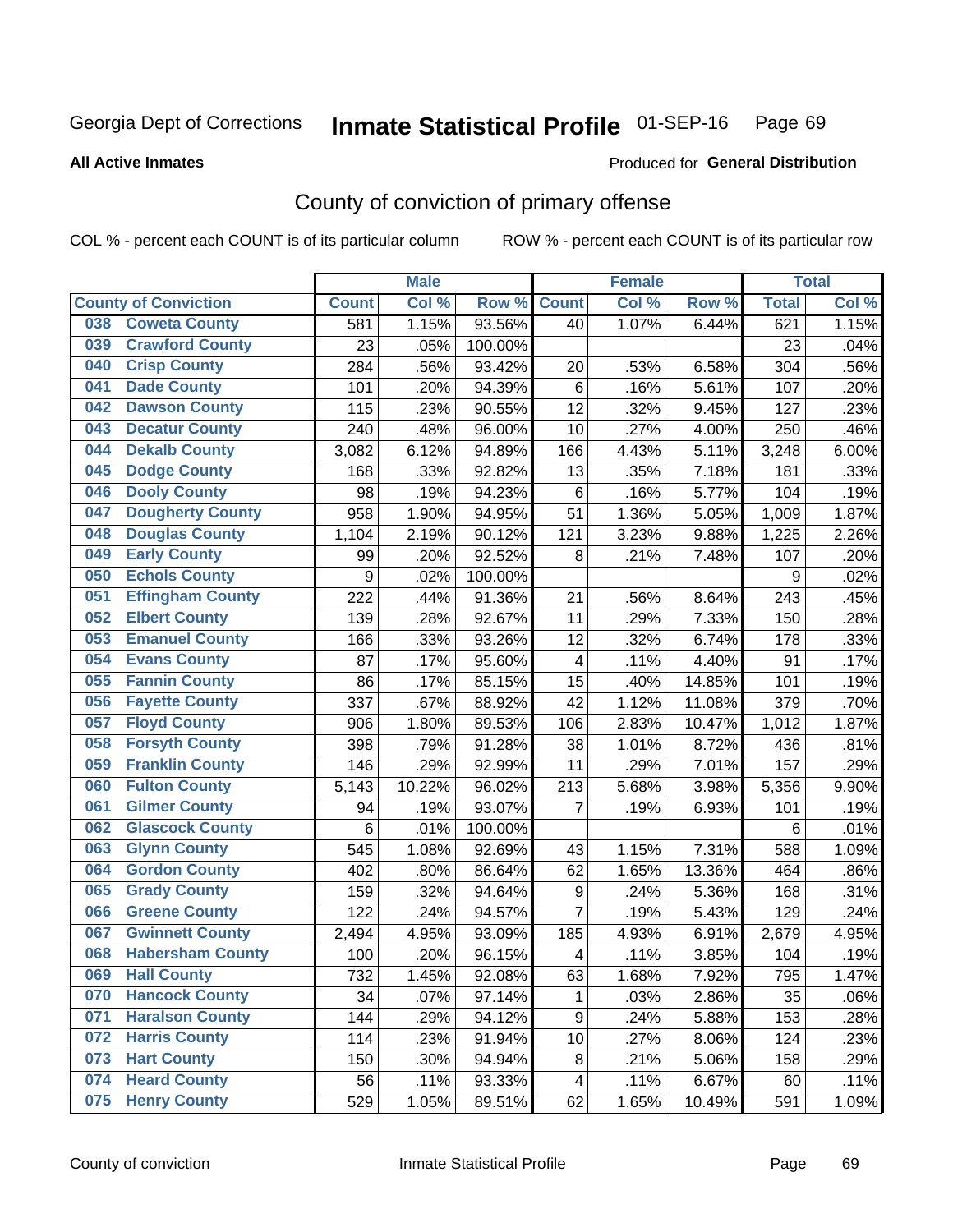# Inmate Statistical Profile 01-SEP-16 Page 70

Produced for General Distribution

#### **All Active Inmates**

# County of conviction of primary offense

COL % - percent each COUNT is of its particular column

|                                 |              | <b>Male</b> |         |                | <b>Female</b> |        |                  | <b>Total</b> |
|---------------------------------|--------------|-------------|---------|----------------|---------------|--------|------------------|--------------|
| <b>County of Conviction</b>     | <b>Count</b> | Col %       | Row %   | <b>Count</b>   | Col %         | Row %  | <b>Total</b>     | Col %        |
| <b>Houston County</b><br>076    | 694          | 1.38%       | 93.15%  | 51             | 1.36%         | 6.85%  | $\overline{745}$ | 1.38%        |
| <b>Irwin County</b><br>077      | 83           | .16%        | 98.81%  | 1              | .03%          | 1.19%  | 84               | .16%         |
| <b>Jackson County</b><br>078    | 242          | .48%        | 93.80%  | 16             | .43%          | 6.20%  | 258              | .48%         |
| <b>Jasper County</b><br>079     | 57           | .11%        | 89.06%  | 7              | .19%          | 10.94% | 64               | .12%         |
| <b>Jeff Davis County</b><br>080 | 91           | .18%        | 94.79%  | 5              | .13%          | 5.21%  | 96               | .18%         |
| 081<br><b>Jefferson County</b>  | 163          | .32%        | 98.19%  | 3              | .08%          | 1.81%  | 166              | .31%         |
| <b>Jenkins County</b><br>082    | 93           | .18%        | 94.90%  | 5              | .13%          | 5.10%  | 98               | .18%         |
| <b>Johnson County</b><br>083    | 46           | .09%        | 97.87%  | 1              | .03%          | 2.13%  | 47               | .09%         |
| <b>Jones County</b><br>084      | 194          | .39%        | 92.38%  | 16             | .43%          | 7.62%  | 210              | .39%         |
| <b>Lamar County</b><br>085      | 76           | .15%        | 93.83%  | 5              | .13%          | 6.17%  | 81               | .15%         |
| <b>Lanier County</b><br>086     | 48           | .10%        | 100.00% |                |               |        | 48               | .09%         |
| <b>Laurens County</b><br>087    | 257          | .51%        | 93.45%  | 18             | .48%          | 6.55%  | 275              | .51%         |
| <b>Lee County</b><br>088        | 67           | .13%        | 90.54%  | $\overline{7}$ | .19%          | 9.46%  | 74               | .14%         |
| <b>Liberty County</b><br>089    | 247          | .49%        | 93.92%  | 16             | .43%          | 6.08%  | 263              | .49%         |
| <b>Lincoln County</b><br>090    | 28           | .06%        | 100.00% |                |               |        | 28               | .05%         |
| <b>Long County</b><br>091       | 67           | .13%        | 91.78%  | 6              | .16%          | 8.22%  | 73               | .13%         |
| <b>Lowndes County</b><br>092    | 521          | 1.03%       | 96.30%  | 20             | .53%          | 3.70%  | 541              | 1.00%        |
| <b>Lumpkin County</b><br>093    | 86           | .17%        | 90.53%  | 9              | .24%          | 9.47%  | 95               | .18%         |
| <b>Macon County</b><br>094      | 65           | .13%        | 100.00% |                |               |        | 65               | .12%         |
| <b>Madison County</b><br>095    | 126          | .25%        | 88.73%  | 16             | .43%          | 11.27% | 142              | .26%         |
| <b>Marion County</b><br>096     | 21           | .04%        | 95.45%  | $\mathbf{1}$   | .03%          | 4.55%  | 22               | .04%         |
| <b>Mcduffie County</b><br>097   | 199          | .40%        | 96.14%  | 8              | .21%          | 3.86%  | 207              | .38%         |
| <b>Mcintosh County</b><br>098   | 55           | .11%        | 98.21%  | 1              | .03%          | 1.79%  | 56               | .10%         |
| <b>Meriwether County</b><br>099 | 190          | .38%        | 90.05%  | 21             | .56%          | 9.95%  | 211              | .39%         |
| <b>Miller County</b><br>100     | 30           | .06%        | 100.00% |                |               |        | 30               | .06%         |
| <b>Mitchell County</b><br>101   | 154          | .31%        | 91.67%  | 14             | .37%          | 8.33%  | 168              | .31%         |
| <b>Monroe County</b><br>102     | 137          | .27%        | 88.96%  | 17             | .45%          | 11.04% | 154              | .28%         |
| <b>Montgomery County</b><br>103 | 30           | .06%        | 85.71%  | $\overline{5}$ | .13%          | 14.29% | 35               | .06%         |
| <b>Morgan County</b><br>104     | 138          | .27%        | 91.39%  | 13             | .35%          | 8.61%  | 151              | .28%         |
| <b>Murray County</b><br>105     | 176          | .35%        | 93.62%  | 12             | .32%          | 6.38%  | 188              | .35%         |
| <b>Muscogee County</b><br>106   | 1,178        | 2.34%       | 94.69%  | 66             | 1.76%         | 5.31%  | 1,244            | 2.30%        |
| 107<br><b>Newton County</b>     | 685          | 1.36%       | 90.73%  | 70             | 1.87%         | 9.27%  | 755              | 1.40%        |
| <b>Oconee County</b><br>108     | 53           | .11%        | 94.64%  | 3              | .08%          | 5.36%  | 56               | .10%         |
| <b>Oglethorpe County</b><br>109 | 62           | .12%        | 93.94%  | 4              | .11%          | 6.06%  | 66               | .12%         |
| <b>Paulding County</b><br>110   | 239          | .47%        | 92.64%  | 19             | .51%          | 7.36%  | 258              | .48%         |
| <b>Peach County</b><br>111      | 88           | .17%        | 93.62%  | 6              | .16%          | 6.38%  | 94               | .17%         |
| <b>Pickens County</b><br>$112$  | 99           | .20%        | 88.39%  | 13             | .35%          | 11.61% | 112              | .21%         |
| <b>Pierce County</b><br>$113$   | 94           | .19%        | 94.95%  | 5              | .13%          | 5.05%  | 99               | .18%         |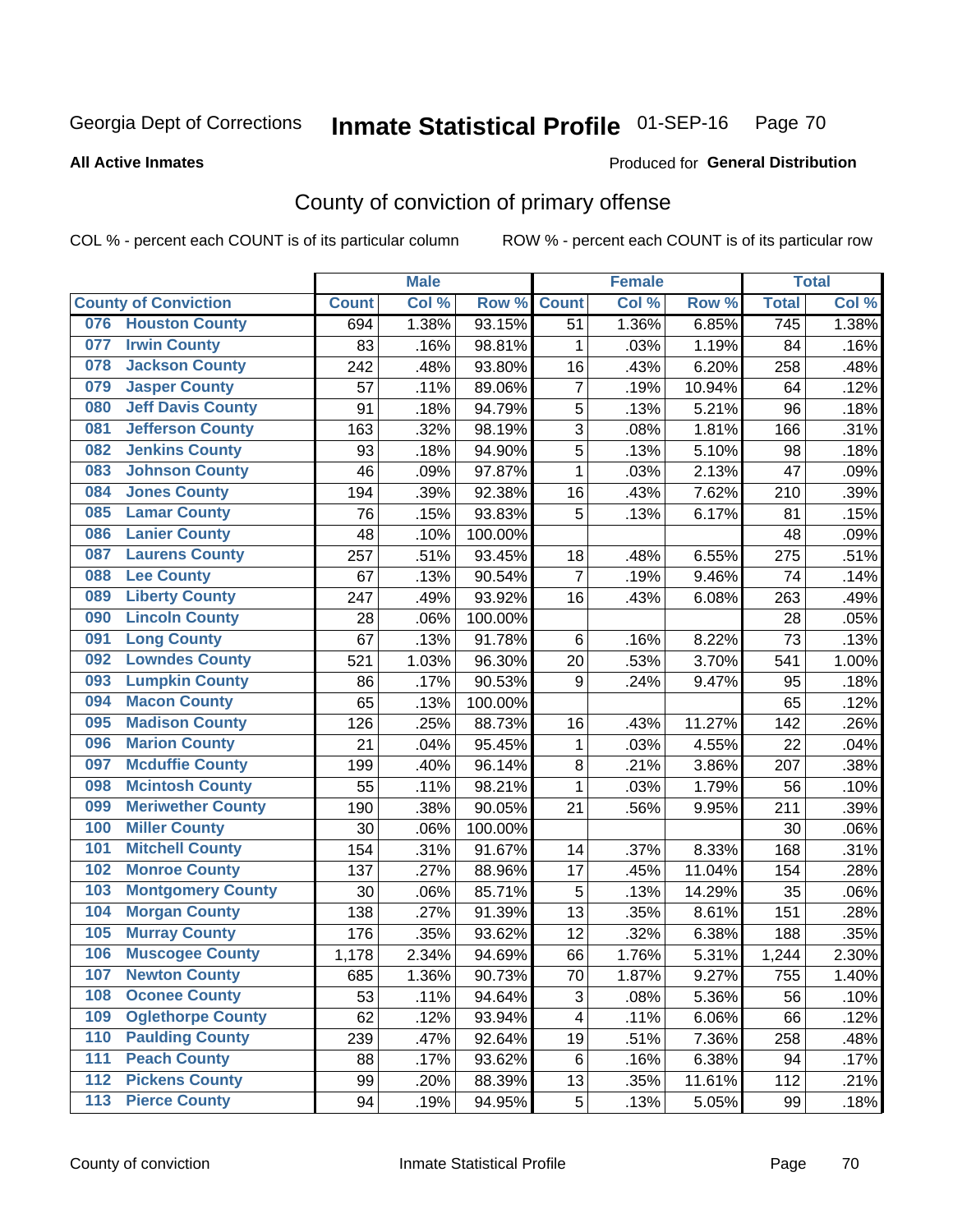# Inmate Statistical Profile 01-SEP-16 Page 71

**All Active Inmates** 

#### Produced for General Distribution

# County of conviction of primary offense

COL % - percent each COUNT is of its particular column

|                                          |              | <b>Male</b> |         |                         | <b>Female</b> |        |              | <b>Total</b> |
|------------------------------------------|--------------|-------------|---------|-------------------------|---------------|--------|--------------|--------------|
| <b>County of Conviction</b>              | <b>Count</b> | Col %       | Row %   | <b>Count</b>            | Col %         | Row %  | <b>Total</b> | Col %        |
| 114 Pike County                          | 41           | .08%        | 91.11%  | $\overline{4}$          | .11%          | 8.89%  | 45           | .08%         |
| <b>Polk County</b><br>$\overline{115}$   | 171          | .34%        | 95.00%  | $\boldsymbol{9}$        | .24%          | 5.00%  | 180          | .33%         |
| <b>Pulaski County</b><br>116             | 45           | .09%        | 93.75%  | 3                       | .08%          | 6.25%  | 48           | .09%         |
| 117<br><b>Putnam County</b>              | 156          | .31%        | 93.41%  | 11                      | .29%          | 6.59%  | 167          | .31%         |
| <b>Quitman County</b><br>118             | 13           | .03%        | 100.00% |                         |               |        | 13           | .02%         |
| <b>Rabun County</b><br>119               | 55           | .11%        | 87.30%  | 8                       | .21%          | 12.70% | 63           | .12%         |
| <b>Randolph County</b><br>120            | 68           | .14%        | 97.14%  | $\overline{2}$          | .05%          | 2.86%  | 70           | .13%         |
| <b>Richmond County</b><br>121            | 2,001        | 3.97%       | 94.30%  | 121                     | 3.23%         | 5.70%  | 2,122        | 3.92%        |
| <b>Rockdale County</b><br>122            | 471          | .94%        | 91.99%  | 41                      | 1.09%         | 8.01%  | 512          | .95%         |
| <b>Schley County</b><br>123              | 14           | .03%        | 100.00% |                         |               |        | 14           | .03%         |
| <b>Screven County</b><br>124             | 135          | .27%        | 95.74%  | $\,6$                   | .16%          | 4.26%  | 141          | .26%         |
| <b>Seminole County</b><br>125            | 77           | .15%        | 83.70%  | 15                      | .40%          | 16.30% | 92           | .17%         |
| <b>Spalding County</b><br>126            | 515          | 1.02%       | 91.80%  | 46                      | 1.23%         | 8.20%  | 561          | 1.04%        |
| <b>Stephens County</b><br>127            | 161          | .32%        | 91.48%  | 15                      | .40%          | 8.52%  | 176          | .33%         |
| <b>Stewart County</b><br>128             | 33           | .07%        | 97.06%  | $\mathbf{1}$            | .03%          | 2.94%  | 34           | .06%         |
| <b>Sumter County</b><br>129              | 200          | .40%        | 94.79%  | 11                      | .29%          | 5.21%  | 211          | .39%         |
| <b>Talbot County</b><br>130              | 41           | .08%        | 95.35%  | $\overline{2}$          | .05%          | 4.65%  | 43           | .08%         |
| <b>Taliaferro County</b><br>131          | 16           | .03%        | 94.12%  | $\mathbf{1}$            | .03%          | 5.88%  | 17           | .03%         |
| <b>Tattnall County</b><br>132            | 184          | .37%        | 92.46%  | 15                      | .40%          | 7.54%  | 199          | .37%         |
| <b>Taylor County</b><br>133              | 71           | .14%        | 95.95%  | 3                       | .08%          | 4.05%  | 74           | .14%         |
| <b>Telfair County</b><br>134             | 103          | .20%        | 91.15%  | 10                      | .27%          | 8.85%  | 113          | .21%         |
| <b>Terrell County</b><br>135             | 95           | .19%        | 95.00%  | 5                       | .13%          | 5.00%  | 100          | .18%         |
| <b>Thomas County</b><br>136              | 230          | .46%        | 93.50%  | 16                      | .43%          | 6.50%  | 246          | .45%         |
| <b>Tift County</b><br>137                | 358          | .71%        | 94.71%  | 20                      | .53%          | 5.29%  | 378          | .70%         |
| <b>Toombs County</b><br>138              | 330          | .66%        | 92.18%  | 28                      | .75%          | 7.82%  | 358          | .66%         |
| <b>Towns County</b><br>139               | 30           | .06%        | 68.18%  | 14                      | .37%          | 31.82% | 44           | .08%         |
| <b>Treutlen County</b><br>140            | 77           | .15%        | 95.06%  | $\overline{\mathbf{4}}$ | .11%          | 4.94%  | 81           | .15%         |
| <b>Troup County</b><br>141               | 586          | 1.16%       | 92.87%  | 45                      | 1.20%         | 7.13%  | 631          | 1.17%        |
| <b>Turner County</b><br>142              | 68           | .14%        | 97.14%  | $\boldsymbol{2}$        | .05%          | 2.86%  | 70           | .13%         |
| <b>Twiggs County</b><br>$\overline{143}$ | 57           | .11%        | 95.00%  | $\sqrt{3}$              | .08%          | 5.00%  | 60           | .11%         |
| <b>Union County</b><br>144               | 73           | .15%        | 93.59%  | $\overline{5}$          | .13%          | 6.41%  | 78           | .14%         |
| 145<br><b>Upson County</b>               | 163          | .32%        | 93.68%  | 11                      | .29%          | 6.32%  | 174          | .32%         |
| <b>Walker County</b><br>146              | 431          | .86%        | 89.23%  | 52                      | 1.39%         | 10.77% | 483          | .89%         |
| <b>Walton County</b><br>147              | 520          | 1.03%       | 90.75%  | 53                      | 1.41%         | 9.25%  | 573          | 1.06%        |
| <b>Ware County</b><br>148                | 362          | .72%        | 90.50%  | 38                      | 1.01%         | 9.50%  | 400          | .74%         |
| <b>Warren County</b><br>149              | 36           | .07%        | 94.74%  | $\overline{2}$          | .05%          | 5.26%  | 38           | .07%         |
| <b>Washington County</b><br>150          | 187          | .37%        | 90.78%  | 19                      | .51%          | 9.22%  | 206          | .38%         |
| <b>Wayne County</b><br>151               | 144          | .29%        | 91.14%  | 14                      | .37%          | 8.86%  | 158          | .29%         |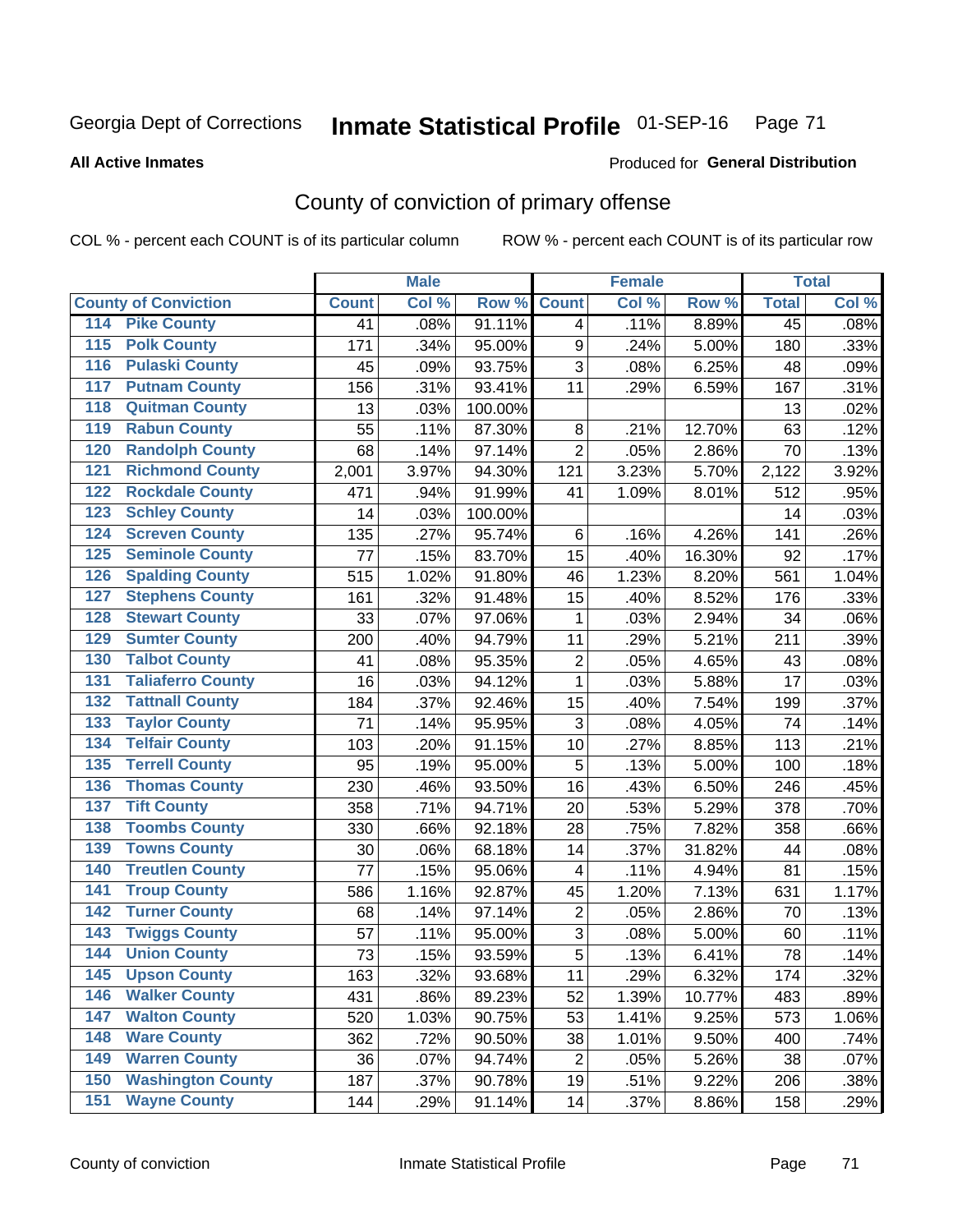# Inmate Statistical Profile 01-SEP-16 Page 72

**All Active Inmates** 

#### Produced for General Distribution

# County of conviction of primary offense

COL % - percent each COUNT is of its particular column

|                                |              | <b>Male</b> |             |       | <b>Female</b> |        |              | <b>Total</b> |
|--------------------------------|--------------|-------------|-------------|-------|---------------|--------|--------------|--------------|
| <b>County of Conviction</b>    | <b>Count</b> | Col %       | Row % Count |       | Col %         | Row %  | <b>Total</b> | Col %        |
| <b>Webster County</b><br>152   |              | $.01\%$     | 100.00%     |       |               |        |              | .01%         |
| <b>Wheeler County</b><br>153   | 23           | .05%        | 92.00%      | 2     | .05%          | 8.00%  | 25           | .05%         |
| <b>White County</b><br>154     | 105          | .21%        | 85.37%      | 18    | .48%          | 14.63% | 123          | .23%         |
| <b>Whitfield County</b><br>155 | 611          | 1.21%       | 87.29%      | 89    | 2.37%         | 12.71% | 700          | 1.29%        |
| <b>Wilcox County</b><br>156    | 36           | $.07\%$     | 97.30%      |       | .03%          | 2.70%  | 37           | .07%         |
| <b>Wilkes County</b><br>157    | 67           | .13%        | 95.71%      | 3     | .08%          | 4.29%  | 70           | .13%         |
| <b>Wilkinson County</b><br>158 | 50           | .10%        | 100.00%     |       |               |        | 50           | .09%         |
| <b>Worth County</b><br>159     | 122          | .24%        | 93.85%      | 8     | .21%          | 6.15%  | 130          | .24%         |
| <b>Troup County Ci</b><br>447  |              | $.01\%$     | 100.00%     |       |               |        |              | .01%         |
| <b>Total Rported</b>           | 50,341       | 100%        | 93.07%      | 3,750 | 100%          | 6.93%  | 54,091       | 100%         |

| <b>Not Reported</b> |        |       |        |
|---------------------|--------|-------|--------|
| <b>Grand Total</b>  | 50,341 | 3,750 | 54,091 |

|  | <b>Mode (most frequent)</b> | <b>Fulton County</b> | <b>Cobb County</b> | <b>Fulton County</b> |
|--|-----------------------------|----------------------|--------------------|----------------------|
|--|-----------------------------|----------------------|--------------------|----------------------|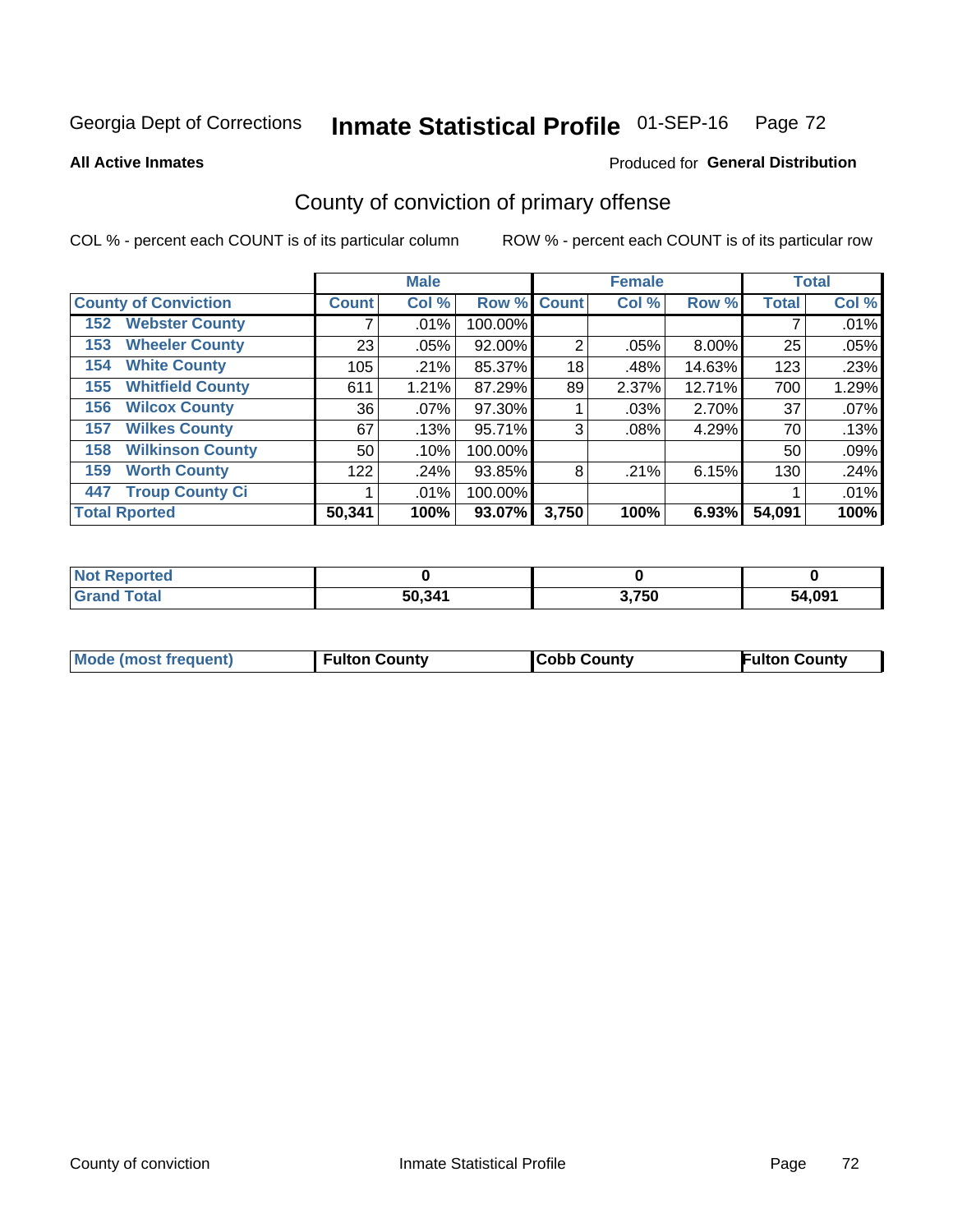## Georgia Dept of Corrections **All Active Inmates**

#### Inmate Statistical Profile 01-SEP-16 Page 73

Produced for General Distribution

# Circuit of conviction of primary offense

COL % - percent each COUNT is of its particular column ROW % - percent each COUNT is of its particular row

|                         |                                 |              | <b>Male</b> |        |              | <b>Female</b> |        |                  | <b>Total</b> |
|-------------------------|---------------------------------|--------------|-------------|--------|--------------|---------------|--------|------------------|--------------|
|                         | <b>Circuit of Conviction</b>    | <b>Count</b> | Col %       | Row %  | <b>Count</b> | Col %         | Row %  | <b>Total</b>     | Col %        |
| 1                       | <b>Alapaha Circuit</b>          | 348          | .69%        | 94.82% | 19           | .51%          | 5.18%  | $\overline{367}$ | .68%         |
| $\overline{2}$          | <b>Alcovy Circuit</b>           | 1,205        | 2.40%       | 90.74% | 123          | 3.29%         | 9.26%  | 1,328            | 2.46%        |
| $\overline{\mathbf{3}}$ | <b>Atlanta Circuit</b>          | 5,143        | 10.25%      | 96.02% | 213          | 5.70%         | 3.98%  | 5,356            | 9.94%        |
| 4                       | <b>Atlantic Circuit</b>         | 715          | 1.43%       | 94.20% | 44           | 1.18%         | 5.80%  | 759              | 1.41%        |
| 5                       | <b>Augusta Circuit</b>          | 2,610        | 5.20%       | 93.82% | 172          | 4.60%         | 6.18%  | 2,782            | 5.16%        |
| $\overline{6}$          | <b>Blue Ridge Circuit</b>       | 534          | 1.06%       | 89.75% | 61           | 1.63%         | 10.25% | 595              | 1.10%        |
| $\overline{\mathbf{7}}$ | <b>Brunswick Circuit</b>        | 1,061        | 2.12%       | 93.56% | 73           | 1.95%         | 6.44%  | 1,134            | 2.10%        |
| 8                       | <b>Chattahoochee Circuit</b>    | 1,455        | 2.90%       | 94.54% | 84           | 2.25%         | 5.46%  | 1,539            | 2.86%        |
| $\overline{9}$          | <b>Cherokee Circuit</b>         | 1,048        | 2.09%       | 87.77% | 146          | 3.90%         | 12.23% | 1,194            | 2.22%        |
| 10                      | <b>Clayton Circuit</b>          | 1,478        | 2.95%       | 94.02% | 94           | 2.51%         | 5.98%  | 1,572            | 2.92%        |
| $\overline{11}$         | <b>Cobb Circuit</b>             | 2,543        | 5.07%       | 90.92% | 254          | 6.79%         | 9.08%  | 2,797            | 5.19%        |
| $\overline{12}$         | <b>Conasauga Circuit</b>        | 787          | 1.57%       | 88.63% | 101          | 2.70%         | 11.37% | 888              | 1.65%        |
| $\overline{13}$         | <b>Cordele Circuit</b>          | 672          | 1.34%       | 93.46% | 47           | 1.26%         | 6.54%  | 719              | 1.33%        |
| $\overline{14}$         | <b>Coweta Circuit</b>           | 1,961        | 3.91%       | 92.02% | 170          | 4.55%         | 7.98%  | 2,131            | 3.95%        |
| $\overline{15}$         | <b>Dougherty Circuit</b>        | 958          | 1.91%       | 94.95% | 51           | 1.36%         | 5.05%  | 1,009            | 1.87%        |
| 16                      | <b>Dublin Circuit</b>           | 437          | .87%        | 94.38% | 26           | .70%          | 5.62%  | 463              | .86%         |
| $\overline{17}$         | <b>Eastern Circuit</b>          | 1,999        | 3.99%       | 95.97% | 84           | 2.25%         | 4.03%  | 2,083            | 3.86%        |
| $\overline{18}$         | <b>Flint Circuit</b>            | 529          | 1.05%       | 89.51% | 62           | 1.66%         | 10.49% | 591              | 1.10%        |
| 19                      | <b>Griffin Circuit</b>          | 1,056        | 2.11%       | 91.11% | 103          | 2.75%         | 8.89%  | 1,159            | 2.15%        |
| 20                      | <b>Gwinnett Circuit</b>         | 2,494        | 4.97%       | 93.09% | 185          | 4.95%         | 6.91%  | 2,679            | 4.97%        |
| $\overline{21}$         | <b>Houston Circuit</b>          | 694          | 1.38%       | 93.15% | 51           | 1.36%         | 6.85%  | 745              | 1.38%        |
| $\overline{22}$         | <b>Lookout Mountain Circuit</b> | 1,142        | 2.28%       | 89.36% | 136          | 3.64%         | 10.64% | 1,278            | 2.37%        |
| 23                      | <b>Macon Circuit</b>            | 1,239        | 2.47%       | 94.08% | 78           | 2.09%         | 5.92%  | 1,317            | 2.44%        |
| 24                      | <b>Middle Circuit</b>           | 954          | 1.90%       | 93.26% | 69           | 1.85%         | 6.74%  | 1,023            | 1.90%        |
| $\overline{25}$         | <b>Mountain Circuit</b>         | 316          | .63%        | 92.13% | 27           | .72%          | 7.87%  | 343              | .64%         |
| 26                      | <b>Northeastern Circuit</b>     | 847          | 1.69%       | 91.87% | 75           | 2.01%         | 8.13%  | 922              | 1.71%        |
| $\overline{27}$         | <b>Northern Circuit</b>         | 623          | 1.24%       | 92.57% | 50           | 1.34%         | 7.43%  | 673              | 1.25%        |
| 28                      | <b>Ocmulgee Circuit</b>         | 1,045        | 2.08%       | 93.22% | 76           | 2.03%         | 6.78%  | 1,121            | 2.08%        |
| 29                      | <b>Oconee Circuit</b>           | 431          | .86%        | 91.90% | 38           | 1.02%         | 8.10%  | 469              | .87%         |
| 30                      | <b>Ogeechee Circuit</b>         | 997          | 1.99%       | 93.79% | 66           | 1.77%         | 6.21%  | 1,063            | 1.97%        |
| $\overline{31}$         | <b>Pataula Circuit</b>          | 405          | .81%        | 92.26% | 34           | .91%          | 7.74%  | 439              | .81%         |
| 32                      | <b>Piedmont Circuit</b>         | 548          | 1.09%       | 91.49% | 51           | 1.36%         | 8.51%  | 599              | 1.11%        |
| 33                      | <b>Rome Circuit</b>             | 906          | 1.81%       | 89.53% | 106          | 2.83%         | 10.47% | 1,012            | 1.88%        |
| 34                      | <b>South Georgia Circuit</b>    | 590          | 1.18%       | 94.40% | 35           | .94%          | 5.60%  | 625              | 1.16%        |
| 35                      | <b>Southern Circuit</b>         | 1,042        | 2.08%       | 95.68% | 47           | 1.26%         | 4.32%  | 1,089            | 2.02%        |
| 36                      | <b>Southwestern Circuit</b>     | 386          | .77%        | 95.31% | 19           | .51%          | 4.69%  | 405              | .75%         |
| 37                      | <b>Stone Mountain Circuit</b>   | 3,082        | 6.14%       | 94.89% | 166          | 4.44%         | 5.11%  | 3,248            | 6.03%        |
| 38                      | <b>Tallapoosa Circuit</b>       | 315          | .63%        | 94.59% | 18           | .48%          | 5.41%  | 333              | .62%         |
| 39                      | <b>Tifton Circuit</b>           | 631          | 1.26%       | 95.32% | 31           | .83%          | 4.68%  | 662              | 1.23%        |
| 40                      | <b>Toombs Circuit</b>           | 352          | .70%        | 96.17% | 14           | .37%          | 3.83%  | 366              | .68%         |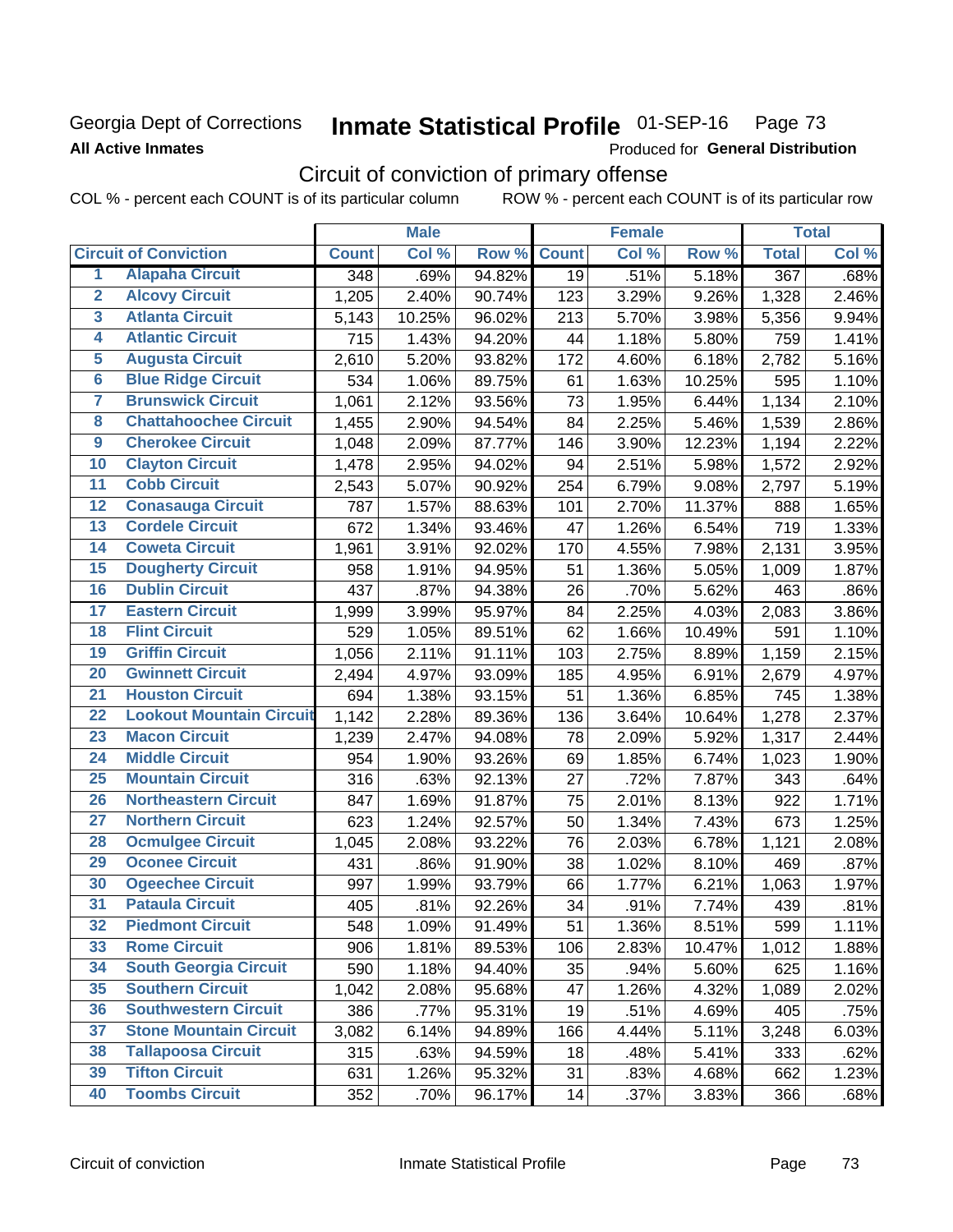# Georgia Dept of Corrections **All Active Inmates**

# Inmate Statistical Profile 01-SEP-16 Page 74

Produced for General Distribution

# Circuit of conviction of primary offense

COL % - percent each COUNT is of its particular column ROW % - percent each COUNT is of its particular row

|                                        |              | <b>Male</b> |        |              | <b>Female</b> |        |              | <b>Total</b> |
|----------------------------------------|--------------|-------------|--------|--------------|---------------|--------|--------------|--------------|
| <b>Circuit of Conviction</b>           | <b>Count</b> | Col %       | Row %  | <b>Count</b> | Col %         | Row %  | <b>Total</b> | Col %        |
| <b>Waycross Circuit</b><br>41          | 897          | 1.79%       | 92.19% | 76           | 2.03%         | 7.81%  | 973          | 1.81%        |
| <b>Western Circuit</b><br>42           | 576          | 1.15%       | 94.12% | 36           | .96%          | 5.88%  | 612          | 1.14%        |
| <b>Rockdale Circuit</b><br>43          | 471          | .94%        | 91.99% | 41           | 1.10%         | 8.01%  | 512          | .95%         |
| <b>Douglas Circuit</b><br>44           | 1,104        | 2.20%       | 90.12% | 121          | 3.24%         | 9.88%  | 1,225        | 2.27%        |
| <b>Appalachian Circuit</b><br>45       | 279          | .56%        | 88.85% | 35           | .94%          | 11.15% | 314          | .58%         |
| <b>Enotah Circuit</b><br>46            | 294          | .59%        | 86.47% | 46           | 1.23%         | 13.53% | 340          | .63%         |
| <b>Bell-Forsyth J.C.</b><br>47         | 398          | .79%        | 91.28% | 38           | 1.02%         | 8.72%  | 436          | .81%         |
| <b>Towaliga Judicial Circuit</b><br>48 | 323          | .64%        | 92.02% | 28           | .75%          | 7.98%  | 351          | .65%         |
| <b>Paulding Circuit</b><br>49          | 239          | .48%        | 92.64% | 19           | .51%          | 7.36%  | 258          | .48%         |
| <b>Total Rported</b>                   | 50,159       | 100%        | 93.06% | 3,739        | 100%          | 6.94%  | 53,898       | 100%         |
| <b>Not Reported</b>                    |              | 182         |        |              | 11            |        |              | 193          |
| <b>Grand Total</b>                     |              | 50 341      |        |              | 3750          |        |              | 54 091       |

| Gran<br>Total               | 50,341  | 3,750 | 54,091  |
|-----------------------------|---------|-------|---------|
| <b>Mode (most frequent)</b> | Atlanta | Cobb  | Atlanta |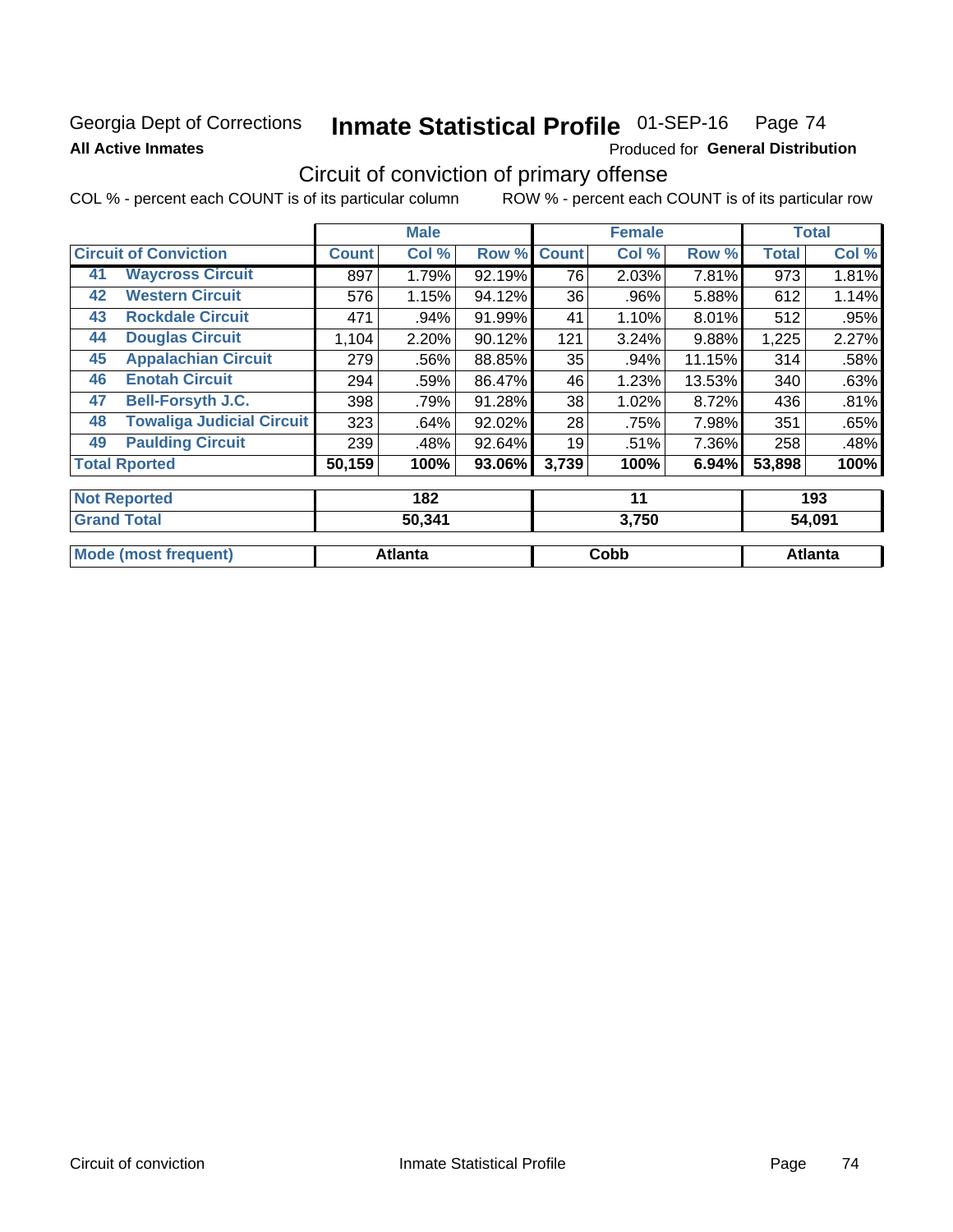### **All Active Inmates**

### Produced for **General Distribution**

# Years served (jail + prison) in this incarceration

|                       |              | <b>Male</b> |                  |                  | <b>Female</b> |       |              | <b>Total</b> |
|-----------------------|--------------|-------------|------------------|------------------|---------------|-------|--------------|--------------|
| <b>Years Served</b>   | <b>Count</b> | Col %       | Row <sup>%</sup> | <b>Count</b>     | Col %         | Row % | <b>Total</b> | Col %        |
| Less than one year    | 9,695        | 19.28%      | 90.95%           | 965              | 25.78%        | 9.05% | 10,660       | 19.73%       |
| 1 to 1.99 years       | 7,455        | 14.83%      | 91.38%           | 703              | 18.78%        | 8.62% | 8,158        | 15.10%       |
| 2 to 2.99 years       | 5,331        | 10.60%      | 91.85%           | 473              | 12.64%        | 8.15% | 5,804        | 10.74%       |
| $3$ to $3.99$ years   | 4,235        | 8.42%       | 91.77%           | 380              | 10.15%        | 8.23% | 4,615        | 8.54%        |
| 4 to 4.99 years       | 3,447        | 6.86%       | 92.89%           | 264              | 7.05%         | 7.11% | 3,711        | 6.87%        |
| 5 to 5.99 years       | 2,867        | 5.70%       | 93.33%           | 205              | 5.48%         | 6.67% | 3,072        | 5.69%        |
| 6 to 6.99 years       | 2,135        | 4.25%       | 94.72%           | 119              | 3.18%         | 5.28% | 2,254        | 4.17%        |
| 7 to 7.99 years       | 1,871        | 3.72%       | 94.69%           | 105              | 2.81%         | 5.31% | 1,976        | 3.66%        |
| 8 to 8.99 years       | 1,725        | 3.43%       | 95.73%           | 77               | 2.06%         | 4.27% | 1,802        | 3.34%        |
| 9 to 9.99 years       | 1,685        | 3.35%       | 94.82%           | 92               | 2.46%         | 5.18% | 1,777        | 3.29%        |
| 10 to 10.99 years     | 1,091        | 2.17%       | 95.70%           | 49               | 1.31%         | 4.30% | 1,140        | 2.11%        |
| 11 to 11.99 years     | 826          | 1.64%       | 95.71%           | 37               | 0.99%         | 4.29% | 863          | 1.60%        |
| 12 to 12.99 years     | 725          | 1.44%       | 95.39%           | 35               | 0.94%         | 4.61% | 760          | 1.41%        |
| 13 to 13.99 years     | 752          | 1.50%       | 95.43%           | 36               | 0.96%         | 4.57% | 788          | 1.46%        |
| 14 to 14.99 years     | 646          | 1.28%       | 95.85%           | 28               | 0.75%         | 4.15% | 674          | 1.25%        |
| 15 to 15.99 years     | 568          | 1.13%       | 97.26%           | 16               | 0.43%         | 2.74% | 584          | 1.08%        |
| 16 to 16.99 years     | 536          | 1.07%       | 95.71%           | 24               | 0.64%         | 4.29% | 560          | 1.04%        |
| 17 to 17.99 years     | 460          | 0.92%       | 95.04%           | 24               | 0.64%         | 4.96% | 484          | 0.90%        |
| 18 to 18.99 years     | 519          | 1.03%       | 96.83%           | 17               | 0.45%         | 3.17% | 536          | 0.99%        |
| 19 to 19.99 years     | 547          | 1.09%       | 97.33%           | 15               | 0.40%         | 2.67% | 562          | 1.04%        |
| 20 to 20.99 years     | 381          | 0.76%       | 96.70%           | 13               | 0.35%         | 3.30% | 394          | 0.73%        |
| 21 to 21.99 years     | 360          | 0.72%       | 97.56%           | 9                | 0.24%         | 2.44% | 369          | 0.68%        |
| 22 to 22.99 years     | 323          | 0.64%       | 95.85%           | 14               | 0.37%         | 4.15% | 337          | 0.62%        |
| 23 to 23.99 years     | 277          | 0.55%       | 97.88%           | $\,6$            | 0.16%         | 2.12% | 283          | 0.52%        |
| 24 to 24.99 years     | 231          | 0.46%       | 96.25%           | $\boldsymbol{9}$ | 0.24%         | 3.75% | 240          | 0.44%        |
| 25 to 25.99 years     | 231          | 0.46%       | 97.47%           | 6                | 0.16%         | 2.53% | 237          | 0.44%        |
| 26 to 26.99 years     | 156          | 0.31%       | 96.30%           | 6                | 0.16%         | 3.70% | 162          | 0.30%        |
| 27 to 27.99 years     | 137          | 0.27%       | 98.56%           | 2                | 0.05%         | 1.44% | 139          | 0.26%        |
| 28 to 28.99 years     | 139          | 0.28%       | 97.89%           | 3                | 0.08%         | 2.11% | 142          | 0.26%        |
| 29 to 29.99 years     | 104          | 0.21%       | 100.00%          |                  |               |       | 104          | 0.19%        |
| Thirty + years        | 818          | 1.63%       | 98.67%           | 11               | 0.29%         | 1.33% | 829          | 1.53%        |
| <b>Total Reported</b> | 50,273       | 100%        | 93.07%           | 3,743            | 100%          | 6.93% | 54,016       | 100%         |

| $\sim$ $\sim$<br>υo |             | フロ<br>. J        |
|---------------------|-------------|------------------|
| <b>50 341</b>       | 3750<br>טעי | <b>001</b><br>ັບ |

| ∣Mean<br>(average)   | 6.44               | 4.09               | 6.28          |
|----------------------|--------------------|--------------------|---------------|
| Median (middle)      | 3.59               | 2.38               | 3.49          |
| Mode (most frequent) | Less than one year | Less than one year | Less than one |
|                      |                    |                    | vear          |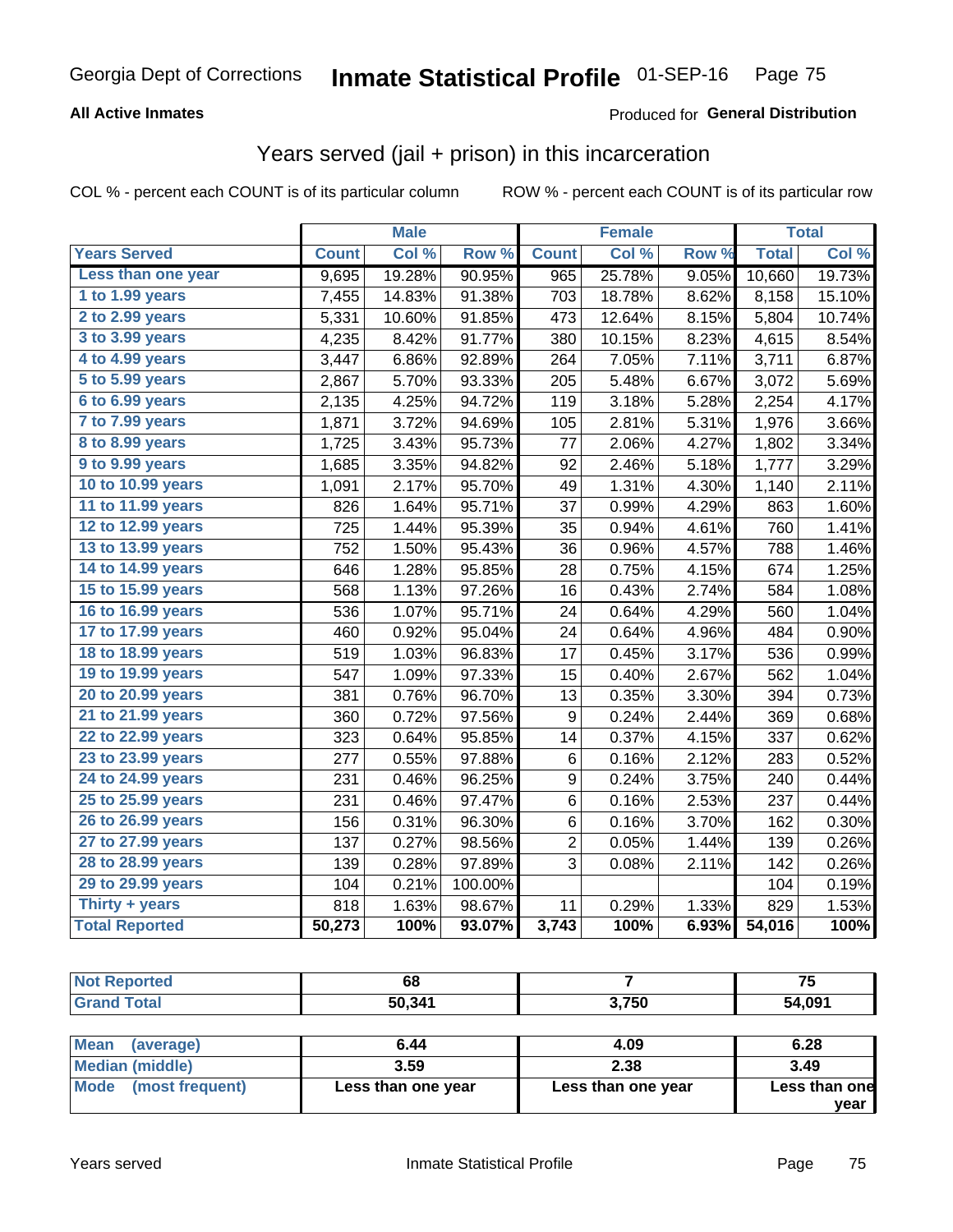### **All Active Inmates**

Produced for **General Distribution**

## Results of most recent HIV tests

|                         |              | <b>Male</b> |         |              | <b>Female</b> |       |        | Total  |
|-------------------------|--------------|-------------|---------|--------------|---------------|-------|--------|--------|
| <b>HIV Test Results</b> | <b>Count</b> | Col%        | Row %I  | <b>Count</b> | Col %         | Row % | Total  | Col %  |
| <b>Positive</b>         | 705          | $1.56\%$    | 92.04%  | 61           | 1.73%         | 7.96% | 766    | 1.57%  |
| <b>Negative</b>         | 44,445       | 98.43%      | 92.77%  | 3,466        | $98.27\%$     | 7.23% | 47,911 | 98.42% |
| Indeterminate           | ົ            | 0.01%       | 100.00% |              |               |       |        | 0.01%  |
| <b>Total Reported</b>   | 45,153       | 100%        | 92.75%  | 3,527        | 100%          | 7.25% | 48,680 | 100%   |

| <b>Not Reported</b>     | 5,188  | 223   | $3.41^{4}$ |
|-------------------------|--------|-------|------------|
| <b>Total</b><br>' Grand | 50,341 | 3,750 | 54,091     |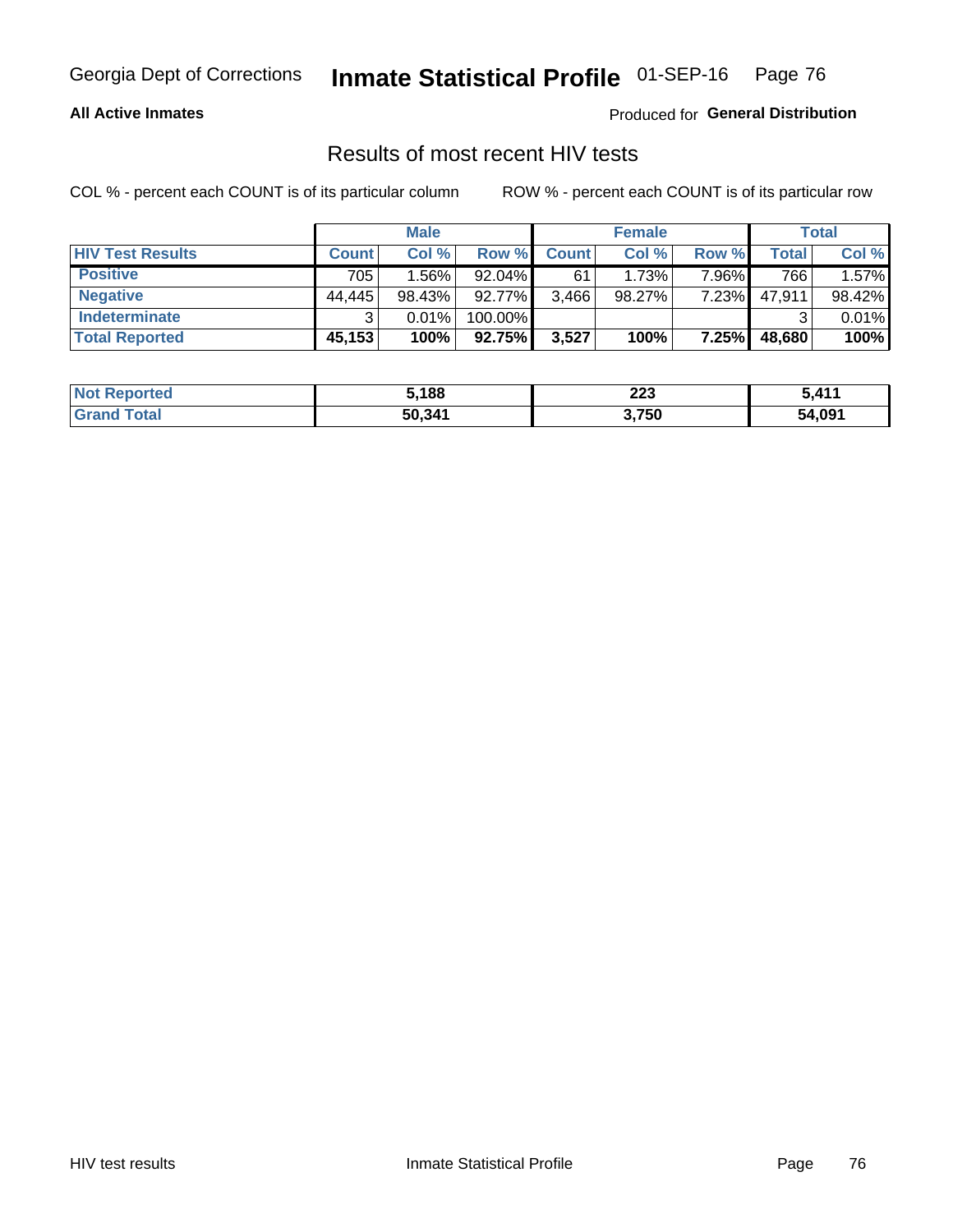### **All Active Inmates**

## Produced for **General Distribution**

## Results of most recent tuberculosis test

|                                  | <b>Male</b>  |           |           | <b>Female</b> |           |          | Total  |        |
|----------------------------------|--------------|-----------|-----------|---------------|-----------|----------|--------|--------|
| <b>Tuberculosis Test Results</b> | <b>Count</b> | Col%      | Row %     | <b>Count</b>  | Col %     | Row %    | Total  | Col %  |
| <b>Positive on current test</b>  | 7,203        | $15.31\%$ | $97.52\%$ | 183           | 5.08%     | 2.48%    | 7,386  | 14.58% |
| <b>Positive on previous test</b> | 6            | $0.01\%$  | 100.00%   |               |           |          |        | 0.01%  |
| <b>Negative</b>                  | 39,838       | 84.68%    | $92.10\%$ | 3.416         | $94.92\%$ | $7.90\%$ | 43,254 | 85.40% |
| <b>Total Reported</b>            | 47,047       | 100%      | $92.89\%$ | 3,599         | 100%      | $7.11\%$ | 50,646 | 100%   |

| <b>Not Reported</b> | 3,294  | 151   | 3,445  |
|---------------------|--------|-------|--------|
| <b>Grand Total</b>  | 50,341 | 3,750 | 54,091 |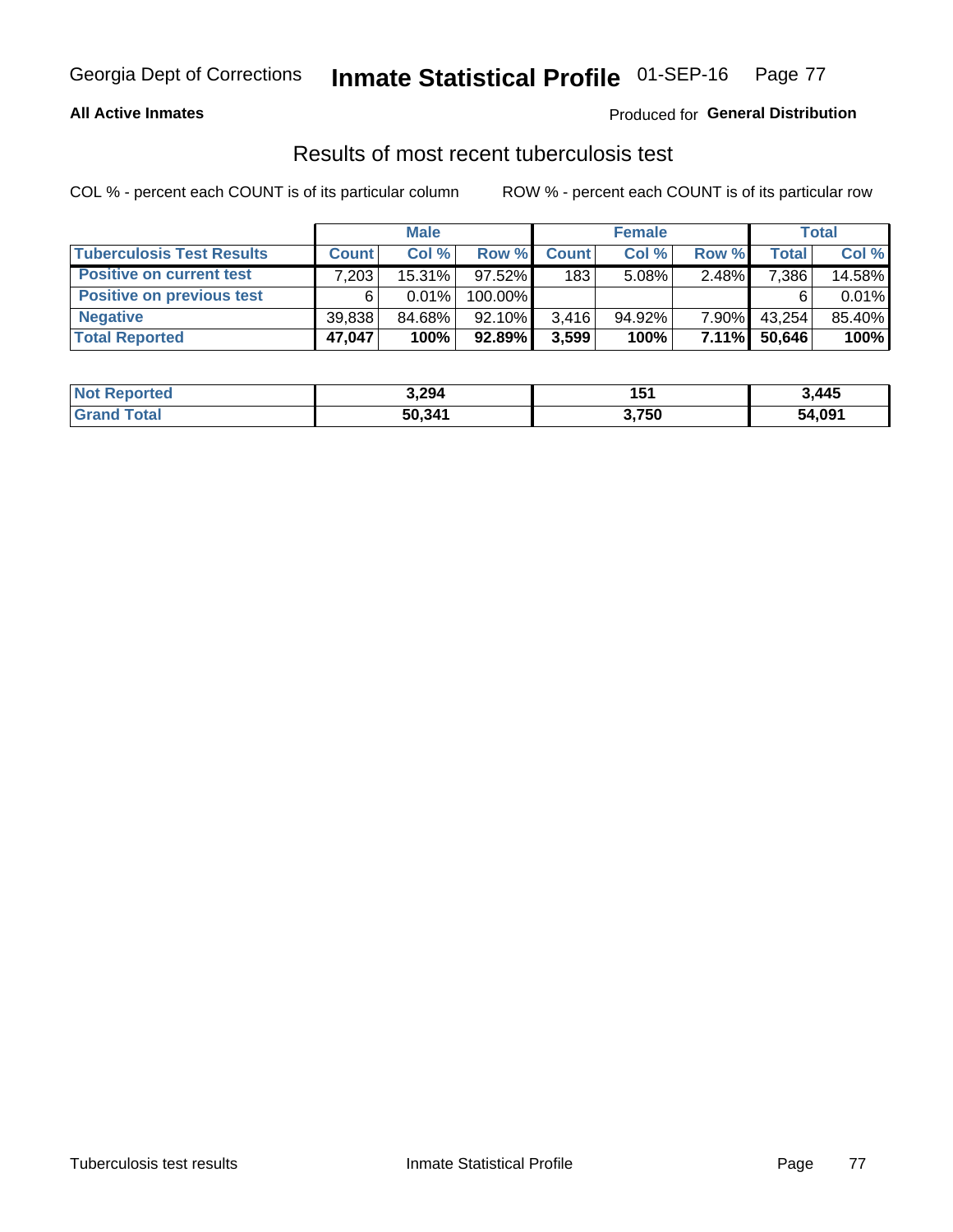### **All Active Inmates**

Produced for **General Distribution**

## Results of most recent syphilis test

|                                 | <b>Male</b>  |        |        | <b>Female</b> |           |          | Total   |        |
|---------------------------------|--------------|--------|--------|---------------|-----------|----------|---------|--------|
| <b>Syphilis Test Results</b>    | <b>Count</b> | Col%   | Row %I | <b>Count</b>  | Col %     | Row %    | Total I | Col %  |
| <b>Positive on current test</b> | 223          | 1.39%  | 94.49% | 13            | 2.13%     | $5.51\%$ | 236     | 1.42%  |
| <b>Negative</b>                 | 15.830       | 98.61% | 96.36% | 598           | $97.87\%$ | 3.64%    | 16.428  | 98.58% |
| <b>Total Reported</b>           | 16,053       | 100%   | 96.33% | 611           | 100%      | $3.67\%$ | 16,664  | 100%   |

| <b>Not Reported</b> | 34,288 | 3,139 | ,427<br>J۱. |
|---------------------|--------|-------|-------------|
| <b>Grand Total</b>  | 50,341 | 3,750 | 54,091      |